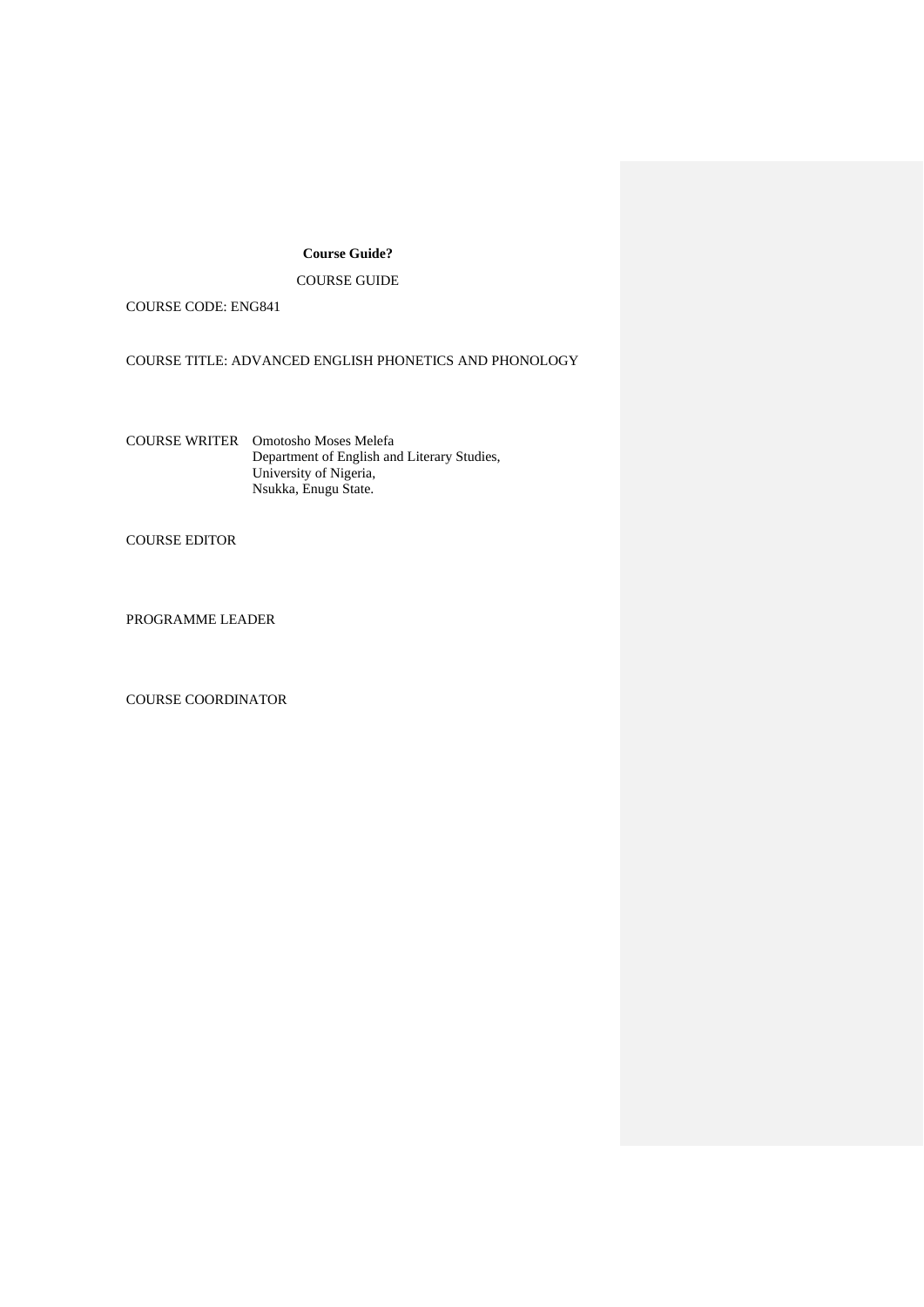# NATIONAL OPEN UNIVERSITY OF NIGERIA

National Open University of Nigeria, Headquarters, 14/6 Ahmadu bello Way, Victoria Island, Lagos

Abuja Annex, 245 Samuel Adesujo Ademulegun Street, Central Business District, Opposite Arewa Suites, Abuja

e-mail: [centrainfo@nou.edu.ng](mailto:centrainfo@nou.edu.ng)

URL: [www.nou.edu.ng](http://www.nou.edu.ng/)

 National Open University of Nigeria First Printed: ISBN All Rights Reserved Printed by:…………………… For National Open University of Nigeria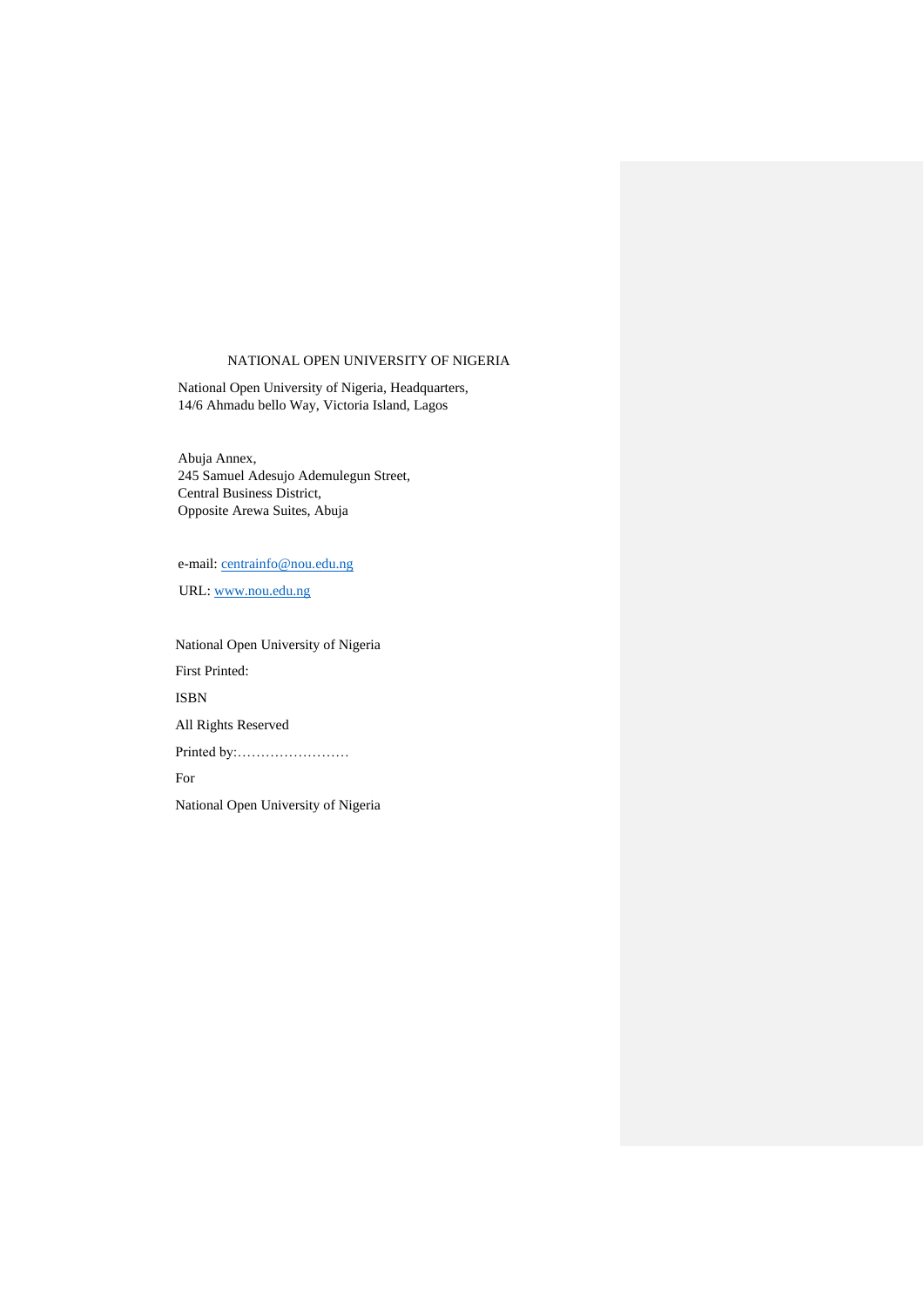# **Course Guide**

| Copyright Page-                        |  |  |  |
|----------------------------------------|--|--|--|
| Table of Contents -                    |  |  |  |
| Introduction -                         |  |  |  |
| What You Will Learn in this Course -   |  |  |  |
| Course Aims -                          |  |  |  |
| Course Objectives -                    |  |  |  |
| Working through this Course -          |  |  |  |
| Course Materials -                     |  |  |  |
| <b>Study Units</b>                     |  |  |  |
| Set Textbooks -                        |  |  |  |
| Other Learning Aids -                  |  |  |  |
| Set Textbooks Postscript -             |  |  |  |
| Assignment file - -                    |  |  |  |
| Presentation Schedule -                |  |  |  |
| Assessment                             |  |  |  |
| Tutor Marked Assignments (TMAs) -      |  |  |  |
| Final Examination and Grading - -      |  |  |  |
| Course Marking Scheme -                |  |  |  |
| Course Overview -                      |  |  |  |
| How to Get the Best from this Course - |  |  |  |
| Tutors and Tutorials -                 |  |  |  |
| Summary -                              |  |  |  |

# **Introduction**

Welcome to ENG 841: Advanced English Phonetics and Phonology. This course Guide is a general overview of the course. It provides you with useful information about the structure of the course. The course is available toward the award of second degree in English. The course materials can also be useful for students pursuing other degrees in linguistics. PhD students specialising in English and linguistics may also find the course useful.

ENG 841: Advanced English Phonetics and Phonology is a three-credit unit course meant to be taken by the 800 level students. The course is available to all students in the English Department of the National Open University of Nigeria.

The Course Guide tells you briefly what the course is about, what you are expected to know in each unit, what course materials you will be use and how you can work your way through the materials. It also emphasises the need for student's Self-Assessment Exercises (SAEs) and Tutor – Marked Assignments (TMAs). Detailed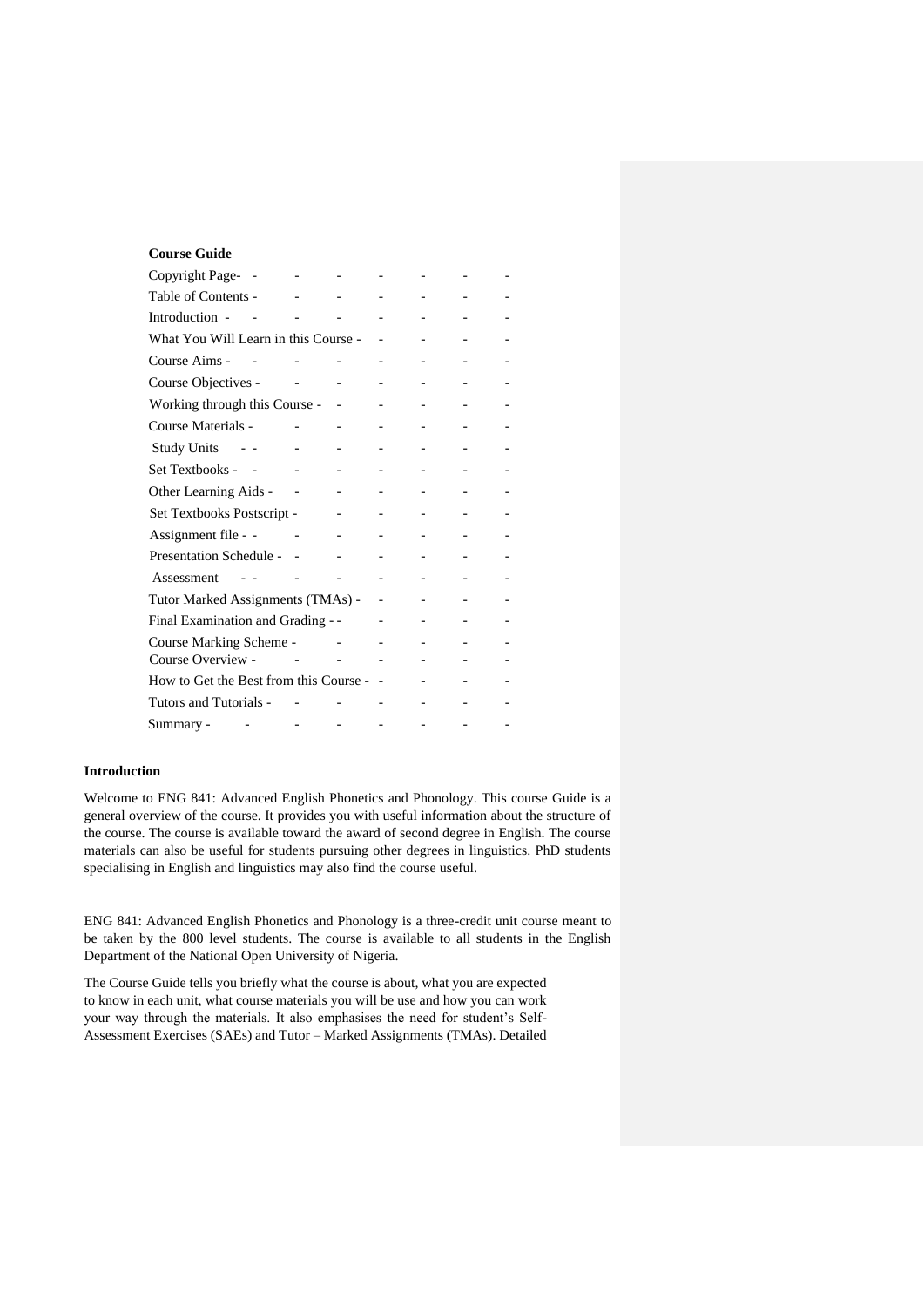information on SAEs and TMAs is found in a separate file, which will be sent to you later.

There are periodic tutorial classes that are linked to this course.

#### **What You Will Learn in this Course**

The general aim of this course is to serve as a follow-up to the courses you have previously learnt such as: test of orals, spoken English and introduction to general phonetics and phonology of English. It is also meant to improve both your perceptive and receptive skills in the sound system of the English language.

# **Course Aims**

ENG. 841: Advanced English Phonetics and Phonology. The course aims at providing you an insight and understanding of the phonology of varieties of English.

# **Course Aims**:

- The aim of this course is to assist you to learn phonetics and phonology of English
- It exposes you to the phonology of British and American English
- It assists you to learn the theories of segmental and suprasegmental features of English
- It equips you with the knowledge of phonology of Nigerian English
- It is also meant to expose you to New Englishes model and Spoken Nigerian English

# **COURSE OBJECTIVES**

To achieve the aims set out above, there are set overall objectives. Besides, each unit has its specific objectives. The unit objectives will be included at the beginning of each unit. You should read them before you start working through the unit. It is advisable that you refer to them during your study of the unit to check on your progress. At the end of every unit, you should also revise the unit objectives. In this way you can be sure that you have done all you are expected to do in the unit.

Listed below are the broader objectives of this course. It is expected that by meeting these objectives, the overall aims of the course must have been achieved. At the end of this course, you should be able to:

On successful completion of the course, you should be able to:

- Identify the concept of phonemes of English by different schools of thought
- Identify, describe and British and American English vowel and consonant sounds
- Identify, describe theories of English phonology for segmental and suprasegmental features
- Identify, describe Spoken Nigerian English and New Englishes model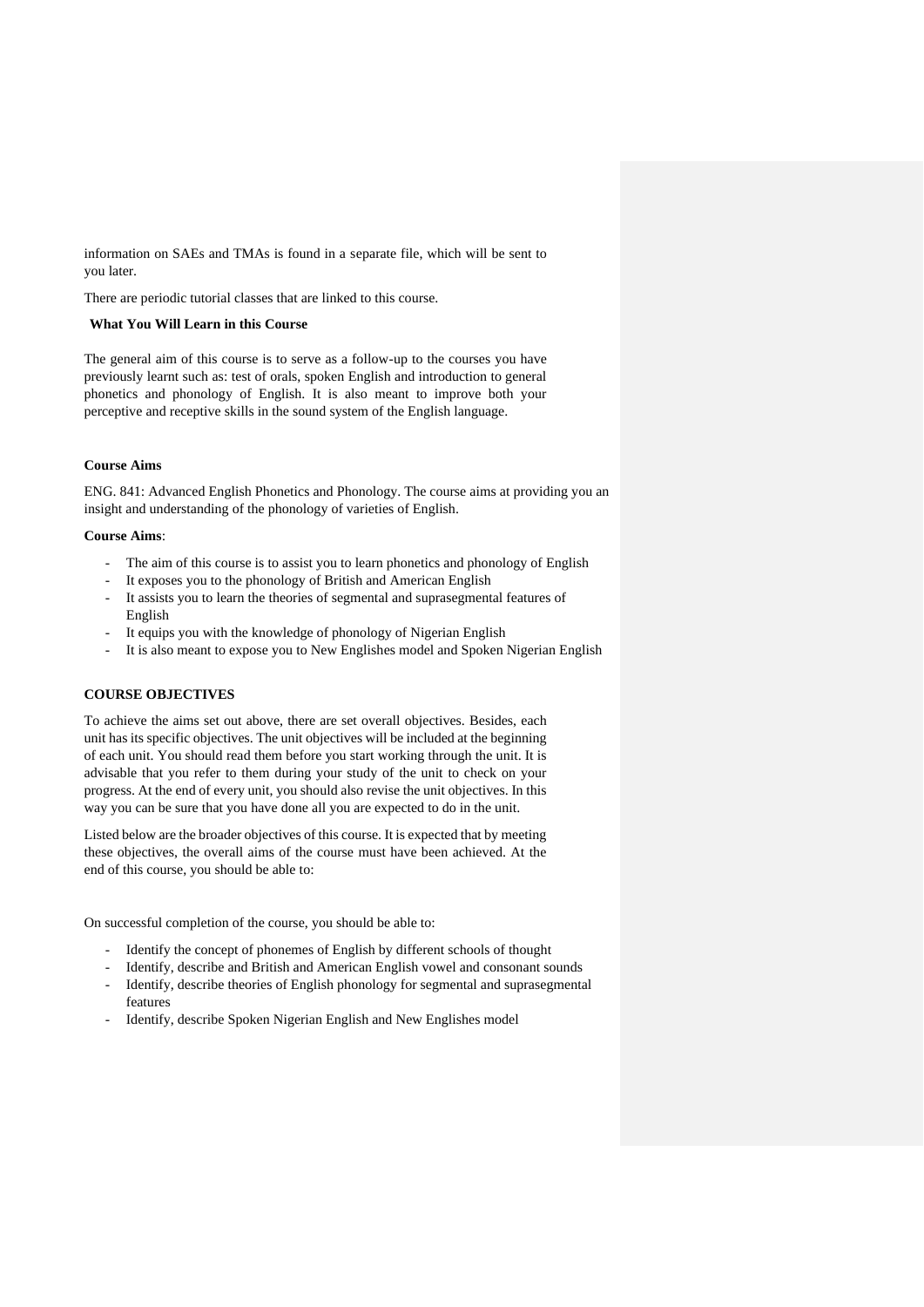### **Working through this Course**

To complete this course, you are required to read the study units, read the recommended books and the other materials provided by the National Open University of Nigeria (NOUN). As explained in an earlier paragraph, each unit contains Self-Assessment Exercises, and at points during the course you are required to submit assignments for assessment purposes. At the end of this course there is a final examination. Below, you will find listed all the components of the course and what you have to do.

# **COURSE REQUIREMENTS**

To be considered fully prepared for the course, you are required to read the course material thoroughly and similarly read the sets of books recommended that may enhance your comprehension of the course. You are also required to go through the exercises provided in each of the units. The exercises are meant to evaluate your understanding of each unit. At the of each unit, you are to answer in written form the Tutor Marked Assignments (TMA) and submit them to your facilitator for assessment purposes. At the end of the course you will be required as well to write a final examination to examine your knowledge on the course.

# **COURSE MATERIALS**

The major course materials required for the course are:

- Course Guide
- Study units
- Relevant textbooks, including the ones listed at the end of each unit
- Assignment file
- Presentation schedule

You must obtain these materials. You may contact your tutor if you have problems in obtaining the next materials.

# **STUDY UNITS**

To achieve our sets aims and objectives, this course has 17 units of five modules as shown below:

# **Module 1: phonetics and phonology of English**

Unit 1: Concept of Phonetics

- Unit 2: Concept of phonology
- Unit 3: Concept of the phoneme and allophone

Unit 4: Major views on the concept of the phonemes/concepts in phonemic analysis

# **Module 2: Generative Phonology**

Unit 1: Overview of generative phonology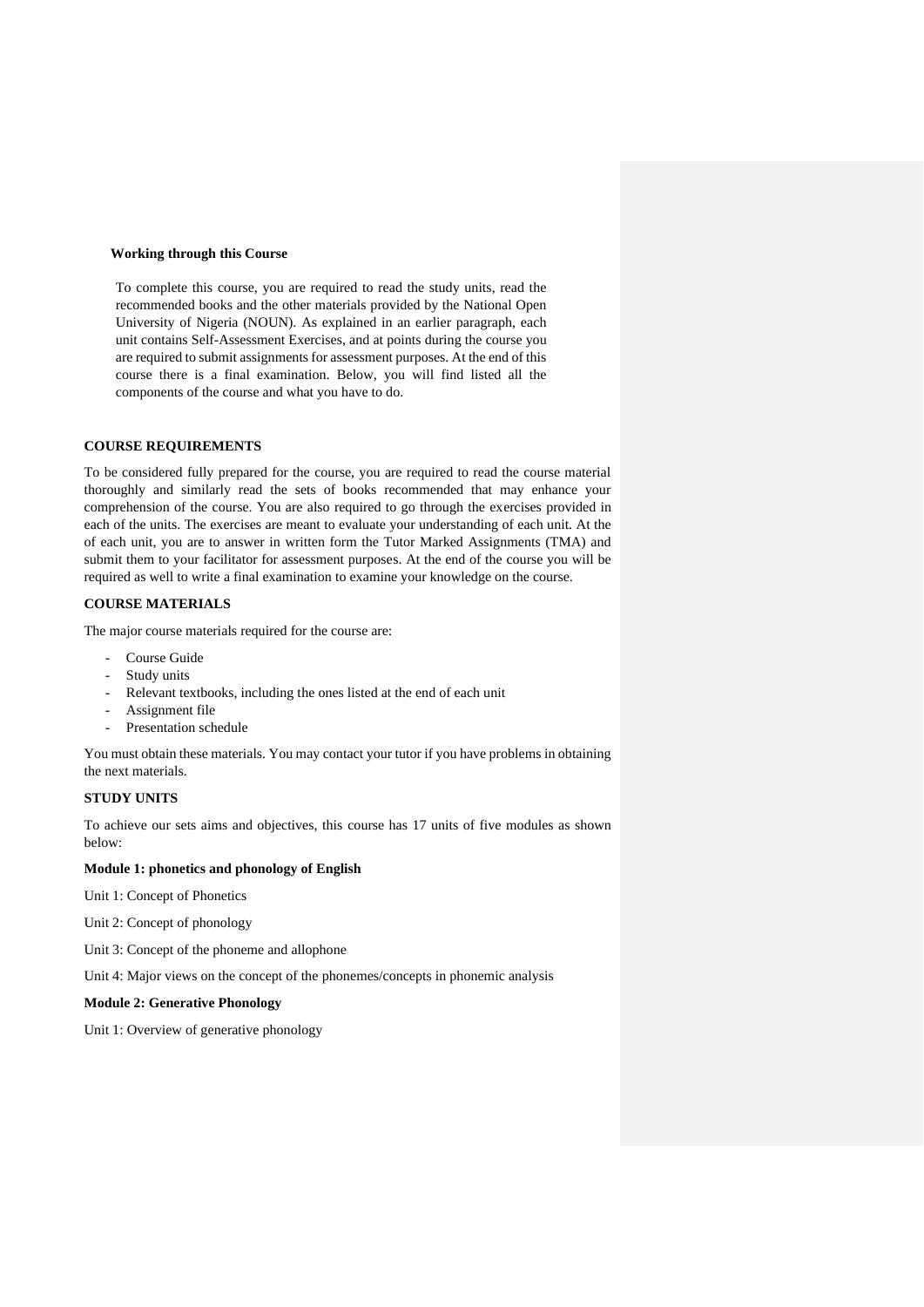Unit 2: Suprasegmental features in generative phonology

Unit 3: Extending the frontiers of Phonological rules

### **Module 3: Metrical Phonology**

Unit 1: Overview of metrical phonology

Unit 2: Metrical Phonology and Stress

Unit 3: Concept of Extra-metricality

# **Module 4: Optimality Theory**

Unit 1: Overview of Optimality theory

Unit 2: Constraint families in optimality theory

Unit 3: Segmental features and optimality theory

Unit 4: Supra-segmental features and optimality theory

# **Module 5: Phonology of Nigerian English**

Unit 1: Overview of Nigerian English

Unit 2: Segmental features of Nigerian English

Unit 3: Suprasegmental features of Nigerian English

# **STRATEGIES FOR STUDYING THE COURSE**

Although you will be required to study the lecture units on your own, the university authorities have made adequate arrangement with the facilitators for regular interaction and to guide you through the course in your various study centres. The facilitators are expected to conduct tutorials and useful discussion sessions with you and other members of your programme at the study centres.

# **PRESENTATION SCHEDULE**

The date to finish the course and the procedure for the submission of your TMA will be made known to you by the authorities in a later date. You are advised to adhere strictly to instruction and regulation on how to go through your TMA and the examinations so that you can come out with good grades in this course.

### **SUMMARY**

This course guide is a general over-time of ENG 531: Advanced English Phonetics and Phonology. On completion of the course, you will have a better insight into the English phonetics and phonology and varieties of English by native and non-native speakers. You will also be aware of theories of phonology that enhance study of phonemes of different varieties of English. The course is quite interesting as it revolves practice, instrumentation and exposure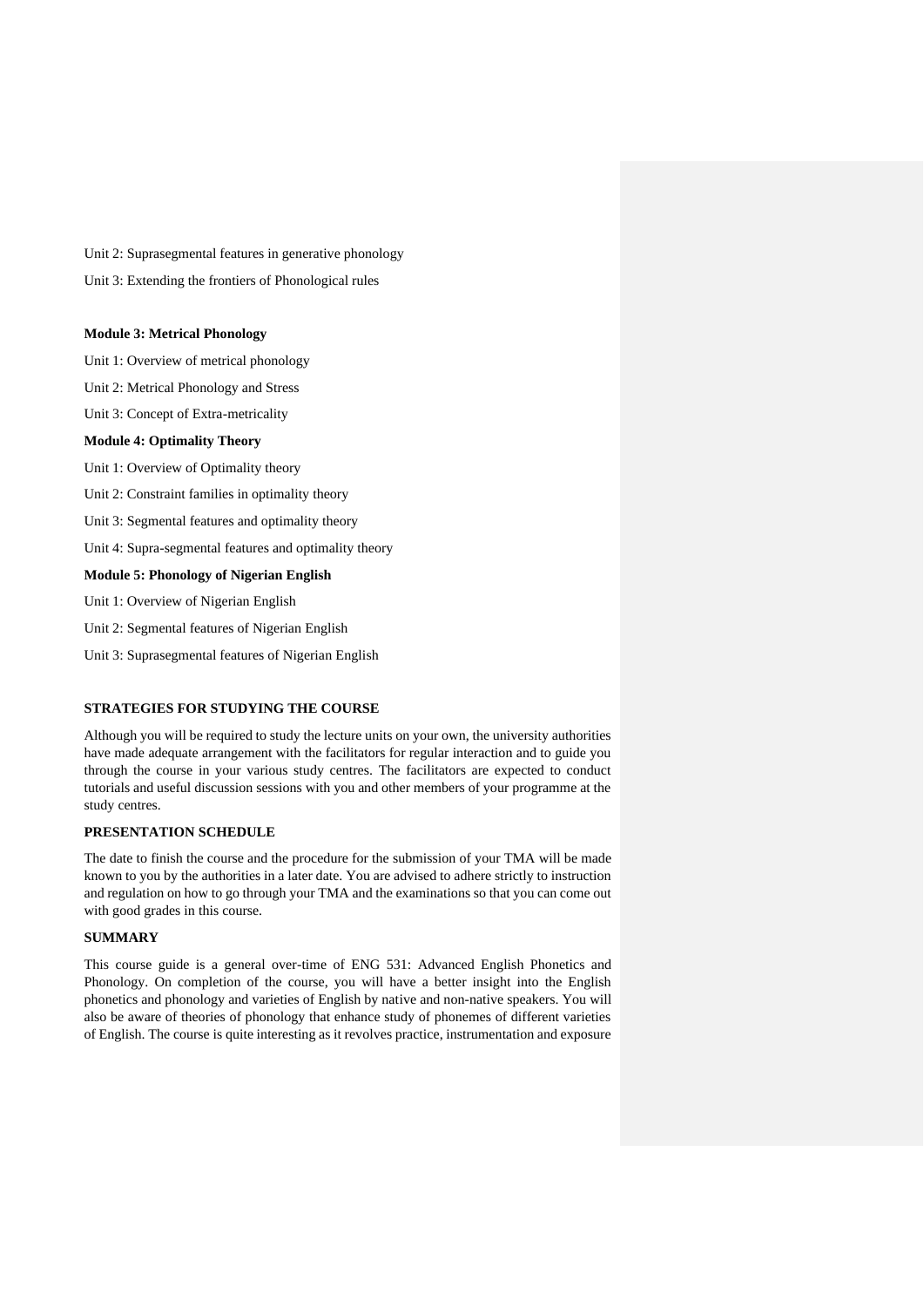to scientific approach of phonemes beyond basic phonetics and phonology you were familiar with.

### **Set Textbooks**

These textbooks are recommended for your study in this course. You will also find some useful ones under the reference list in the course book.

Ashby, Michael & Maidment, John. (2005). *Introducing phonetic science*. Cambridge: Cambridge University Press.

> Gimson, A.C. (1980). *An introduction to the pronunciation of English*. London: ELBS & Edward Arnold.

- Jones, Daniel (2006). (Eds.) Peter Roach, James Hartman, & Jane Setter. *Cambridge English pronouncing dictionary 17th Edition*. Cambridge: Cambridge University Press.
- Jolayemi, 'Demola. (2006). *The stress pattern of Nigerian English: An empirical phonology approach*. Göttingen, Germany: Cuvillier Verlag.

Roach, Peter. (2000). *English phonetics and phonology* (2nd Ed.). Cambridge: Cambridge University Press.

O'Connor, J.D. (1973). *Phonetics*. Harmondsworth: Penguin.

- Daniel, I. O. (2011). Introductory Phonetics and Phonology. Newcastle upon Tyne: Cambridge Publishing
- Daniel, I. O. A. (2018). Phonetics and Phonology II: The English Suprasegmentals. In I. O. A. Daniel, *Communication and Language Skills* (pp.77-93). Newcastle upon Tyne: Cambridge Scholar Publishing

#### **Other Learning Aids**

In addition to the set books above, you should try to secure some recorded cassettes or CDs on the Received Pronunciation of English. Some of them come with some of the set textbooks. You may also request your class facilitator, who is better informed than you on this highly technical course, to procure some of the oral aids. If you are able to procure a CD of, for instance *Daniel Jones pronouncing dictionary*, you may be able to install it in your desktop, or laptop if you have one, attached to a pair of loud speakers or ear piece. This will, particularly, be helpful for the mastery of the aspects of the English phonology, **Commented [u1]:** What is the order of arranging these books? Alphabetic or in the order of importance? The alphabetic order may be more convenient. Add these references and the two course materials for the undergraduate level to this section: ENG241 and ENG341.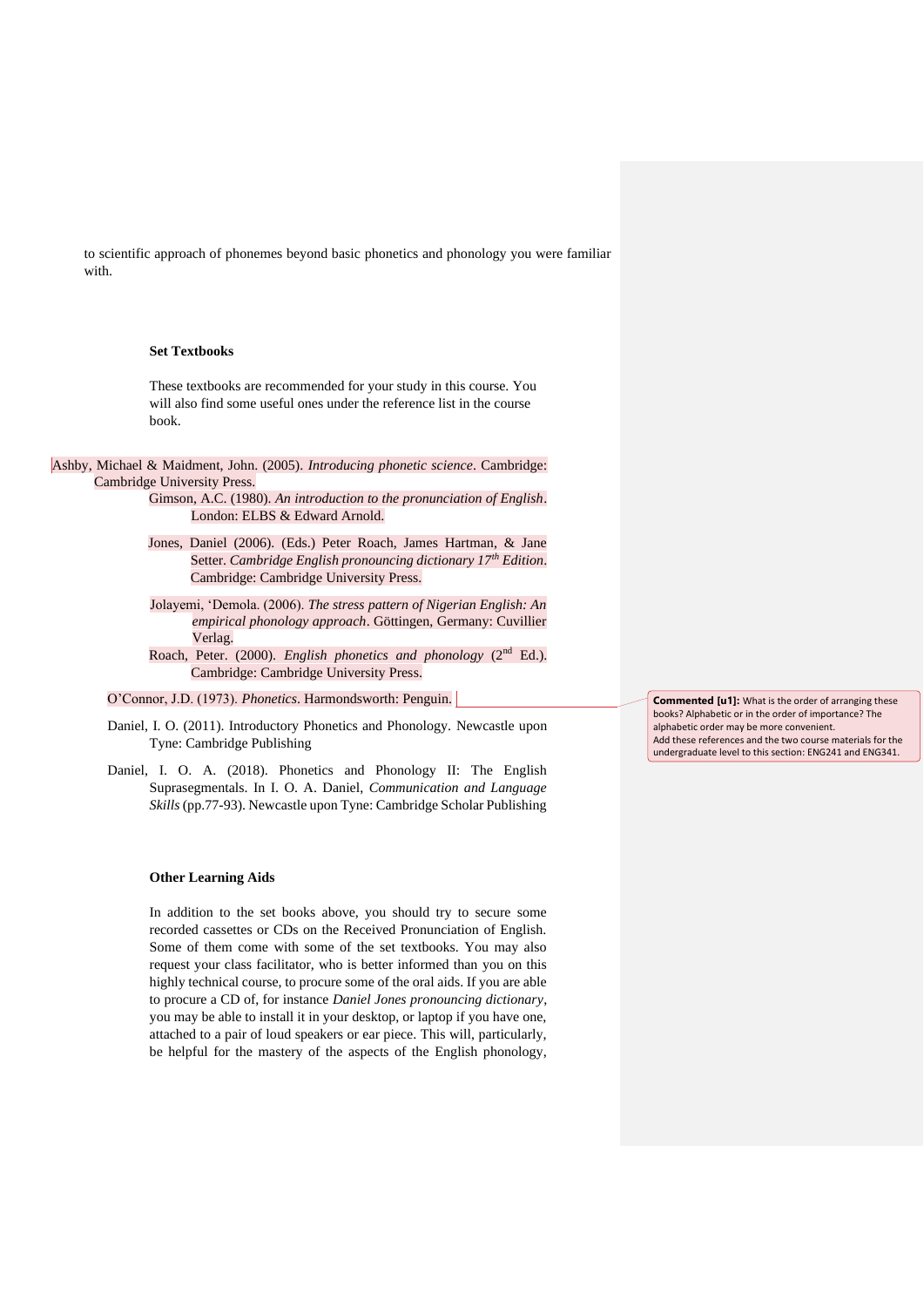especially, as outlined in this course. It will afford you the opportunities to:

- listen to the RP rendition of a large number of English words;
- listen to the GA rendition of a large number of English words;
- record rendition of any English word or group and listen to it;
- compare your recording with either of RP or GA; and
- see and practise the correct transcription of a large number of English words in RP or GA.

You will also need a mirror of the size of your palm. This is mandatory for tutorial attendance.

## **Set Textbooks Postscript**

- The above books are classical reading materials, not just for this course but also for other courses in the phonetics and phonology of English and other English related courses that you may wish to pursue in the future; the university should encourage all the students to procure them.
- Jolayemi (2006) was published in December, 2006 by a German publisher. A copy is presently sold at  $E$ 29.00, but the price may reduce if the university would assist the students to purchase copies *en masse* by contacting the publishers directly through: [www.cuvillier.de](http://www.cuvillier.de/)
- Bulky purchase of Daniel Jones' *Cambridge English pronouncing dictionary* will also make copies less costly. And more importantly, if they are purchased from a good source, pronouncing software in a CD that come with the book will be very, very useful to you. The CD you often get in some of the pirated copies of the book you buy just anywhere are mere imitations. They cannot be installed, thereby, robbing you of a huge body of knowledge on the phonology of English that you can self-assess from the pronouncing dictionary.

#### **Assignment file**

In this file you will find all the details of the work you must submit to your tutor for marking. The marks you obtain from these assignments will count toward the final mark you obtain for this course. Further information on assignment will be found in the assignment file itself and later in this Course Guide in the section on assessment.

#### **Presentation Schedule**

The "presentation schedule" included in your course materials gives you the important dates for the completion of your tutor-marked assignments and attending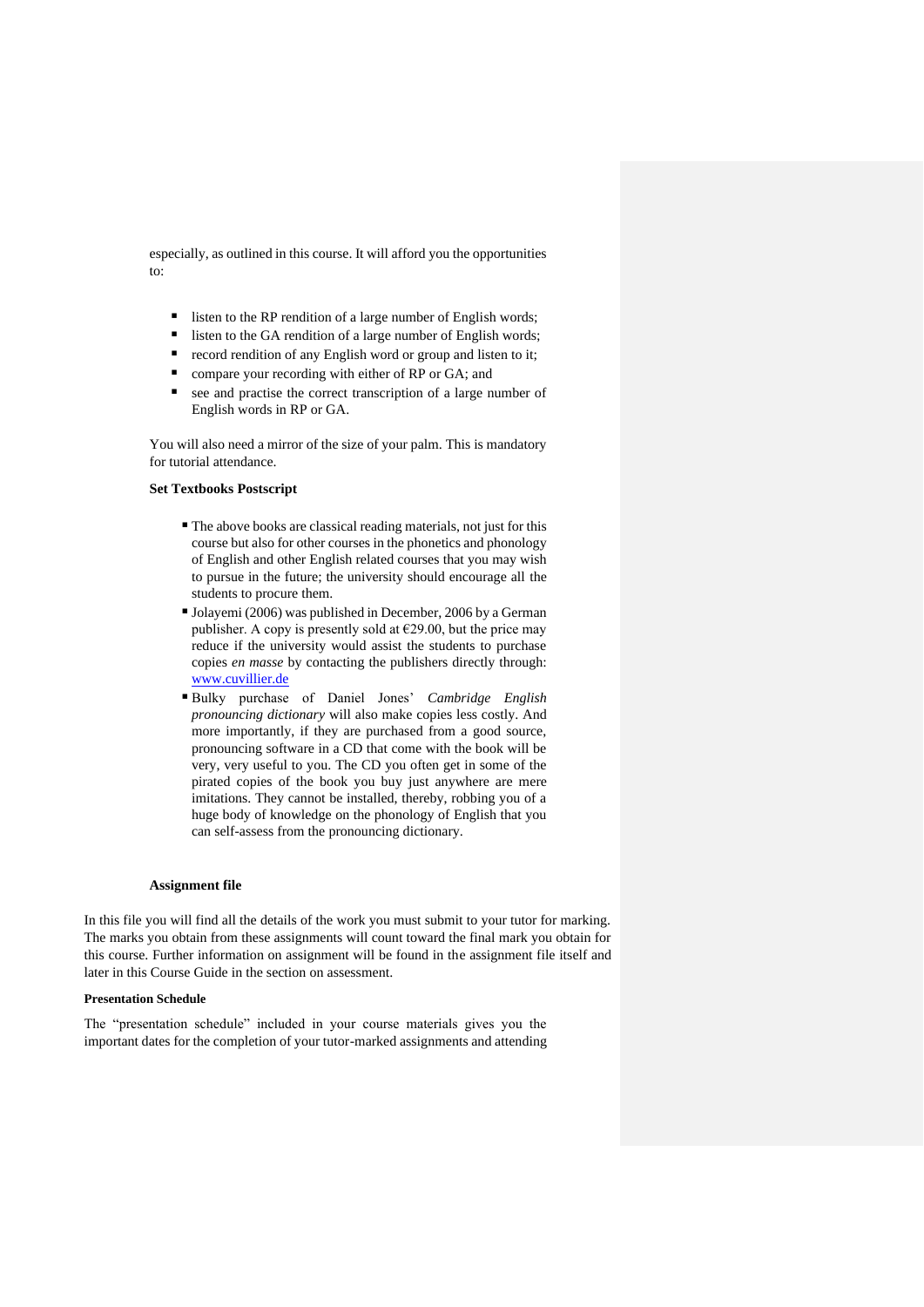tutorials. Remember, you are required to submit all your assignments as and when due.

#### **ASSESSMENT FILE**

Assessment file for the course will be made available to you by the university authorities. In this file you will find details of work that must be done and submitted within a time frame to your facilitators to mark and score. This will form part of your Continuous assessment (CA) which will constitute part of your total scores in the final examination on this course. You are required to pass the CA and the main examination to be considered duly grounded in this course.

### **Tutor Marked Assignments (TMAs)**

There are twenty tutor assignments in this course. You need to submit all the assignments. The best three (that is, the three with the highest grades of twenty assignments) will be counted. The total mark of the best three will be 30% of your total course mark.

Assignments for the units in this course are contained in the Assignment File. You should be able to complete your assignments from the information and materials contained in your set textbooks, reading and study units. However, you are advised to use other references to broaden your viewpoint and provide a deeper understanding of the subject.

# **Final Examination and Grading**

The examination will consist of questions you will come across in tutor-marked assignments. You are therefore advised to revise the entire course after studying the last unit before you sit for the examination.

Course Marking Scheme

# **The table below gives a breakdown of the course mark:**

| Assessment        | <b>Marks</b>                                                                                 |  |
|-------------------|----------------------------------------------------------------------------------------------|--|
| Assignments 1-20  | Three assignments, best three marks<br>of the assignments counts for 30%<br>of course marks. |  |
| Final examination | The final examination counts for<br>70% of overall marks.                                    |  |
| Total             | 100% of course marks                                                                         |  |

**Table 1: Course Marking Scheme** 

*Course Overview*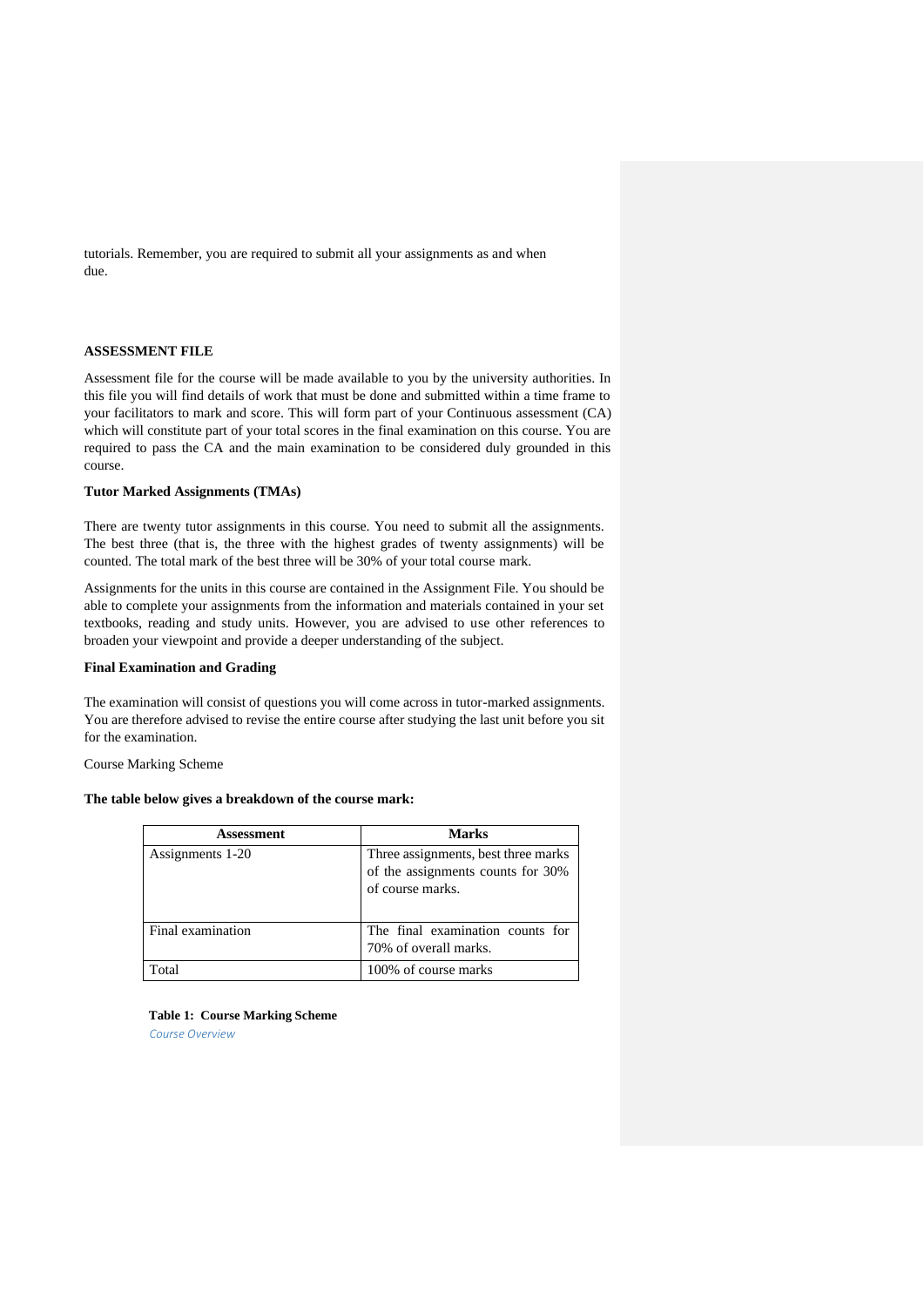| Unit                                        | Title of Work                                                                               | Week's         | Assessment                                    |
|---------------------------------------------|---------------------------------------------------------------------------------------------|----------------|-----------------------------------------------|
|                                             |                                                                                             | Activity       | (end of unit)                                 |
|                                             | <b>Module 1: Phonetics and Phonology of English</b>                                         |                |                                               |
|                                             | Course Guide                                                                                | $\mathbf{1}$   |                                               |
| $\mathbf{1}$                                | <b>Concept of Phonetics</b>                                                                 | $\overline{2}$ | Assignment 1                                  |
| $\overline{2}$                              | Concept of phonology                                                                        | 3              | Assignment 2                                  |
|                                             | <b>Module 2: Generative Phonology</b>                                                       |                |                                               |
| 1                                           | Overview of generative phonology                                                            | 4              | Assignment 3                                  |
| 2                                           | Suprasegmental features in                                                                  | 5              | Assignment 4                                  |
|                                             | generative phonology                                                                        |                |                                               |
| 3                                           | Extending the frontiers of                                                                  | 6              | Assignment 5                                  |
|                                             | Phonological rules                                                                          |                |                                               |
|                                             | <b>Module 3: Metrical phonology</b>                                                         |                |                                               |
| $\mathbf{1}$                                | Overview of metrical phonology                                                              | 7              | Assignment 6                                  |
|                                             |                                                                                             |                |                                               |
| 2                                           | Metrical Phonology and Stress                                                               | 8              | Assignment 7                                  |
|                                             |                                                                                             |                |                                               |
|                                             |                                                                                             |                |                                               |
|                                             |                                                                                             |                |                                               |
|                                             |                                                                                             |                |                                               |
| <b>Module 4: Optimality theory</b>          |                                                                                             |                |                                               |
|                                             |                                                                                             |                |                                               |
|                                             |                                                                                             |                |                                               |
| $\overline{2}$                              | Constraint families in optimality                                                           | 11             | Assignment 10                                 |
|                                             | theory                                                                                      |                |                                               |
| 3                                           | Segmental features and optimality                                                           | 12             | Assignment 11                                 |
|                                             | theory                                                                                      |                |                                               |
| 4                                           | Supra-segmental features and                                                                | 13             | Assignment 12                                 |
|                                             | optimality theory                                                                           |                |                                               |
| <b>Module 5: Nigerian English phonology</b> |                                                                                             |                |                                               |
| 1                                           | Overview of Nigerian English                                                                | 13             | Assignment 12                                 |
|                                             |                                                                                             |                |                                               |
| 2                                           | Segmental<br>features<br>of<br>Nigerian                                                     | 14             | Assignment 13                                 |
|                                             | English                                                                                     |                |                                               |
|                                             |                                                                                             |                |                                               |
| 3                                           |                                                                                             | 15             |                                               |
|                                             | Nigerian English                                                                            |                |                                               |
| 3<br>$\mathbf{1}$                           | Concept of Extra-metricality<br>Overview of Optimality theory<br>Suprasegmental features of | 9<br>10        | Assignment 8<br>Assignment 9<br>Assignment 14 |

**This table brings together the units, the number of works you should take to complete.** 

**Table 2: Course Overview**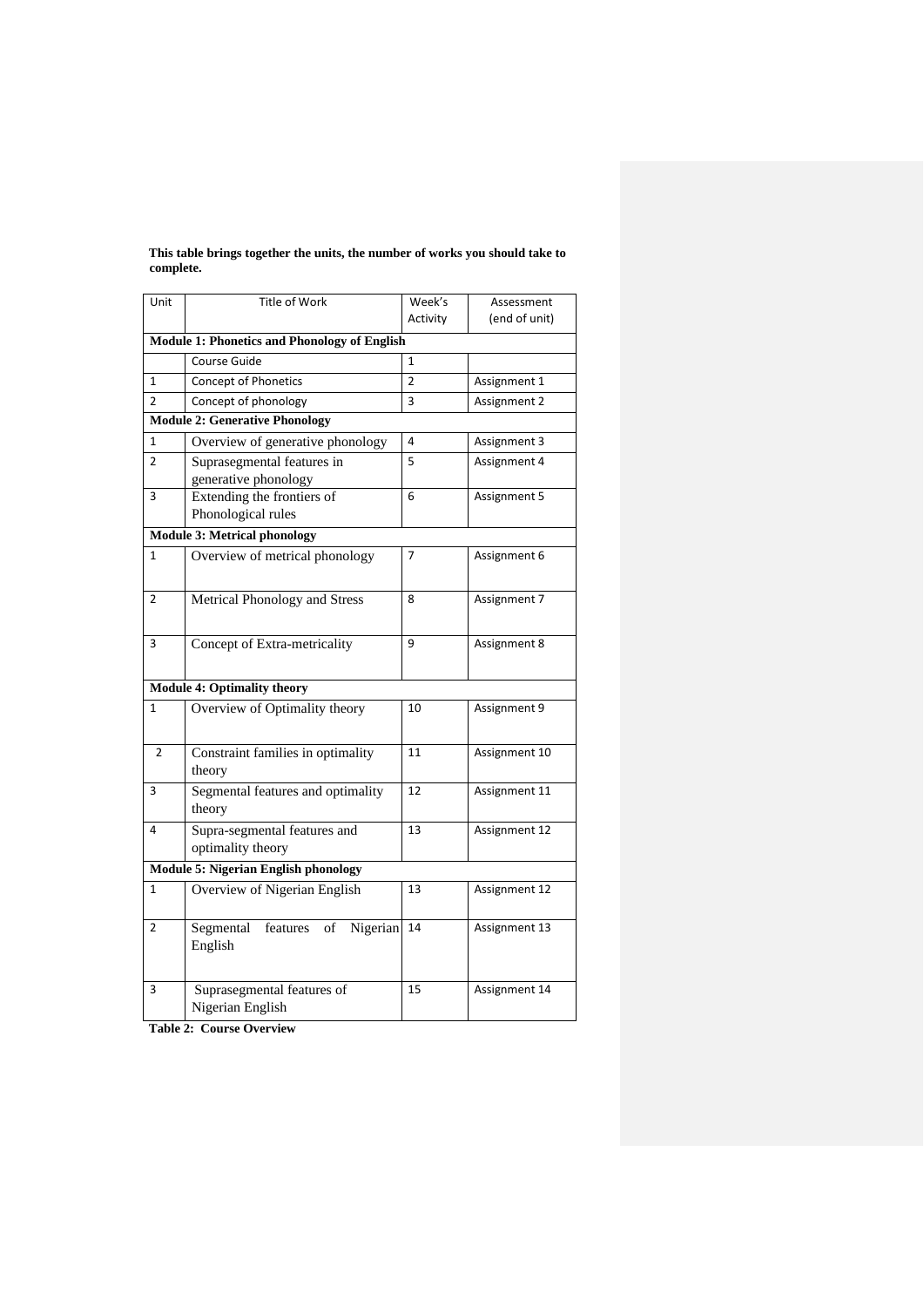#### **How to Get the Best from this Course**

In distance learning, the study units replace the university lectures. This is one of the great advantages of the distance learning system. You can read and work through specially designed study materials at your own pace.

Each of the study units follows a common format. The first item is an introduction to the subject matter of the unit and how a particular unit is integrated with the other units and the course as a whole. Following this is a set of learning objectives. These objectives enable you to know what you should be able to do by the time you have completed the unit. The objectives should guide your study. After studying the units, cross check whether you have achieved the objectives. If you adhere strictly to this art of checking whether the objective is achieved or not, you will definitely improve your chances of passing the course.

The main body of the unit guides you through the required reading from other sources. This will usually be either from your set books or from a "Reading" section. Whenever you need help, don't hesitate to call and ask your tutor to provide it.

1. Read through this Course Guide thoroughly.

2. Plan your study schedule. You should refer to the 'course overview' for more details. Find out the time you are expected to spend on each unit and when and how to turn in your assignments.

3. Stick to your study schedule. Don't allow anything to get you distracted from your study schedule.

4. Turn to Unit 1 and read the introduction and objectives for the unit.

5. Gather the study material you need. A unit is given in the 'Overview' at the beginning of each unit. The study unit you are working on and one of your set books should be on your desk at the same time.

- 6. Work through the unit. The content of the unit has been arranged in a sequential order. Instructions would be given on where to read from your set books or other articles. Use the unit to guide your reading.
- 7. Review the objectives for each study unit to confirm you have achieved them.

**Commented [u2]:** This is unclear.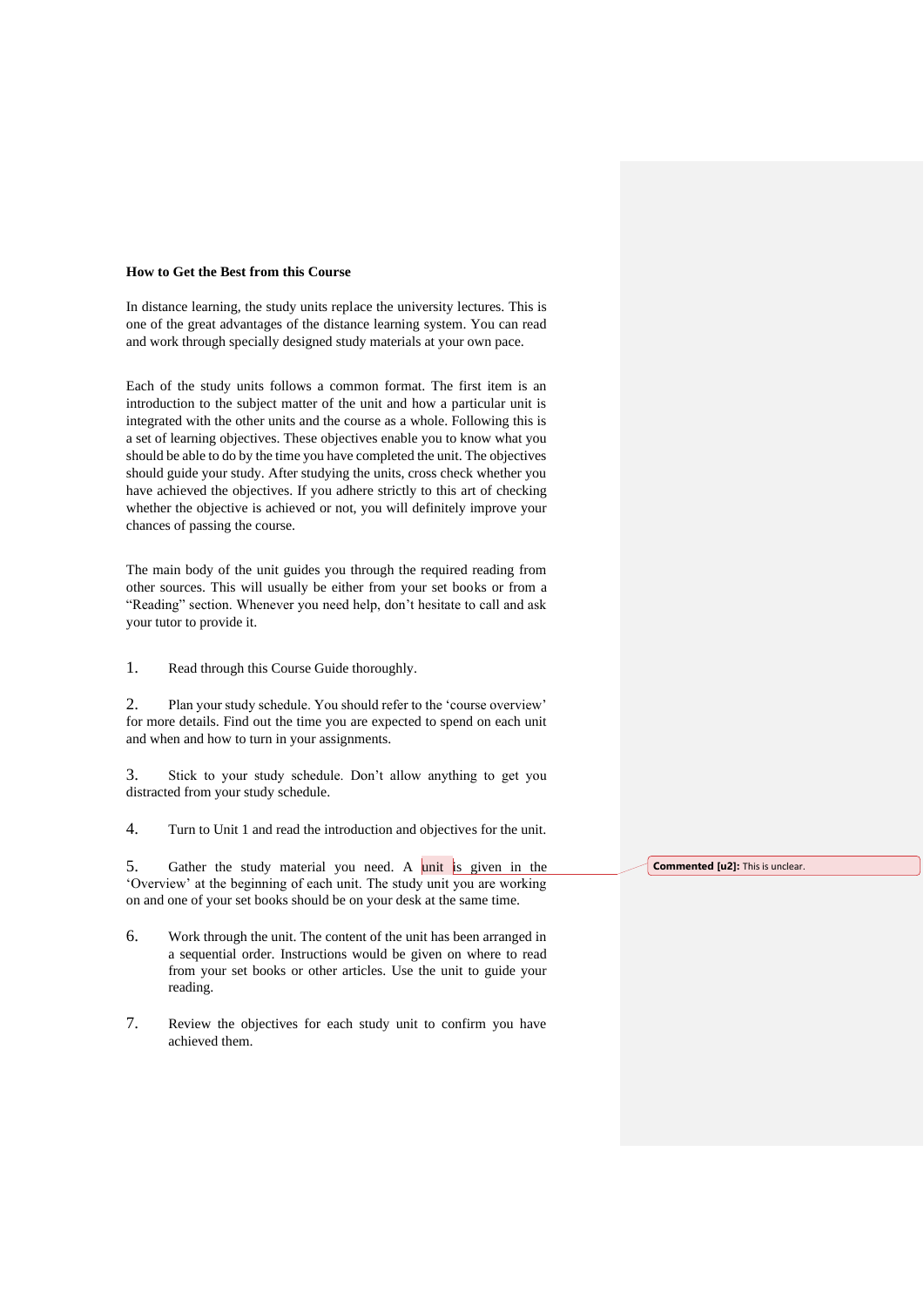8. Don't proceed to the next unit, until you are sure you have achieved the objectives of the unit you are working on.

9. Don't wait until your assignment is returned before working on the next unit. Keep to your schedule.

10. When you complete the last unit, you can be preparing for examinations. Be sure that you have achieved the unit objectives (listed at the beginning of each unit) and the course objectives (listed in this Course Guide).

# **Tutors and Tutorials**

There are 8 hours of online tutorials provided in support of this course. The dates, times and location of these tutorials, together with the name and phone number of your tutor will be communicated to you. This will be done as you are allocated to a tutorial group.

Your tutor will mark and comment on your assignments, keep a close watch on your progress and on any difficulty, you might encounter and provide assistance to you during the course. You must mail your tutor-marked assignments to your tutor well before the due date (at least two working days are required). They will be marked by your tutor and returned to you as soon as possible. Do not hesitate to contact our tutor by telephone, email or discussion board if you need help. The following might be the circumstances in which you will find help necessary.

### **Contact your tutor if**:

- You do not understand any part of the study units or the assigned readings.
- You have difficulty with the self-tests or exercises, and

• You have a question or problem with an assignment, with your tutor's comment on an assignment or with the grading of an assignment.

You should try your best to attend the tutorials. This is the only chance to interact with your tutor by asking questions which are answered instantly. You can raise any problem encountered in the course of your study. To maximise the benefits of the course tutorials, it is advisable that you prepare a question list before attending them. When you participate in the discussions, your intellectual knowledge will be deeply enriched.

### **Summary**

The attempt in this Course Guide is to launch you into how to set about using this course book. It is also to assist you to have, as much information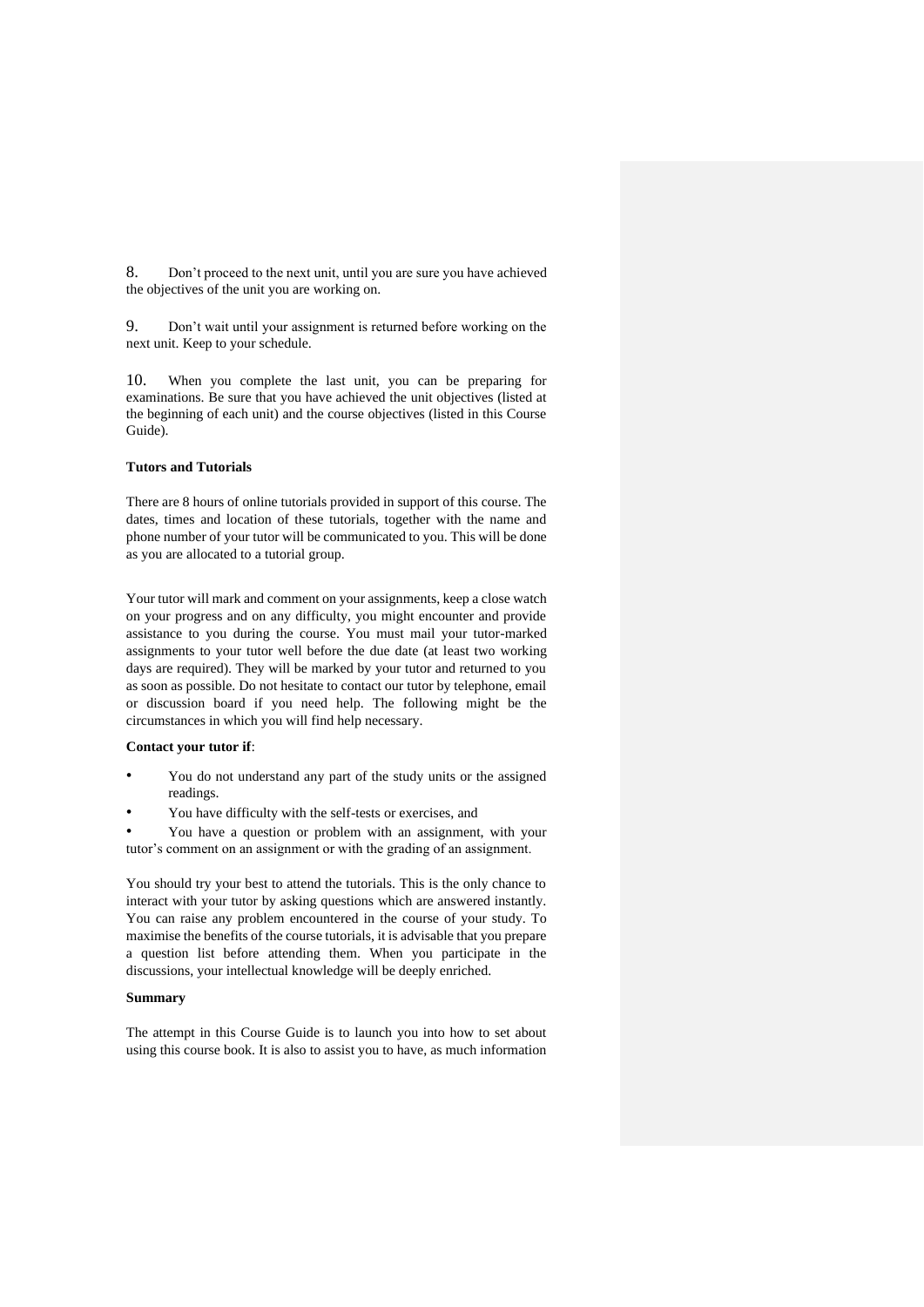as possible, on how to make the maximum use of the book, all of which is geared to satisfactorily acquiring the set objectives of the phonology of English. This has been achieved by methodically explaining to you:

- what you will learn in this course;
- the general aims and specific objectives of the course;
- the course materials and how to working through them;
- an overview of the 15 unit course in 5 modules;
- some set textbooks and other learning aids;
- your assignment file and presentation schedule;
- the required assessment, examination and grading methods; and
- how to get the best from this course and your tutors.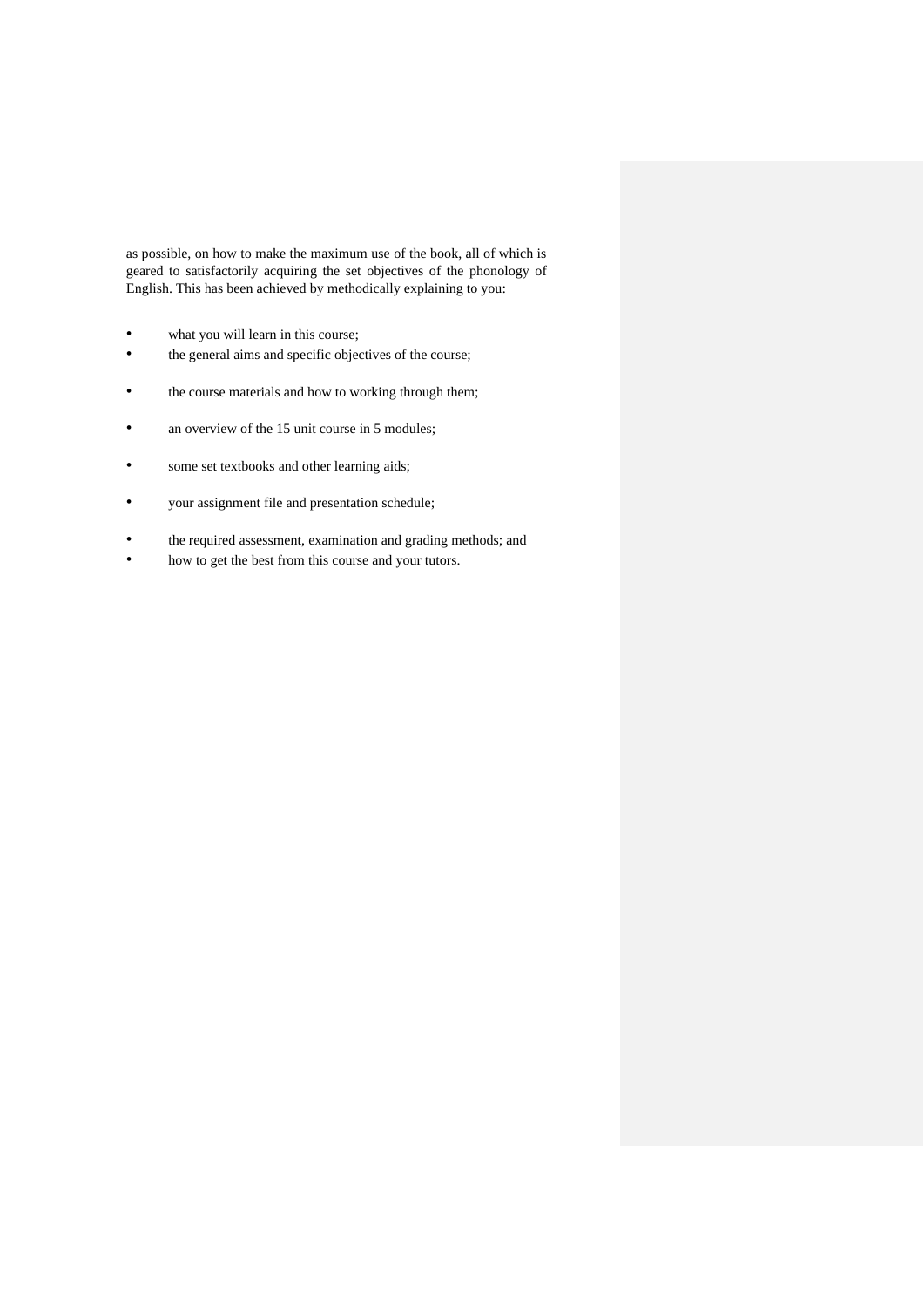# **MODULE 1: PHONETICS AND PHONOLOGY OF ENGLISH**

UNIT 1: Concept of the phoneme and allophone

UNIT 2: Major views on the concept of the phonemes/concepts in phonemic analysis

UNIT 3: Concept of phonetics and phonology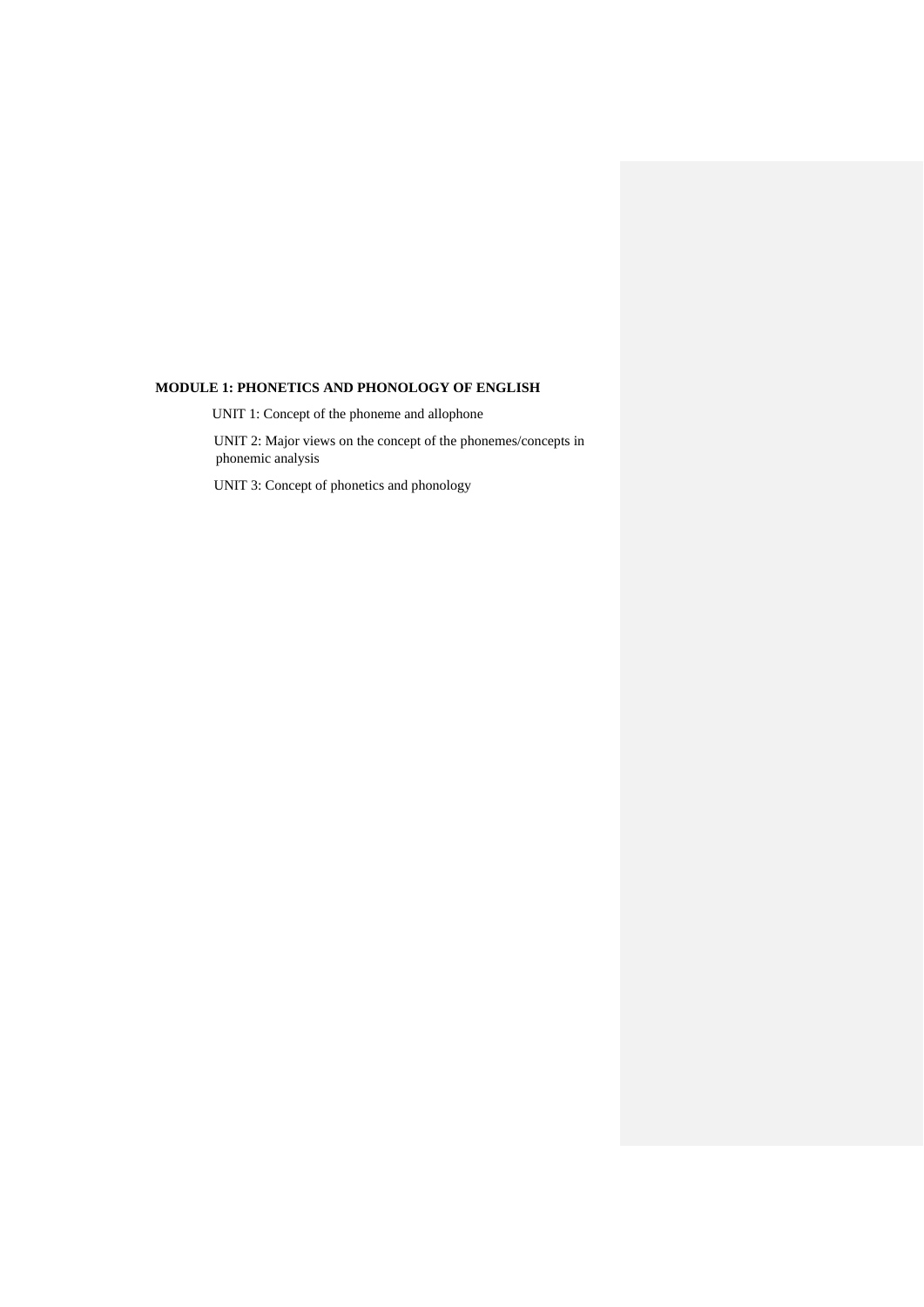UNIT 1: Concept of phoneme

1.0 Introduction

2.0 Objectives

3.0 Main Content

3.1 Concept of phoneme

3.2 Problems in phonemic analysis

3.2.1 Affricates

- 3.2.1.1 Classification of phonetics and allophone
- 3.2.1.2 Phonemic distribution
- 3.2.1.3 Relationship of /tf/ and /d $\frac{y}{x}$  to consonants
- 3.3 Syllabic consonants
- 3.4 Clusters of 's' with plosives
- 3.5 Schwa
- 3.6 Vowel nasalisation of allophone
- 3.6.1 Allophones of /t/
- 4.0 Self-Assessment Exercises (SAE)

5.0 Summary

- 6.0 Tutor Marked Assignment (TMA)
- 7.0 References/Further Reading

# **1.0 INTRODUCTION**

Phoneme is a family of sounds in a given language, which consists of an important sound of the language together with other related sounds, for example, it takes its place in particular sound – sequences. Gimson (1980:43) views 'a phoneme is an abstract linguistic unit which can bring about a change in meaning'. It can be seen as a minimal unit of sound which is capable of distinguishing words of different meanings. It is a fundamental unit of phonology. (Osisanwo, 2012)

# 2.0 **OBJECTIVES**

At the end of this unit, you should be able to:

- Define and identify phoneme
- Define and identify allophone
- Identify concepts in phonemes
- Identify and describe problems in phonemic analysis
- Differentiate clearly between a phoneme and an allophone

# **3.0 MAIN CONTENT**

**Commented [u3]:** This should be integrated under each section. 4.0 is conclusion of the Unit, please.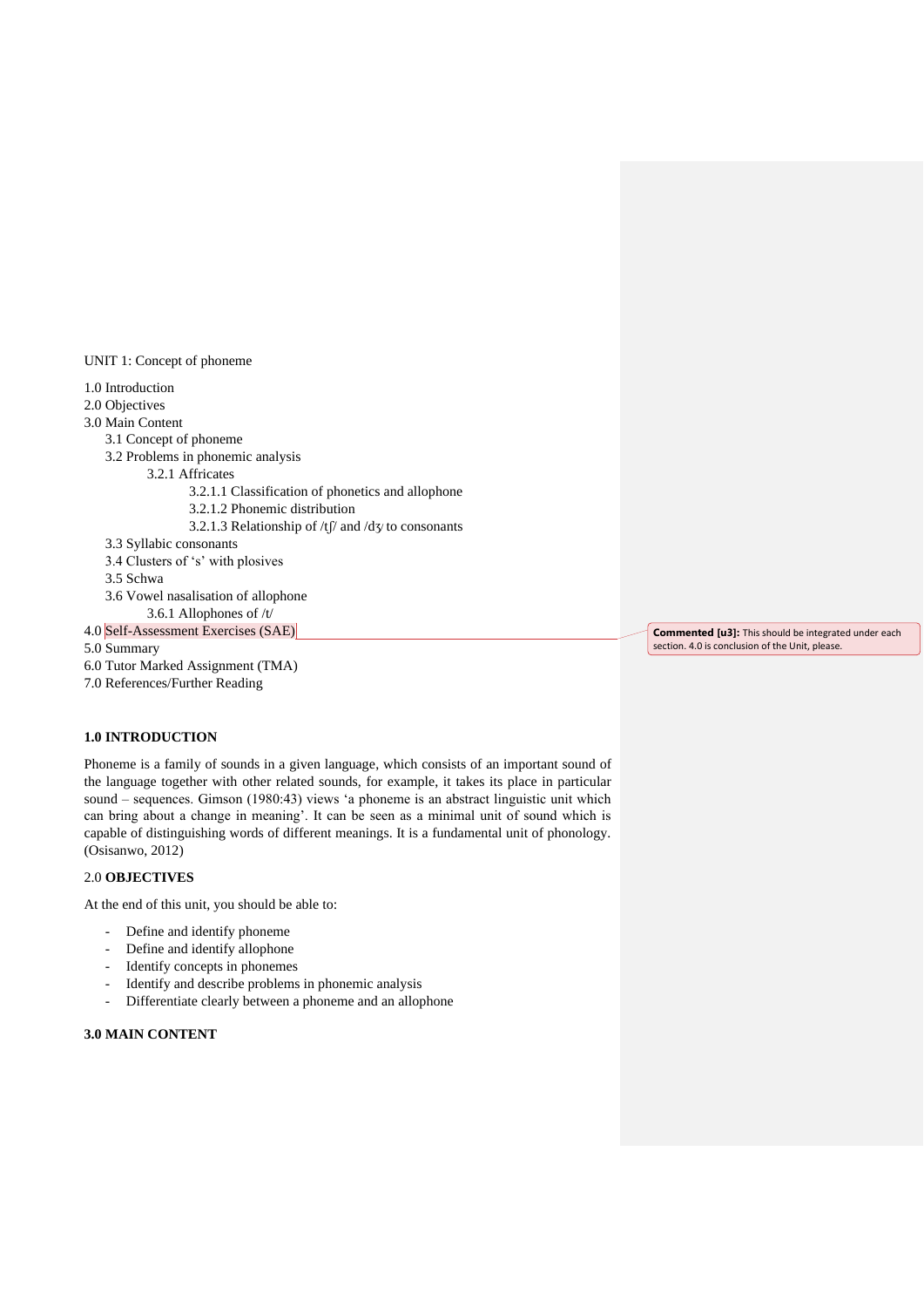# **3.1 The Concept of the Phoneme**

The word *phoneme* has been defined as a bundle of abstract distinctive features or oppositions between sounds, that is, voiced or voiceless. It has also been otherwise defined as a 'family' or related sound rather than as oppositions or contrastive elements. Issues about the phoneme fall within the ambit of 'phonemics' and within the larger purview of phonology, hence its description as phonemic phonology. Linguists that adopt these phonemic principles are often known as phonemicists. This Unit considers in particular the various theoretical descriptions of the phoneme in order to explain its importance in phonology.

For example:

| <b>Graphic shape</b>    | <b>Phonetic transcription</b> | <b>Phonemic transcription</b> |
|-------------------------|-------------------------------|-------------------------------|
| $<$ pin $>$             | $[p^h$ In]                    | /pin/                         |
| $\langle$ nip $\rangle$ | $\lfloor np - \rfloor$        | /nɪp/                         |
| $<$ spin $>$            | $\lceil sp \ln \rceil$        | /spin/                        |

The number of speech sounds in English varies from dialect to dialect, and any actual tally depends greatly on the interpretation of the researcher doing the counting. The Longman Pronunciation Dictionary by John C. Wells, for example, using symbols of the International Phonetic Alphabet, denotes 24 consonants and 23 vowels used in Received Pronunciation, plus two additional consonants and four additional vowels used in foreign words only. For General American (American English version), it provides for 25 consonants and 19 vowels, with one additional consonant and three additional vowels for foreign words. The American Heritage Dictionary, on the other hand, suggests 25 consonants and 18 vowels (including r-coloured vowels) for American English, plus one consonant and five vowels for non-English terms.

The word *phoneme* relates to *phonetics* and *phonology*. For instance, *phonetics* is a branch of Linguistics that is concerned with the scientific study of how speech sounds are produced, transmitted and perceived. The ultimate preoccupation of a phonetician is to carry out rigorous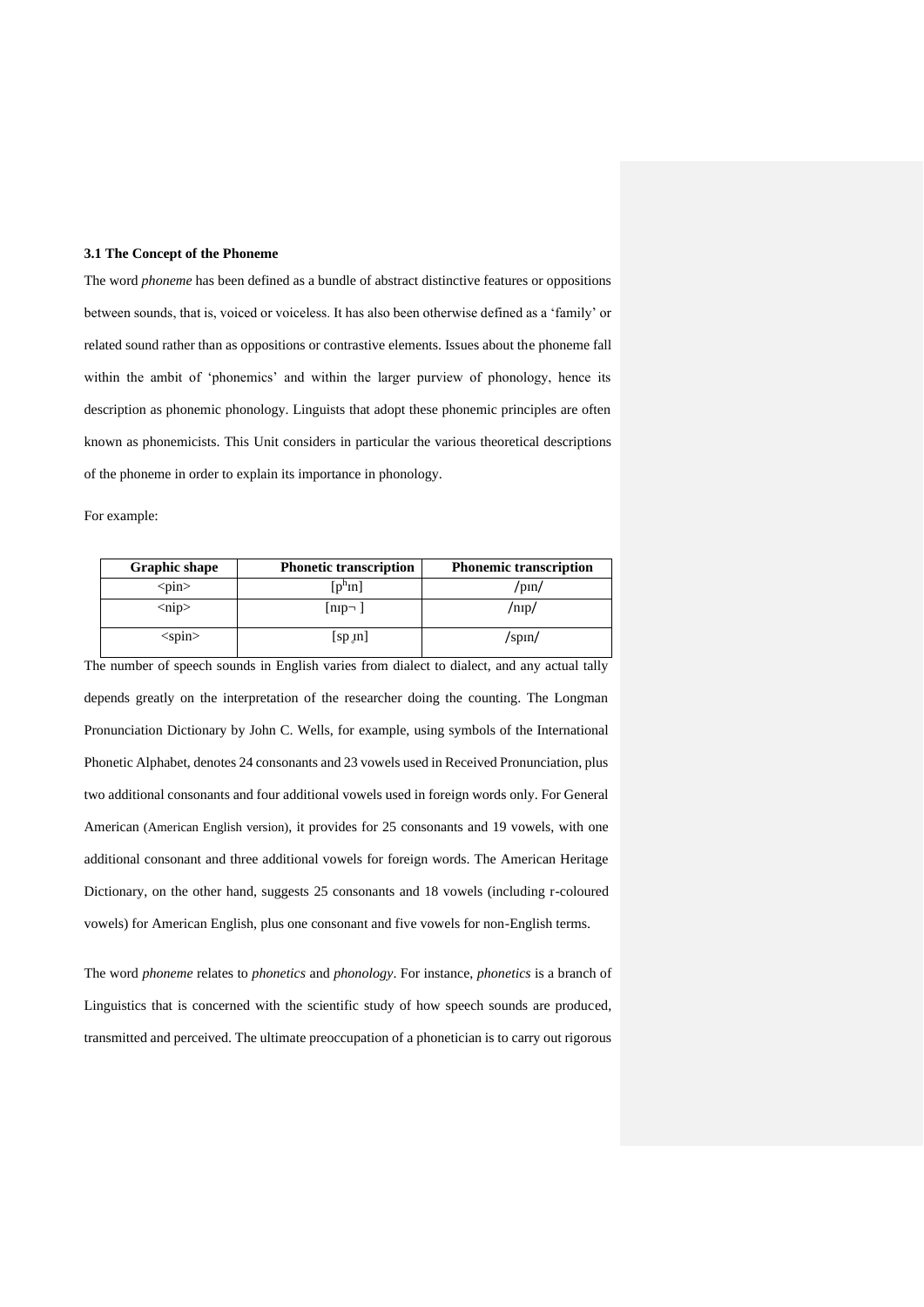studies of human sounds made for the significance of communication. In addition to that, the knowledge of phonemes helps to identify, categorise and explain transmission and perception of human sounds in articulatory, acoustic and auditory manner.

## **3.2 Problems in phonemic analysis**

There are problems of different types. In some cases, there lies difficulty in deciding on the overall phonemic system of the accent while in others, there lies concernment of how particular sound fits into the system. A number of such problems are identified and discussed below:

## **3.2.1 Affricates**

The affricates ʧ, ʤ are, phonetically, composed of a plosive followed by a fricative. It is possible to treat each of the pair ʧ, ʤ as a single consonant phoneme; it is called the onephoneme analysis of ʧ, ʤ. It is also possible to say that they are composed of two phonemes each – t plus  $\int$ , and d plus  $\tau$  respectively – all of which are already established as independent phonemes of English; this will be called the two-phoneme analysis of ʧ, ʤ. If we adopted the two-phoneme analysis, the words 'church' and 'judge' would be composed of five phonemes each, like:

# $t - \int -\frac{1}{3}t - t - \int d - 3 - \lambda - d - 3$

instead of the three phonemes that result from the one-phoneme analysis:

# $tf - 3: -tf - dg - g - d$

and there would be no separate  $t$   $\int$ ,  $d$ <sup>7</sup> phonemes. But how can one decide which analysis is preferable? The two-phoneme analysis has one main advantage; if there are no separate tʃ, dƷ phonemes, then the set of English consonants is smaller. Phonologists have claimed that one should prefer the analysis which is the most 'economical' in the number of phonemes it results into. The argument for this might be based on the claim that when one speaks to another using **Commented [u4]:** This symbol needs to be changed to a schwa sound symbol. It is confusing with the consonant as it is.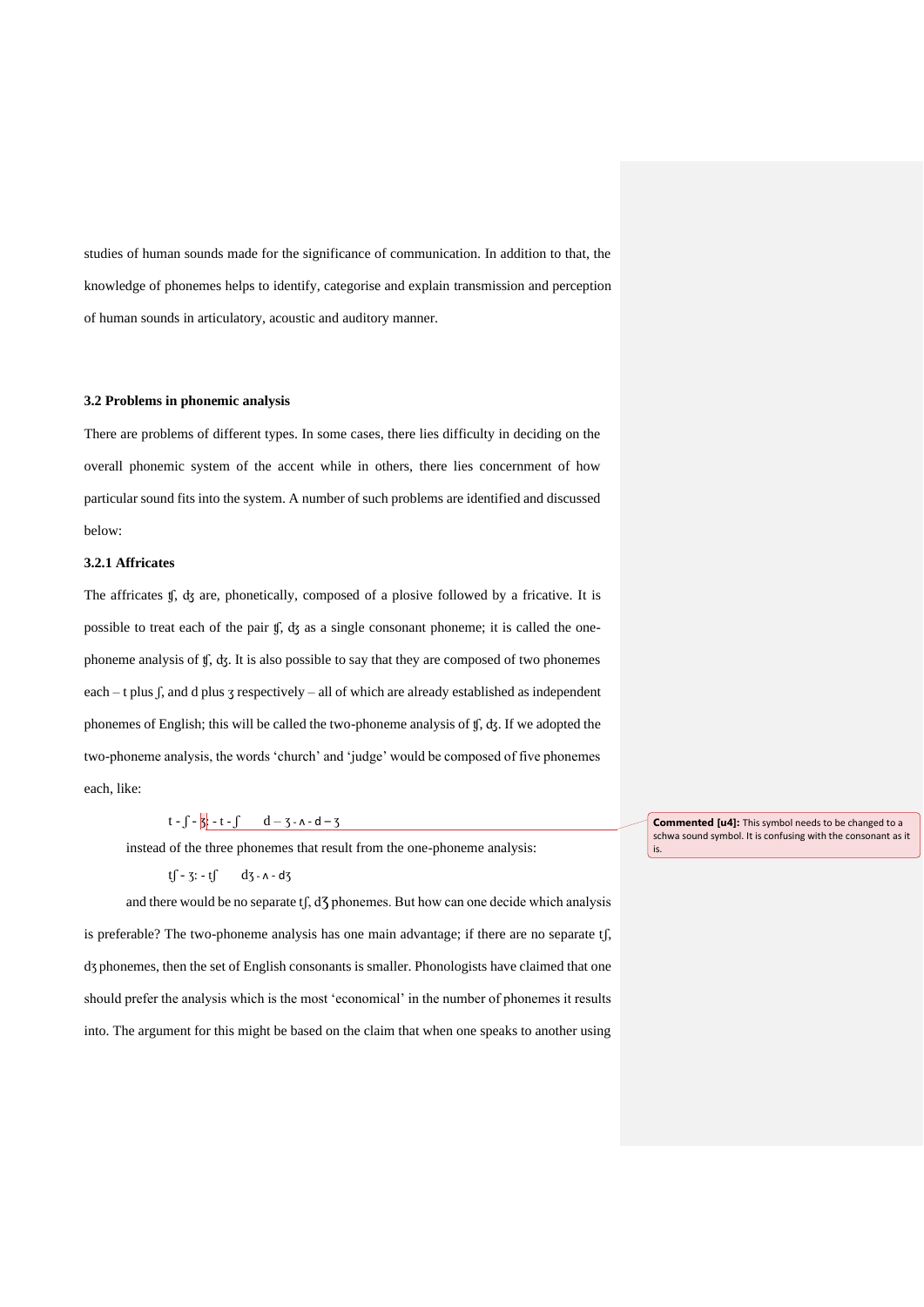a code and the most efficient codes do not employ unnecessary symbols. Furthermore, it can be claimed that a phonological analysis is a type of scientific theory, and a scientific theory should be stated as economically as possible. However, it is the one-phoneme analysis that is generally chosen by phonologists. Nonetheless, there are several arguments. Though none is conclusive, one-phoneme analysis seems to be preferable.

### 3.2.1.1 Clarification of phonetics and allophones

One argument could be called 'phonetic' or 'allophonic'; if it could be shown that the phonetic quality of the t and  $\int$  (or d and  $\bar{y}$ ) in t $\int$ , d $\bar{y}$  is clearly different from realisations of t, ʃ, d, Ʒ found elsewhere in similar contexts, this would support the analysis of tʃ, dʒ as separate phonemes. As an example, it might be claimed that  $\int$  in 'hutch' (hʌt $\int$ ) was different (perhaps in having shorter duration) from  $\int$  in 'hush' (h^I) or 'welsh' (wel); or it might be claimed that the place of articulation of t in 'watch apes' wot eips was different from that of t in 'what shapes' wot feips. This argument is a weak one. There is no clear evidence that such phonetic differences exist, and even if there were such an evidence, it would be easy to produce explanations for the differences that did not depend on phonemic analyses (e.g. the position of the word boundary in 'watch apes', 'what shapes').

# 3.2.1.2 Phoneme distribution of  $/t$   $\beta$  and  $/d\gamma$

It could be argued that the proposed phonemes  $/t$   $\beta$  and  $/dy$  have distributions similar to other consonants, while other combinations of plosive plus fricative do not. It can easily be shown that  $/t$   $\beta$  and  $\gamma$  are found initially, medially and finally, and that no other combination (e.g. pf, dz, t $\theta$ ) has such a wide distribution. However, several consonants are generally accepted as phonemes of the British accent despite not being free to occur in all positions (e.g.  $(r, w, j, h, \eta, \zeta)$ . This argument, although supporting the one-phoneme analysis, does not

**Commented [u5]:** Is square bracket not the convention here?

**Commented [u6]:** The transcriptions should be properly separated from the other parts of the discussion, please.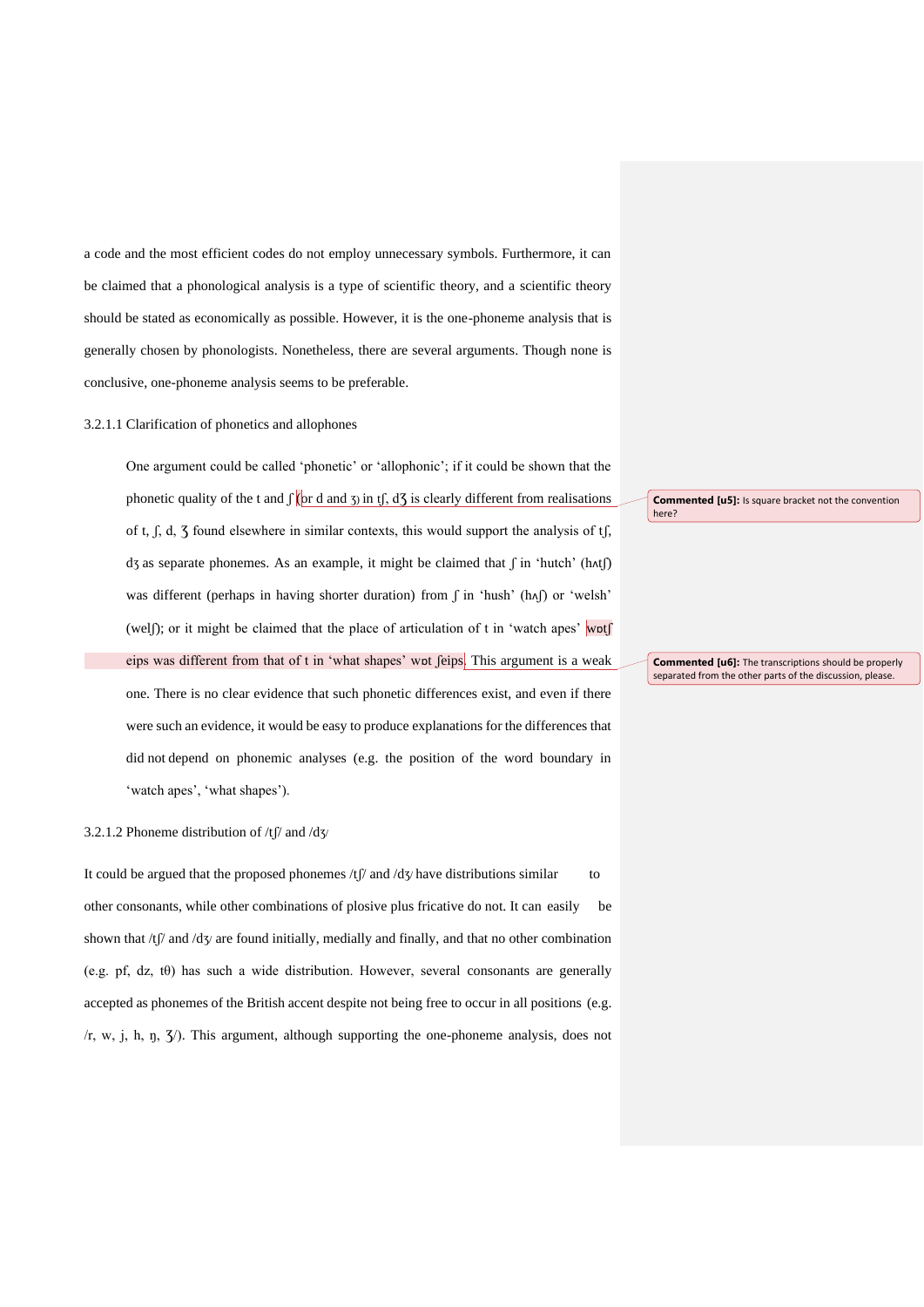actually prove that  $/t$   $/$  and  $/d$  $/$  must be classed with other single-consonant phonemes.

## 3.2.1.3 Relationship of /tʃ/ and /dʒ/ to consonants

If  $/t$  and  $/d$ <sup>7</sup>/ were able to combine quite freely with other consonants to form consonant clusters, this would support the one-phoneme analysis. In initial position, however,  $/t$  and  $/d\zeta$  never occur in clusters with other consonants. In final position in the syllable, we find that /tʃ/ can be followed by /t/ (e.g. 'watched' /wɒtʃt/) and /d3/ by /d/ (e.g. 'wedged' /wed3d/). Final /tf/, /d3/ can be preceded by /l/ (e.g. 'squelch' /skweltʃ/, 'bulge' /bʌldƷ/); /Ʒ/ is never preceded by /l/, and /ʃ/ is preceded by /l/ only in a few words and names (e.g. 'Welsh' /welʃ/, 'Walsh' /wɒlʃ/). A fairly similar situation is found if one asks if n can precede /tf/, /d3/; some British speakers have ntf in 'lunch', 'French', etc., and never pronounce the sequence nʃ within a syllable, while other speakers (like me) always have nf in these contexts and never ntf. In words like 'lunge', 'flange' there seems to be no possible phonological distinction between land<sup>7</sup>, flænd<sup>7</sup> and len<sup>7</sup>, flæn<sup>7</sup>. It seems, then, that no contrast between syllable-final lf and ltf exists in the British English accent, and the same appears to be true in relation to nf and ntf and n $\overline{3}$  and nd $\overline{3}$ . There are no other possibilities for finalconsonant clusters containing tʃ, dƷ, except that the pre-final l or n may occur in combination with post-final t, d as in 'squelched' skweltft, 'hinged' hind3d. It could not, then be said that tʃ, dƷ combine freely with other consonants if forming consonant clusters: this is particularly noticeable in initial position.

Finally, it has been suggested that native speakers of English who have not been taught phonetics feel that tf, d3 are each 'one sound'. One should be guided by intuitions and prefer the one-phoneme analysis. The problem with this is that discovering what untrained (or 'native') speakers feel about their own language is not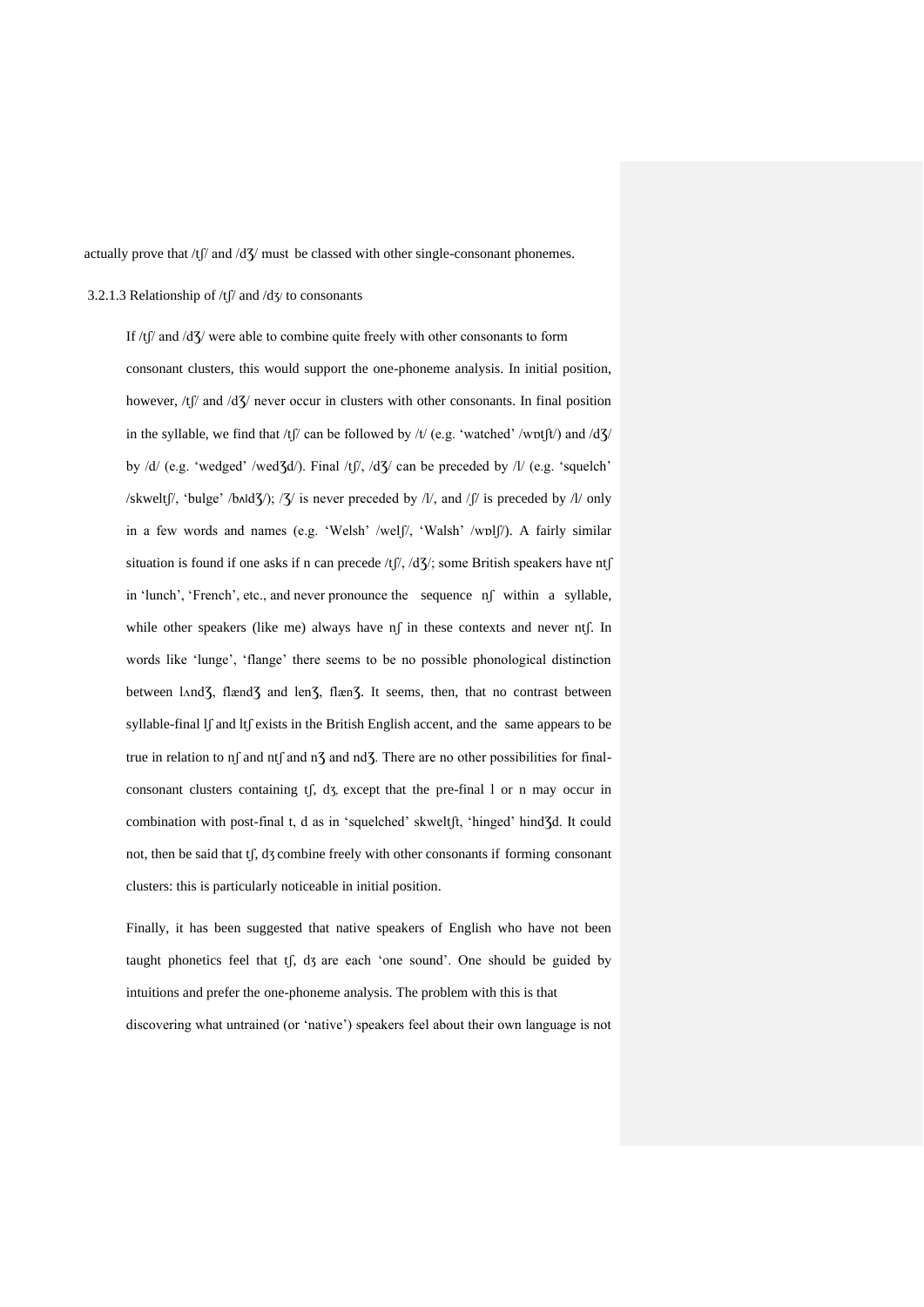as easy as it might sound. It would be necessary to ask questions like this: 'Would you say that the word 'chip' begins with one sound – like 'tip' and 'sip' – or with two sounds – like 'trip' and 'skip'? But the results would be distorted by the fact that two consonant letters are used in the spelling; to do the test properly one should use illiterate subjects, which raises many further problems. The discussion of the phonemic status of tf, d3 shows how difficult it can be to reach a conclusion in phonemic analysis.

# **3.3.2 The English Vowel System**

The analysis of the English vowel system contains a large number of phonemes, and it is not surprising that some phonologists who believe in the importance of keeping the total number of phonemes small propose different analyses, which contain fewer than ten vowel phonemes and treat all long vowels and diphthongs as composed of two phonemes each. There are different ways of doing this: one way is to treat long vowels and diphthongs as composed of two vowel phonemes. Starting with a set of basic or 'simple' vowel phonemes (e.g.  $I$ , e,  $\mathcal{R}$ ,  $\Lambda$ , ɒ, u, ə) it is possible to make up long vowels by using short vowels twice. Our usual transcription for long vowels is given in brackets:

# ii (i:)  $\text{deg}(a)$  pp ( $\text{O}$ :)  $\text{log}(3)$

This can be made to look less unusual by choosing different symbols for the basic vowels. We will use  $I, e, \mathcal{X}, \Lambda, \mathcal{D}, \mathbf{u}, \mathbf{v}$ : thus i: could be transcribed as ii, a: as aa,  $\Im$ : as  $\Im \Im$ , u: as uu and  $\Im$ : as  $\Im \Im$ . In this approach, diphthongs would be composed of a basic vowel phoneme followed by ə, and would therefore be composed of three phonemes.

Another way of doing this kind of analysis is to treat long vowels and diphthongs as composed of a vowel plus a consonant; this may seem a less obvious way of proceeding, but it was for many years the choice of most American phonologists. The idea is that long vowels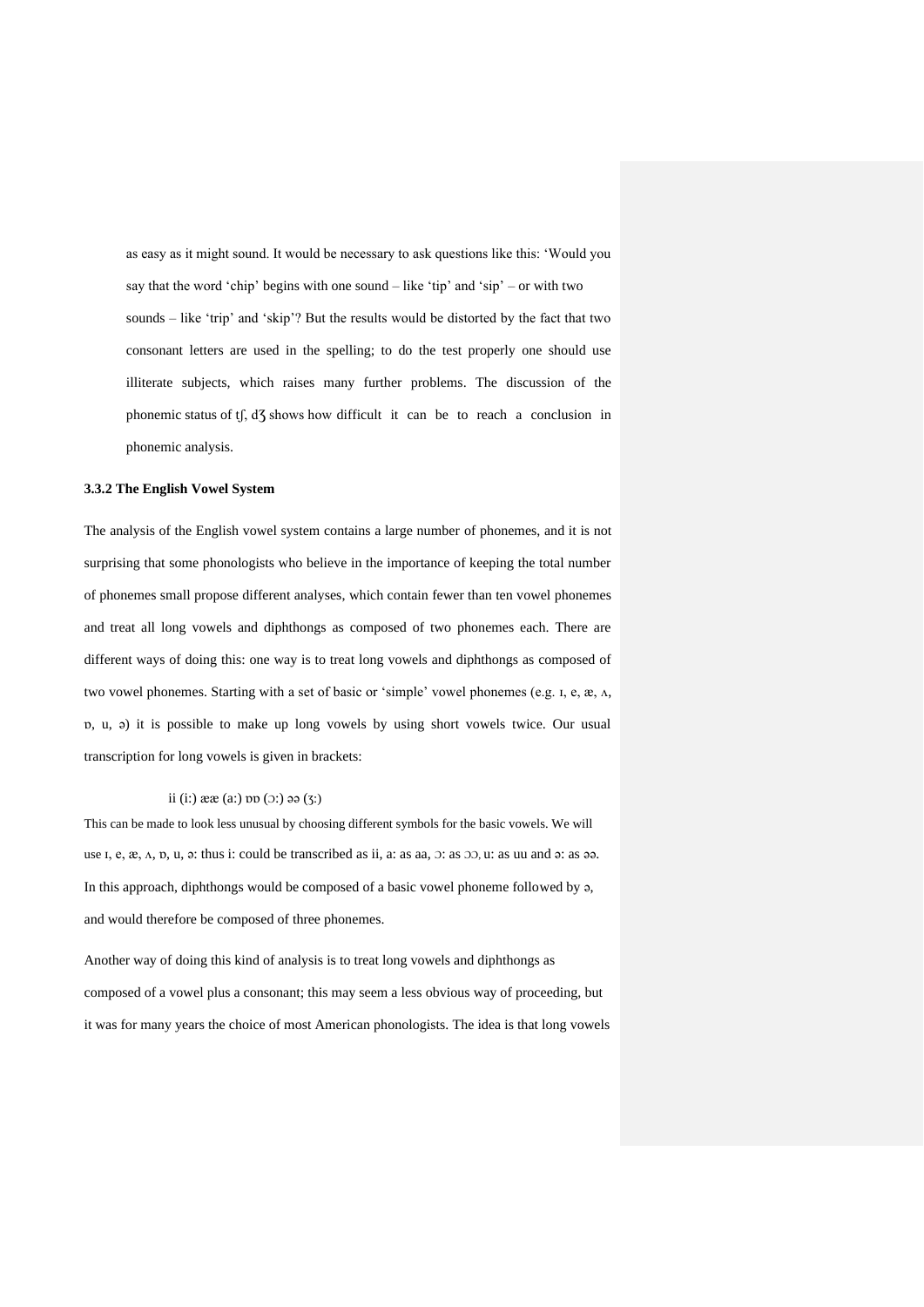and diphthongs are composed of a basic vowel phoneme followed by one j, w, h, (we should add r for rhotic accents). Thus, the diphthongs would be made like this (our usual transcription is given in brackets):

|             | $ej (ei)$ $\partial W (au)$ $ih (i\partial)$ |                     |
|-------------|----------------------------------------------|---------------------|
|             | $\pi$ (ai) $x = w$ (au) $\pi$ (ea)           |                     |
| $\pi$ $(i)$ |                                              | uh(u <sub>9</sub> ) |

Long vowels:

ij (i:)  $\operatorname{ah}(a)$   $\operatorname{bh}(O:)$   $\operatorname{ah}(3)$   $\operatorname{uw}(u)$ 

diphthongs and long vowels are now of exactly the same phonological composition. An important point about this analysis is that j, w, h, do not otherwise occur finally in the syllable. In this analysis, the inequality of distribution is corrected.

# **3.3 Syllabic consonants**

A final analysis problem considers how to deal with syllabic consonants. It has to be recognised that syllabic consonants are a problem: they are phonologically different from their nonsyllabic counterparts. It is called minimal pairs.

| Syllabic         | Non-syllabic     |  |  |
|------------------|------------------|--|--|
| 'codding' kodlin | 'codling' kodlin |  |  |
| 'Hungary' hangri | 'hungry' hangri  |  |  |

The possibility is to add new consonant phonemes to the list. The distribution of these consonants would be rather limited, but the main problem would be fitting them into a pattern of syllable structure. For a word like 'button' bʌtṇ or bottle bɒtḷ, it would be necessary to add ṇ, ḷ to the first post-final set, the argument would be extended to include the ṛ in 'Hungary'. But if these consonants now form part of a syllable-final consonant cluster, how does one account for the fact that English speakers hear the consonants as extra syllables? The question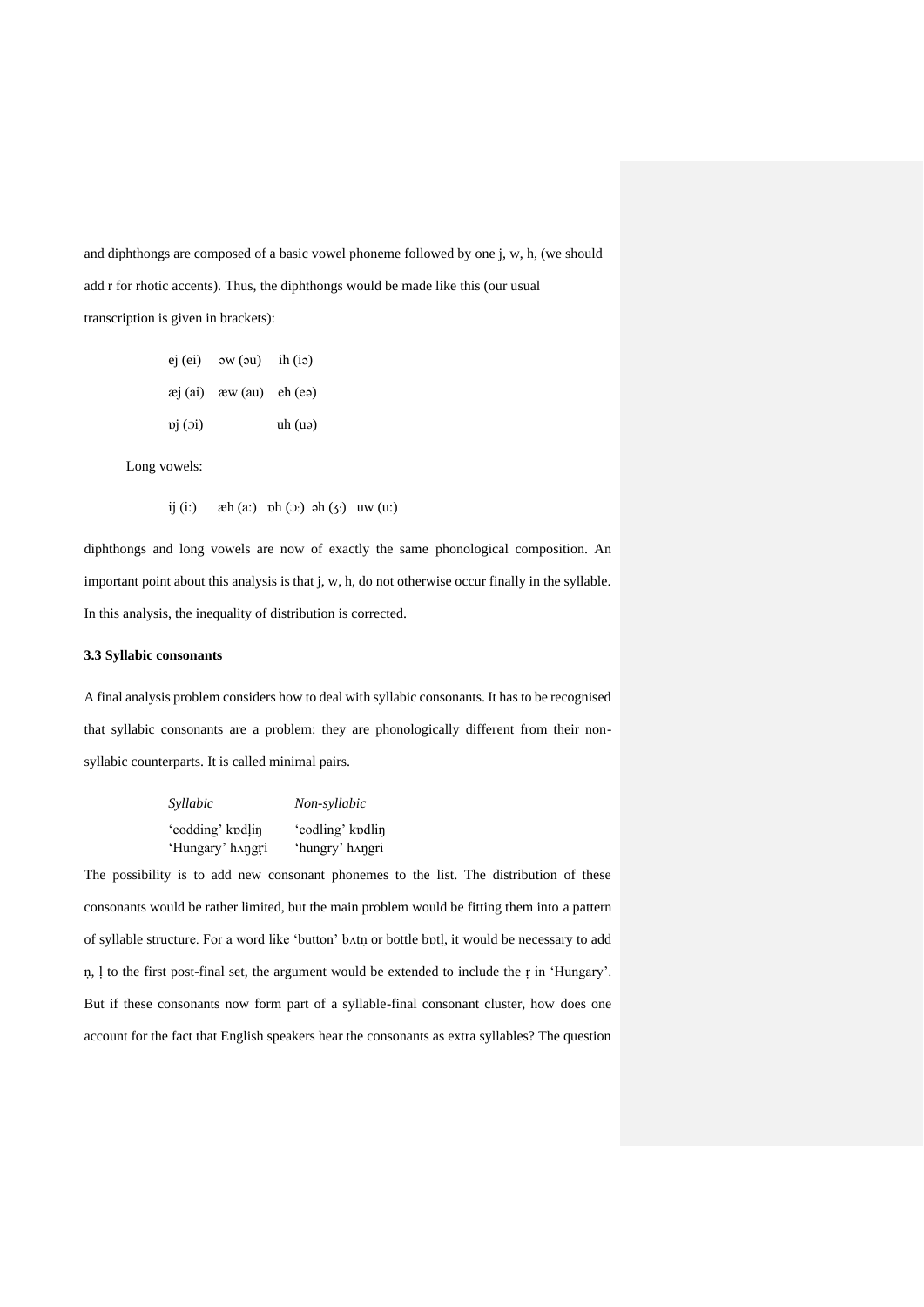might be answered by saying that the new phonemes are to be classed as vowels. Another possibility is to set up a phoneme that we might name *syllabicity*, symbolised with the mark (). Then the word 'codling' would consist of the following six phonemes:  $k - n - d - 1 - i - n$ , while the word 'coddling' would consist of the following *seven* phonemes:  $k - n - d - 1$  and simultaneously  $\frac{1}{1}$  –  $\eta$ . This is superficially an attractive theory, but the proposed phoneme is nothing like the other phonemes we have identified up to this point – putting it simply, the syllabic mark does not have any sound.

Some phonologists maintain that a syllabic consonant is really a case of a vowel and a consonant that have become combined. Let us suppose that the vowel is ə. We could then say that, for example, 'Hungary' is phonemically hʌŋgəri while 'hungry' is hʌŋgri; it would then be necessary to say that the ə vowel phoneme in the phonemic representation is not pronounced as a vowel, but instead causes the following consonant to become syllabic. This is an example of the abstract view of phonology where the way a word is represented phonologically may be significantly different from the actual sequence of sounds heard, so that the phonetic and the phonemic levels are quite widely separated.

#### **3.4 Clusters of** *s* **with plosives**

Words like 'spill', 'still', 'skill' are usually represented with the phonemes p, t, k following the <sup>s</sup>. but, as many writers have pointed out, it would be quite reasonable to transcribe them with b, d, g instead. For example, b, d, and g are unaspirated while p, t, k in syllable-initial position are usually aspirated. However, sp, st, sk, one finds an aspirated plosive, and there could be an argument for transcribing them as sb, sd, sg. One does not do this, perhaps because of the spelling, but it is important to remember that the contrast between p and b, between t and d and between k and g are neutralised in this context.

### **3.5 Schwa**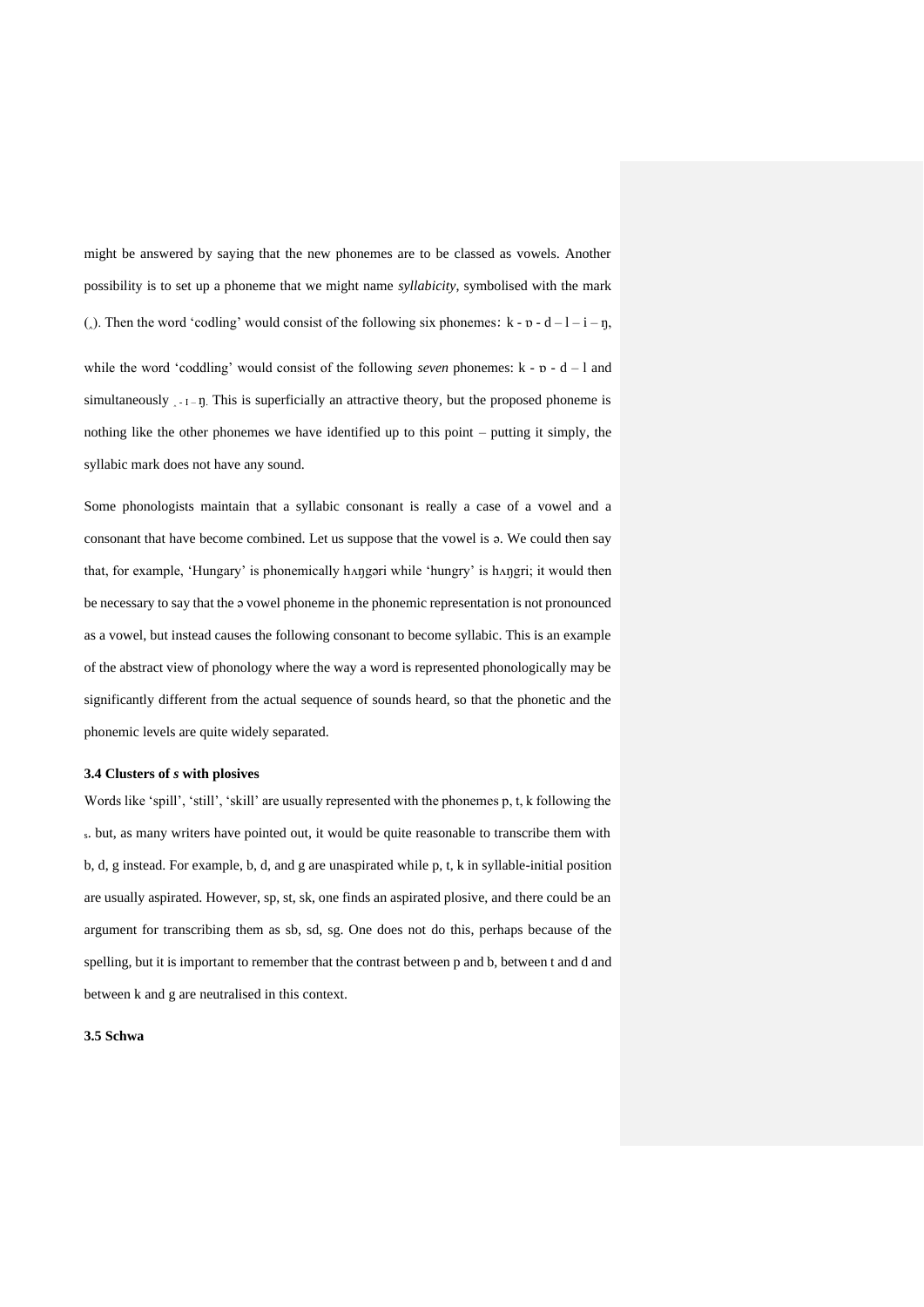It has been suggested that there is not really a contrast between  $\circ$  and  $\Lambda$ , since  $\circ$  only occurs in weak syllables and no minimal pairs can be found to show a clear contrast between  $\circ$  and  $\Lambda$  in unstressed syllables (although there have been some ingenious attempts). This has resulted in a proposal that the phoneme symbol ə should be used for representing any occurrence of ə or ʌ, so that 'cup' (which is usually stressed) would be transcribed ᶦkəp and 'upper' (with stress on the initial syllable) as 'opo. This new o phoneme would thus have two allophones, one being  $\alpha$  and the other  $\alpha$ ; the stress mark would indicate that  $\alpha$  allophone and in weak syllables with no stress it would be more likely that the ə allophone would be pronounced.

Other phonologists have suggested that ə is an allophone of several other vowels; for example, compare the middle two syllables in the words 'economy' *I*'konami and 'economic' i:ka'nomik – it appears that when the stress moves away from the syllable containing ɒ the vowel becomes ə. Similarly, compare 'Germanic' ʤƷ:ᶦmӕnik with 'German' ᶦʤƷ:mən – when the stress is taken away from the syllable mӕn, the vowel weakens to ə. The conclusion that could be drawn from this argument is that ə is not phoneme of English, but is an allophone of several different vowel phonemes when those phonemes occur in an unstressed syllable. The argument is in some ways quite an attractive one, but since it leads to a rather complex and abstract phonemic analysis, it is not adopted for this course.

In conclusion, this section addressed different ways to analyse the English phonemic system; each argument has advantages and disadvantages. One needs to consider the practical goal of teaching or learning about English pronunciation, and for this purpose a very abstract analysis would be unsuitable. This is one criterion for judging the value of an analysis; unless one believes in carrying out phonological analysis for purely aesthetic reasons. The only other important criterion is whether the analysis is likely to correspond to the representation of sounds in human brain. Linguistic theory is preoccupied with economy, elegance and simplicity, but cognitive psychology and neuropsychology show us that the brain often uses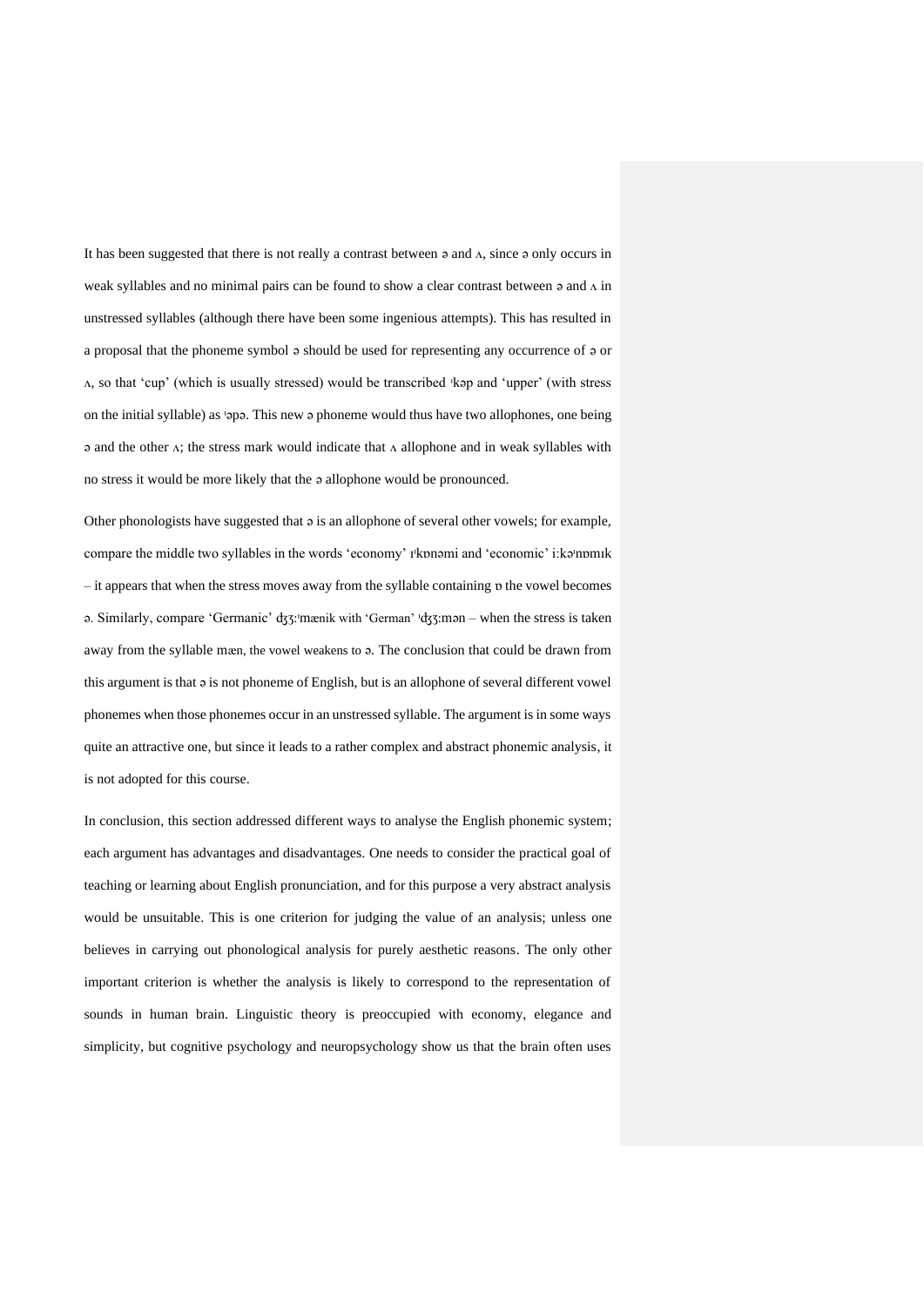different pathways to the same goal.

#### **3.6 Allophone**

Allophones are class-members of a phoneme. They are variants of a phoneme. Jolayemi et al (2010:84) see allophone as an 'ally of phone'. In other words, an allophone is a phoneme that shares similarities of pronunciation with a phoneme. More technically, allophones are phonemes, they share a variety of pronunciations with a common phoneme. These varieties are determined by phonetic circumstances such as types of words, morphemes or positions. Ashby and Maidment (2005:189) define an allophone as 'a speech sound considered as a positional variant of a phoneme'. In other words, allophones are different realisations of a phoneme, for instance, the phoneme /t/ has at least two variants, that is the aspirated  $[t<sup>h</sup>]$  as it reflects in words like *tick*, that is, [t<sup>h</sup>ik] and the unaspirated [t] in words like [set]. These are two different allophones which belong to the same phoneme. In addition to that, in words like *tray* and *ray*, the two /r/ sounds are very different, because /r/ in *ray* is voiced and nonfricative, while the /r/ sound in *tray* is voiceless and fricative. Nevertheless, the two types of /r/ here, that is the voiceless and the voiced are allophones of the same /r/ variant.

### **3.6 Vowel Nasalisation of Allophone**

English contains a general phonological rule that determines the contexts in which vowels are nasalised. Vowels are produced with little restriction of the airflow from the lungs out of the mouth and/or the nose. The quality of a vowel depends on the shape of the vocal tract as the air passes through. Different parts of the tongue may be high or low in the mouth; the lips may be spread or pursed; the velum may be raised or lowered. Vowel sounds carry pitch and loudness; you can sing vowels or shout vowels. They may be longer or shorter in duration. Vowels can stand alone - they can be produced without consonants before or after them. Linguists can describe vowels acoustically or electronically. A vowel becomes nasalised when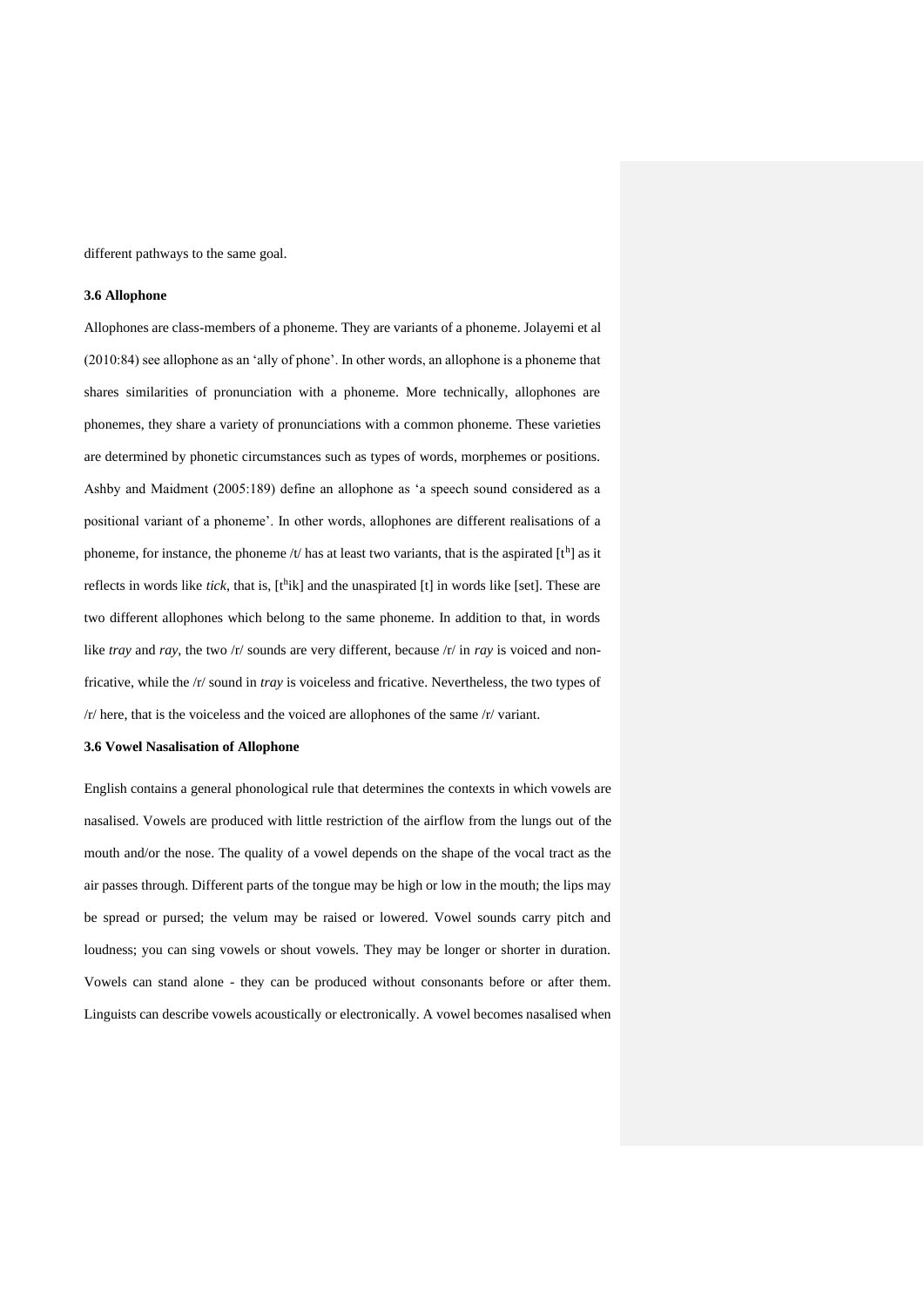it occurs before nasal sounds, thus, vowels are nasalised before a nasal consonant within the same syllable.

| Bean [bĩn] | bead [bid]  |
|------------|-------------|
| roam [rŭm] | road [roud] |

Nasalised vowels occur only before nasal consonants and never elsewhere.

## **3.6.1 Allophones of /t/**

A particular realisation (pronunciation) of a phoneme is called a *phone*. The collection of phones that are the realisations of the same phoneme are called the *allophones* of that phoneme. In English, each vowel phoneme has both an oral and a nasalised allophone. The choice of the allophone is not random or haphazard; it is *rule-governed*. To distinguish between a phoneme and its allophones, we use slashes / / to enclose phonemes and continue to use square brackets [ ] for allophones or phones. For instance, [i] and [i] are allophones of the phoneme /i/, and so on.

Consonant sounds also have allophones whose distribution is rule-governed. For  $/t$  the following examples illustrate the point.

Tick  $[t^h$ ik] stick  $[stit]$  hits  $[hits]$ 

In *tick* we normally find an aspirated [t<sup>h</sup>], whereas in *stick* and *hits* we find an unaspirated [t], whether we pronounce *tick* as  $[t<sup>h</sup>ick]$  or  $[t<sup>h</sup>ick]$ , we speak the same thing. The allophones of a phoneme do not *contrast*. Each of these phonemes has its own set of allophones, even if that set consists of a single phone, which would mean there is only one pronunciation in all environments. Most phonemes have more than one allophone and the phonological rules dictate when the different allophones occur. It should be clear at this point that pronunciation is not a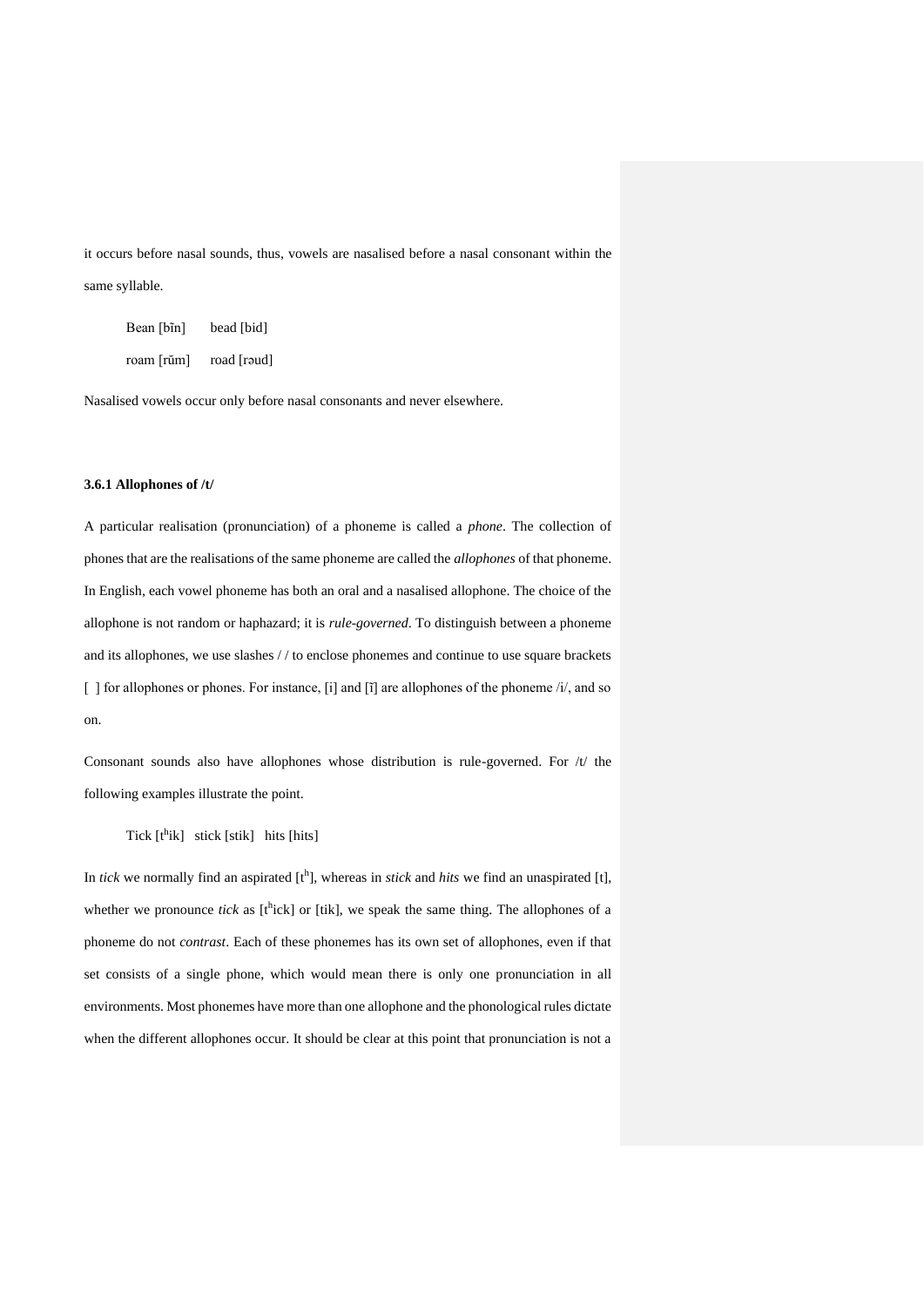random process. It is systematic and rule-governed, and while the systems and the rules may appear complex, they are no more than a compendium of the knowledge that every speaker has.

# **4.0 SELF-ASSESSMENT EXERCISES (SAE)**

Let us round off this unit by drawing your attention to the self-assessment exercises below:

- 1. Differentiate clearly between a phoneme and an allophone, giving clear examples
- 2. Describe a phoneme with examples
- 3. What practical problems could be encountered in phonemic analysis?

# **5.0 SUMMARY**

- ⚫ The word *phoneme* has been defined as a bundle of abstract distinctive features or oppositions between sounds, that is, voiced or voiceless. Examples are below:
	- -Affricates
	- **-** Clarification of phonetics and allophones
	- Phoneme distribution of /tʃ/ and /dʒ/
	- Relationship of  $/t$   $\beta$  and  $/d$  $\gamma$  to consonants
- ⚫ The English vowel system contains a large number of phonemes. There are different ways of doing this: one way is to treat long vowels and diphthongs as composed of two vowel phonemes.
- ⚫ Syllabic consonants consider how to deal with syllabic consonants.
- ⚫ Clusters of *s* with plosives are usually represented with the phonemes p, t, k following the s.
- Schwa is not really a contrast between  $\circ$  and  $\Lambda$ , since  $\circ$  only occurs in weak syllables and no minimal pairs can be found to show a clear contrast between  $\circ$  and  $\Lambda$  in unstressed syllables.

**Commented [u7]:** In the current NOUN house style, number 4 is usually conclusion. The SAE should come after each section as it is expected to help students assess their own understanding of the content/learning.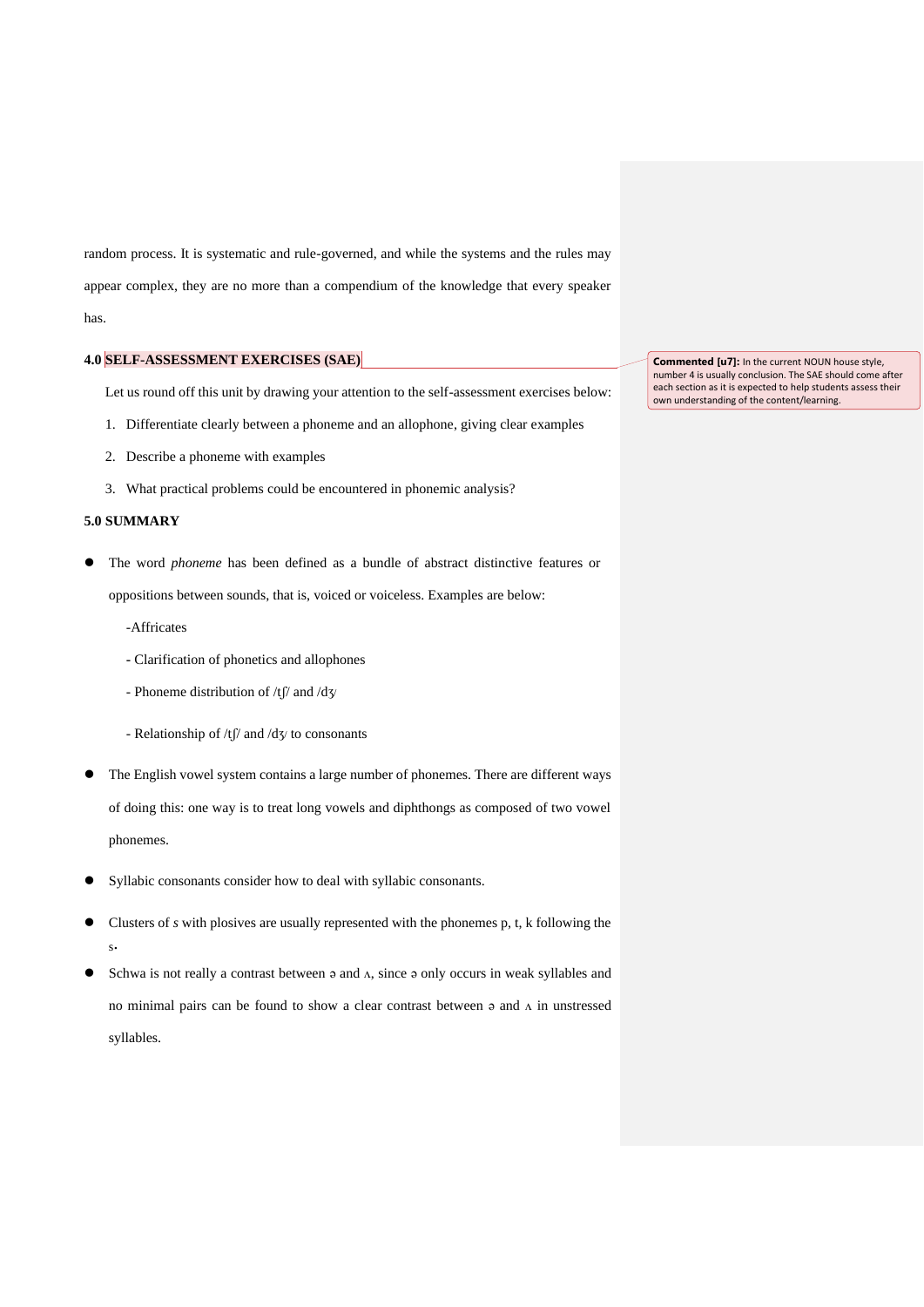- ⚫ Allophones are class-members of a phoneme. They are variants of a phoneme.
- ⚫ Vowel Nasalisation of Allophone contains a general phonological rule that determines the contexts where vowels are nasalised.
- Allophones of  $/t$  have allophones whose distribution is rule-governed. For  $/t$  the following examples/t/ in tick  $[t^h$ ik], stick [stik], hits [hits]

## **6.0 TUTOR-MARKED ASSESSMENT**

Account for the phonetic similarity/difference with the initial consonant sounds in the

following paired words:

- a. Key/cat
- b. Port/praise
- c. Talk/true

# **7.0 REFERENCES/FURTHER READING**

- Ashby, M. & Maidment, J. (2005). *Introducing Phonetic Science*. Cambridge: Cambridge University Press.
- Daniel, I. O. (2011). *Introductory Phonetics and Phonology*. Newcastle upon Tyne: Cambridge Scholars Publishing
- Hocket, F. C. (1970). *A Course in Modern Linguistics*. Oxford and IBH, New Delhi.
- Lyons, J. (1972). *New Horizons in Linguistics*. London: Penguin.
- Varshney, R. L (1993). *An Introductory Textbook of Linguistics and Phonetics*. Students store: Bareilly (UP).
- Gimson, A.C. (1980). *An introduction to the pronunciation of English*. London: ELBS & Edward Arnold.

**Commented [u8]:** Can we improve on the references? These are quite old. I have also added a text you may find useful. You may also need to be more careful in your documentation. Alphabetical order and proper punctuation are important parts of proper documentation.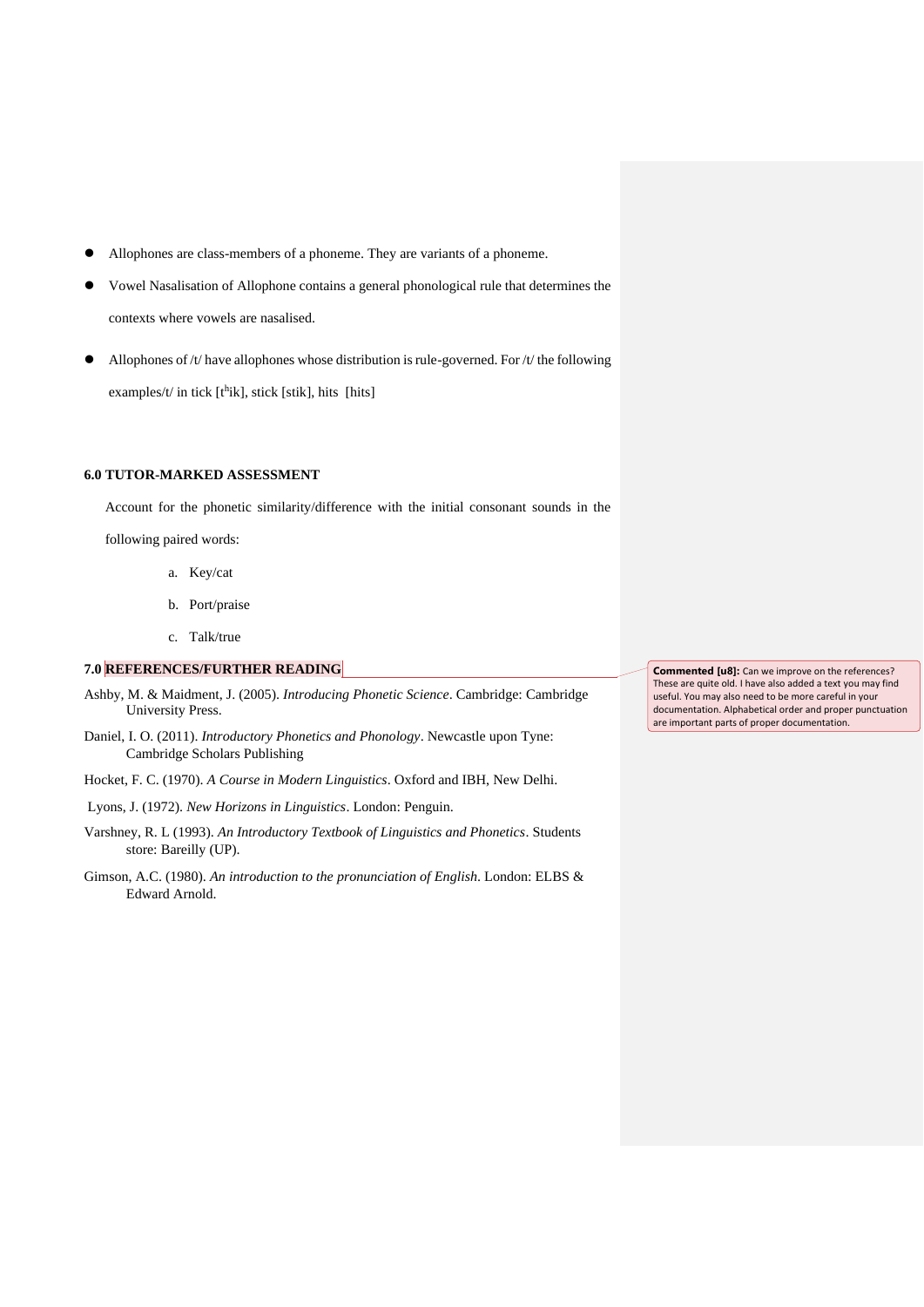# **UNIT 2: Major Views on the concept of the Phoneme/concepts in phonemic analysis**

- 1.0 Introduction
- 2.0 Objectives
- 3.0 Main Content
	- 3.1 Major Views on the concept of the Phoneme
		- 3.1.1 Phoneme as a phonetic reality
		- 3.1.1 Phoneme as a phonological reality
	- 3.1.3 Phoneme as a psychological reality
	- 3.2 Concepts used in phonemic analysis
		- 3.2.1 Phonemes in contrastive distribution
		- 3.2.2 Phonemes in complementary distribution
		- 3.2.3 Phonemes in free variation
- 4 Self-Assessment Exercises (SAE)
- 5 Summary
- 6 Tutor Marked Assignment (TMA)
- 7 References/Further Reading

# **1.0 INTRODUCTION**

Roach (1997:38) says phonemes are abstract. Scholars have made attempts to view the

phoneme from different angles; hence, Hyman (1975) says that there are three major views of

the phoneme. The three views of the phoneme are:

- The phoneme as a phonetic reality
- The phoneme as a phonological reality

**Commented [u9]:** This should be rendered as Conclusion. See comments above.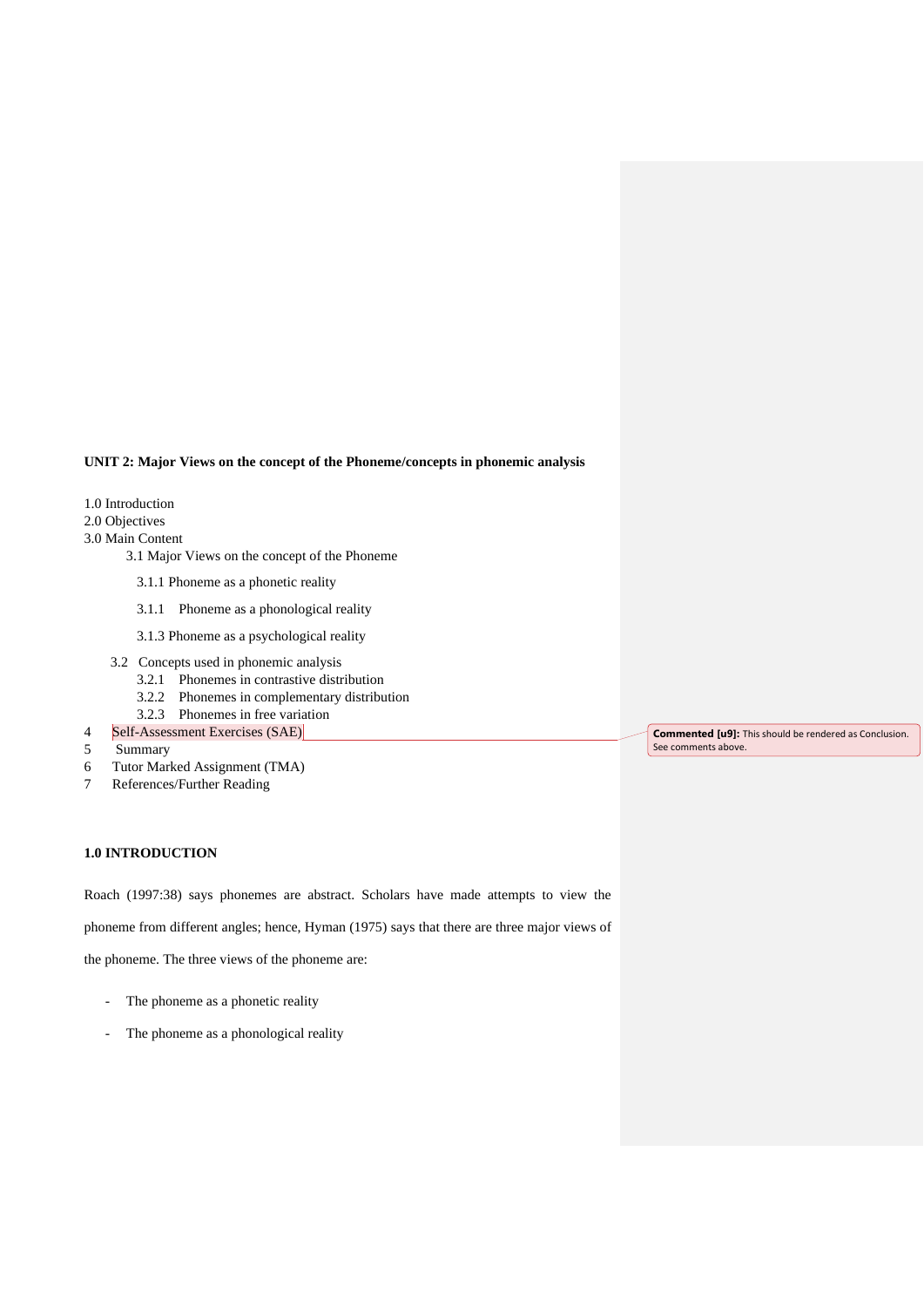- The phoneme as a psychological reality

#### **2.0 OBJECTIVES**

At the end of the Unit, you should be able to:

- Identify and discuss the three major views of phonologists on the concept of phoneme
- Differentiate between the concept of phoneme held by different schools of thought
- Identify concepts used in phoneme analysis
- Identify the phoneme in contrastive and complementary distribution

### **3.0 MAIN CONTENT**

## **3.1 Views of phonologists on the concept of the Phoneme:**

Views of phonologists vary on the concept of the phoneme. Different schools of thought in phonology hold views that have shape the analysis of the phoneme. Three of these views are rife in the literature. These views are discussed in what follows.

#### **3.1.1 The phoneme as a phonetic reality**

This represents the view that the phoneme is a physical phonetic reality, that is, sounds which belong to the same phoneme share important phonetic properties. Hence, Gleason (1955:261) sees a phoneme as a class of sounds which are not only phonetically similar but which also show certain characteristic patterns of distribution in the language or the dialect under consideration. This school of thought considered the concept of the phoneme extensively under the minimal pairs, complementary distribution, phonetic similarity and free variation.

### **3.1.2 The phoneme as a phonological reality**

This is the idea of the Prague School of Phonology, which sees the phoneme as the sum of the phonologically relevant properties of a sound (Trubetzkoy, 1939:36). What is most important to this school is function. In other words, a phoneme is a phonological unit that can function to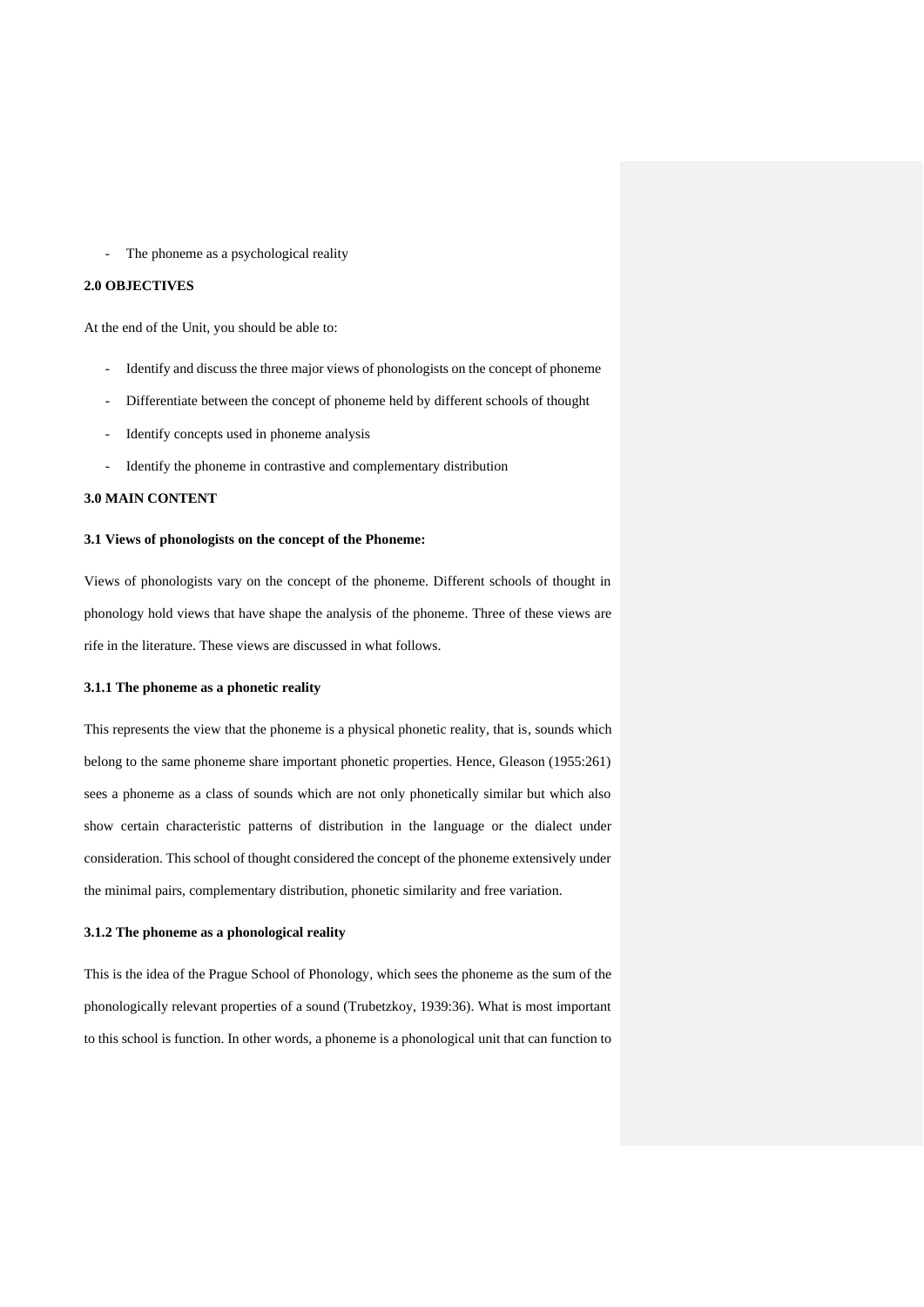distinguish meanings. It is seen as an abstraction and not a sound or even a group of sounds. To them, it is a theoretical construct on the phonological level, which is defined in terms of its contrast within a system. This school of thought considered the concept of the phoneme extensively under the idea of phonemic overlapping, neutralisation, among others.

#### **3.1.3 The phoneme as a psychological reality**

According to Twaddell (1935:56), the original mentalist position as espoused by Badouin de Courtenay sees the phoneme as 'a mental reality, as the intention of the speaker or the impression of the hearer, or both'. It holds the view that each time a speaker pronounces, for example, the sound  $[p]$ , it is never acoustically quite the same as the last  $[p]$  or the  $[p]$  before the new one. Hence, Badouin de Courtenay sees the phoneme as a sound imagined or intended by the speaker as opposed to the sound that is actually emitted as a 'psychophonetic' phenomenon to the 'physiophonetic' fact. For example, in American English, when a speaker says [ai misə], that is *I miss you*, the real intention is actually to say [ai mis ju]. This school of thought considered the concept of the phoneme extensively under the levels of adequacy, grammatical prerequisites to phonology, among others. However, several scholars have criticised the views of this school.

#### **3.2. Concepts used in phonemes analysis**

The phoneme has been defined as a bundle of abstract distinctive features or oppositions between sounds, that is, voiced or voiceless. It has also been otherwise defined as a 'family' of related sounds rather than as oppositions or contrastive elements. Issues about the phoneme fall within the ambit of 'phonemics' and within the larger purview of phonology.

# **3.2.1 Phonemes in contrastive distribution**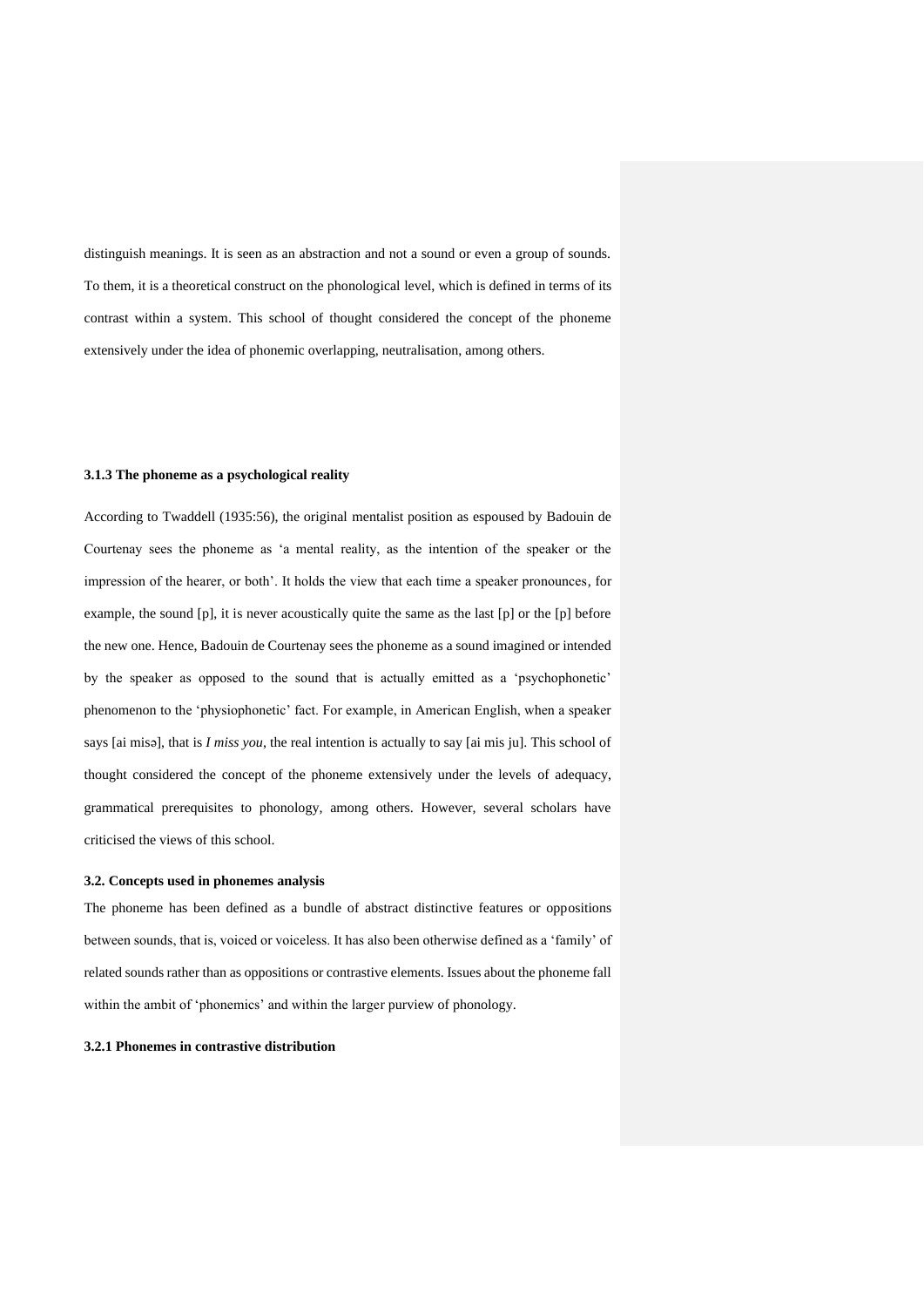In phonology, phonemes in opposition are otherwise regarded as phonemes in contrastive distribution or as minimal pairs. These are pairs of words in a particular language, which differ in only one phonological element and have a distinct meaning. They are used to demonstrate that two sound segments constitute two separate phonemes in the language. For instance, for English vowels, the pair 'let' and 'lit' can be used to demonstrate that the phonemes /e/ (in *let*) and /ɪ/ (in *lit*) represent distinct phonemes /e/ and /ɪ/. An example for English consonants occurs in the minimal pair 'pat' and 'bat' with the /p/ and /b/ in the initial position. Minimal pairs have a minimum difference occurring at the initial, medial or final positions of the pair or words.

| <b>Examples:</b> $pin/pin/$          | bin / h in / |
|--------------------------------------|--------------|
| zeal $\overline{z}$ i: $\frac{1}{2}$ | seal /si:l/  |
| pen/pen/                             | pan/pan/     |
| hat /hæt/                            | had /hæd/    |

The difference might occur between vowels or between consonants but one vital feature of minimal pairs is that the difference in the phonemes must be only one. The only one difference must also occur at the same opposition.

#### **3.2.2 Phonemes in complementary distribution**

When phonemes are in complementary distribution, they are known as allophones. An allophone is not distinctive; rather, it is a variant of a phoneme. In other words, changing the allophone will not change the meaning of a word; although the result may sound different one from another due to its phonetic environment.

Not all phonemes have significantly different allophones. Allophones are detectable commonly in voiceless plosives. For example,  $[p^h]$  in *pin*  $[p^h \text{in}]$  and *spin* [spin] are all allophones of the phoneme /p/ in English because they cannot distinguish words. In other words, they are only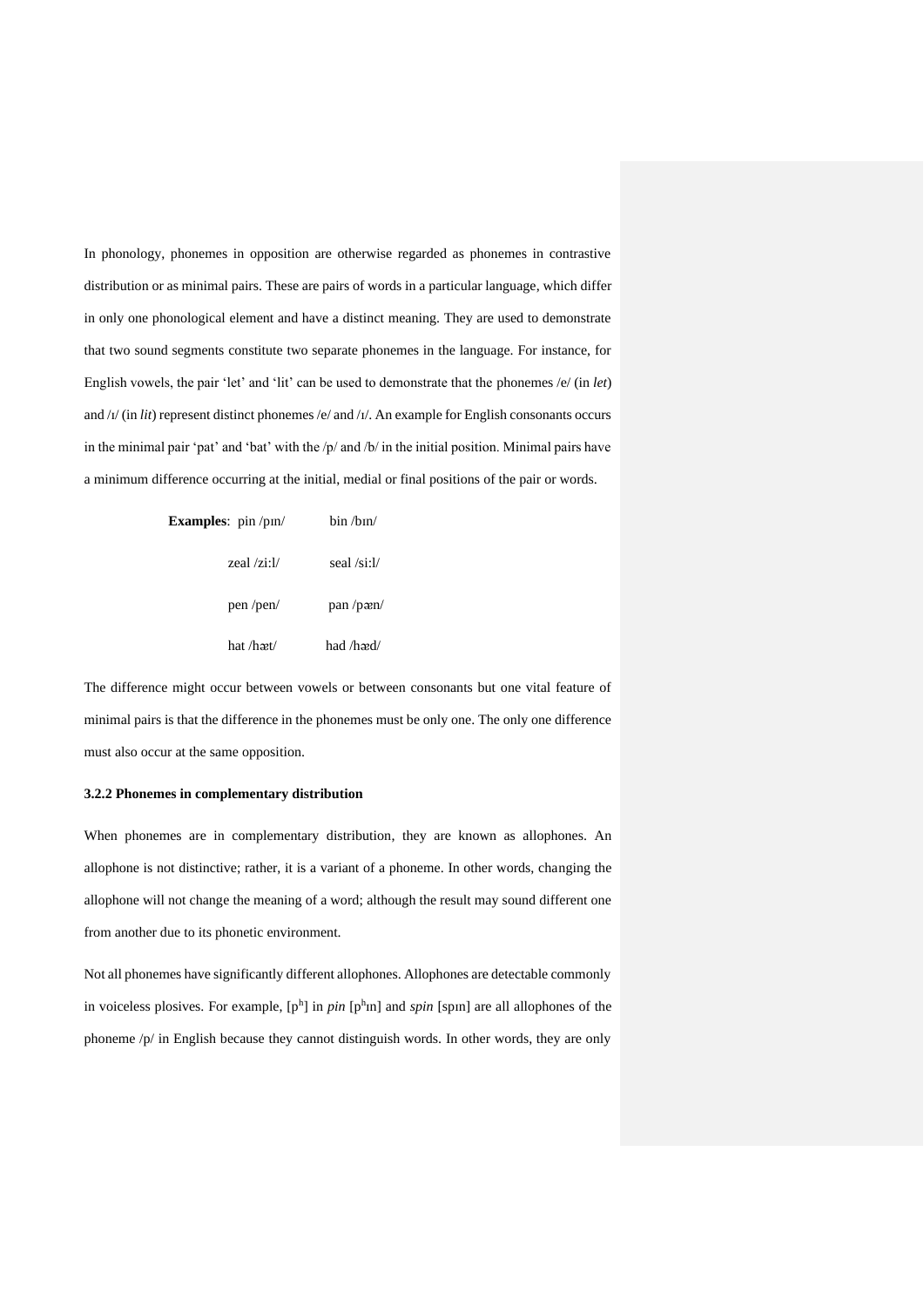complementing the phoneme /p/, hence they are complements. When this happens, such allophones are said to be in complementary distribution. English speakers treat them as the same sound, but they are different: the first in  $pin$  is aspirated  $[p<sup>h</sup>]$  while the second in *spin* is unaspirated (plain). Plain [p] also occurs in the second <p> in *paper* [phei.pa]. However, an unreleased or unexploded  $\langle p \rangle$  occurs in the word *cap* [k<sup>h</sup>æp].

## **3.2.3 Phonemes in free variation**

The possibility of two graphemes being realised as two different phonemes in the same context without causing a change in meaning is often referred to as free variation. Even in native English, there are several words that have a single grapheme being realised as two different phonemes such as the  $\ll$  in ego realised as /e/ or /ɪ/. The concept of free variation vividly reveals the seriousness of the problem of matching sounds with spelling in English. This concept is even more pronounced with the upsurge of varieties. They are especially prominent in the most common ones, which are the British and American varieties of English. Words such as *tomatoes*, *lieutenant* and *schedule* are pronounced differently in the two varieties but since meaning is not affected, these words are described as being in free variation. It is important to note that when stress placement leads to a change in meaning this is not free variation. For instance, the word *rebel*, /rebəl/ has stress on the initial syllable when it is a noun and on the second syllable /ri<sup>*bel/*</sup> when it is a verb. In this regard, *rebel* (a noun) and *rebel* (a verb) are not examples of words in free variation because meaning has been altered.

# **4.0 SELF-ASSESSMENT EXERCISES (SAE)**

Let us conclude this Unit by drawing your attention to the following self-assessment exercises:

**Commented [u10]:** See note above.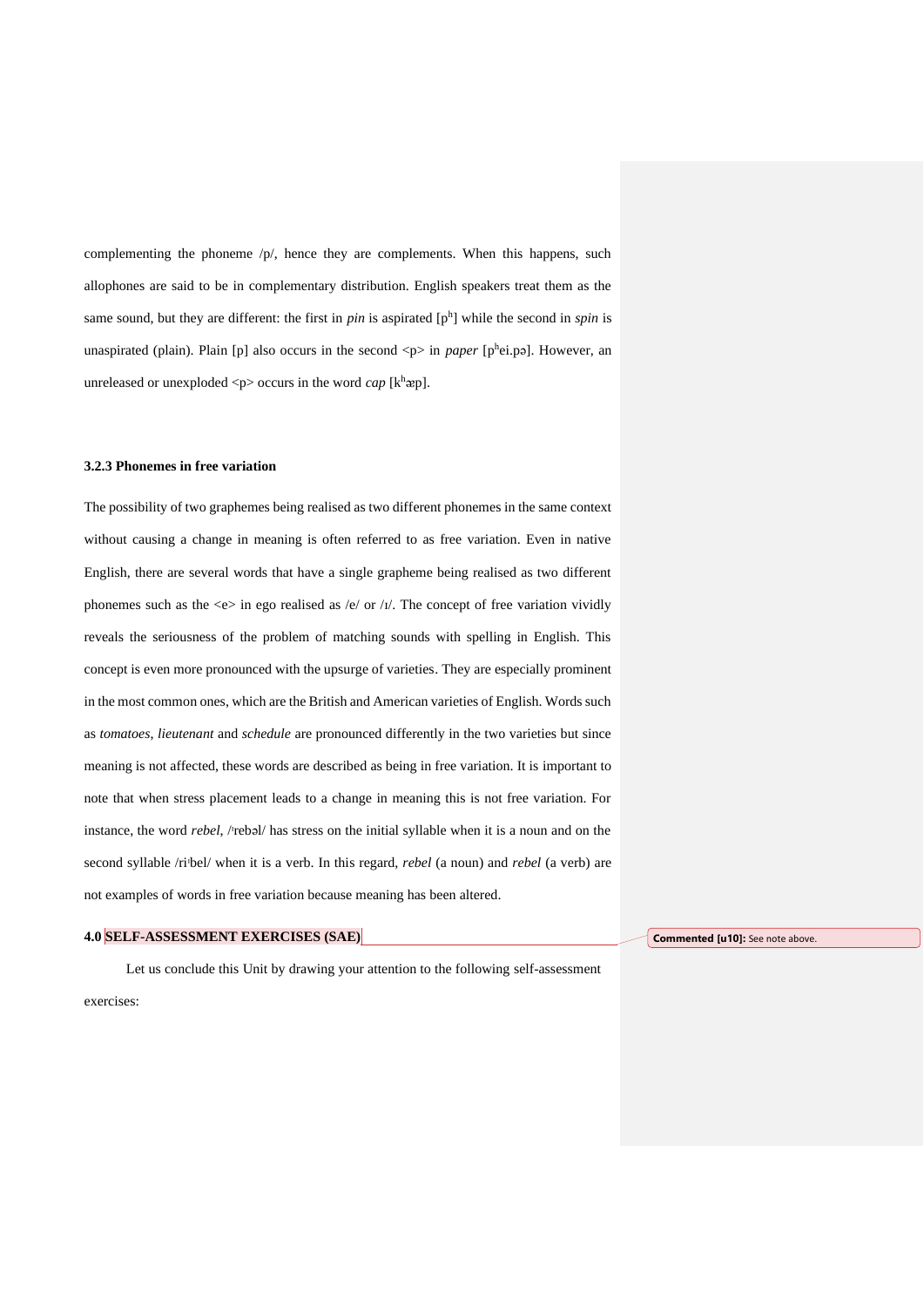- a. Identify and discuss the three views of phonologists on the concept of the phoneme
- b. Itemise and succinctly discuss four concepts used in phoneme analysis
- c. What is the interface between phoneme as an opposition and phoneme in complementary distribution?

# **5.0 SUMMARY**

- ⚫ The phoneme as a phonetic reality represents that phoneme is a physical phonetic reality, that is sounds which belong to the same phoneme share important phonetic properties.
- ⚫ The phoneme as a phonological reality is the idea of Prague School of Phonology, the idea sees the phoneme as the sum of the phonologically relevant properties of a sound
- ⚫ The phoneme as a psychological reality sees the phoneme as 'a mental reality, as the intention of the speaker or the impression of the hearer, or both'.
- ⚫ Concepts used in phonemes described a 'family' of related sounds rather than as oppositions or contrastive elements.
	- a. Phonemes in contrastive distribution
	- b. Phonemes in complementary distribution
	- c. Phonemes in free variation

# **6.0 TUTOR MARKED ASSIGNMENT**

1. Differentiate between the concept of the phoneme held by different schools of thought in phonology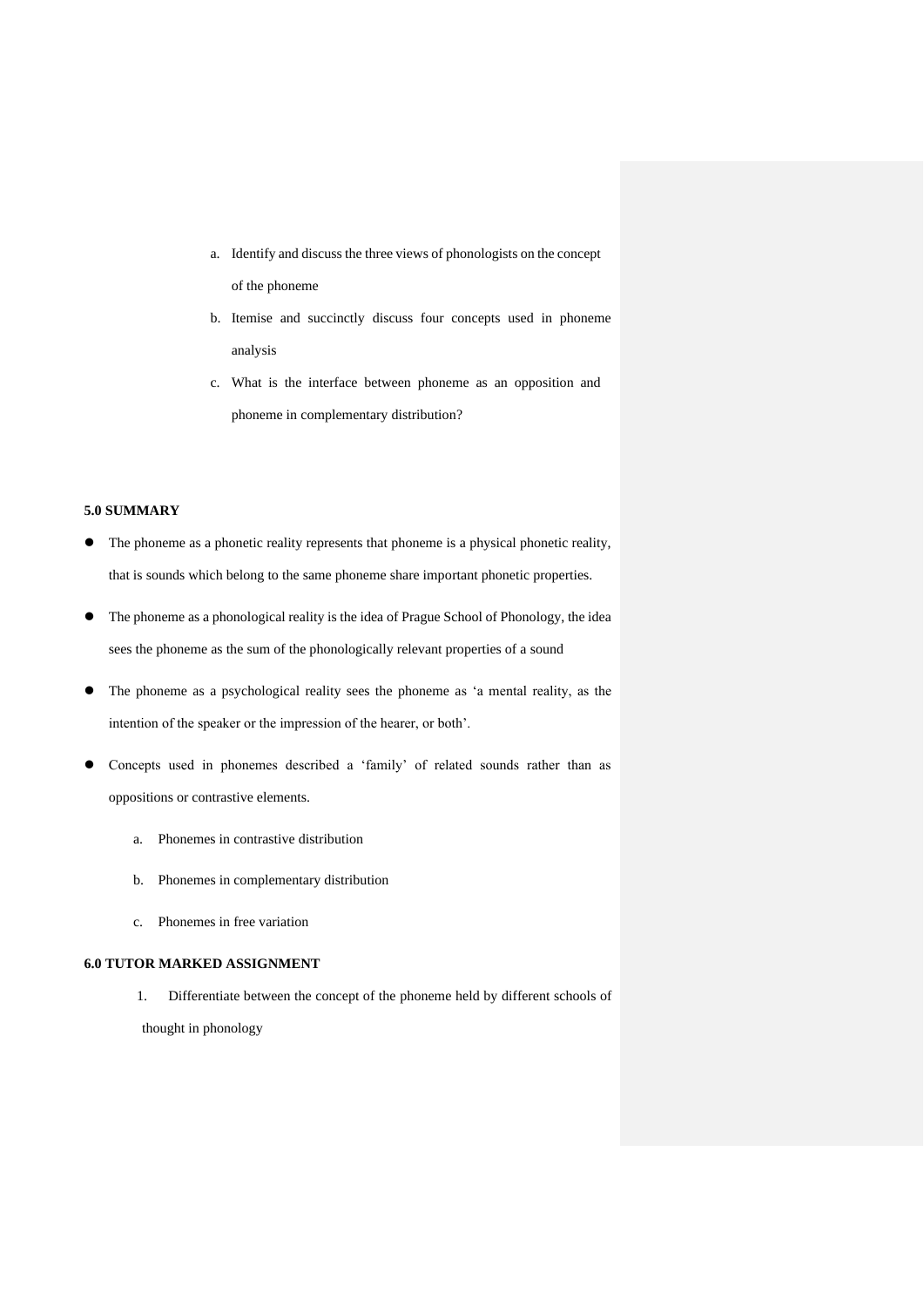2. Discuss how phonemes in contrastive distribution is different form phonemes

in complimentary distribution

## **7.0 FURTHER READING**

Daniel, I. O. (2011). *Introductory Phonetics and Phonology*. Newcastle upon Tyne: Cambridge Scholars Publishing

Hyman, D. (1975). *Phonology: Theory and Analysis*. U.S.A.: Holt, Rhinehart and Winston.

Roach, P. (1997). On the distinction between 'stress-timed' and 'syllable-timed' languages. In D. Crystal (Ed.). *Linguistic Controversies*. London: Edward Arnold.

name of the city?

**Commented [u11]:** Is it not always better to give the

UNIT 3: Concept of Phonetics

1.0 Introduction

2.0 Objectives

3.0 Main Content

- 3.1 Theoretical Background on Phonetics
- 3.2 Articulatory phonetics
	- 3.2.1 Place of Articulation of Speech Sounds
	- 3.2.2 Manner of Speech Production
	- 3.2.3 Quality of Speech Production

3.3 Acoustic Phonetics

3.4 Auditory Phonetics 4.0 Self-Assessment Exercise (SAE)

5.0 Summary

6.0 Tutor Marked Assignment (TMA)

7.0 References/Further Reading

1.0 INTRODUCTION

Phonetics, as a branch of Linguistics. It is concerned with the scientific study of how speech sounds are produced, transmitted and perceived. The primary duty of a phonetician is to carry out rigorous studies of the human sounds made for the purpose of communication. The main aim of this is to be able to identify all the possible human sounds made for the purpose of oral communication. Another purpose of a phonetic study is to be able to describe and explain each of these identified sounds. One last main purpose of a phonetician is to be able to explain how these human sounds are produced (articulatory), transmitted (acoustic) and perceived (auditory). These form the three major (but not always easy to differentiate) types of phonetics, as shall be explained shortly.

2.0 OBJECTIVES

**Commented [u12]:** See comment above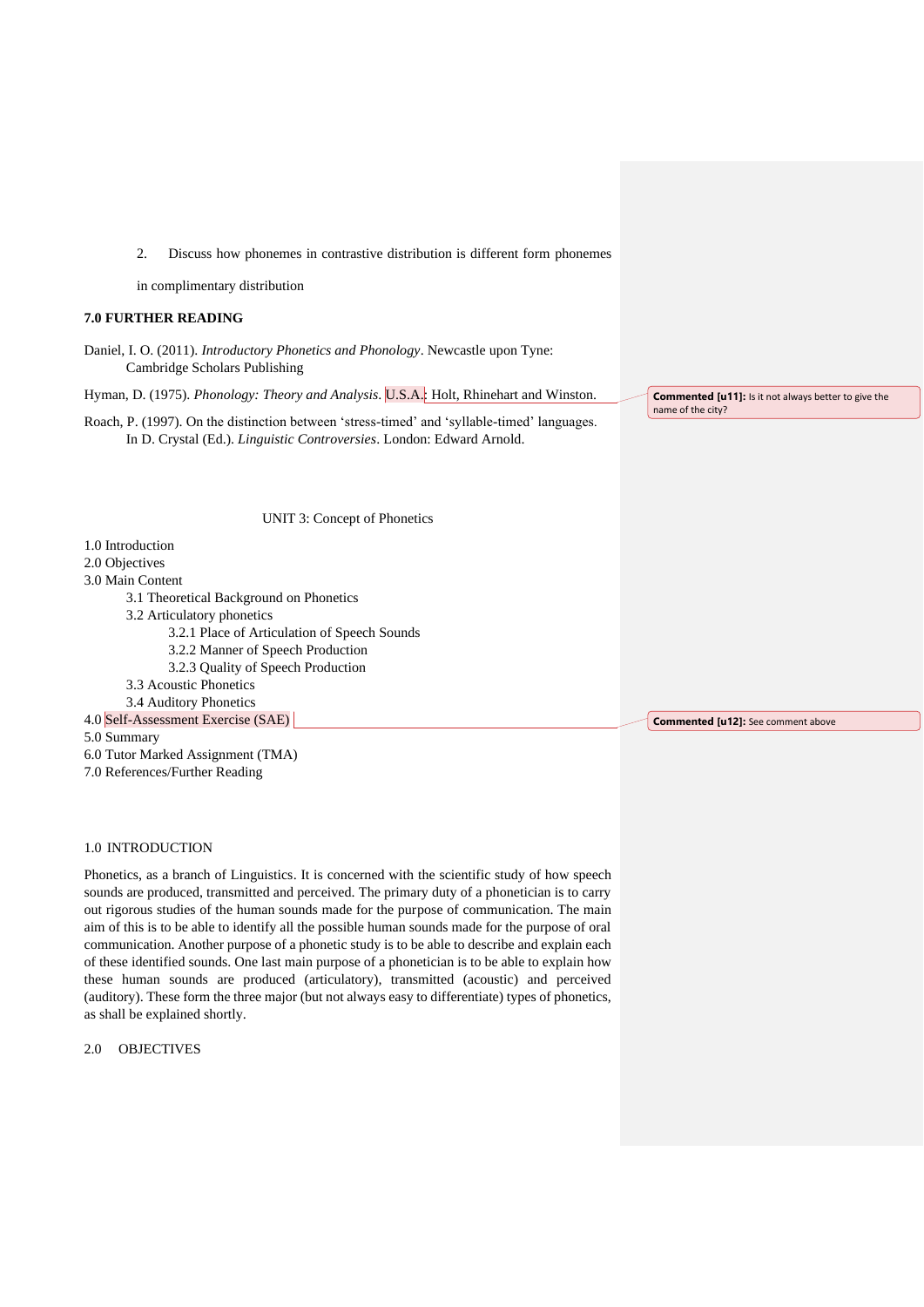At the end of this Unit, you should be able to:

- define phonetics
- identify the main duties of a phonetician
- name a few notable phoneticians across the world
- list phonetician's working tools
- explain the three main branches of phonetics.

# 3.0 MAIN CONTENT

## 3.1 THEORETICAL BACKGROUND ON PHONETICS

Phoneticians all over the world have been engaged in the scientific investigation into the workings of the human speech sounds. This engagement was dated back to years before Christ. Precisely, Clark and Yallop (1992), confirms that as early as many centuries before Christ was born, the Indians had concerned themselves with the study of Sanskrit and done a lot of work in articulatory phonetics (p. 329), and so were linguists in China, Japan, Greece and Rome. Much of what we now learn in phonetics were efforts contributed by these ancient linguists and passed to us by the nineteen-century linguists. Such nineteen-century linguists were: Baudouin de Courtenay (18451929), a Polish; Ferdinand de Saussure (1875-1913), a Swiss; Henry Sweet (1845-1912) and Daniel Jones (1881-1967), both were English; Franz Boas (1858-1942), German; Edward Sapir (1884-1939) and Leonard Bloomfield (1887-1949) were both Americans. You would have, therefore, realised that many linguists had done so much work in the past, a lot more still goes on.

As I have said earlier, the main concern of a phonetician is the scientific study of *all* possible human sounds that are meant for speech communication. His primary focus is on human speech sounds, not of any particular language. Thus, it is possible for him to investigate the speech sounds of a language he does not quite understand, speak, read or write because his primary focus is on the examination of the human speech sounds, how they are produced, transmitted and perceived. To achieve this, he needs to observe, listen, record and analyse what he hears said. For this, he must be a good observer, listener, recorder and analyst. At the same time, he must have some tools handy to do all this, as reliability on his own senses alone may not give the desired results. In the past, the tools were few and far between, making observation, recording and analysis a tedious thing to do. But with modern technology, you can now observe, record and analyse with great accuracy, any human speech (and indeed non-human) sounds.

At the observatory and recording levels, you will need, apart from your sharp ears (which you *must* train), a good audio recording machine and video recording machine, you will need software, too – audio and video cassettes. You will also need to go with your pen, pencil, and other writing materials. Remember to wrap all this in waterproof containers (in case it rains or you need to cross a river!). In the past, machines such as Oscillomink and Visi-Pitch were often used to analyse corpora data (recorded utterances; singular: corpus datum). Other analysis tools are the X-Ray and the scanners. At the present moment, a number of computer programs have been devised and found to be highly useful for a phonetic analysis.

**Commented [u13]:** It is so interesting that no African is listed here. Can this be a balanced scholarship?

**Commented [u14]:** Are these still being used these days?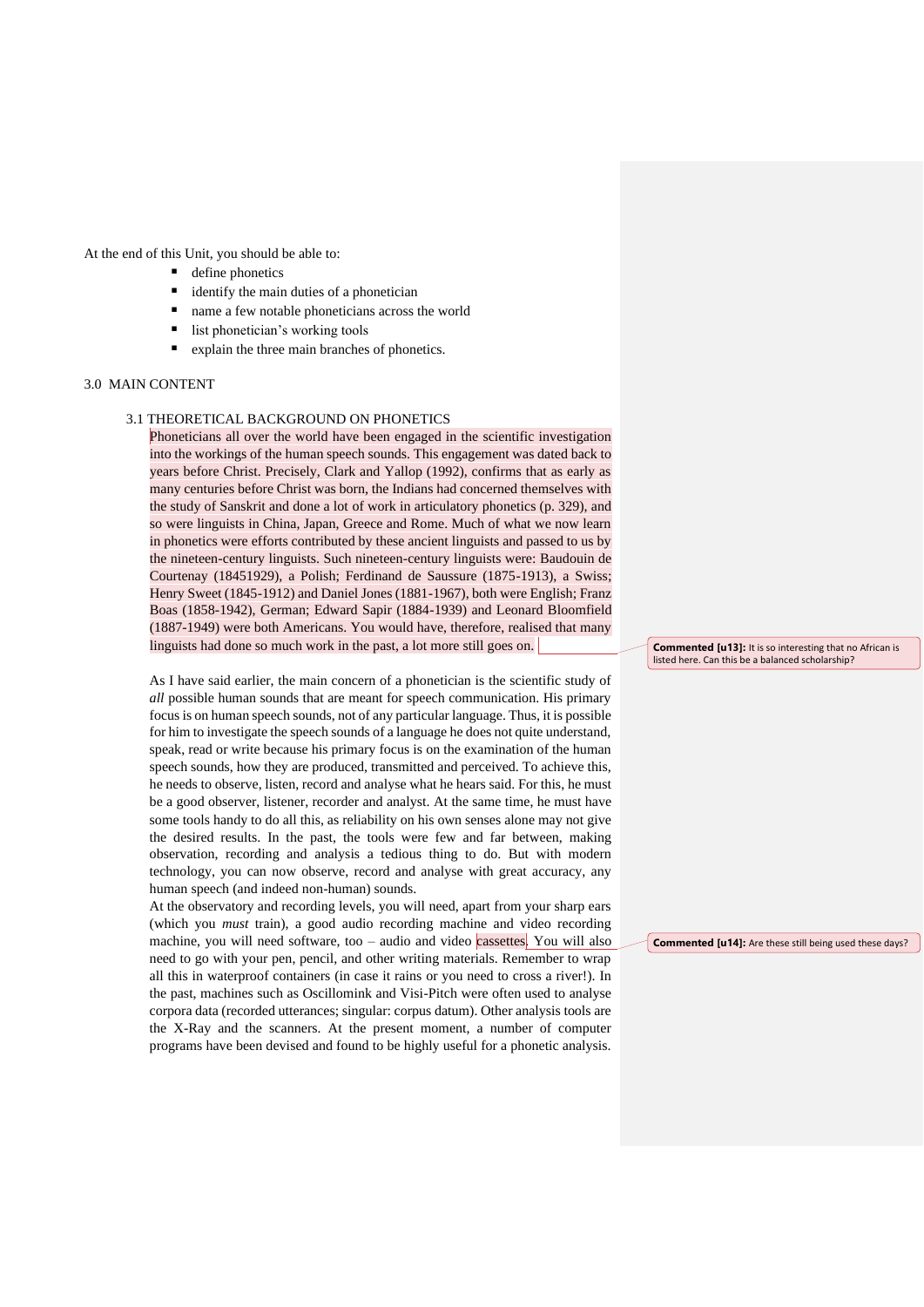Let me mention some of them: PRAAT, Speech Analyzer, Wavesurfer and LingWAVES. But in case you do not have your corpora as sound files or they are still in the audiocassette, you cannot use any of these computer programs. This means that, you then must find a way to covert and transfer them into the computer by a means of another program called the *Audacity*.

Phoneticians represent the speech sounds they hear in signs called *phonetic symbols*, which they usually enclose in square brackets [ ]. Remember that what you have transcribed in such square brackets are sounds from the human speech and *not* from any specific language. Remember, too, that such sounds are transcribed using phonetic symbols agreed upon by a consensus among members of *IPA*, an abbreviation for both the name of the association (International Phonetic Association) and the alphabet or symbols used for transcription (International Phonetic Alphabet). Let us now turn our attention to the three main branches of phonetics, as discussed in Units 3:2-4 below.

#### 3.2 ARTICULATORY PHONETICS

In speech making, certain speech organs are brought together at various places and manners. These organs come together to shape or moderate the sound signals produced from the larynx. Major among these organs are the lips, teeth, teeth ridge, tongue, pharynx, and even the nose, etc. All these are usually categorised into the pharyngeal, oral and nasal cavities, which form what is called the *vocal tract*. (Note: *It is my belief that you have learnt the human organs involved in speech making; if you haven't, you must go back to your notes or course material for ENG241* and *ENG341 to revise them*). Housed by these organs are the upper and lower jaws, which come together in the formation or articulation of the speech sounds. Articulatory phonetics, therefore, is the branch of phonetics that is concerned with the study of how the speech sounds are produced. It is concerned with the study of the vowel and the consonant sounds involved in speech making in any language, concentrating on three main areas: place of articulation, manner of articulation, and the quality of production. See the explanation below:

#### 3.2.1 Place of Articulation of Speech Production

The areas of interest of a phonetician, here, are the identification and description of the organ or organs involved in the production of a specific sound; or put in another way, the particular place of the mouth or vocal tract that is used in the production of a specific speech sound. First, let me discuss the place of articulation of the vowel sounds, which are mainly the function of the mouth (tongue and lips). A phonetician may want to know what part of the mouth has been involved in the articulation of a particular vowel sound. Is it at the front such as [i], centre such as of [ə] or back such as [ɑ]? For the place of articulation of the consonant sounds, the phonetician may want to find out if a particular sound is produced with the two lips (*bilabial* – Latin word for two lips*, bi* (two)*, labial* (lip) such as [p, b, m]; a lip and a set of teeth *(labio-dental)* such as the upper set of teeth and lower lip, [f, v]; or the two sets of teeth *(dental)* such as [ð, θ]. Other places of articulation of consonant sounds are the *alveolar*, *velar*, *uvula*, *nasal cavity*, *pharynx* and *glottis*.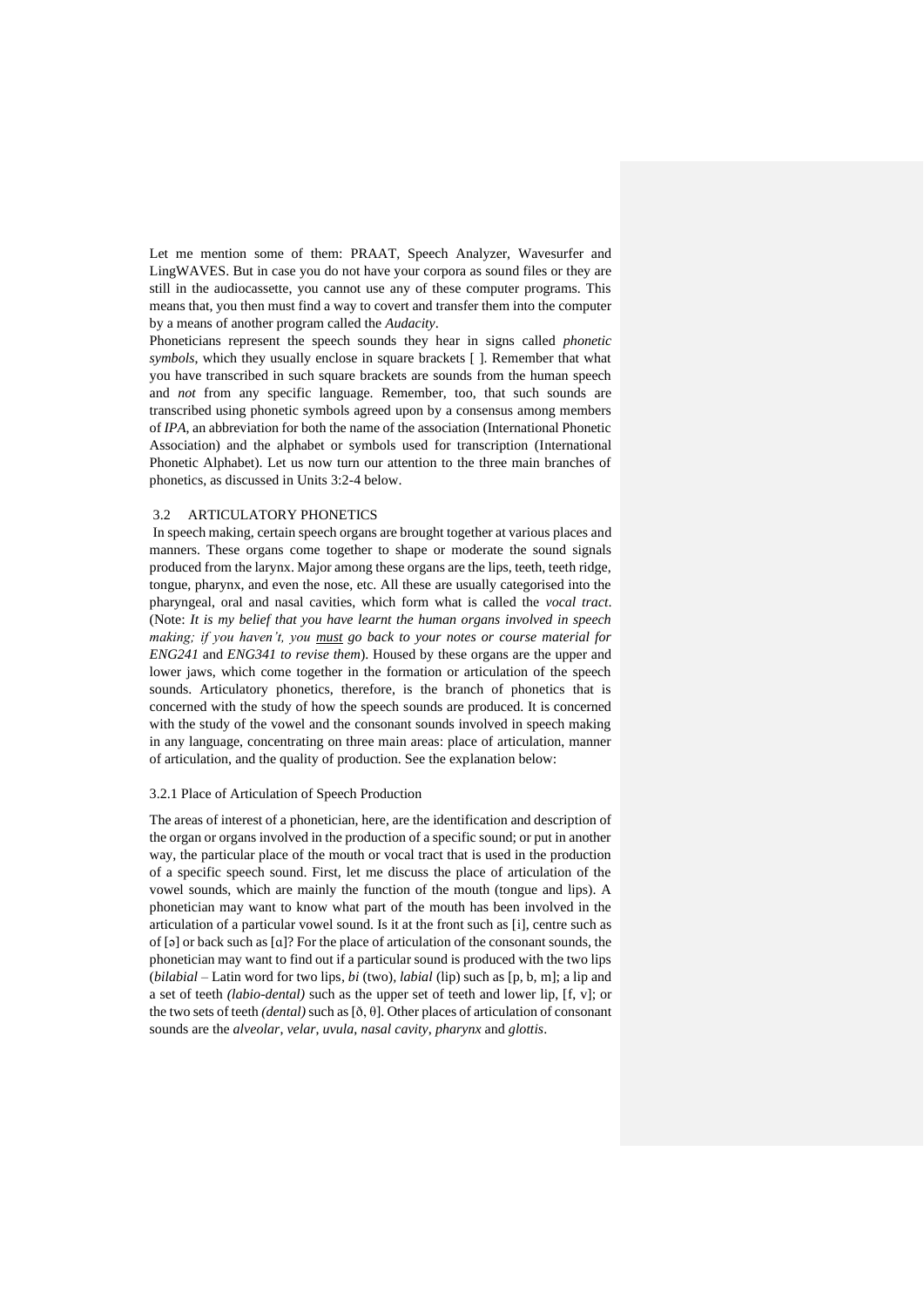#### 3.2.2 The Manner of Production

Unlike the place of articulation, which tells the position of the organs of articulation, the manner of speech production concerns the various ways or *how* these articulators produce speech sounds. For the consonant sounds, it is possible to say that some sounds are produced with total closure of the articulators (*stops* or *plosives*), or friction (*Affricates*/*Fricatives*). Another sound might be produced by the vibration of the tip of the tongue, slightly touching the palate (*Rolled*) or just tapping it (*Tap-Flap*). It is also possible to shape the mouth such that a sound is allowed to pass through a space at both sides of the blade of the tongue and the mouth (*Lateral*), or allow the sound to come out of the vocal tract with little or no obstruction of the articulators (*Approximant* or *Semi Vowel*). As for the manner of producing the vowel sounds, the lips may be rounded, neutral or spread; the mouth may be open, close, partially open or partially close. Also, a vowel sound may be produced while the tongue is high, level or low.

#### 3.2.3 The Quality of Sound Production

By the quality of speech production, I mean: (i) the quantity or length of time expended on a sound; (ii) the amount of force or pressure exerted on a sound; (iii) the presence or absence of laryngeal vibrations while producing the sound; or (iv) in some circumstances, a combination of i-iii. By study or intuition (subconscious effort), you will have noticed that you exert a greater force in producing a sound compared with another. Specifically, some terms to describe how sounds are produced are *fortis* or *tense*, when a voiceless consonant is produced with greater force or pressure than its voiced counterpart (e.g. [p] vs [b]. Inversely, a voiced sound like [b] might be produced with a weaker force (*lenis or lax*) than its voiceless counterpart [p]. Also, you spend a *long* time producing a sound, for example /u:/ and a *short* time to produce another for example /ʊ/. You also notice that some sounds are voiced because you have produced them with some vibrations coming from your larynx. Some others are voiceless because they are produced with no laryngeal vibrations. This summary ends my brief discussion of the branch of phonetics described as articulatory phonetics. Your attention will now be focused on another branch of phonetics called acoustic phonetics, which is the concern of the next section below.

# 3.3 ACOUSTIC PHONETICS

The branch of phonetics that deals with the frequency and amplitude in the transmission of speech sound is known as acoustic phonetics. An acoustic phonetician studies the waves of the sound produced with the help of instruments. When the sound is produced, the air is set into vibration from the point of production of the sound by some physical agent called the source. The sound travels in all directions at approximately 335.28 metres per second. When the vibrations are regularly spaced in time, we hear a musical tone of a definite pitch, and a noise when they irregularly pass through a band of frequencies. In a pure musical tone, the amount of energy and the intensity of sound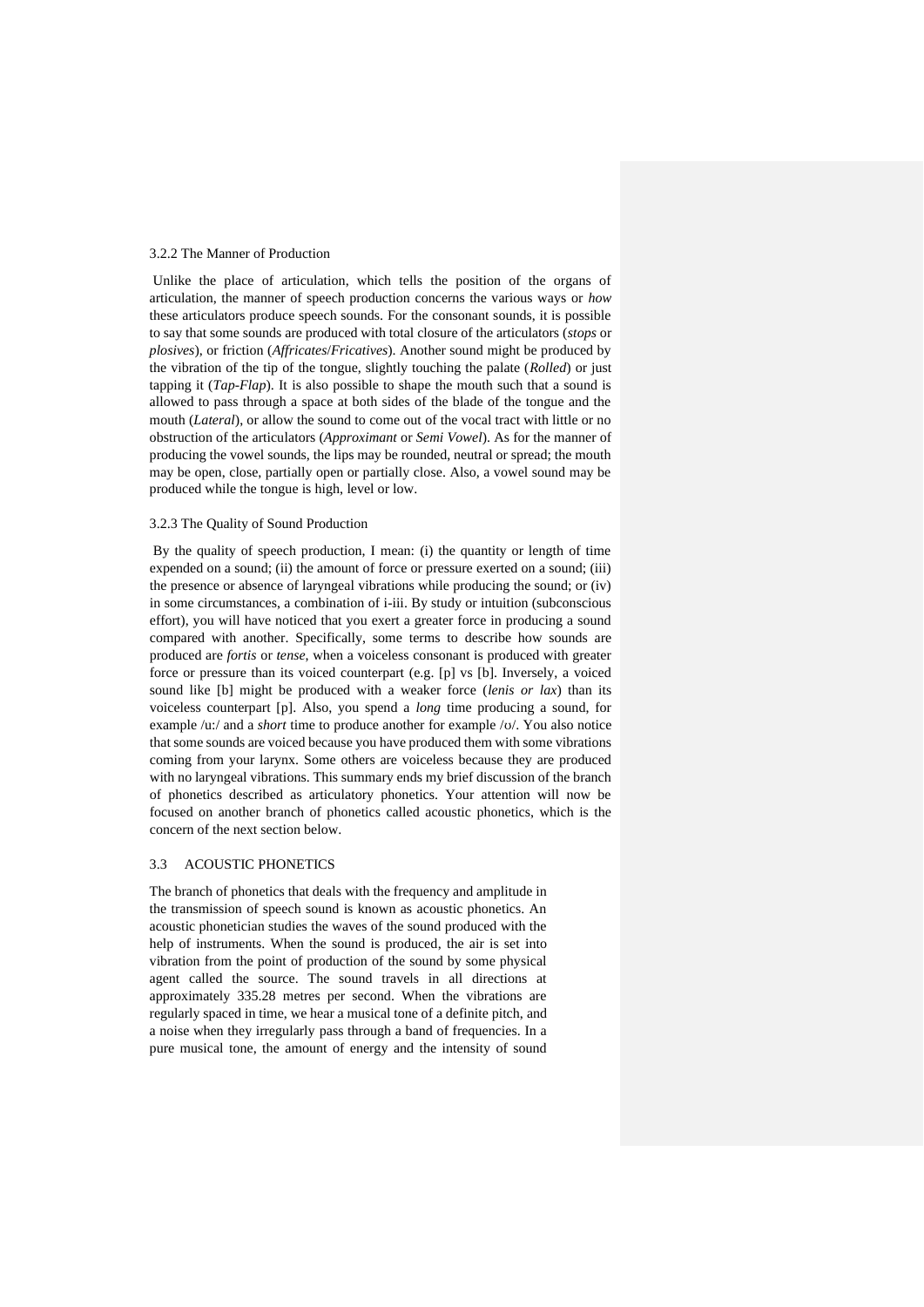depend on the frequency of the sound produced. For example, if a bow is pulled lightly across the violin string, the amount of energy per unit time will be relatively slight and we hear a soft tone, and if it is pulled rapidly or is pressed heavily, the string will move through a larger arc producing a greater amount of energy per unit time to produce a louder tone of the same pitch.

The properties of sound can be described in terms of three factors: *frequency, intensity* and *duration.* In a complex sound, the amount of energy is produced at different frequencies, and the sequence may change rapidly. In such a case, it will be too difficult for the acoustic phonetician to determine the intensity of the frequency per unit time merely by listening. So, for accurate measurement, s/he uses various electronic devices, most importantly the *spectrograph*. When the sound produced from any source is fed into the spectrograph, it produces a kind of picture, called *spectrogram,* in which the frequency, intensity and duration are represented.

Also, any sound, non-human or human, non-speech or speech, travels through a medium such as the air or water or metal. A sound is usually propagated or transmitted by *wave*, which is defined as the periodic displacement of pressure from one point to the other. Through these periodic movements, the wave is able to transmit or propagate a sound from one fixed place to the other. Specifically, the human speech is transmitted by the sound waves that originate from the lungs into the larynx or what is called the voice box. The larynx is usually referred to as the voice box, mainly, because it houses the *vocal folds* whose precursor is the generation of the vibrations that give phonation or the sound waves that lead to the voiced sounds.

The *Source-Filter Theory* recounts that the speech sound generation starts from the lungs, which pump air into the larynx. The air, so pumped, forces the vocal folds housed by the larynx to open and close. When the sound waves that escape through the folds get to the vocal tract, they are moderated by the various speech organs in the vocal tract by the process of filtration; with the vocal tract acting as the acoustic filter. The filtering process converts the sound vibrations from the larynx into the individual speech sounds that we hear. Thus, it can be summarised that in speech production, the sound vibrations from the larynx serve as the input, which is filtered by the vocal tract; the result of the filtration is the output, which we hear as speech in the outer world (Clark & Yallop, 1995: p. 236; Johnson, 2003: p. 79; Jolayemi, 2006: p. 56-57; etc.).

#### 3.4 Auditory Phonetics

Auditory phonetics is one of the branches of phonetics that studies the process of hearing and the perception of speech sounds. It includes the study of different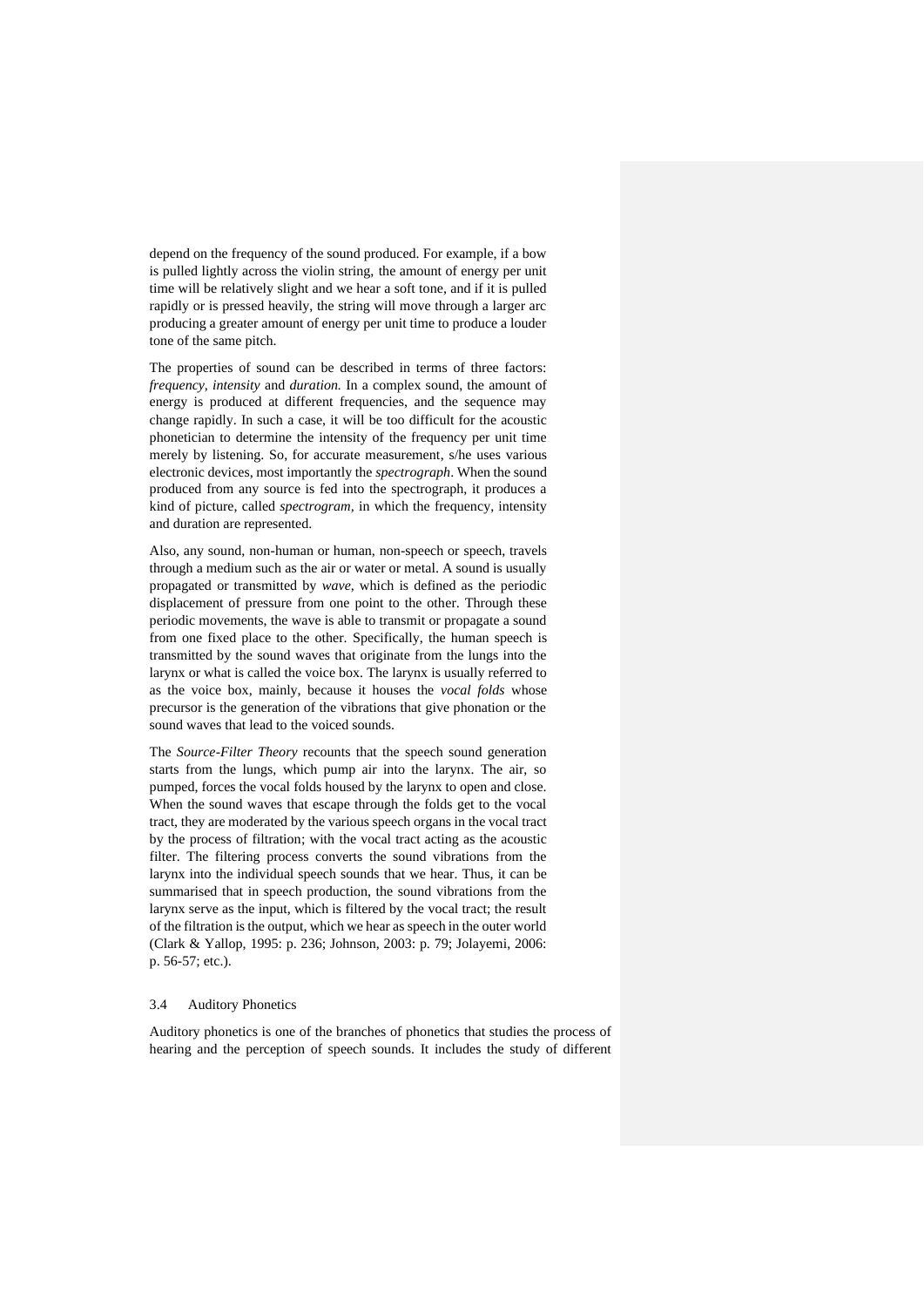auditory impressions of quality, pitch and loudness of sound, the description of ear and hearing the process. It is the study of the perceptual response to speech sounds by the ear, the auditory nerve and the brain. It is the processing of sounds right from its reception to its interpretation, making discrimination between two different sounds. The main organ of the human body concerned with this is the ear (barring the controversy of the supremacy of the brain or the ear over speech reception and perception). Among the various contesting sounds that bombard the environment that surrounds the ear region every microsecond, the ear consciously selects those that it wishes to process, in this case, speech. It also transmits the selected signals and analyses them.

However, from what is available, the ear is divided into three sections as the outer ear, the middle ear and the inner ear. The *outer ear* comprises the ear lobe that channels the speech sound signals that come from the mouth, through the environment into the ear. It also contains the eardrum a sensitive diaphragm, and a narrow canal that connects the outer world to the eardrum. When the sound signals come from the outer world through the channel, the sensitive diaphragm begins to vibrate repeatedly; and as it does, it causes the air molecules in the canal to shake violently. Note that the intensity of the signals are modified so that the weak signals are amplified or increased, while the loud ones are filtered to be reduced or rejected; thus making the eardrum in the outer ear to perform the functions of a resonator.

These modified sound signals then move on to the next part of the ear called the middle ear. This is another air-filled cavity that connects the eardrum to the inner ear, and it contains a chain of three thin bones. The middle ear, too, is a resonator as it further increases or decreases the amplitude (the acoustic measurement of intensity or loudness) so that the sound signals that are too low to be heard by the ear can be increased and those too loud for the ear can be reduced or rejected. In addition, the middle ear acts as a resonator because its vibrations also set into motion the fluid molecules in the inner ear, thereby, transmitting the speech sound waves coming from the outer ear into the inner.

#### 4.0 SELF-ASSESSMENT EXERCISE (SAE)

We will conclude this unit by drawing your attention to the following self-assessment exercises:

- i. Mention four early phoneticians and period of engagement of each of them.
- ii. Discuss the work of a phonetician and how this is done.
- iii. What can you describe as the vocal tract?
- iv. With three examples, differentiate between lenis and fortis.
- v. Define acoustic phonetics.

**Commented [u15]:** See note above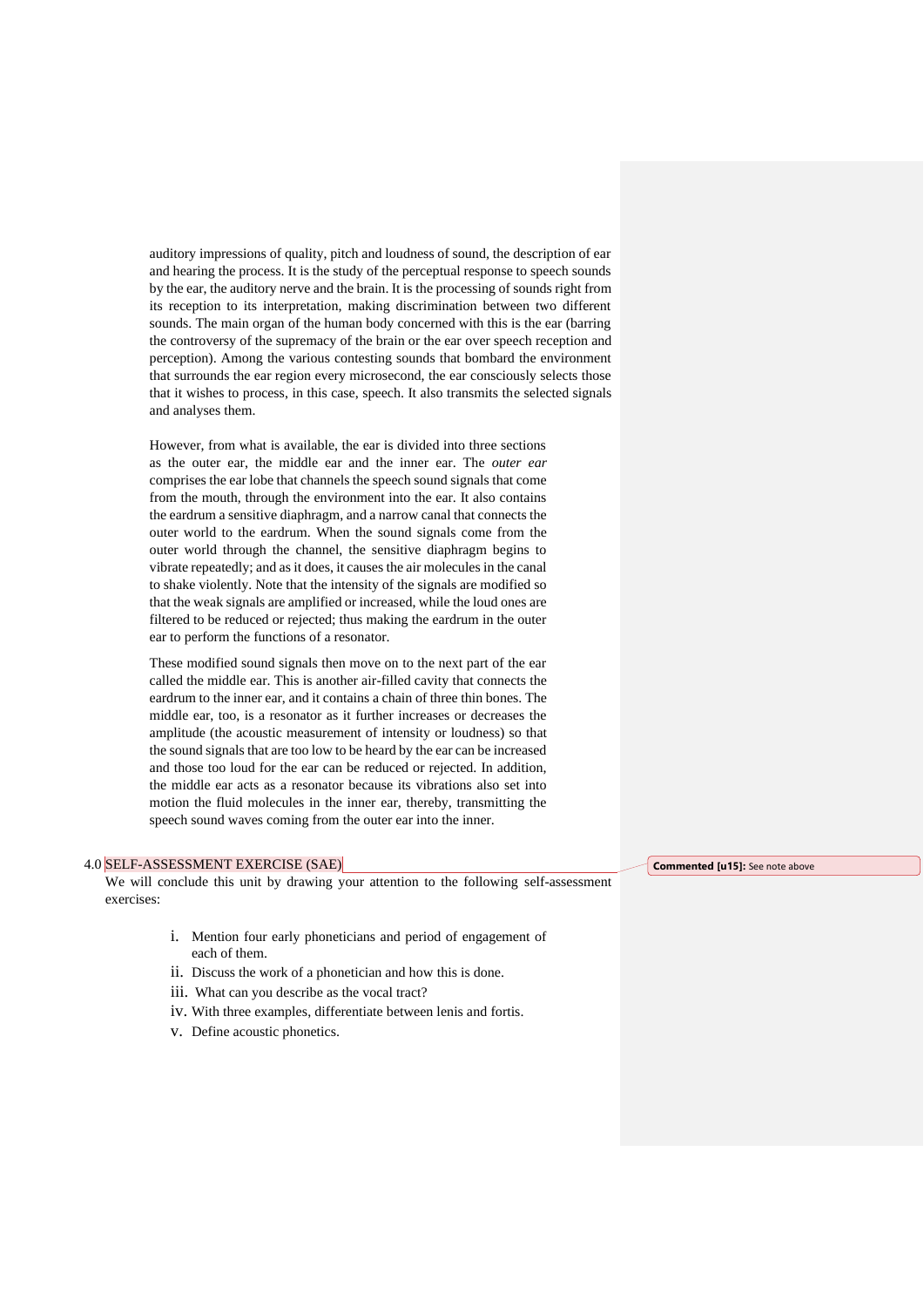# 5.0 SUMMARY

Let's recap what this unit has explained.

- Phonetics is the scientific study of speech sounds and how they are made.
- It is usually studied under three main branches, namely:
	- ➢ Articulatory phonetics
	- $\triangleright$  Acoustic phonetics, and
	- ➢ Auditory phonetics.
- By convention, we often enclose phonetic transcriptions in square brackets, e.g. […].
- Phoneticians, the world over, have an association called the International Phonetics Association (IPA); the conventional phonetic symbols also share the abbreviations, International Phonetics Alphabet (IPA).
- Articulatory phonetics is concerned with how the organs of speech are manipulated to produce speech sounds.
- The speech organs for the production of speech reside in the vocal tract, mainly in the:
	- $\triangleright$  pharyngeal cavity
	- $\triangleright$  nasal cavity and oral cavity.
- In describing a phone (speech sound), we are interested in the:
	- ➢ manner of articulation
	- ➢ place of articulation and quality of articulation.
- Acoustic phonetics is concerned with the sound properties that lead to speech production such as:
	- waves
	- and
	- vibrations.
- It is also the study of how these properties lead to speech sounds such as:
	- $\triangleright$  the aggressive or pulmonic air from the lungs
	- ➢ opening and closing phases of the vocal folds' vibration of the vocal folds and
	- $\triangleright$  the resonant activities of the vocal tract.
- Auditory phonetics concerns the processing and transmission of speech sound signals to the brain through the three main parts of the ear, which are:
	- $\triangleright$  the outer ear (eardrum)
	- $\triangleright$  the middle ear (a chain of three thin bones) and the inner ear (cochlear).

# 6.0 TUTOR MARKED ASSIGNMENT (TMA)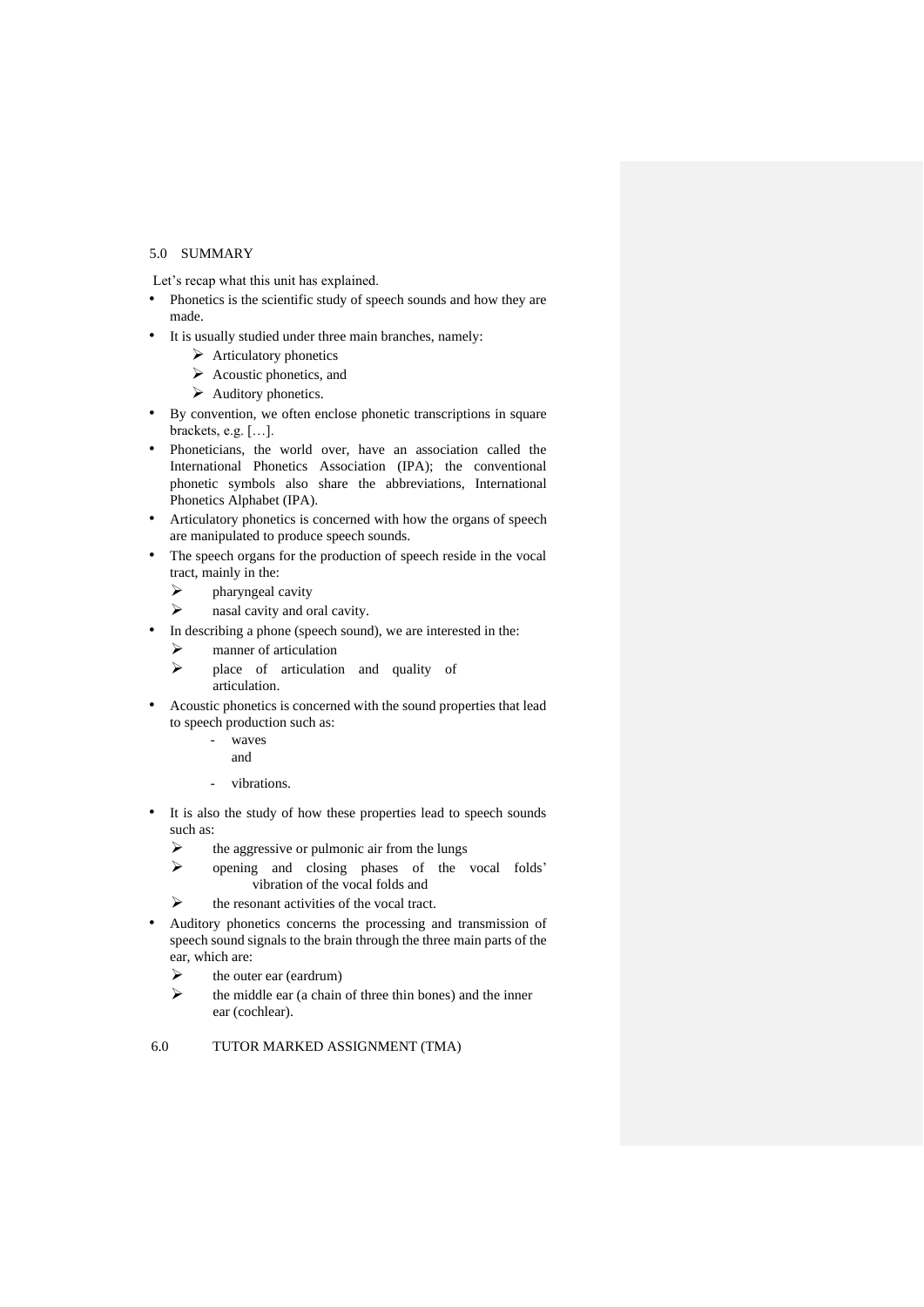- i. Why will you consider phonetics a scientific study?
- ii. Explain the airstream mechanism
- iii. Write short notes on the following:
	- a) articulatory phonetics,
	- b) acoustic phonetics,
	- c) place of articulation *and*
	- d) manner of speech production.

# 7.0 REFERENCES/FURTHER READING

- Christophersen, P. (1956). *An English phonetics course*. London: Longman.
- Clark, J. & Yallop, C. (1990). *An introduction to phonetics and phonology*. Oxford and Cambridge: Blackwell.
- Daniel, I. O. (2011). *Introductory Phonetics and Phonology*. Newcastle upon Tyne: Cambridge Scholars Publishing
- Gimson, A. C. (1980). *An introduction to the pronunciation of English*. London: ELBS & Edward Arnold.
- Johnson, K. (2003). *Acoustic and auditory phonetics*. Oxford and Cambridge: Blackwell.
- Jolayemi, D. (2006). *The stress pattern of Nigerian English: An empirical phonology approach*. Göttingen, Germany: Cuvillier Verlag.
- Roach, P. (2000). *English phonetics and phonology: A practical course*. Cambridge: Cambridge University Press.

**Commented [u16]:** Add ENG241 and ENG341 course materials to this list.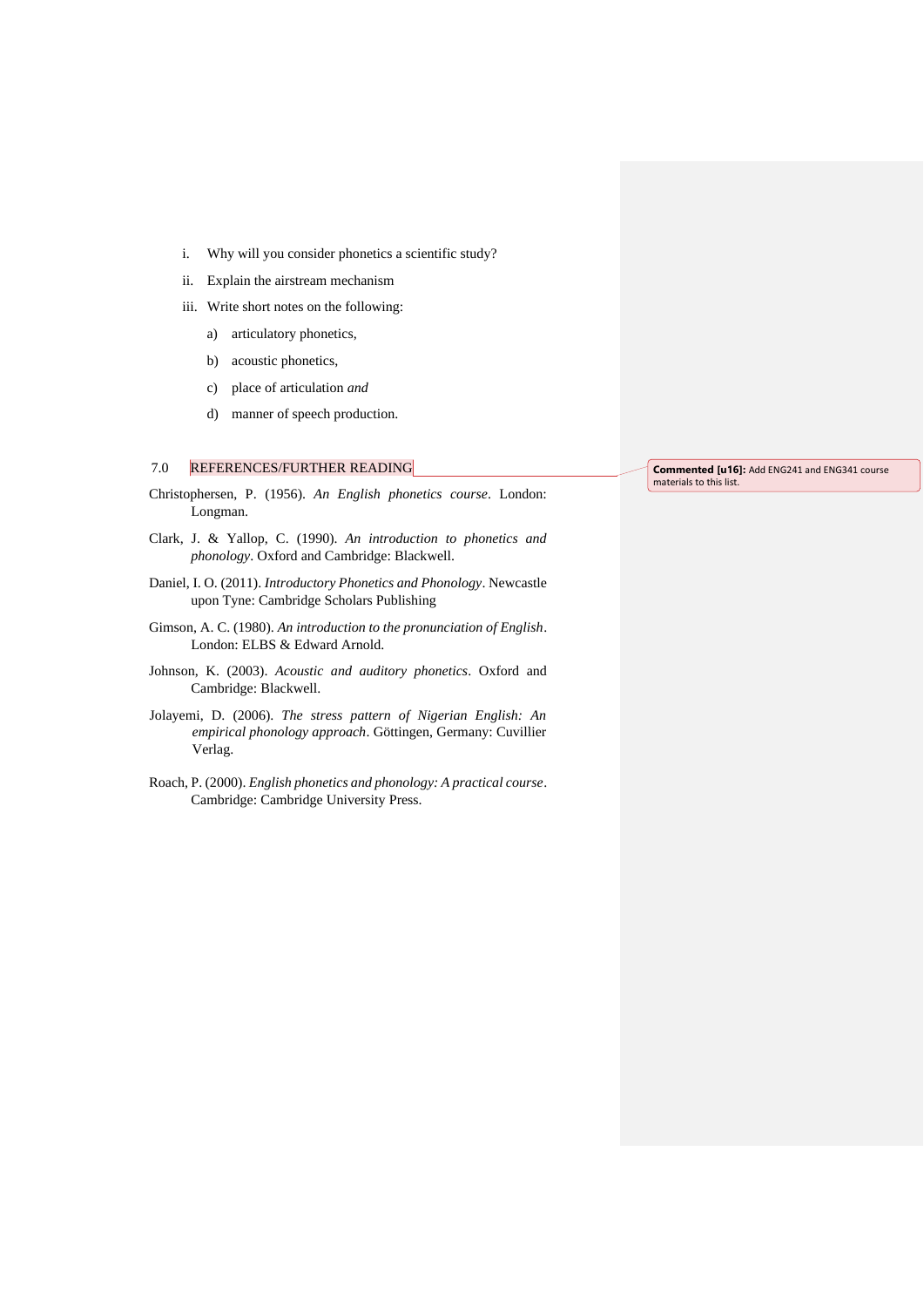UNIT 4: Concept of phonology

1.0 Introduction 2.0 Objectives 3.0 Main Contents 3.1 The Segmental Phonemes 3.2 The Suprasegmental Features 3.3 Mode of Representation and Rules of the Structure of the English Phonemes 4.0 Self-Assessment Exercise (SAE) 5.0 Summary 6.0 Tutor Marked Assignment (TMA) 7.0 References/Further Reading List

# 1.0 INTRODUCTION

Phonology is the scientific study of the sound system of a language. It studies the interactions that occur among the sounds of a specific language. It also involves the rules of interaction of the sound system of the language that make a combination of sounds meaningful and acceptable in the language. The person who is concerned with this type of study is called a phonologist. His primary duty is to investigate how a set of sounds are structured before it makes meaning in the particular language. Based on this some rules or consistent structures are observed and noted.

# 2.0 OBJECTIVES

At the end of this unit, you should be able to:

- define phonology
- identify some branches of phonology
- discuss some English phonology rules

# 3.0 MAIN CONTENTS

3.1 The Segmental Phonemes

**Commented [u17]:** See comment above

**Commented [u18]:** Avoid sexist language. Replace with the generic *they* form.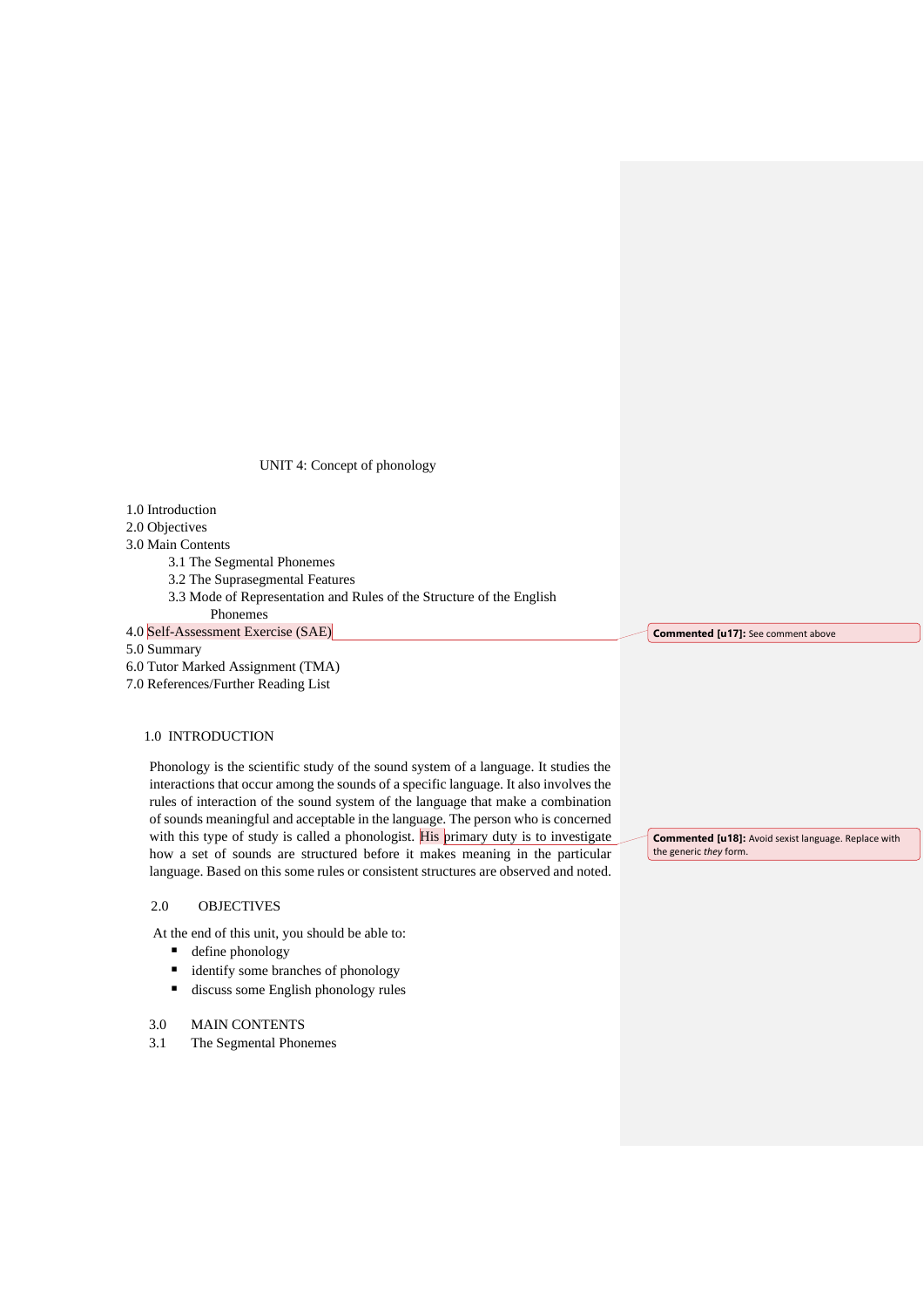One of the main ways the phonology of a language may be studied is through the examination of the segmental phonemes that are structured or put together as meaningful sound units through which the grammar of the language is projected. You learnt in the previous Unit that sound segments may stand together in any form without making any meaning. However, in English for instance, we know that when a sequence of  $/b/ + /A/ + /t/$  (but) comes in this manner, it is a meaningful entity. Also,  $\frac{s}{+k'} + \frac{1}{+l'} + \frac{1}{+m}$  form the English word (skill), which means a special ability. We equally know that when /t/ is affixed to, for instance, "look" at the rear position giving /lʊkt/ (looked), we have an acceptable past tense of "look" in English. Conversely, if we were to reverse the occurrence of /lʊkt/, to / tkʊl/, (tkol), we would not have formed any meaningful word in English. Or if we were to pick the first two words in  $/b/ + /\Lambda/ + /t/$  or of  $/s/ + /\kappa/ + /t/ +/l/$ , to form "bu" and "sk", respectively, we would of course not be speaking English.

Let's further give you another illustration to show that a phoneme is the smallest meaningful, contrastive and distinctive sound unit of a language, using English /t/ and /k/. Words such as: take - cake; tool - cool; took - cook; tight - kite, are good examples to show this. This is because when you switch  $/t$  for  $/k$  in the positions highlighted, you have a different set of words. It also shows that there are no two types of  $/t/$  or  $/k/$ . Again, it is possible for you to divide "took"  $/t$ v $k/$  into three phonemes - /t/, /v/ and /k/. But can you further divide or subdivide /t/ or /k/ or /v/? It is absolutely impossible.

What the analysis above shows is that words are formed by a conscious arrangement of segmental (or segmented) phonemes according to an acceptable way in a particular language and not by an arbitrary arrangement of phonemes. It also shows that phonemes are the smallest sound elements or units that are meaningful, through which what one wants to say is said. Lastly, the analysis, equally, shows that these phonemes are broken into single sound elements called segments that are no longer divisible into any further smaller unit. Thus, I hope that the first statement of the above paragraph becomes clear:

One of the main ways the *phonology of a language* may be studied is through the examination of the *segmental phonemes* that are *structured or put together as meaningful sound units* through which the *grammar of the language* is projected. Remember, every language has its own consortium of the segmental phonemes usually called the vowel and consonant sounds. In addition, many languages also have a rapid movement from one vowel to another; this type of sound is called a *diphthong* or *glide*. Yet, some other languages have some glides from a diphthong to another vowel. This type of sound is called a *triphthong*. English is an example of a language that has the full length of the consortium described above. For instance, English language has 12 vowel sounds, 8 diphthongs and about 5 triphthongs, and 24 consonant sounds. Details of this shall be the contents of the next Module. Meanwhile, no language operates with only the segmental or segmented units. A few other sound elements, which operate beyond the phoneme, are also involved in the sound system of a language. They can however not be segmented or divisible into smaller units, yet they complete the meaning of what is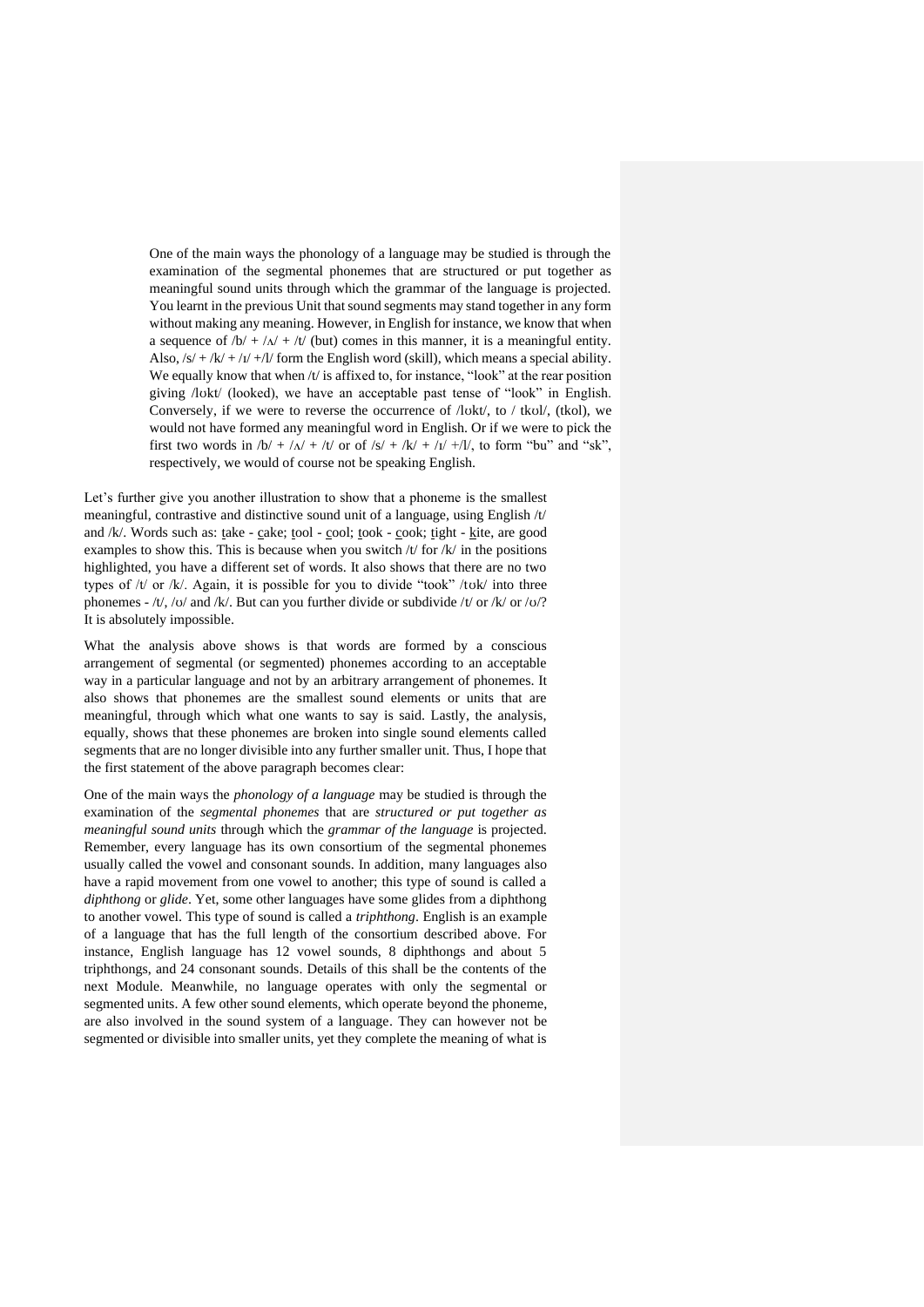to be said. A phonological discussion of these types of sound features is presented in the next section of this Unit.

#### 3.2 Suprasegmental Features

Have you ever heard of the word "supra"? It's an English word formed from Latin around the 16<sup>th</sup> Century, which means "above", "over", "beyond" or "transcends". If you prefix it to "segment", you will have "suprasegment", a word I think you may have come across. As said a little while ago, there are certain phonological features or sound elements that help a speaker to have a complete realisation of his thought. These sound elements transcend the phoneme, the word, the syllable or even a longer utterance. They operate at the composition or prose level; this is the reason such elements are often referred to as *prosody features*. Because these features are used beyond the phoneme, they are also referred to as *suprasegmetal features*. A new trend in generative phonology (you will get to know more of this later in this course) championed by Goldsmith (1976) further says that these features we are talking about are separate elements of the speech sound, which are often treated in phonology as part of the phonemes or segments of a speech. He argues that rather, these features should be treated as autonomous segments, thus, they have earned the name *autosegmental features*. Such segments are: length, quality, crescendo, tempo, rhythm, stress and intonation, the last three being most prominent in a language like English (Gimson, 1980: pp. 222-223; Jolayemi, 1999: pp. 79-89). The study of how these features are used, when they are used and the particular interaction of these features with the segmental phonemes resulting in total meaning, fall in the realm of phonology.

#### 3.3 Mode of Representation and Rules of the Structure of Phonology

In phonology the smallest sound unit is the phoneme. We often use these phonemes to undertake phonemic analysis. Because we must be carrying out this analysis of a specific language, we often enclose the transcription in slashed brackets  $-$  ... as you would have noticed in 3.1, which is what is called the *phonemic transcription*. In doing all this, we often involve the phonemic symbols, a complete set of which is available in the table of IPA. You must have learnt these symbols, especially the English phonemic symbols; but the detailed description will be reserved till a little later in the course.

Another main concern of a phonological study borders on the determination of how the speech sounds of a language are structured so as to present to people what you have on your mind. All languages have their rules, different from one another. For example, the English language has a rule that accounts for the change in pronunciation occasioned by the change in the grammatical status of the word. Morphologically, a word like "complete" /kəmpli:t/, a verb becomes "completion" /kəmplɛʃən/ when used as a noun. Two sounds, phonemically, you will notice, make the verb sound differently from the noun; the final vowel /i:/ changes to / $\varepsilon$ / and the final consonant, /t/ changes to / $\int$ /. Some examples in this category include: redeem – redemption and; however, such a phonemic change does not affect a word like delete – deletion. When there is a phonemic change in a pronunciation of a word because of the change in word

**Commented [u19]:** Avoid sexist usages as much as possible.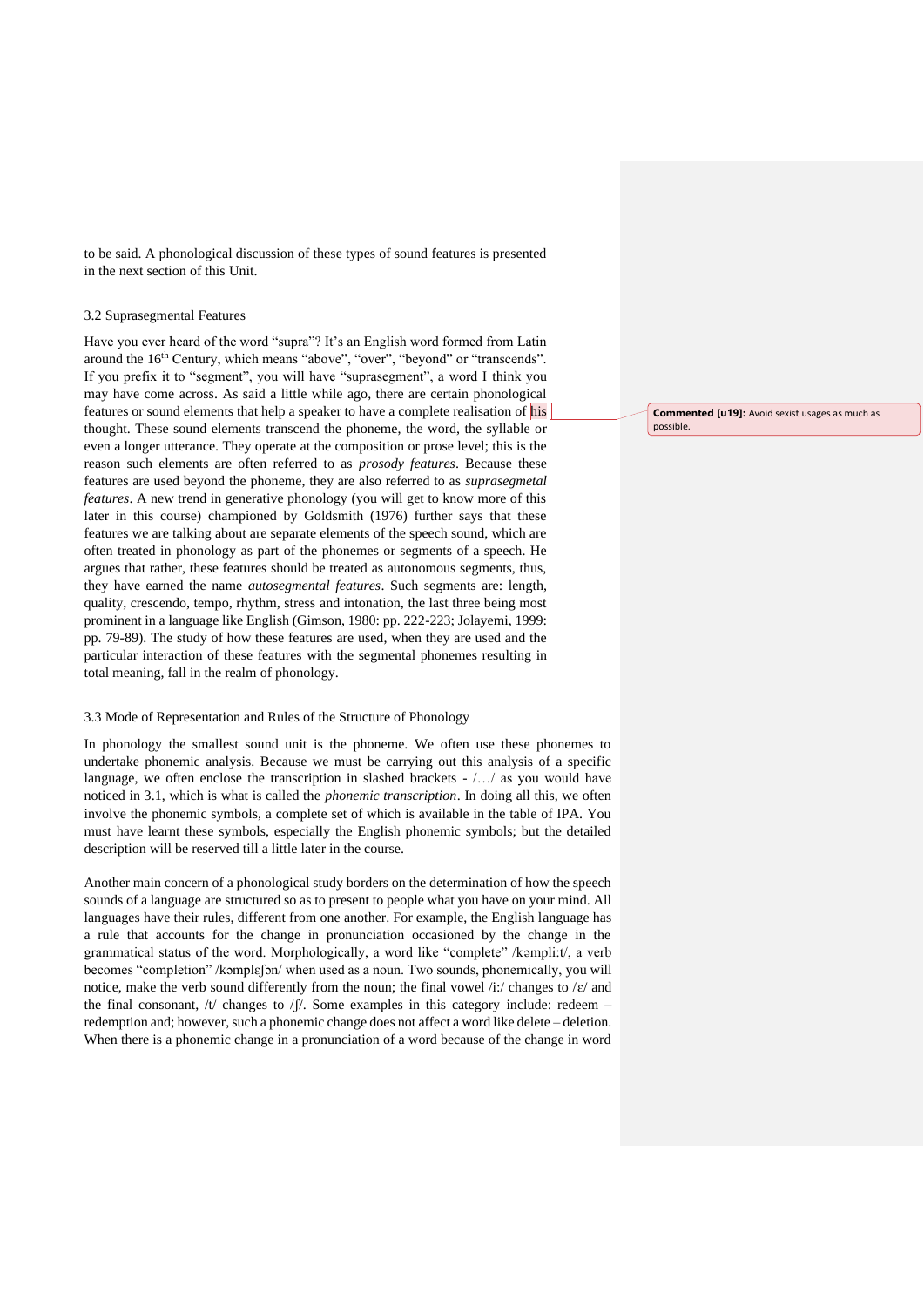class (morphology), as in the examples I just gave, we say the word has operated on a morphophonemic rule.

Let us look at these words that are considered to operate other morphophonemic rules, this time of present to past tense:

| Group A         | Group B                      | Group C               |
|-----------------|------------------------------|-----------------------|
| $mess - messed$ | $call - called$              | $resist - resistance$ |
| $sex - sexed$   | measure – measured           | wade – waded          |
| $sack - sacked$ | $\text{gag} - \text{gagger}$ | $rest - rested$       |
| $sack - sacks$  | $box - boys$                 | $kiss - kisses$       |

# 4.0 SELF-ASSESSMENT EXERCISES (SAE)

We will round off this Unit by drawing your attention to the following selfassessment exercises:

- 1. What is a phoneme?
- 2. Identify some branches of phonology
- 3. Define the suprasegmental features.
- 4. List 3 examples of features studied under Autosegmental features
- 5. Name 2 synonyms you can use instead of Autosegmental features

#### 5.0 SUMMARY

From this Unit, you have learned the following main points:

- Phonology is the scientific study of speech sound system of a language
- It is usually studied under three main branches, namely: □ Segmental phonemes such as the:
	- pure vowels
	- diphthongs
	- triphthongs and consonants.
	- Autosegmetal features such as:
		- stress
		- intonation and
		- tempo
- As a study of the sound system of a language, phonology also concerns the study of the phonological rules that operate in the target language, like the morphophonemic rules in the English language.

# 6.0 TUTOR MARKED ASSIGNMENT (TMA)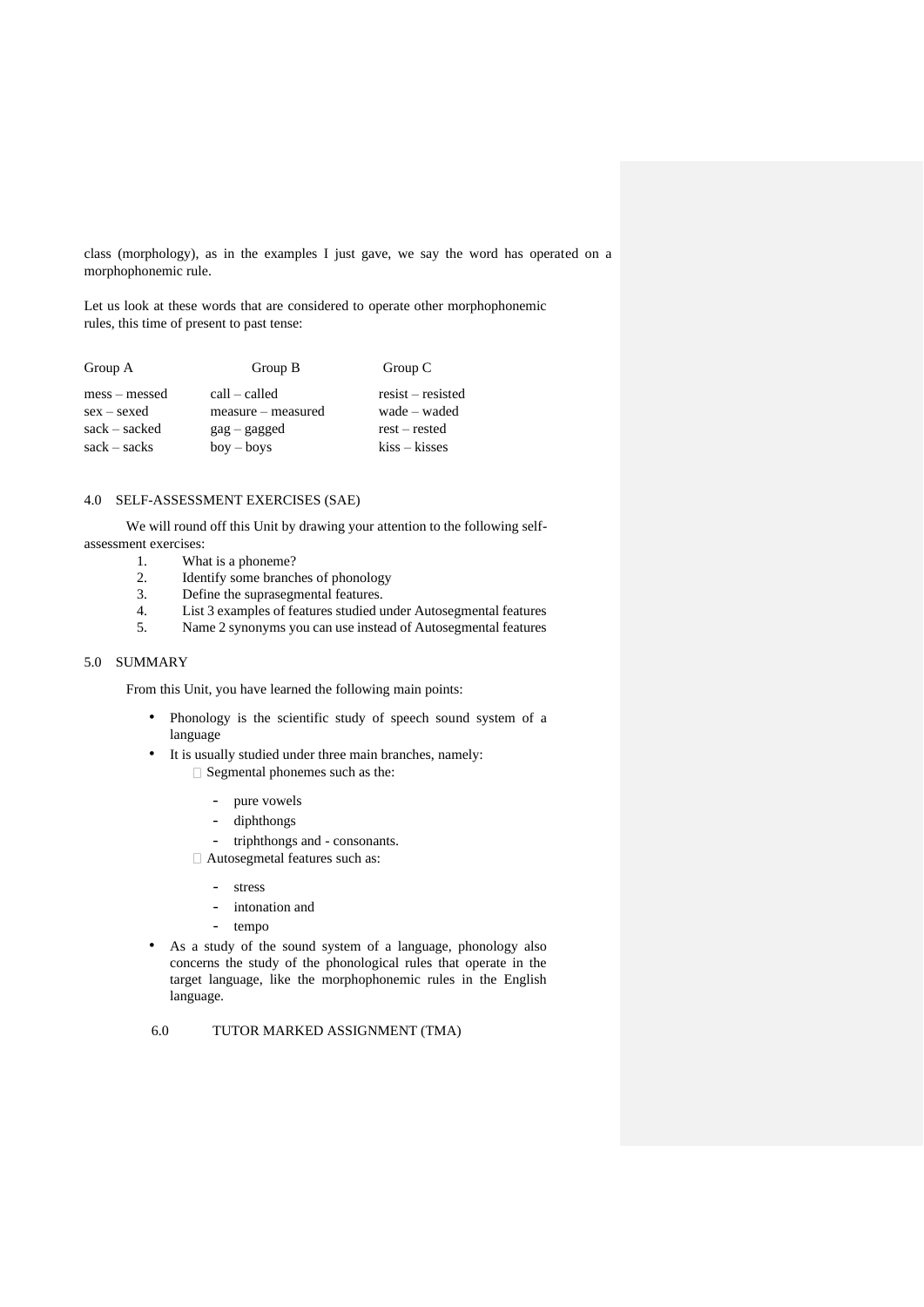- 1. With adequate illustration, discuss phonology.
- 2. Discuss the nature of the English stress
- 3. With copious examples, discuss segmental phonology

# 7.0 REFERENCES/FURTHER READING

- Daniel, I. O. A. (2018). Phonetics and Phonology II: The English Suprasegmentals. In I. O. A. Daniel, *Communication and Language Skills* (pp.77-93). Newcastle upon Tyne: Cambridge Scholar Publishing
- Gimson, A. C. (1980). *An introduction to the pronunciation of English*. London: ELBS & Edward Arnold.
- Goldsmith, J. (1976). An Overview of Autosegmental Phonology. *Linguistic Analysis, 2*(1), 23-67.
- Jolayemi, D. (1999). Autosegmental phonology and oral interpretation of stage productions in English. *The Performer: Ilorin Journal of the Performing Arts, 1*(1), 74-92.

Oyebade, F. (2004). *A course in phonology*. Ilorin: Belodan Publishers.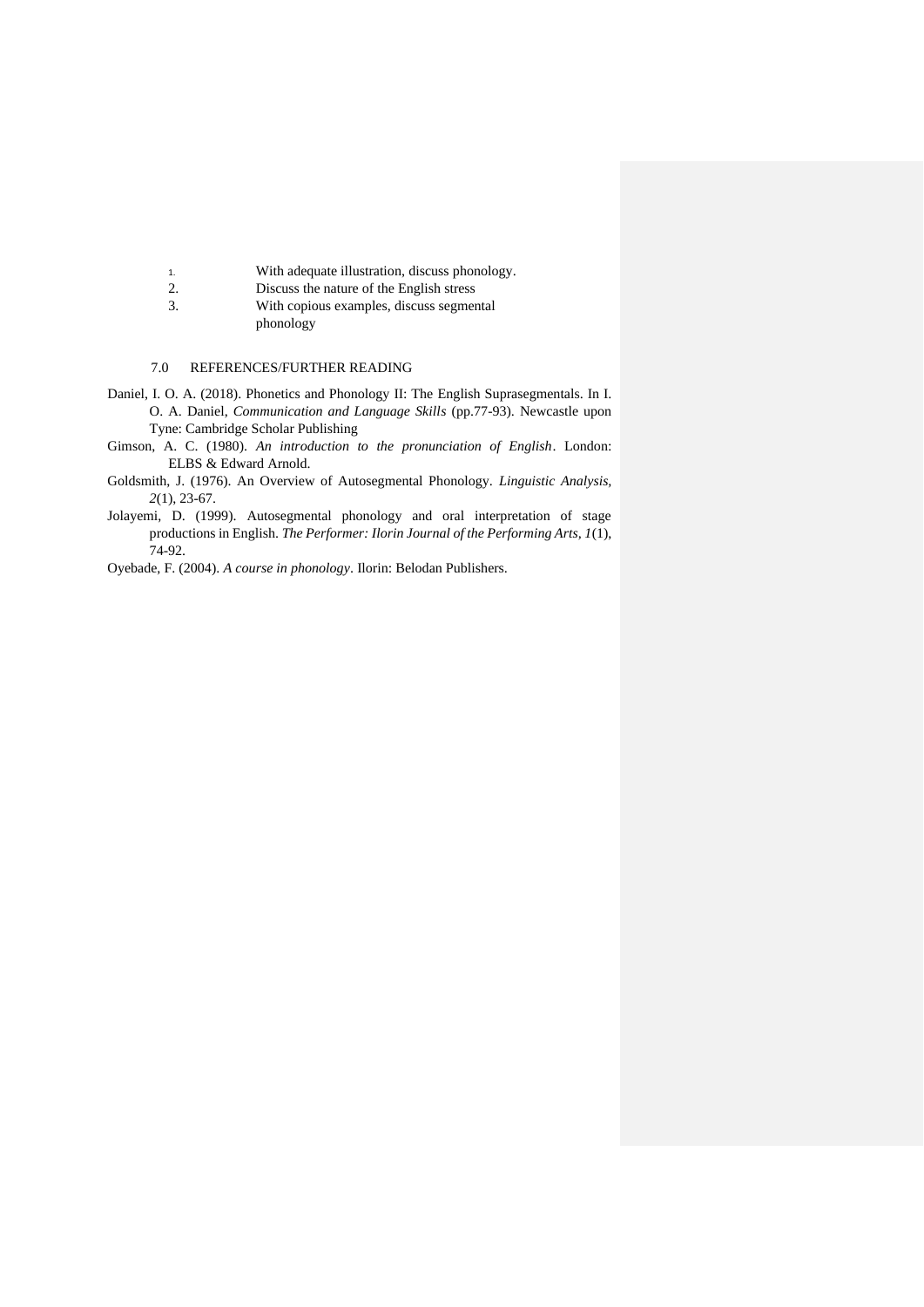# **MODULE 3: GENERATIVE PHONOLOGY I**

**Commented [u20]:** So, where is Module 2?

Unit 1: Generative phonology: overview, phonological rules and feature descriptions

Unit 2: Extending the frontiers of Generative Phonology

Unit 3: Suprasegmental features in generative phonology

#### **Unit 1: Overview of generative phonology**

| 1.0 Introduction                           |                                            |
|--------------------------------------------|--------------------------------------------|
| 2.0 Objectives                             |                                            |
| 3.0 Main Content                           |                                            |
| 3.1 An overview of generative phonology    |                                            |
| 3.2 Basic concepts of Generative Phonology |                                            |
| 3.2.1 Distinctive features                 |                                            |
| 3.2.2 Redundancy                           |                                            |
| 3.2.3 Boundaries                           |                                            |
| 3.2.4 Phonemic level of representation     |                                            |
| 3.2.5 Phonetic level of representation     |                                            |
| 3.3 Phonological Rules                     |                                            |
| 3.3.1 Examples of Phonological Rules       |                                            |
| 4.0 Self-Assessment Exercise (SAE)         | <b>Commented [u21]:</b> See comments above |
| 5.0 Summary                                |                                            |
| 6.0 Tutor Marked Assignment (TMA)          |                                            |

7.0 References/Further Reading

#### **1.0 INTRODUCTION**

One of the theories that have transformed the world of linguistics is Transformational Generative Grammar. Chomsky began this theory in 1957, with his *Syntactic Structures.* It is essentially a syntactic theory. The theory is still relevant today; it is still being used in phonology analysis.

#### **2.0 OBJECTIVES**

At the end of this Unit, you should be able to:

- i. trace the origin of generative phonology
- ii. discuss the levels of representation
- iii. explain natural classes in relation to distinctive features
- iv. identify and discuss functions of phonological rules
- v. state and formalise phonological rules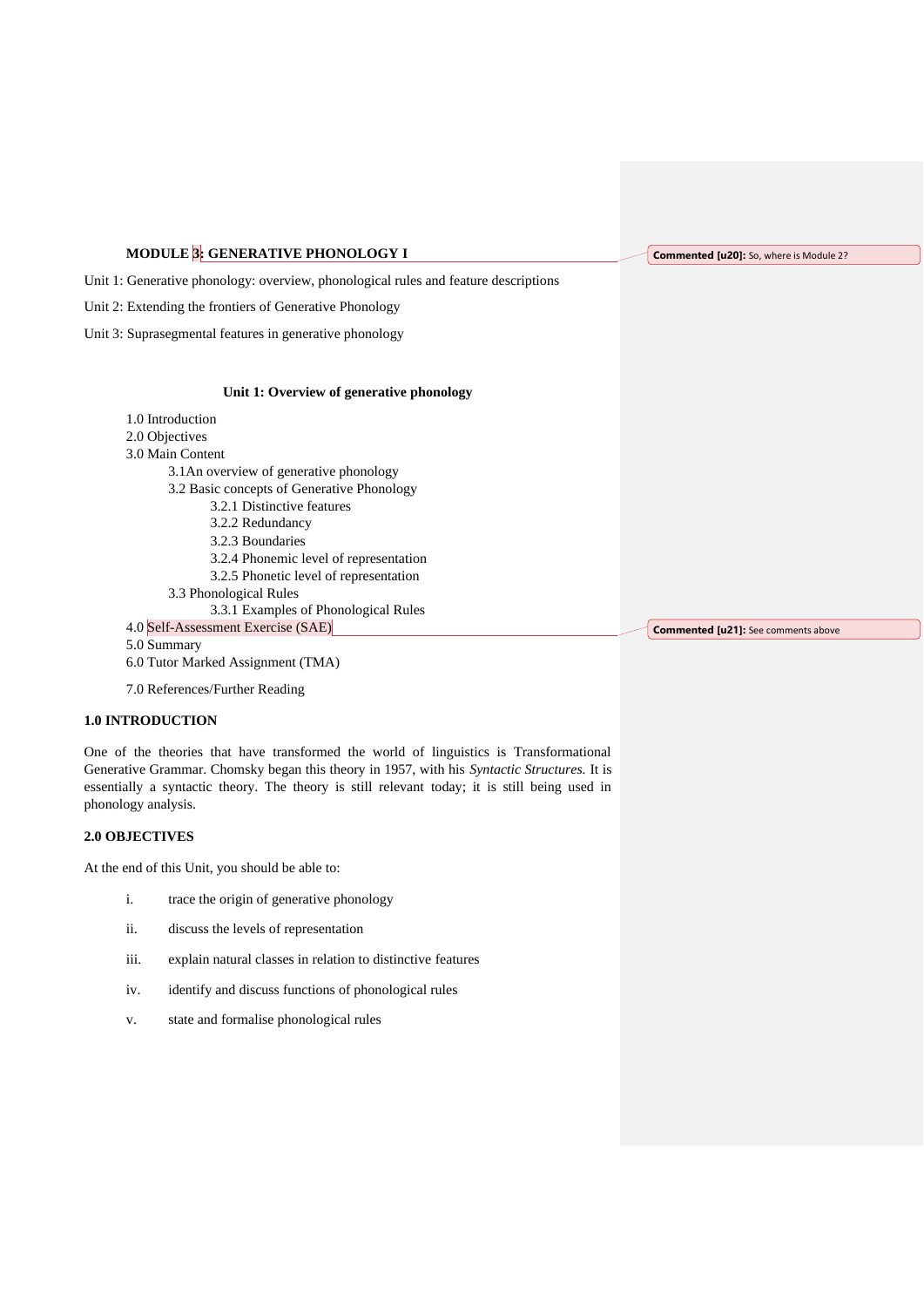#### **3.0 MAIN CONTENT**

#### **3.1 Overview**

Classical phonology dominated phonological enquiry from the mid-1960s. It focused on phonic features that serve in the language being investigated, or phonic feature that can serve in natural language to differentiate one utterance from another (Sommerstein, 1977).

However, since the appearance in 1959 of Morris Halle's *The Sound Patterns of Russia*, there arose a new view. This view looks at the principle that determines the pronunciation of the words, phrases and sentences of a language and the extent to which these principles that can be derived from more general principles determine the organization of all human languages. In other words, this view looks at phonology as a way of reducing the various human articulation forms in each language.

The name given to his approach is Generative Phonology. This theory became elaborate when Chomsky and Halle's work - *The Sound Pattern of English (SPE)* – was published in 1968. The SPE became the classic in this area of linguistics. It has been a departure point for subsequent works.

#### **3.2 Basic Concepts of Generative Phonology**

#### 3.2.1 Distinctive features

Distinctive features are those features that mark out a phoneme as being distinct from others. Many generative phonologists have worked in this area. They, according to Hyman (1975), include Jakobson, Fant and Halle (1952) and Jakobson and Halle (1956). Jakobson laid emphasis on capturing all the possible phonological contrasts of their features: one, the distinctive features are designed to capture the phonological contrasts of languages; two, they are designed to give a description of the phonetic content of segments that are derived by phonological rules and underlying segments (Hyman, 1975).

Schane (1973) identifies five criteria for choosing features:

- i. The features must have their foundation in phonetics. Thus, a feature may have articulatory, acoustic or perceptual correlates. For example, [coronal], [high] are articulatory correlates; [sonorant], [strident] are acoustic; while [syllabic], [stress] are perceptual.
- ii. The features have to adequately cater for characterizing important phonetic differences between languages.
- iii. The principal allophones of a language must be accommodated by the features.
- iv. All the necessary contrasts within phonemes must be accommodated by the set of features.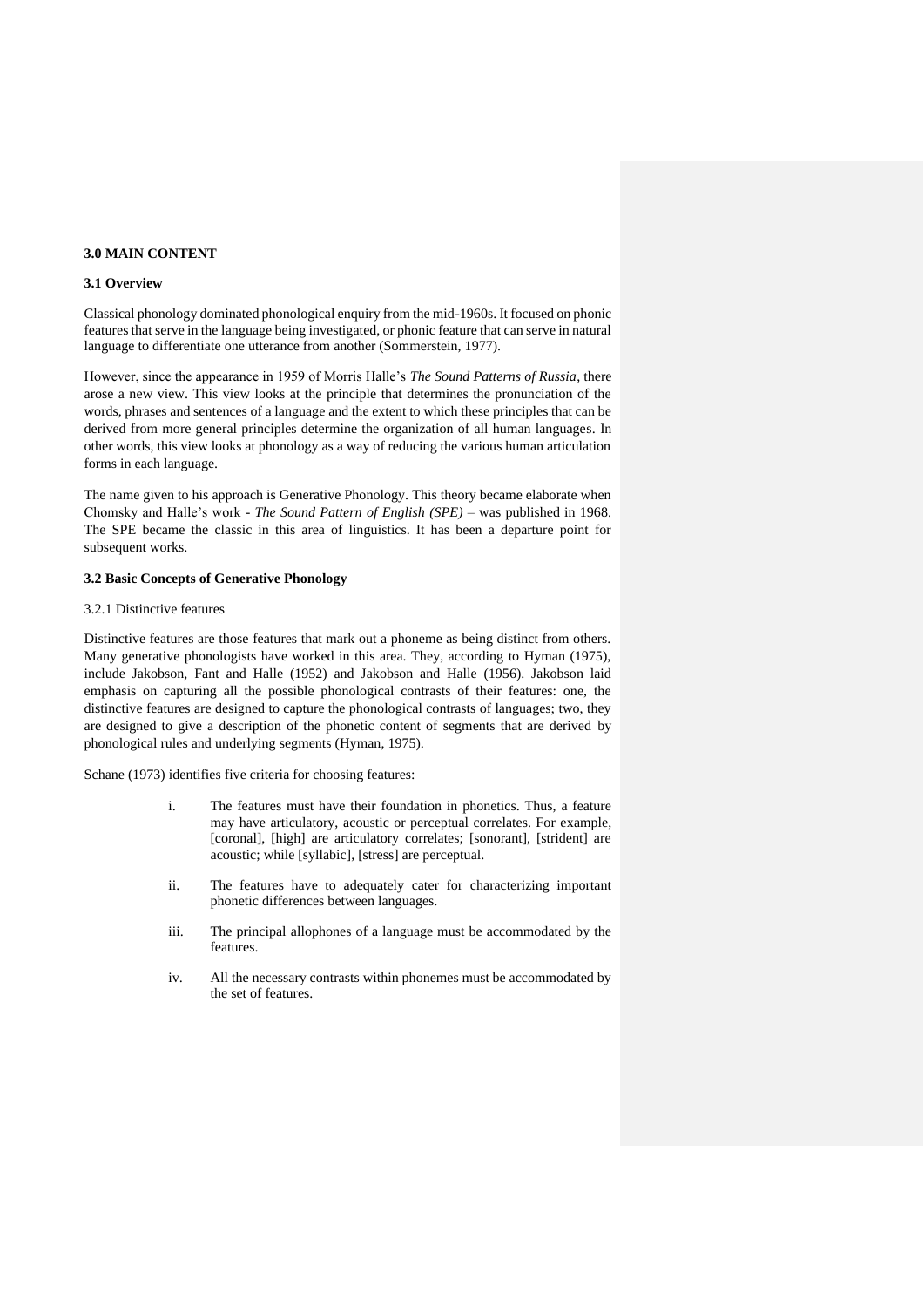v. The appropriate natural classes for stating phonological changes, which segments that share phonetic traits undergo, must be provided by a set of features.

There are two binary features, which express two major classes of sounds: Continuant and Sonorant. They are otherwise known as major class features. Both of them have four possible combinations, according to Giegerich (1992):

```
+sonorant
+continuant \longrightarrow approximants
-sonorant 
+sonorant
+continuant \rightarrow approximants
-sonorant 
+ continuant \rightarrow fricatives
+sonorant
-continuant \longrightarrow nasal stops
-sonorant
-continuant \rightarrow oral stops (plosives)
```
The class of approximant is a heterogenous one because all vowels are inclusive, that is, they have the feature specification [+sonorant, +continuant]. The subclass of semivowels /j, w/ and the subclass /l, r/, otherwise known as liquids, also have this feature specification. It is only liquids, which are clearly consonantal in phonetic terms.

#### 3.2.2 Redundancy

Sunday (2019:39) claims that each language has its own particular redundancies. This is not just imposed on the code so as to make it efficient and practical. Conversely, most sequence redundancies, for instance, are a consequence of internal constraints on the physical functioning of the vocal mechanism. A redundant feature, at times, plays a more important role in perception than one that is not redundant. For instance, aspiration of English voiceless plosives in initial position in a stressed syllable is redundant but, from a perceptual point of view, it is perhaps the major clue for identifying these initial segments (Schane, 1973).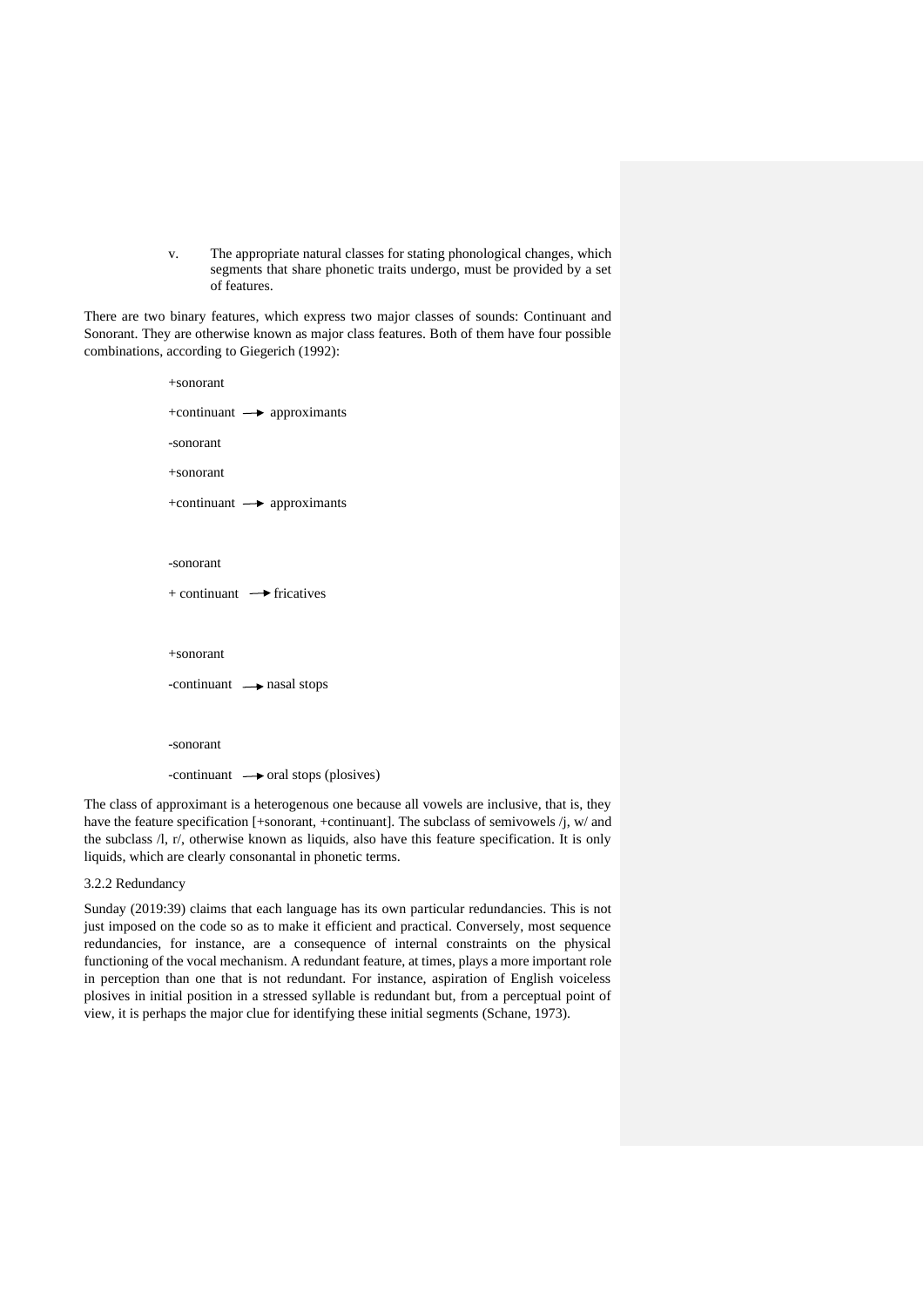#### 3.2.3 Boundaries

There are four types of boundary that are universal as noted by Sommerstein (1997):

- Syllable boundary: the units which this boundary demarcates do not have any relation to grammar at all. Thus, it does not belong to the hierarchy. In fact, it is not referred to at all in *SPE*.
- Morpheme boundary: it is usually symbolised by  $+$  . It appears between each morpheme and what follows it, except some stronger boundary comes at the same place. Chomsky and Halle (1968) call this Formative Boundary. It has the following features:
	- +formative boundary
	- -segment
- Word boundary: # is the symbol of word boundary. A word is inserted in surface syntactic structure before and after every major category constituent – every noun, verb or noun phrase, verb phrase or adjective phrase.
- Phonological boundary: this boundary demarcates units, which form the highest

domain of phonological processes. This domain is similar to a single intonation

contour. It should be noted that across a phonological phrase boundary, no rule can

ever apply.

#### 3.2.4 Phonemic level of representation

Sunday (2019:41) asserts that phonemic level of representation is otherwise known as the abstract or underlying level or representation. On this level, only properties that are phonologically relevant are represented. Phonological relevance in this context connotes phonological contractiveness. The primary unit of this level is the non-predictable distinctive features of the string of phonemes that represent the words. The phonemic level could be referred to as the dictionary form of a word. It is the input to phonological rules to get actual sound as produced in utterances (Fromkin & Rodman, 1978; Giegerich, 1992).

#### 3.2.5 Phonetic level of representation

The phonetic level is the level of actual production of sounds. After the phonological rules have operated on the phonemic level of representation, the output is the phonetic representation of such a word. In Generative Phonology, the level of phonetic representation is called Systematic Phonetic Representation. This is because the level of Systematic Phonetic Representation is abstracted from the physical phonetics since it indicates the variant, which is part of the recognised allophonic norms of a language. This level contains redundant information, that is, phonetic features which are not used in the phonetic distinction of the language (Giegerich, 1992). It is after the application of all rules of the phonology of a language that one can have a full phonetic representation. It is important to identify that there exists an interface between Dstructure and S-structure where Abstract level describes phonemics while concrete level (surface structure) describes phonetics.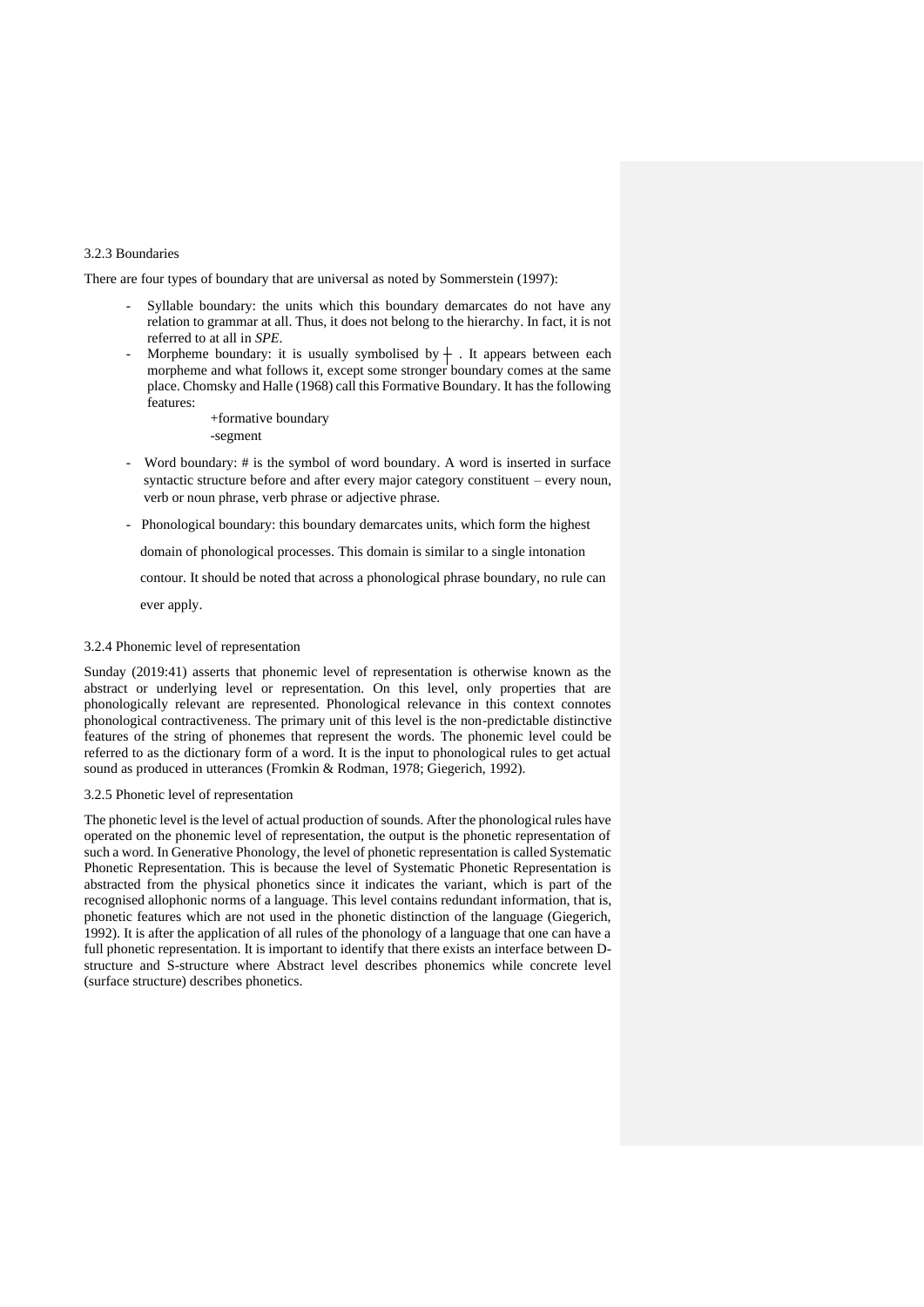#### **3.3 Phonological Rules**

Phonological rules are those rules, which provide the phonetic information necessary for the pronunciation of utterances. There are two main levels of phonological representation. Goldsmith (1995) defines phonological rules as mapping between two different levels of sounds representation. That is, the underlying level and the surface level. Hayes (2009) explains phonological rule as the different ways a sound can be pronounced in different environments. This means that phonological rule states how a speaker goes from the abstract representation stored in the brain to the actual sound they articulate when they speak.

The first is the phonemic level, which is abstract. The second level is the phonetic level, which is concrete. By applying some rules, on the abstract level, it is possible to generate some concrete structures, which exist at the concrete level. The interface between the abstract level and the concrete is known as p-rules (phonological rules). These are rules that change the abstract level to the concrete level. Phonological rules perform different functions:

> Phonemic level of representations (abstract)  $\frac{1}{2}$ P-rules

Phonetic level of representation (concrete)

Formalisation of rules: instead of describing phonological rules (p-rules) in informal terms, linguists have devised a formal and scientific way of describing them. These rules now appear mathematical and easy to remember. These formal notations do not only save long statements or papers, but they also make it easy to generalise languages. They also make it easy to identify sounds that belong to natural classes graphologically. Besides, formalisation of rule better represents what individuals know about phonological rules (Fromkin & Rodman, 1978).

The following are some of the notations used in formalising p-rules:

|           | Ξ        | Changes to or becomes                                   |
|-----------|----------|---------------------------------------------------------|
| $\Theta$  | $=$      | delete                                                  |
| $\ddot{}$ | $\equiv$ | plus                                                    |
| #         | $=$      | word boundary /word finally                             |
| $\ddot{}$ | $=$      | morpheme boundary                                       |
|           | $=$      | before or after                                         |
|           | $=$      | in the environment of                                   |
|           | $\equiv$ | Phonetic transcription                                  |
| h         | $=$      | aspiration                                              |
|           | $=$      | the position of the sound                               |
| $[\cdot]$ | $=$      | has not the feature                                     |
| $[+]$     | $=$      | has the feature                                         |
| $\sim$    | $=$      | nasalisation symbol                                     |
|           | $\equiv$ | morpheme boundary<br>Commented [u22]: This is repeated. |
|           |          |                                                         |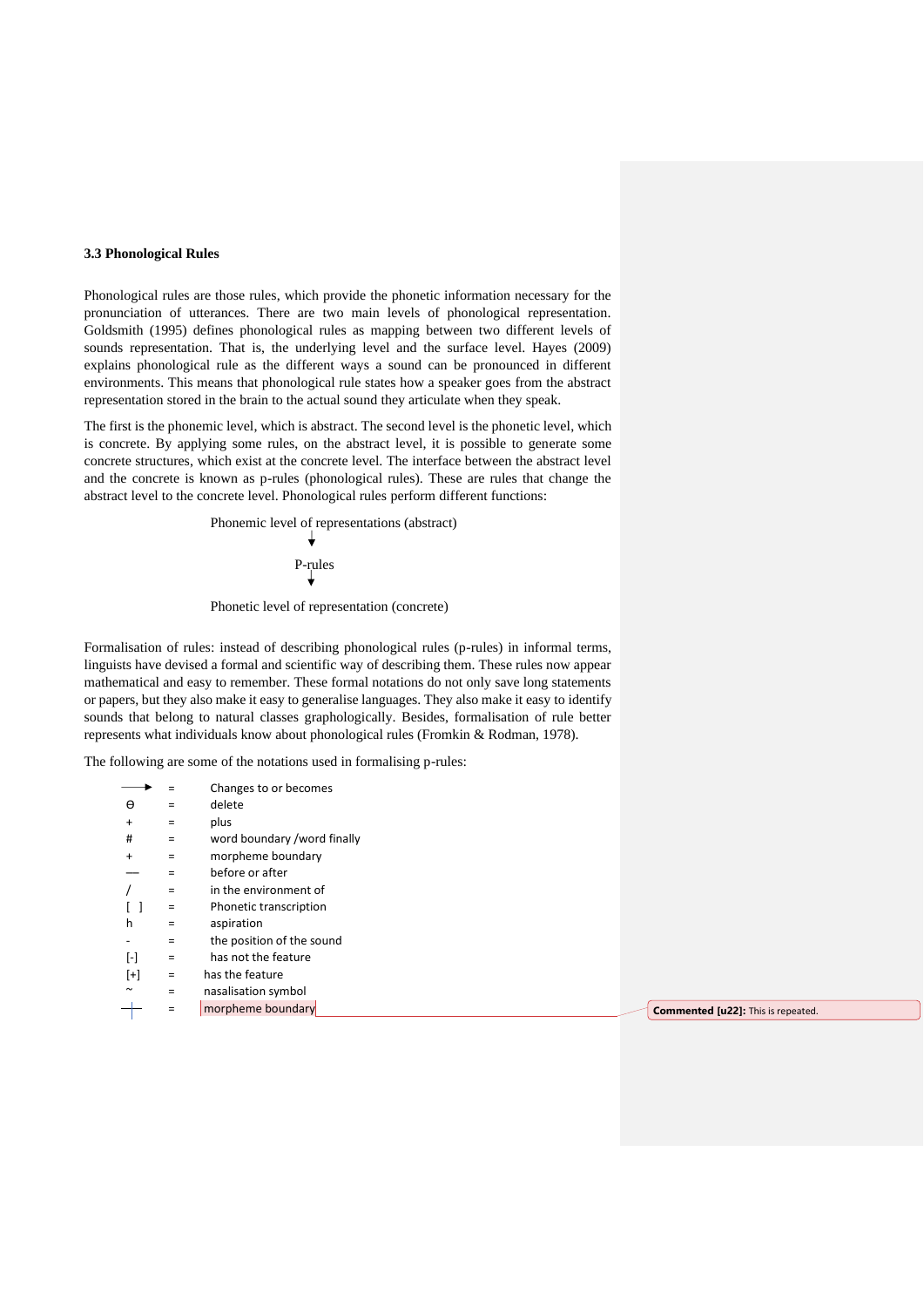#### **3.3.1 Examples of phonological rules**

#### (A) Nasalisation rule

This rule states that vowels are nasalized before a nasal consonant within the same syllable.

 $V \rightarrow [ +$  nasal]/  $\quad$  [ + nasal] \$

This rule tells us that the vowels in such words as den /den/ will become nasalized to  $/$  /, dental / /

| will be pronounced /                                                                                                                                                                         | Commented [u23]: These sounds are not showing. |
|----------------------------------------------------------------------------------------------------------------------------------------------------------------------------------------------|------------------------------------------------|
| <b>Rule Formalisation</b>                                                                                                                                                                    |                                                |
| Vowel                                                                                                                                                                                        |                                                |
| + syllabic<br>+ vocalic<br>[ + nasal]<br>+ sonorant<br>-cons<br>- cont<br>+ syllabic<br>(B) Deletion rule is a phonological rule that handles the formal presentation of sound segments that |                                                |
| are delete in a word.                                                                                                                                                                        |                                                |
| This rule states that /g/ should be deleted when it occurs in word initial position or final<br>i.                                                                                           |                                                |
| position before a nasal sound. E.g., phlegm/flem/                                                                                                                                            |                                                |

**Commented [u24]:** Phonetic transcription not visible.

# **Rule Formalisation**

 $/g/\longrightarrow \emptyset /$   $_{\_}$  [ + nasal] #

Resign /rizain/, gnostic $\sqrt{$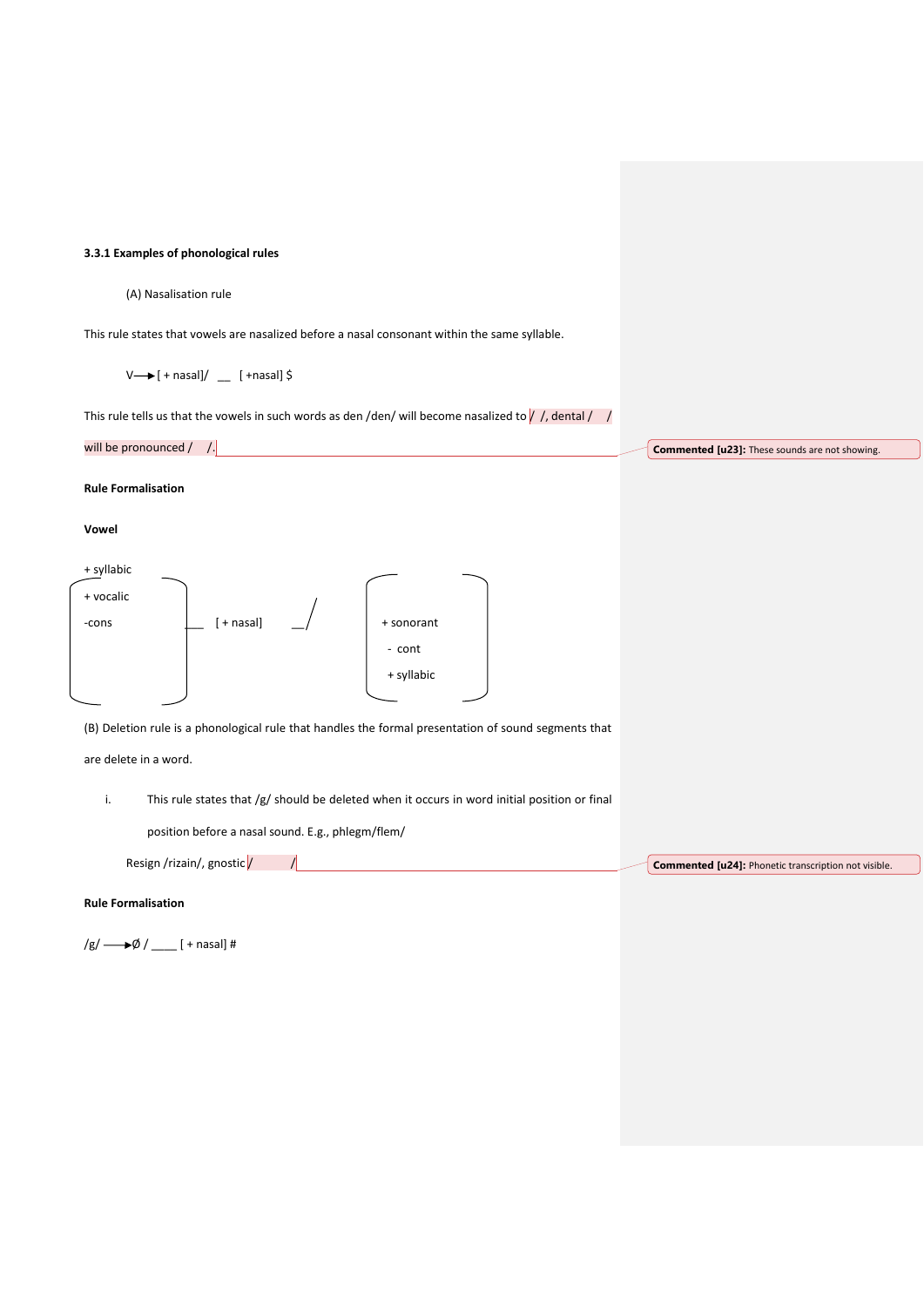



This rule state that /b/ should be deleted when it occurs after/m/ in a word final position

```
/b/ \longrightarrow \emptyset / [m] #
Examples dumb/ / tomb / / comb / / womb / /
/b/ + obs
       + cons \qquad \qquad \mid + sonorant
       + voiced + nasal
       +plosive + cons ___ #
         + bilabial +bilabial
```
(D) Insert /i/ before the plural morpheme /z/ when a regular noun ends in a sibilant,

giving /iz/ in a word finally example.

Bush + es /  $/$ 

Church + es  $/$  /

/i/ [ + sibilant ] - /z/ #

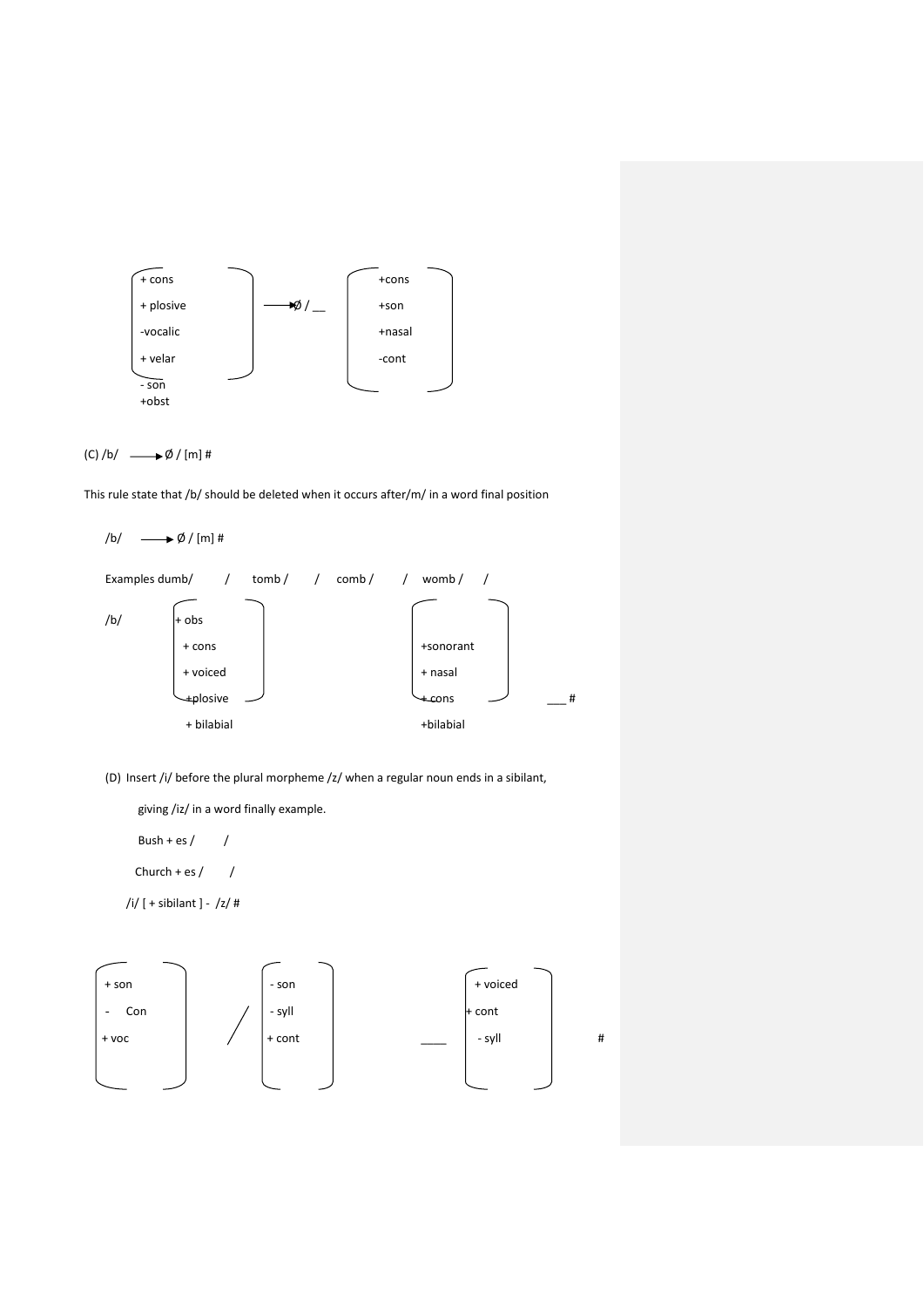| + syll | $+cons$ | - son  |
|--------|---------|--------|
| -cont  |         | + cons |

Insert /i/ before the past tense morpheme /d/ when a regular verb ends in a non-nasal alveolar





i. P-rules can change segments or features as in the case of homorganic nasal rules and

vowel-weakening rule. For example,

$$
v \xrightarrow{\bullet} / -[{\text{+nasal}}]
$$

ii. P-rules delete segments, as in the case of /b/ - deletion rule. /b/ deletion rule implied that /b/ becomes deleted when it occurs after /m/ - voiced bilabial nasal in word final position.<br>
/b/  $\leftarrow$   $\leftarrow$   $\left(\text{m}\right)$  - # e.g. tomb, comb... /b/ Ө / [m] - # e.g. *tomb*, *comb*….

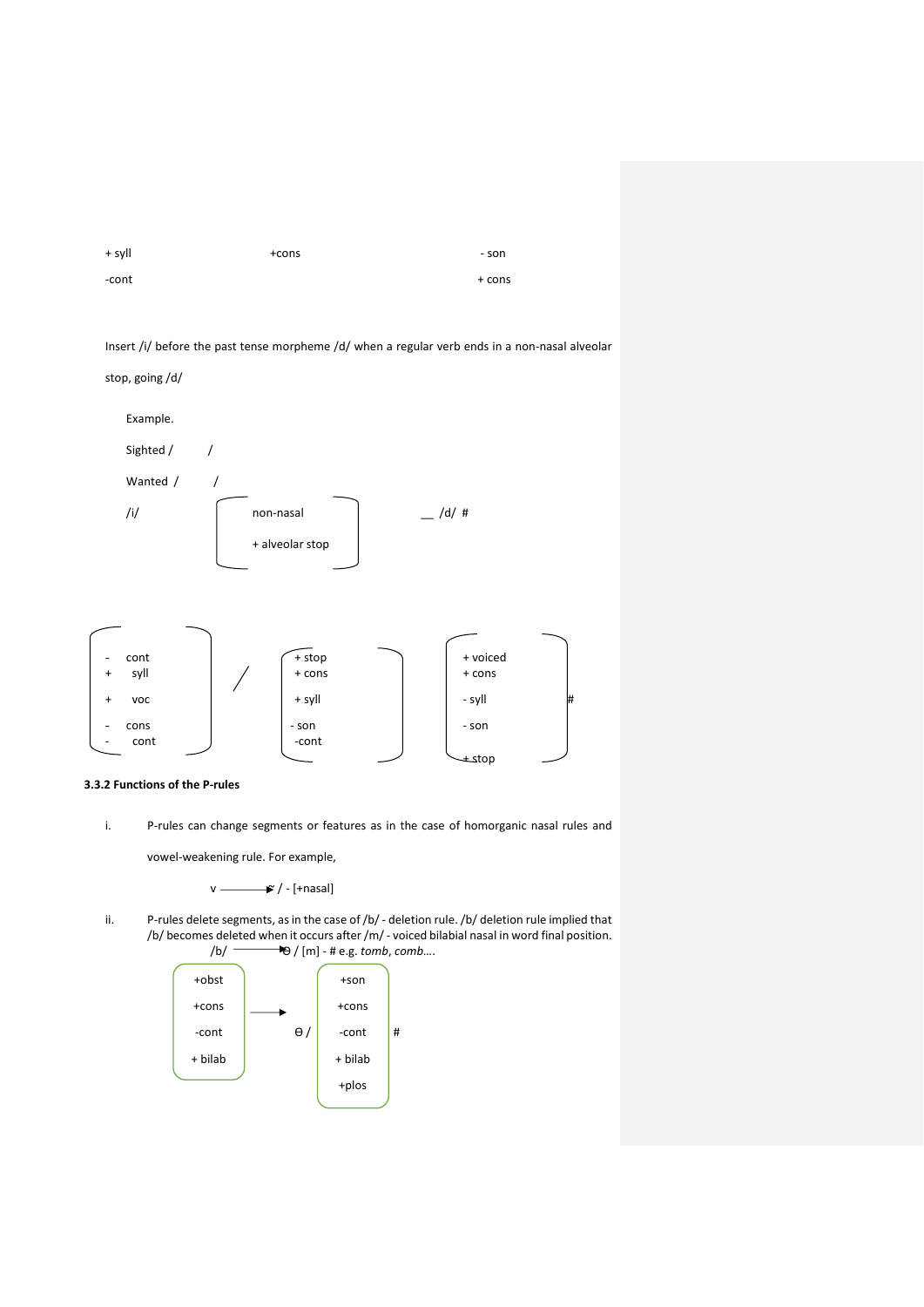



iv. P-rules permute, interchange or order segments, as seen in metathesis rule. Some sounds

modified by the environment in which they occur.

For instance, '-ed' is realised as /d/ after voiced sound except /d/

'-ed' is realised as /t/ after voiceless sound except /t/

'-ed' is realised as /id/ or /əd/ after sibilants



$$
/d / \frac{1}{\text{Hid}/\text{ad}} / \text{[-sibilant]} - \#
$$

#### **4.0 Self-Assessment Exercise (SAE)**

As we conclude this unit, we shall draw your attention to the following self-assessment exercises:

- i. With examples, explain the terms (a) Underlying Representation (b) Phonetic Representation
- ii. What is generative phonology?
- iii. State and formalise deletion rules
- iv. Discuss the components of generative phonology

**Commented [u25]:** See comment above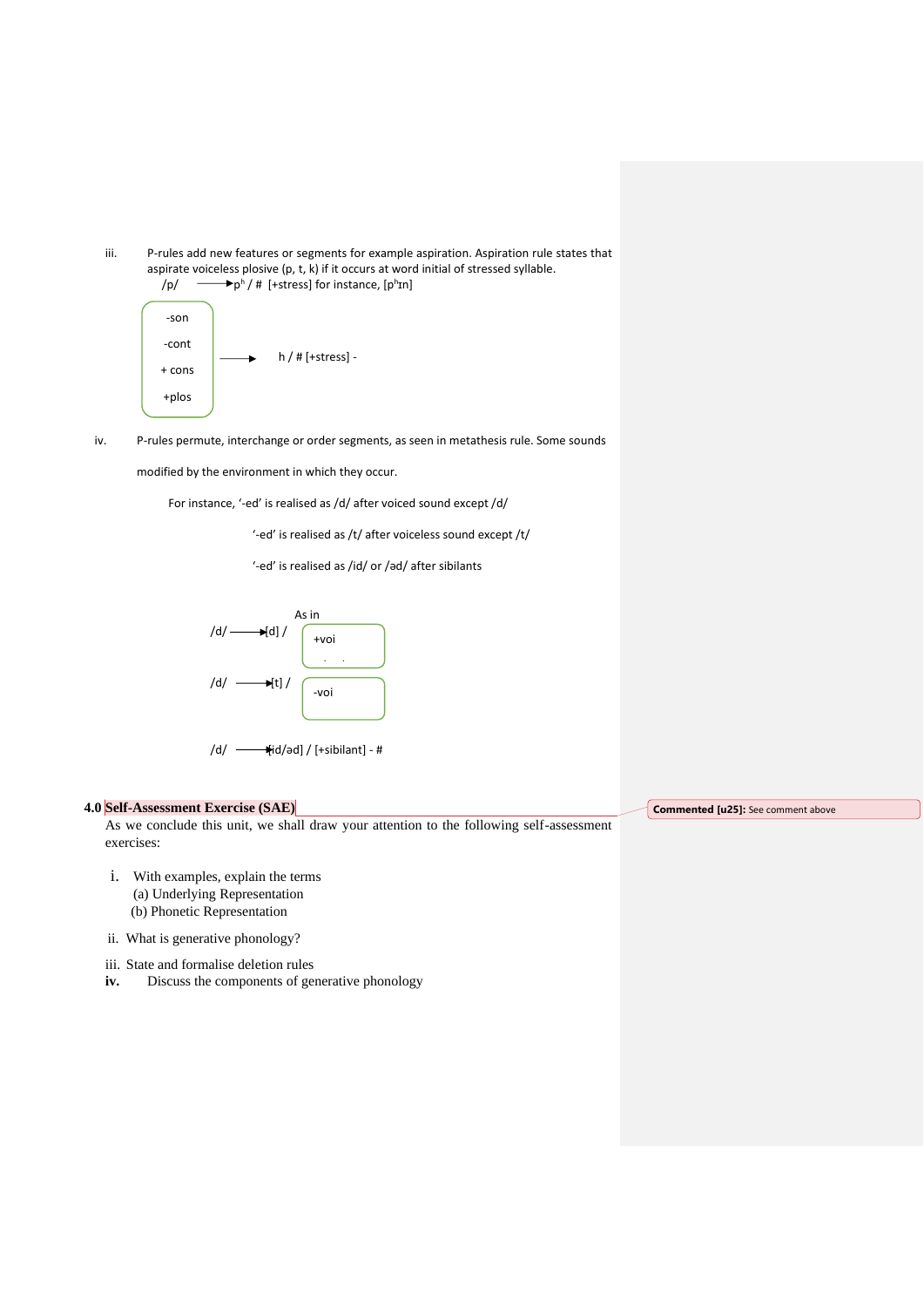# **5.0 SUMMARY**

This unit has traced the development of Generative Phonology. It also explained the basic tenets of the theory. In addition to that, Generative Phonology strives to identify what languages have in common. It concentrates on how the sounds of a language are patterned.

# **6.0 TUTOR MARKED ASSIGNMENT (TMA)**

- i. Trace the origin of Generative Phonology
- ii. With examples, discuss the levels of representation
- iii. Identify and discuss functions of phonological rules
- iv. Discuss relationship between input and output
- v. Generative Phonology is sufficient to account for segmental and suprasegmental features. Discuss.

#### **7.0 REFERENCES/FURTHER READING**

- Chomsky, N. & Morris H. (1968). *The Sound Pattern of English,* New York: Harper & Row
- Daniel, I. O. (2011). *Introductory Phonetics and Phonology*. Newcastle upon Tyne: Cambridge Scholars Publishing
- Fromkin, V & Rodaman, R. (1978). *An Introduction to Language,* London: Holt, Rinehart and Winston.
- Giegerich, H. (1992). *English Phonology: An Introduction,* Cambridge: Cambridge University press.
- Guessenhoven C. & Jacobs H. (2006). *Understanding Phonology*. London: Hodder Arnold.
- Hyman, L. (1975). *Phonology: Theory and Analysis,* New York: Holt, Rinehart and Winston.
- Schane, S.A (1973). *Generative Phonology.* New Jersey: Prentice-Hall, Inc
- Sommerstein, A. (1977). *Modern Phonology.* London: Edward Arnold
- Sunday, A. B (2019). *Contemporary Issues in Language Studies*. Nigeria: Scholarship Publishers.

Chomsky, Noam. (1964). *Current issues in linguistic theory*. Mouton: The Hague.

- Chomsky, Noam & Halle, Morris. (1968). *The sound pattern of English*. New York: Harper & Row, Publishers.
- Halle, Morris. (1959). *The sound pattern of Russian.* Mouton: The Hague.

Halle, Morris. (1962). Phonology in generative grammar. *Word*, 18, 54-72.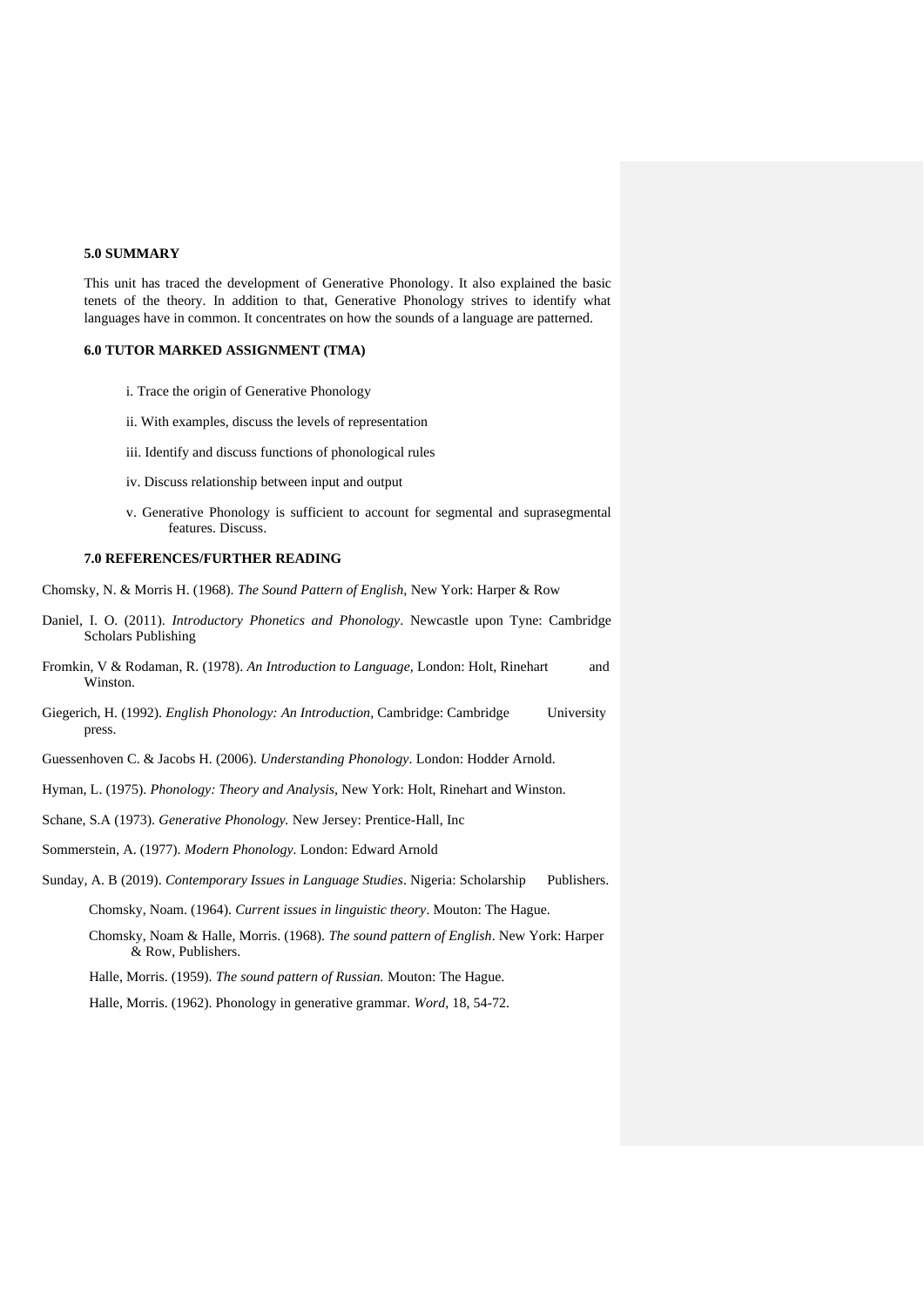#### **MODULE 3: GENERATIVE PHONOLOGY II**

Unit 2: Extending the frontiers of Generative Phonology

1.0 Introduction 2.0 Objectives 3.0 Main Content 3.1 Phonological rules 3.2 Extending the frontiers of generative phonology 4.0 Self-Assessment Exercise (SAE) 5.0 Summary

6.0 References/Further Reading

# **1.0 INTRODUCTION**

Generative phonology is a component of generative grammar that assigns the correct phonetic representations to utterances in such a way as to reflect a native speaker's internalized spoken version. Noam Chomsky and Morris Halle founded the generative school phonology and the principles of this school of thought were made prominent in Chomsky and Halle's (1968) 'The sound pattern of English (SPE). Generative phonology concerns itself with the principles that guide the pronunciation of words, segments, phrases and even sentences on how they are derived from more general principles, which are operative in all languages.

# **2.0 OBJECTIVES**

At the end of this Unit, you should be able to:

- i. identify phonological rules that generative phonology fails to account for
- ii. identify the features of the phonological rules that generative phonology did not

account for.

#### **3.0 MAIN CONTENT**

#### **3.1 Phonological rules**

Phonological rules map underlying representation into surface representation. They delete, insert, or change segments or change the features of segments. Phonological rules commence with the underlying representation of a sound (i.e. the phoneme that is stored in the mind of the speaker) and yield the final surface form (i.e. what the speaker, actually pronounces). The underlying form can have multiple surface forms referred to as allophone. For example, plural written as – s may be pronounced as [s] in cats [z] in cabs, [∂z] in buses) are all theorized to be stored mentally as the same – s but the surface pronunciations are derived through a phonological rule.

**Commented [u26]:** See comment above.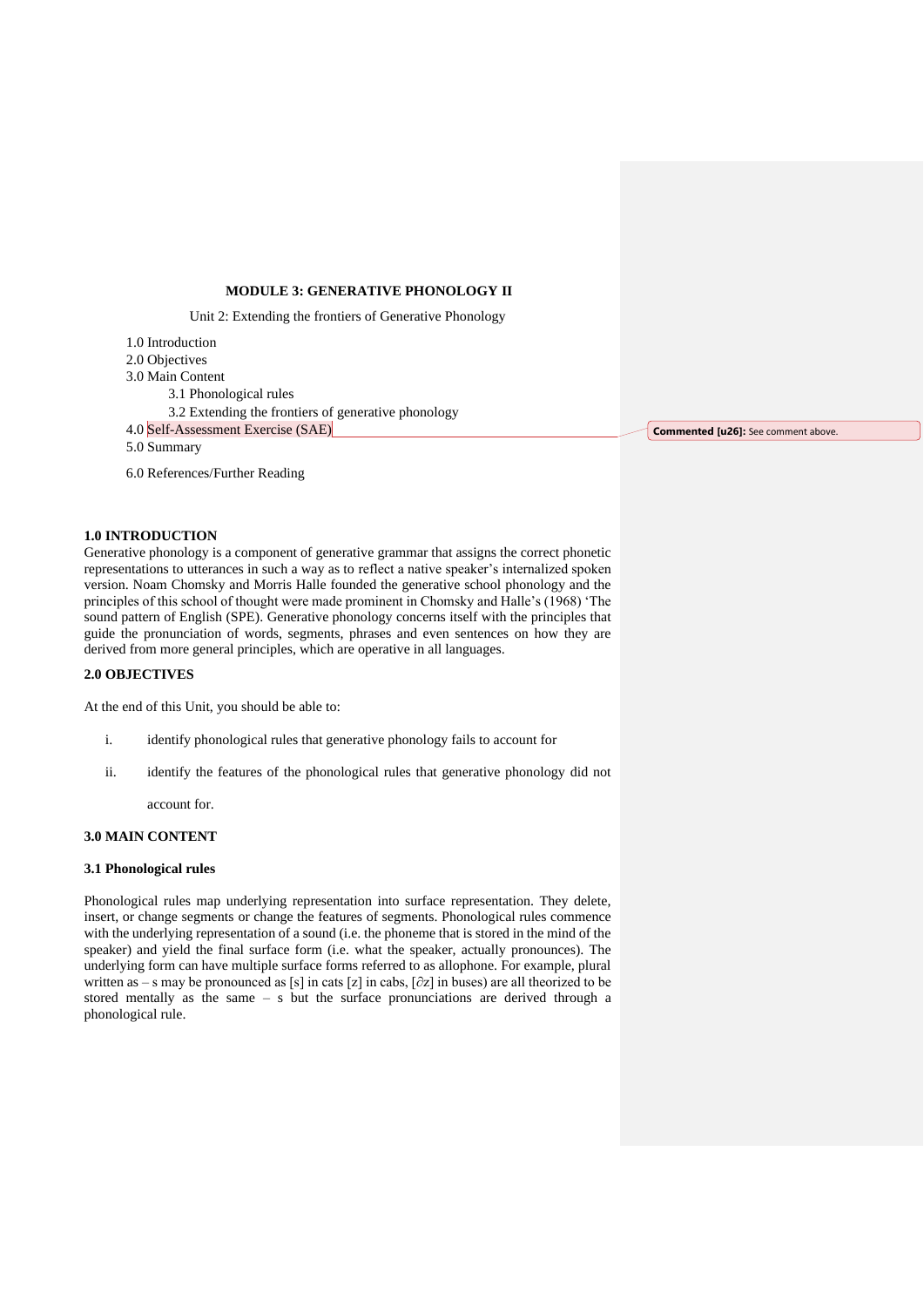# **3.2 Extending the frontiers of generative phonology**

Generative phonologists tried as much as possible to account for the rules as regards what happens to phonemes during speech production. However, in the course of our research, it became evident that there are still some rules that were not accounted for in the deletion rule, feature changing and insertion rule by the generative phonologists.

1. /k/ should be deleted if it occurs before the nasal sound /n/ in words initial position.

Example: knot, knife, knight, kneel

#### **Rule formalization**



2. Delete/n/ when it comes after the bilabial nasal sound /m/ in word final position.

Examples: hymn, solemn, column, goddamn

# **Rule formalization**



3. Delete /w/ when it comes before /r/ in word initially

Examples: wrath, wretched, wrist, wreck

$$
w \longrightarrow \emptyset/_{\_}/r
$$

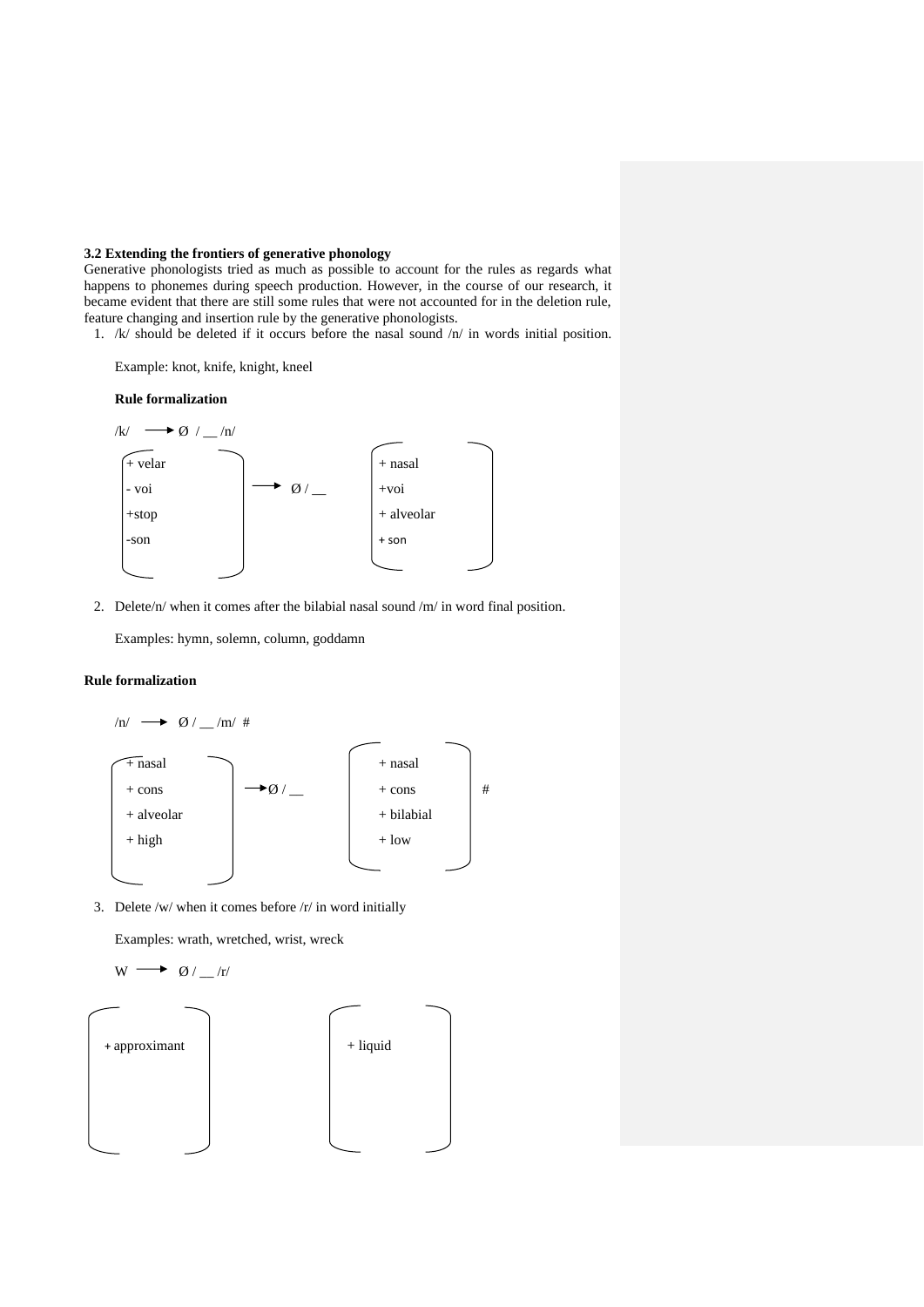

4. Delete /h/ when it comes after /r/ in words

Examples: rheology, rhapsody, rhizome, rhythm.

# **Rule Formalization**



5.  $/t/$  should be deleted when it occurs after /s/ in words. Example: whistle, listen, fasten,



**Commented [u27]:** What of [stei] or [stop]? You may need to take a second look at this rule.

# **Rule formalization**



**6.** /h/ becomes deleted in the environment after /w/. Examples: *who*, *whom*, *why*

$$
\mathsf{h\!I} \ \ \, \longrightarrow\ \ \, \mathsf{O\!\!I}\,/\mathstrut_{\text{w}\mathsf{I}}\mathsf{w}\mathsf{I}
$$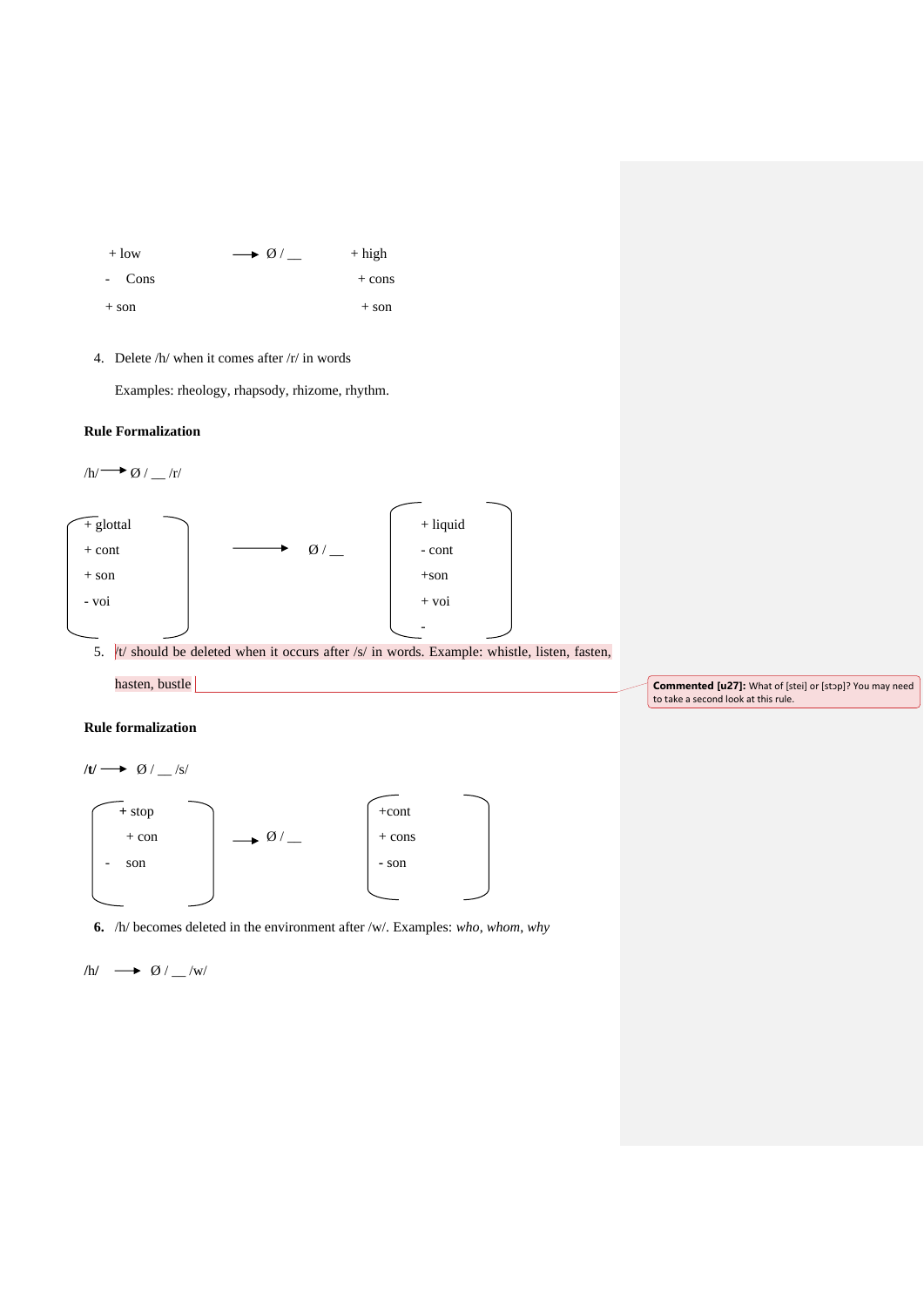

7. /p/ becomes deleted in the environment before a nasal sound. Example: *pneumonia*



#### **5.0 Self-Assessment Exercise (SAE)**

We will round this Unit by drawing your attention to the following self-assessment

exercises:

- i. With illustration, account for why generative phonology fails to account for all phonological rules.
- ii. With examples, identify phonological rules that generative phonology did not originally account for.

#### **5.0 Summary**

The Unit has provided insights into phonological rules that generative phonology did not account for when it was first propounded and developed as a theory. However, though generative phonology fails to account for some phonemes, knowledge of the generative phonology helps in providing insights to the phonemes that were not accounted for. One can identify from the above discussion that phonological rules are formal descriptions whereby phonological process are systematically expressed. It is a formal way of stating the condition(s) under which phonological processes take place.

# **6.0 References/Further Reading**

Chomsky, N. & Halle, M. (1968). *The sound patterns of English.* New York: Harper & Row

Fromkin, V. Rodman, R. & Hyams, N. (2009). *An Introduction to language* (10<sup>th</sup> edition). Canada: Nelson Educational Ltd.

**Commented [u28]:** See comment above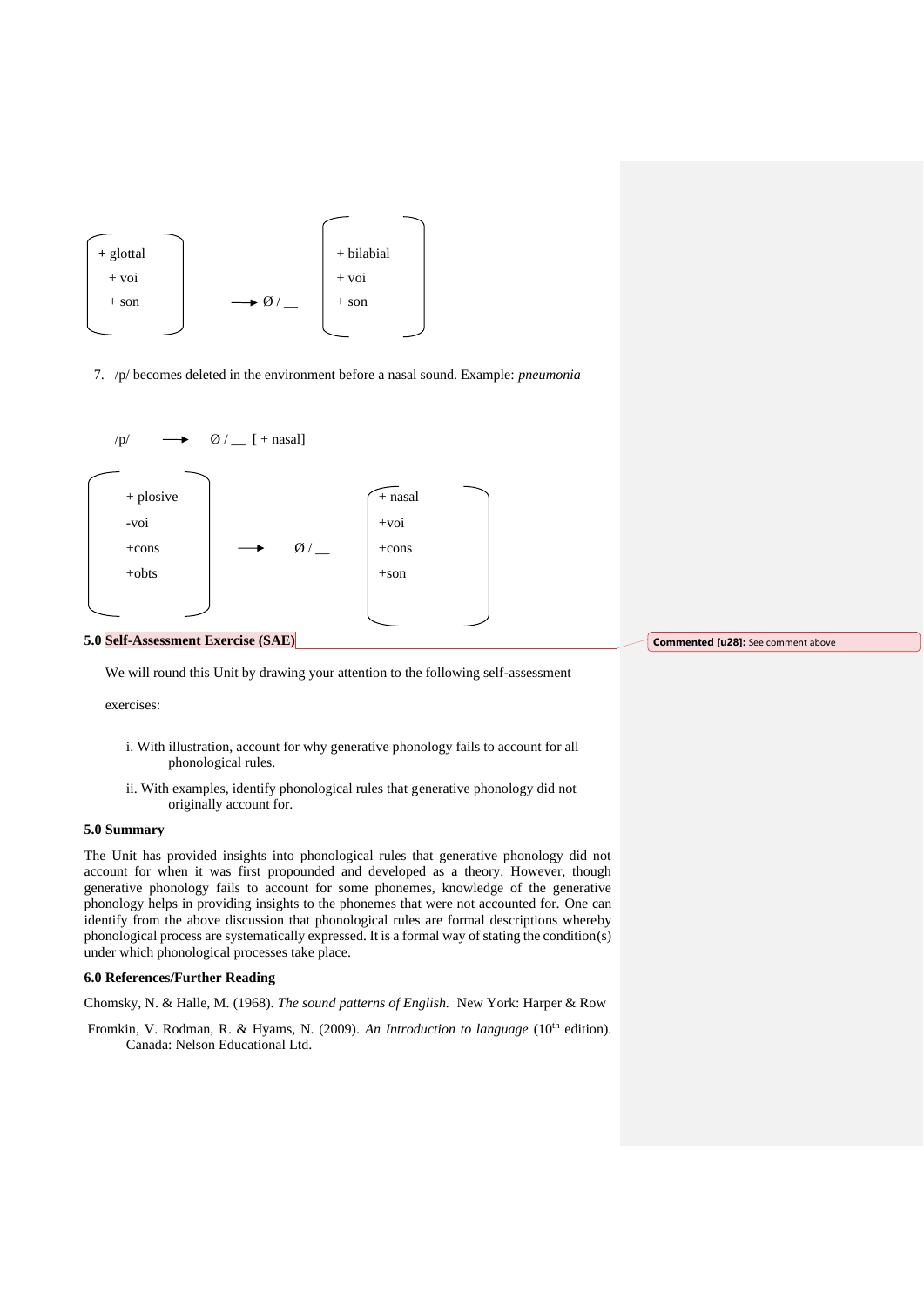Goldsmith, J. A. (1995). Phonological theory in *The handbook of phonological theory* (Goldsmith, J. A. Ed). Blackwell band books in Linguistics: Blackwell Publishers.

Okeke, G. T. (2016). Generative Phonology in *Theories of Linguistics* (Mbah, B. M. Ed). Nsukka University of Nigeria Press Ltd. **Commented [u29]:** You need to properly cite these

references and provide the page numbers for the articles. That is standard practice, I believe.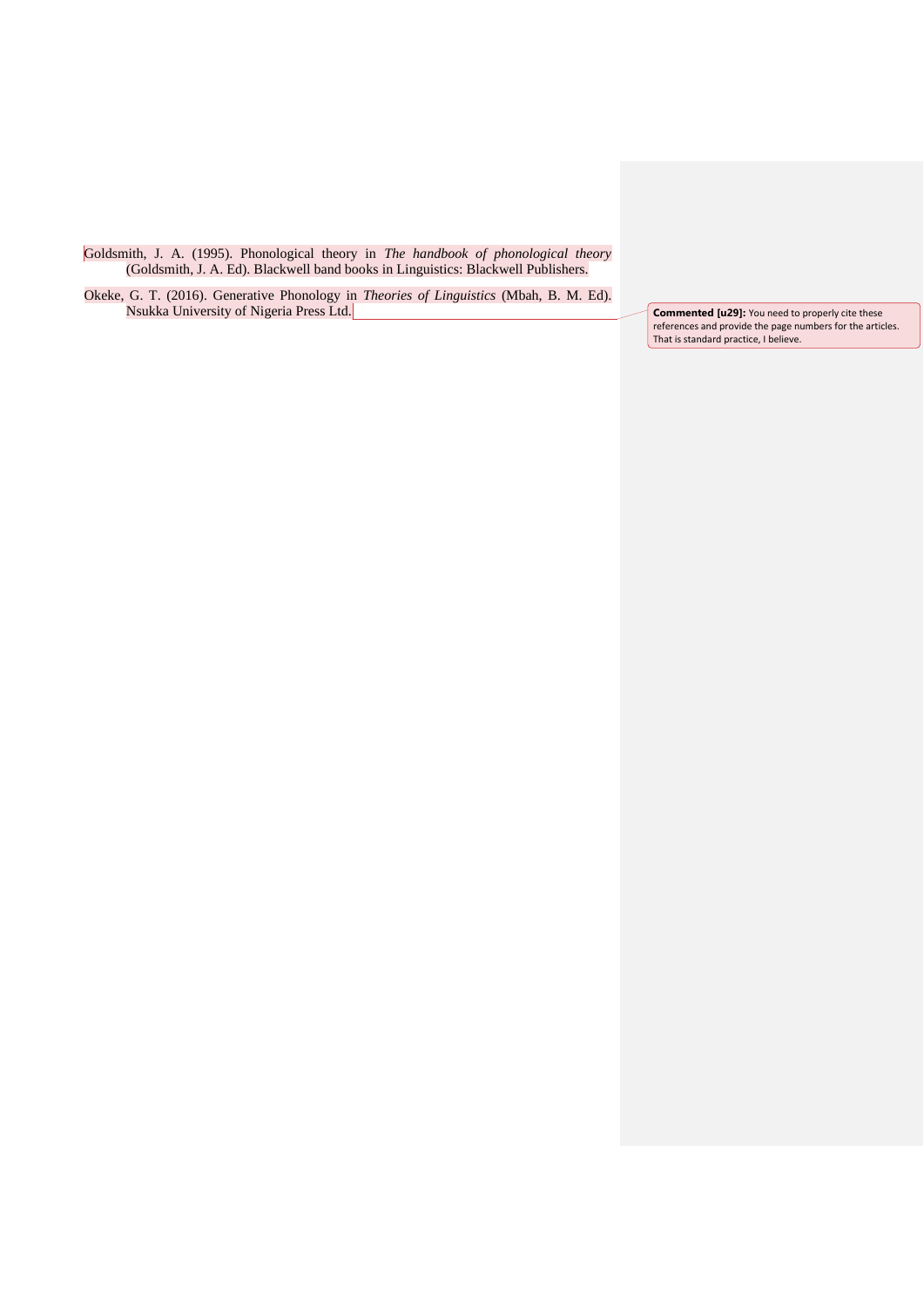# **MODULE 3: GENERATIVE PHONOLOGY III**

Unit 1: Generative phonology: overview, phonological rules and feature descriptions

Unit 2: Extending the frontiers of Generative Phonology

Unit 3: Suprasegmental features in generative phonology

#### **UNIT 3: Suprasegmental features in generative phonology**

- 1.0 Introduction
- 2.0 Objectives
- 3.0 Main Content
	- 3.1 Stress in Generative Phonology
	- 3.2 Main Stress Rule
	- 3.3 Nuclear Stress Rule
	- 3.4 Stress in Compounds
- 4.0 Self-Assessment Exercise (SAE) 5.0 Summary 6.0 Tutor Marked Assignment (TMA)
- 

# 7.0 References/Further Reading

# **1.0 Introduction**

# **2.0 Objectives**

At the end of this Unit, you should be able to:

- i. discuss how generative phonology accounts for stress
- ii. identify exceptional cases

# **3.0 MAIN CONTENTS**

#### **3.1 Stress in Generative Phonology**

Generative Phonology (GP) is a theory of phonology that uses a set of rules to derive phonetic representations from abstract underlying forms. Generative phonology is a component of generative grammar that assigns the correct phonetic representations to utterances in such a way as to reflect a native speaker's internalized grammar. Generative phonology as presented in Sound Patterns of English (SPE) is a rule-based phonology launched by Chomsky and Halle (1968) which is not a total rejection of the classical phonemic theory that preceded it. The GP stands firmly on the foundations built by its predecessor. Both assume the need for a phonetic representation in terms of strings of segment, which abstracted away the linguistically irrelevant properties of speech> Both premised a more abstract representation, namely, a phonemic, in order to capture the regularities of phonetic representations; and both attempt to encode certain kinds of morphological information, required by the phonological rules, in terms of in juncture symbols like + and #.

**Commented [u30]:** See comments above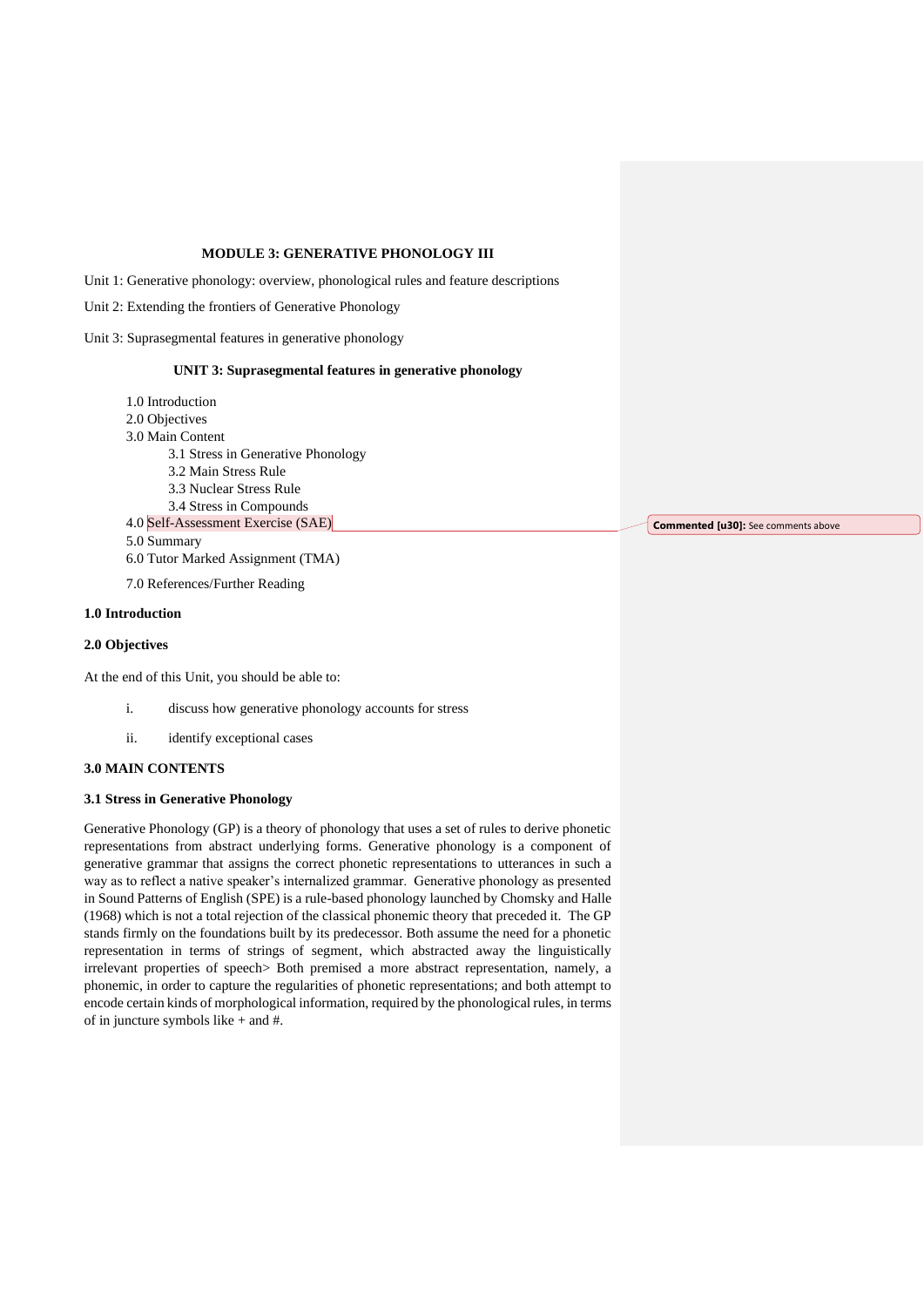The principal difference between the two approaches lay in the answer to the question. What are the levels of representations in phonological theory? The answer that classical phonemic theory yielded was that there are three levels: phonetic, phonemic and morphophonemic. Generative phonology abandons the intermediate level, its (systematic) phonemic level, approximating the morphophonemic level of the earlier theory. Various definitions have been offered for the word 'stress' as a linguistic feature. Stress concerns the "prominence' given to a syllable of an utterance relative to the other syllables in the utterance. The prominence may be marked by higher intensity (loudness), increased fundamental frequency (pitch) length, etc. occasioned by some organs or features. It is a certain syllable uttered with great energy such that air is ejected from the lungs with more effort. The total effect is that the stressed syllable seems, louder than the others. There are three recognized levels of stress. The first is often called the main stress (which is the highest) the second level is the secondary stress and third (which is the least prominent) is called the tertiary stress.

Although a few traditional phonologists have argued on the difficulties of configuring rules of stress marking, modern phonologist have since proved that it is indeed possible to have rules of stress markings. This has been the engagements of the generative phonologists such as Chomsky and Halle (1968).

Generative phonology is rule based, which accounted for segmental and super segmental features only, it does not account for super segmental feature in connected speech. There are three major stress rules in generative phonology namely: main stress rule (MSR), nuclear stress rule (NSR) and compound stress rule (CSR).

#### **3.2 Main Stress Rule (MSR)**

#### **A. Stress Placement in Verbs – A First Approximation**

Consider the stress assignment in the following list of verbs

| i          | ii       | iii       |
|------------|----------|-----------|
| astonish   | maintain | collapse  |
| edit       | erase    | torment   |
| consider   | carouse  | exhaust   |
| ima'gine   | appe'ar  | ele'ct    |
| int'erpret | cajo'le  | convin'ce |
| p'romise   | surmi'se | usu'rp    |
| emba'rrass | deci'de  | obse'rve  |
| elicit     | devo'te  | cavo'rt   |
| dete'rmine | achie've | lame'nt   |
| ca'nce     | caree'n  | ada'pt    |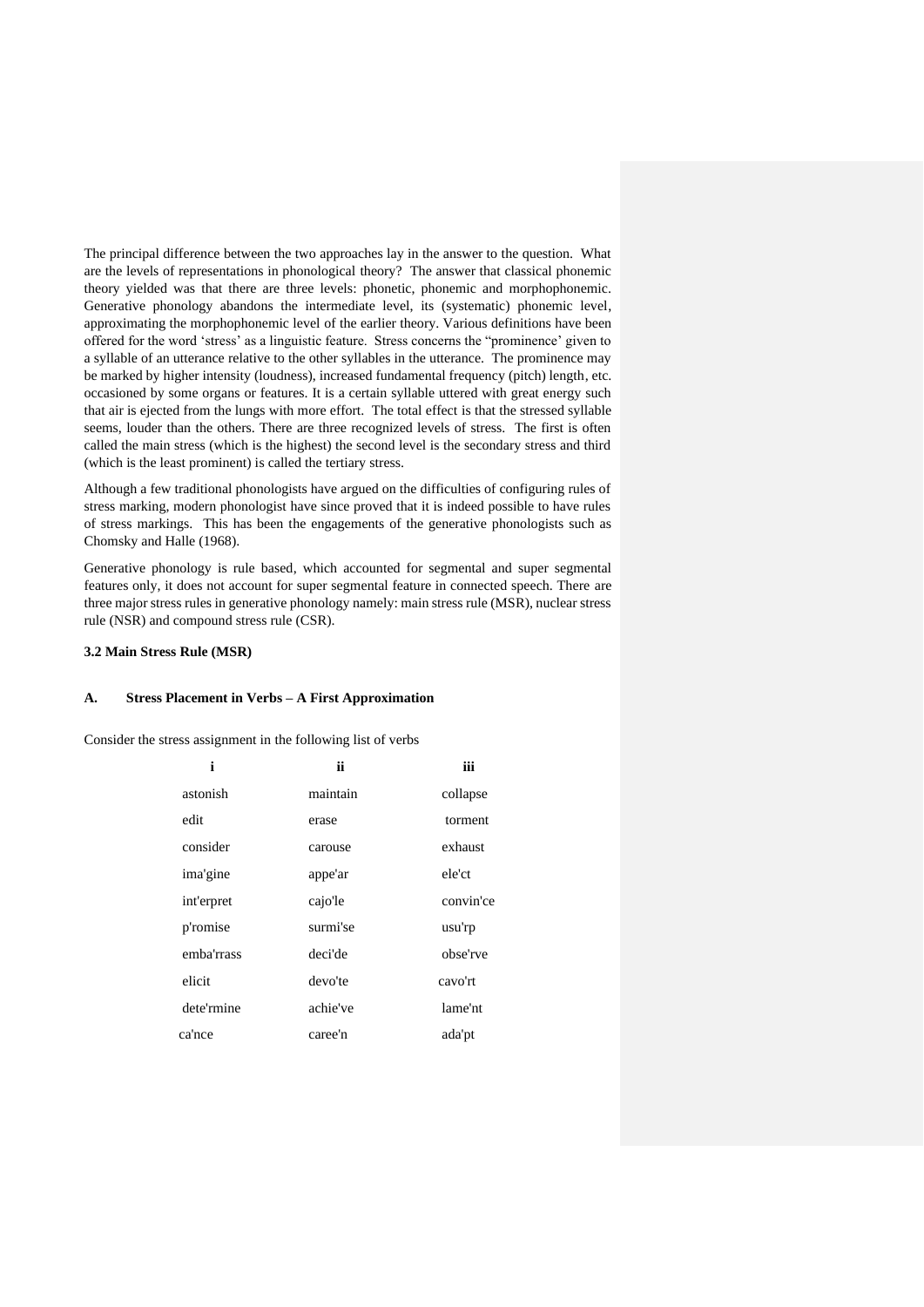The verbs in column "i" have main stress on the penultimate vowel, whereas in columns ii and iii stress falls on the final vowel. A closer examination of the list shows that the verbs with penultimate stress end in a non-tense vowel followed by single consonant, while the verbs with final stress have a tense vowel or a diphthong in the last syllable (column ii) or they end in two consonants (Column iii). To account for the observed stress distribution, we propose as a first approximation, the following rule:

Assign main stress to:

- i. The penultimate vowel if the last vowel in the string under consideration is nontense and is followed by no more than a single consonant.
- ii. The last vowel in the string under consideration if this vowel is tense or if it is followed by more than one consonant. Using the customary formalism for the statement of phonological rules, we can restate.

$$
V \rightarrow (I \text{ stress}) \quad \begin{cases} \text{tense} & C^1 \text{ to } C^1 \\ \text{tures} & V \\ \text{tures} & V \end{cases} \quad \begin{cases} \text{tense} & (i) \\ \text{tose} & V \\ \text{tose} & V \end{cases}
$$

We tentatively refer to a string of the form  $\vert$  – tense C<sub>O</sub><sup>1</sup> as a "weak cluster", and a string of the form  $[+$  tense  $C_0$   $]$ v<sub>v</sub>

Or

VC<sub>2</sub> as a strong cluster" Eg asto<sup>/</sup>nish, con<sup>/</sup>sider, el<sup>/</sup>ect, tor<sup>/</sup>ment.

Every rule has its flaw therefore it is significant to identify that this rule for stress placement in verbs does not apply to all verbs in the English language, e.g., supplicate, communicate, inculcate, et cetera.

#### **B. Stress Placements in Disyllabic Nouns**

The GP stress is sensitive to syllable structure two syllable nouns favour initial stress when the ultimate syllable is an open syllable, and final stress when the ultimate (final) syllable is a checked/dosed syllable. This rule is however subject to other rules. Generally, the observed GP stress pattern of disyllabic nouns can be captured in the following rules.

i.  $(+\text{voc}) \longrightarrow (+\text{stress}) / \angle C$  #

CV# (syllable structure sensitivity)

**Commented [u31]:** So, where is the stress placed here?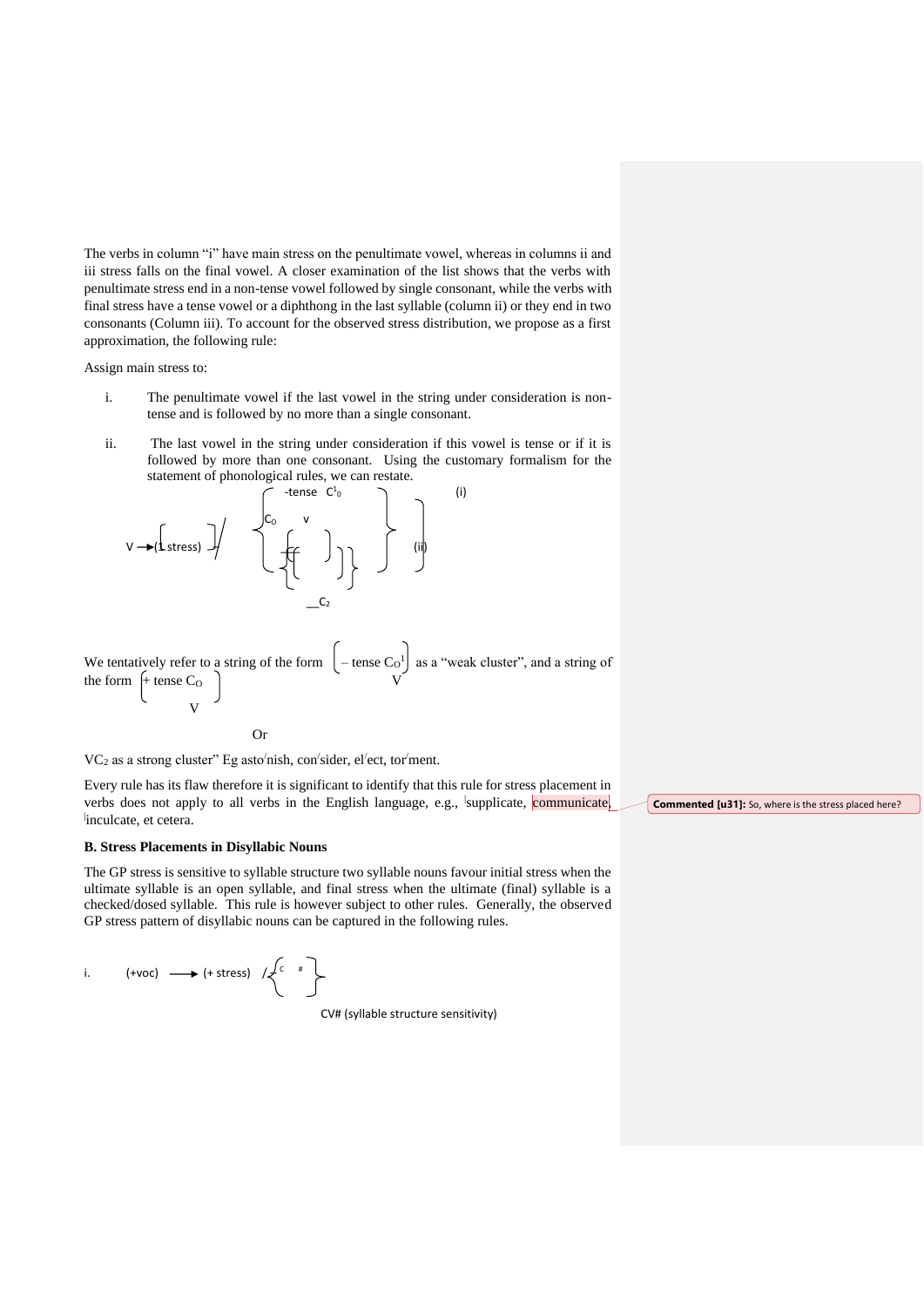E.g CAnoe, Eva, HONda, MOther, NUMber, Omo, PAPer, SOda, TAIlor, Zero, but briTAIN, CrayFISH, detTOL, exCUSE, finance, mattress, plantain, reSEARCH, saLAD and maDAM.

Note that, it is significant to identify that this rule for stress placement in disyllabic nouns does not apply to all the disyllabic nouns in the English language, e.g., \ *infant*, \ *tempest*, \ *stipend*, \ *lantern*, \*mattress*, etc.

# **C. Stress Patterns in the Noun/Verb Alternation Rule (NVA)**

In the application of this rule, words which have a nominal form and a verbal form are stressed initially in their nominal form.

 $(+\text{ voc})$   $(-\text{stress}) / C - CVC_N$  CVC $-C_V$  (Noun) Verb Alternation)

E.g. CONsent (conSENT – V), CONstraint (coSTRAIN – V), COMplaint (comPLAIN - V), SUCcess (sucCEED - V) and EXtent (exTEND - V)

#### **D. Stress Patterns in Diphthongs**

This refers to the Generative Phonology subject to stress the syllables with diphthong rhymes irrespective of the position within the word.

**Commented [u33]:** This appears to be handing.

**Commented [u32]:** Where the stress placement in these

words?

#### $\bigcap$  $\mathbf{L}$  $+$  tense  $\rightarrow$  + stress (Diphthong Stressing)

#### E.g. *barRIER*, *juLY*, *IZal*, *TIger*, *caREER*, *panCAKE* and *miGRIANE*.

**Main Stress Rule** assigns primary stress to the final vowel of the word. For example, vade, supreme – exist absurd, all of which end in a strong cluster. If a verb or adjective has a final weak cluster, the stress is placed on the penultimate syllable e.g. relish, covet, develop stolid, common, clandestine.

#### V  $(1 \text{ stress})/X - (0)$  NAV

#### **3.3. Nuclear Stress**

When no expressive stress disturbs a sequence of heavy stress, the last heavy stress in an intonation unit receives the nuclear stress. Thus, in a noun phrase such as "absolute equality" or a verb phrase such as "demand capitulation", the main stress of the second word is heavier than that of the first. The rule will be stated as:

 $C \longrightarrow (1 \text{ stress})/(# # (1 \text{ stress}) Y # #)$ 

Its effect is to reserve secondary stress for phrases that contain more than one words and it assigns primary stress to the right – most seniority peak to the string under consideration.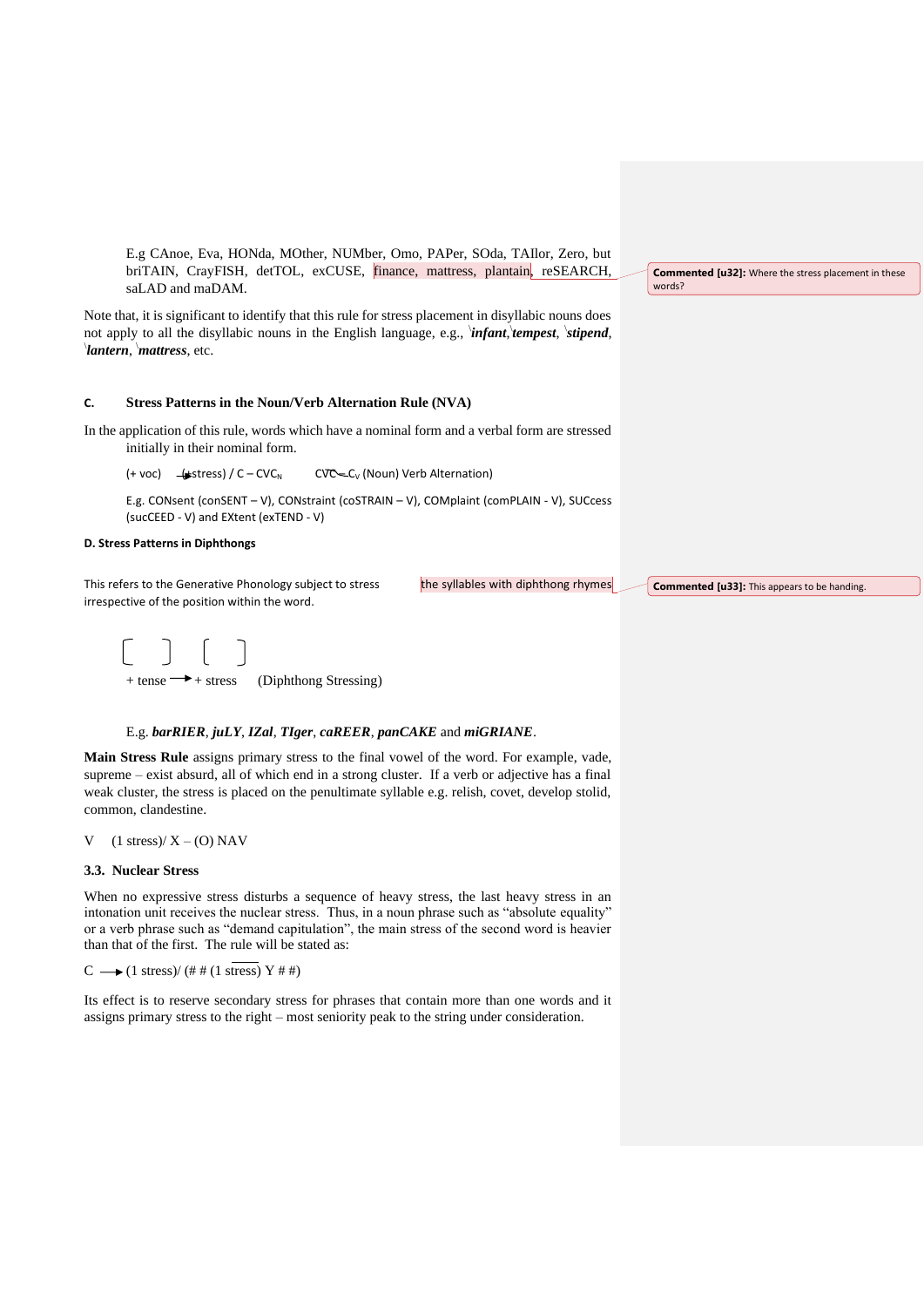#### **3.4 Stress in Compounds**

1) Assign primary stress to the first of the two peaks, reducing all other stress levels by one. Examples of compound words: Chemistry-laboratory, sugar-cane, Christmas party etc.

 $V \longrightarrow (1 \text{ stress}) / (\# \# X (1 \text{ stress}) Y \# \# Z \# \#)$ 

This rule will apply to a string of the form  $#$   $#$   $X$  V  $Y$   $#$   $#$   $Z$   $#$   $#$  which is a noun, adjective or verb with the two immediate constituents XVY and Z. Its effect will be to weaken all stresses in the construction under consideration except that of the primary-stressed vowel of XVY. But this rule for stress placement in compound words does not apply to all compound words e.g., secretary \general, sea'wall, multi'faceted, man'handle, etc.

English is known as a stress-timed language. Stressed languages are languages spoken with differing degrees of emphasis on the words and syllables in the sentence. The generative phonologists have done well by setting these systematic rules for the English language stress pattern.

Although stress and intonation are an important part of English pronunciation, learners must remember that it would be impossible for anyone to speak naturally with a set of rules in mind. By far, the best way to improve one's pronunciation is through constant contact with native speakers of English, either through conversation, by watching films and news channels, or listening to radio and practicing.

#### **6.0 Self-Assessment Exercise (SAE)**

We will round off this Unit by asking you to consider the self-assessment exercises below:

- i. How does generative phonology account for stress?
- ii. Are there weaknesses in generative phonology's treatment of stress?

**5.0 Summary**

- ⚫ Generative phonology as presented in Sound Patterns of English (SPE) is a rule-based phonology launched by Chomsky & Halle (1968).
- ⚫ Main Stress Rule (MSR) assigns prominence to the penultimate vowel if the last vowel in the string under consideration is non-tense and is followed by no more than a single consonant.
- ⚫ Generally, the observe G.P stress pattern of disyllabic nouns can be captured in the following rules.

$$
(+\text{voc}) \longrightarrow (+\text{stress}) \quad / \left\{\begin{matrix} c & * \ & \text{``}\end{matrix}\right\}
$$

**Commented [u34]:** See comment above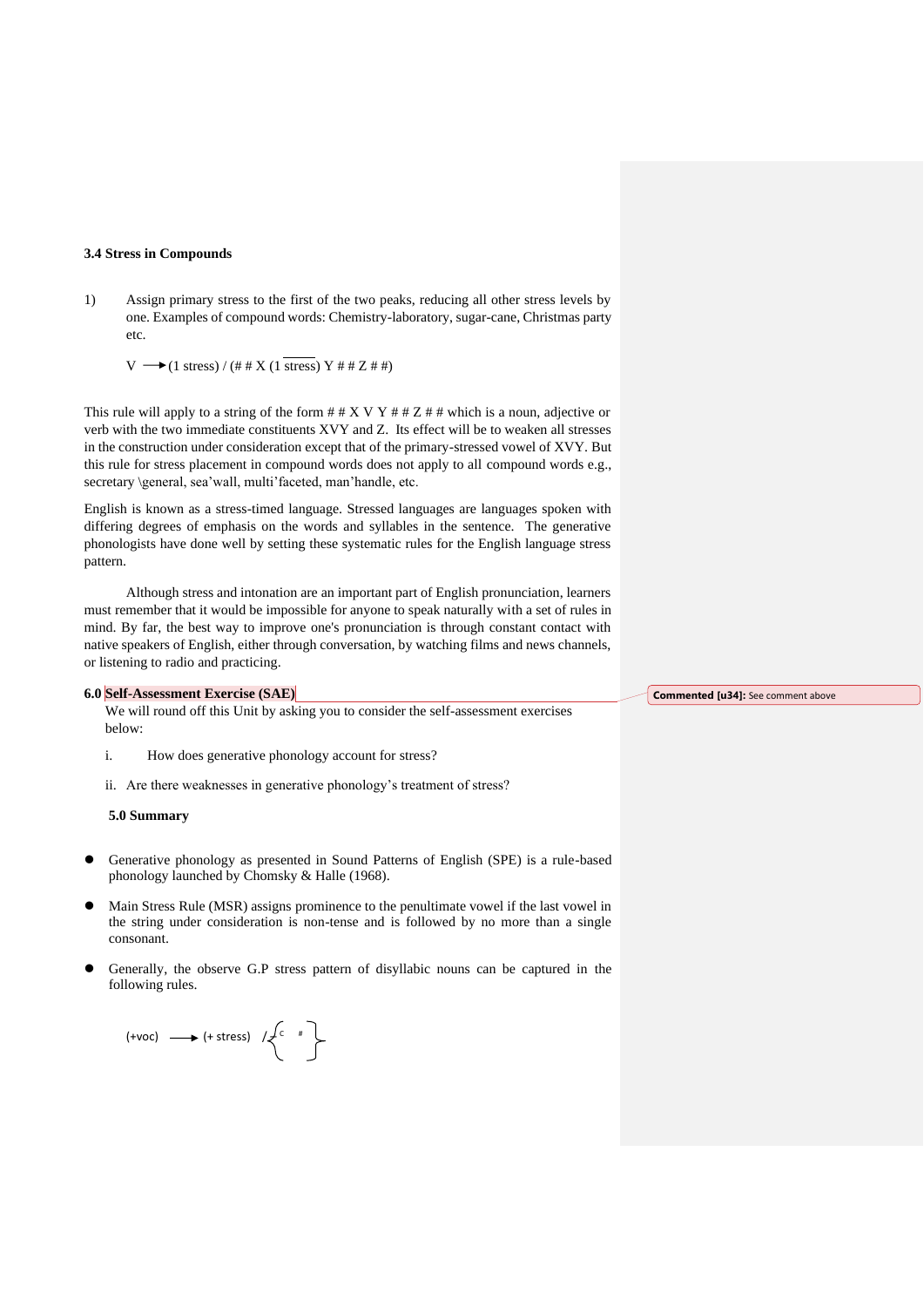#### CV# (syllable structure sensitivity)

- ⚫ Stress Patterns in The Noun/Verb Alternation Rule (NVA): words which have a nominal form and a verbal form are stressed initially in their nominal form.
- ⚫ Main Stress Rule assigns primary stress to the final vowel of the word.
- ⚫ Nuclear Stress: its effect is to reserve secondary stress for phrases that contain more than one words and it assigns primary stress to the right – most seniority peak to the string under consideration.
- ⚫ Stress in Compounds assigns primary stress to the first of the two peaks, reducing all other stress levels by one.

### **6.0 Tutor Marked Assignment (TMA)**

**Commented [u35]:** This needs to be provided.

#### **7.0 References/Further Reading**

Christophersen, P. (1956). An English phonetics courses. London: Longman.

Anyagwa, C. N. (2018). Nominal Stress in Igbo English. An unpublished PhD thesis, University of Lagos.

Chomsky, N & Morris H (1968). *The Sound Pattern of English,* New York: Harper & Row

- Fromkin, V & Rodaman, R. (1978). *An Introduction to Language,* London: Holt, Rinehart and Winston.
- Giegerich, H. (1992). *English Phonology: An Introduction,* Cambridge: Cambridge University press.

Guessenhoven C. & Jacobs H. (2006). *Understanding Phonology*. London: Hodder Arnold.

Hyman, L. (1975). *Phonology: Theory and Analysis,* New York: Holt, Rinehart and Winston.

Schane, S.A (1973). *Generative Phonology.*New Jersey: Prentice-Hall, Inc

Sommerstein, A. (1977). *Modern Phonology.* London: Edward Arnold

Sunday, A. B. (2019). *Contemporary Issues in Language Studies*. Ibadan: Ibadan Scholarship Publishers.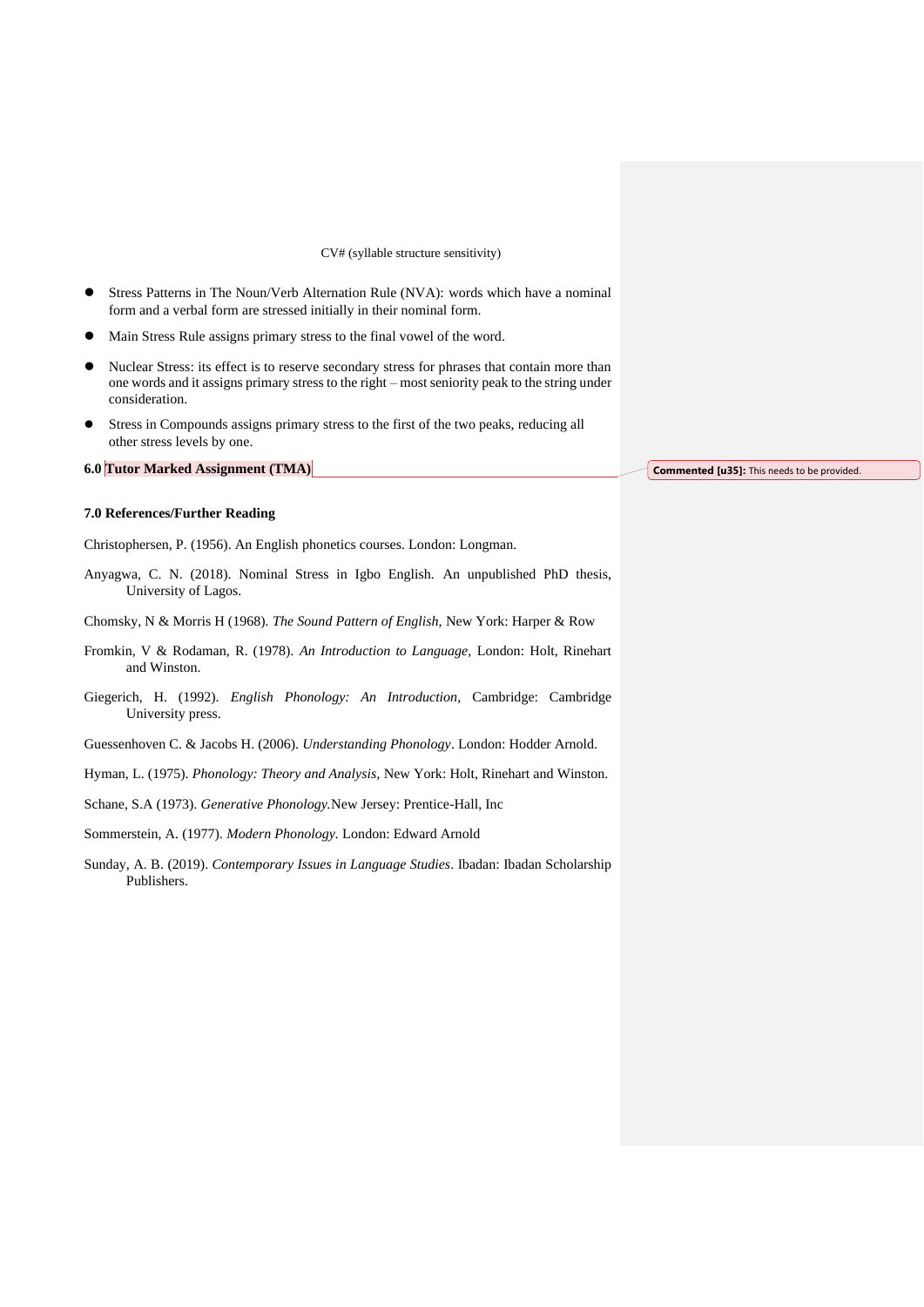# **Unit 3: Optimality theory and suprasegmental features (2)**

**Commented [u36]:** To which Module?

Content 1.0 Introduction 2.0 Objectives 3.0 Main Content 3.1 Syllable 3.2 Mora 3.3 Syllable related constraints 3.4 Examples of syllabic patterns in optimality theory 4.0 Conclusion 5.0 Summary 6.0 Tutor Marked Assignment 7.0 References/Further Reading

# **1.0 INTRODUCTION**

Optimality Theory is a linguistic theory, which states that forms of language reflect resolutions of conflicts among competing constraints. These constraints are specific restrictions on the form (s) of a structure. According to Kager (1999), every language (grammar) is a system of "conflicting forces" known as constraints. These constraints compete for satisfaction as they make demands concerning some aspect of grammatical output forms. Constraints are "conflicting" because the satisfaction of one entails violation of another. Since no form can satisfy all constraints at the same time, the mechanism of constraint ranking is used to select forms that incur "lesser" constraint violations from others that incur "more serious" ("fatal") ones. This is done through hierarchical ranking of constraints such that higher-ranked constraints have priority over lower-ranked ones. It is widely held that constraints are universal, whereas the rankings are language-particular (specific). That is, each language has its own constraint ranking.

# **2.0 OBJECTIVES**

At the end of this Unit, you should be able to:

- Describe how optimality theory treats suprasegmental features
- Describe syllable and how optimality theory accounts for it

#### **3.0 MAIN CONTENT**

#### **3.1 Syllable**

The centrality of the syllable to the discussion of stress is unarguable because all words are

composed of syllables, which in standard usage is called Syllabic Licencing (Hammond,

1997:35). Vowels and consonants make up the sound units of a language. Since speech is a

continuous thing, a speaker produces a chain of vowels and consonants, which combine to form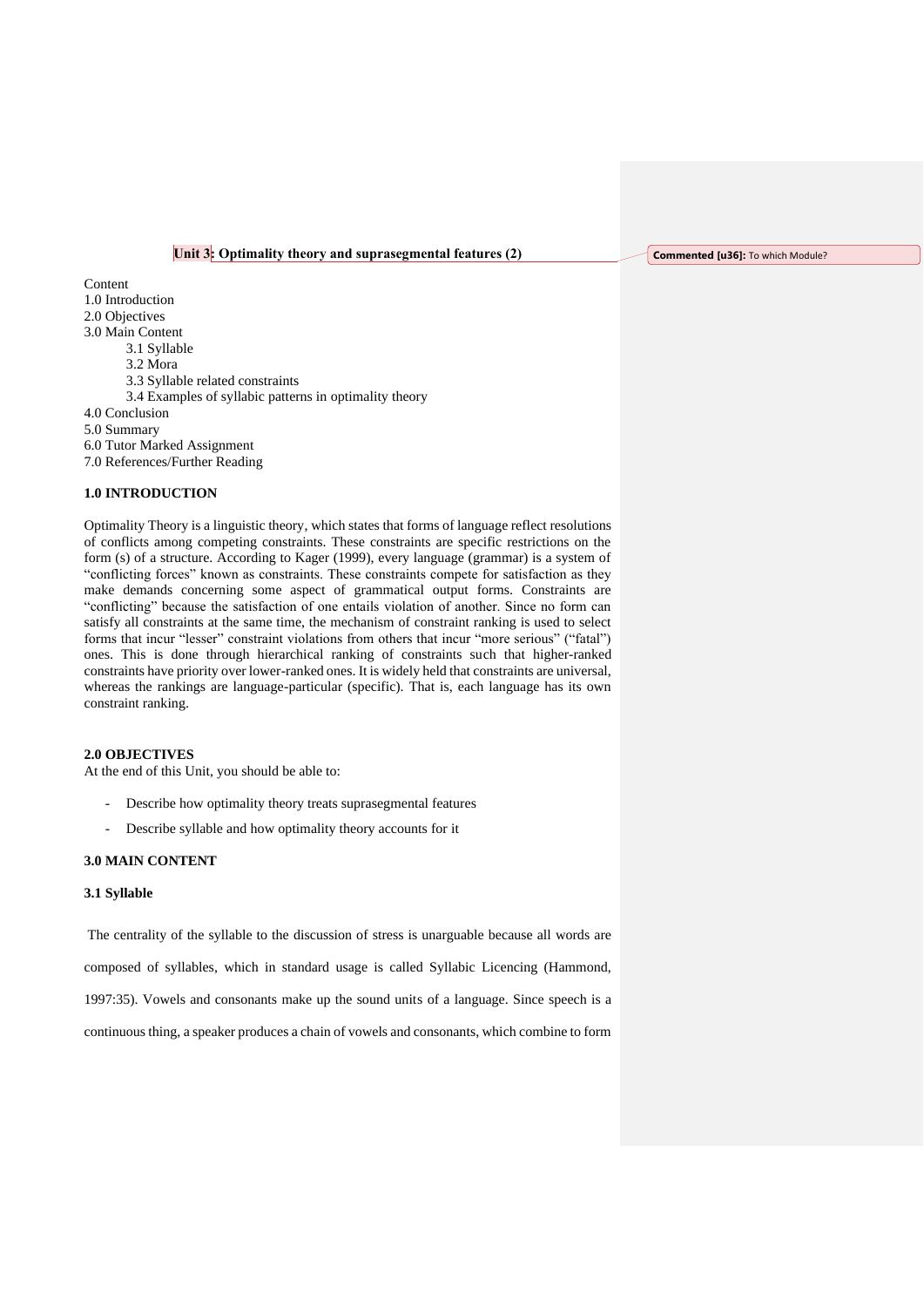a larger unit. This unit is called syllable. A syllable is the smallest unit of sound that is pronounceable as a breath's effort. Roach (2000:70) describes a syllable 'as consisting of a centre which has little or no obstruction to the airflow and which sounds comparatively loud; before and after this centre…there will be greater obstruction to airflow and /or less loud sounds.' Hammond (1999:35) opines that a syllable is constituent of vowel and consonant sounds grouped into peak of sonority or intrinsic loudness. It implies that the structure of a syllable will move from the least sonorous to the most sonorous (usually the vowel that will constitute the peak of the syllable); and then move down in sonority. A syllable is made-up of segments with high sonority flanked by segments of low sonority. It is a cluster of sonority, where the element of peak sonority attracts and surrounds itself with segments of lower sonority (Oyemade, 2019).

In addition to that, a syllable is a segment of speech that consists of a vowel, with or without one or more accompanying consonant sound(s), which precede(s) or follow(s) it. Akere (1987:16) says; the syllable serves as the locus of operation for supra segmental (prosodic) features. It can also be defined as consonants and vowels grouped into peaks of sonority or intrinsic loudness.

Syllable structure refers to the manner in which vowels and consonants may come together to form a syllable or a word. The syllable has a three-part structure. The structure of the English syllable has been stratified to include the Onset, the Peak/Nucleus and the Coda. Roach (1997:73) represents this on a tree diagram thus:



However, this can be re-represented thus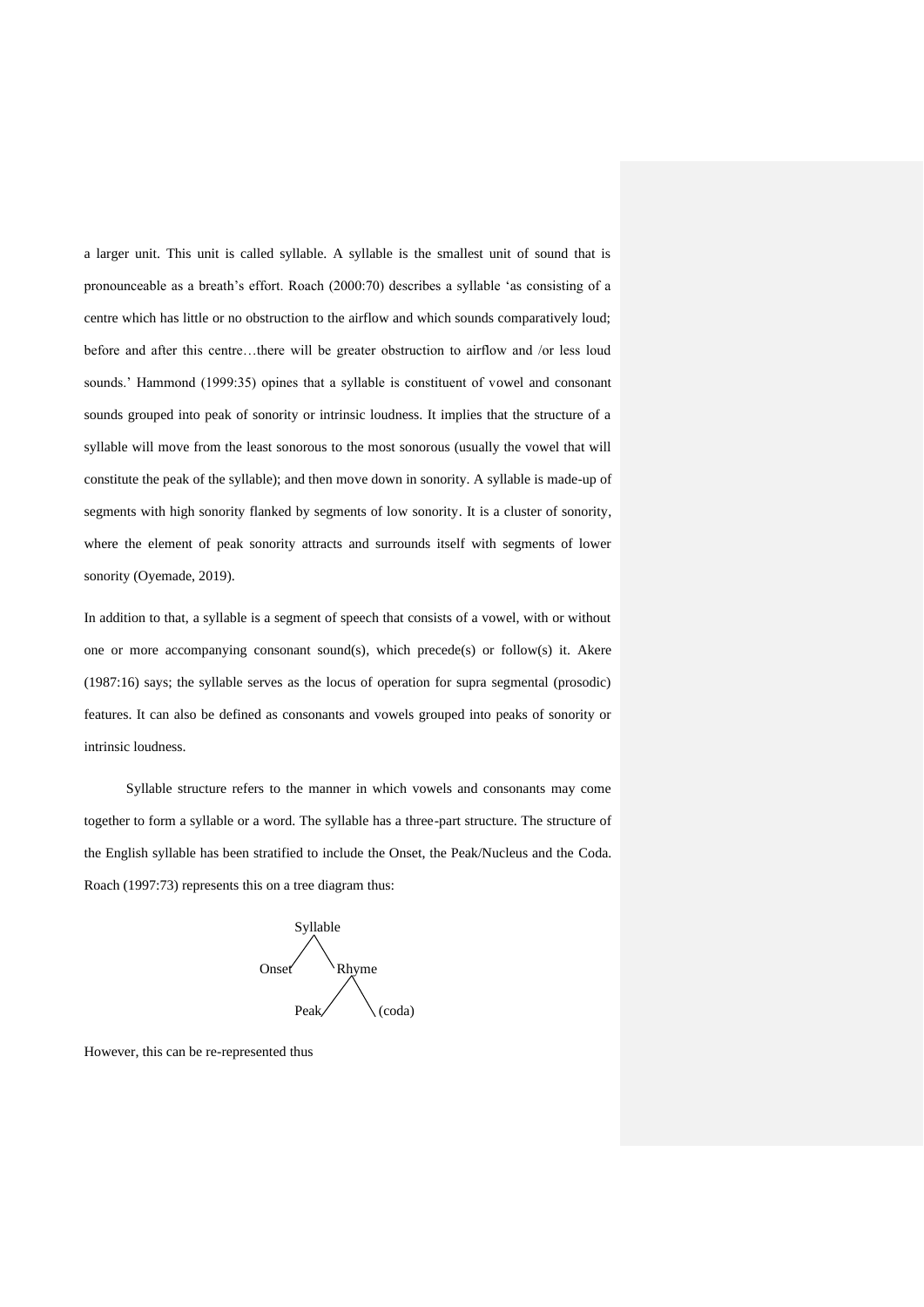

The analysis above has been termed a more refined analysis of syllable, which combines both the vowel (peak) and the coda (final consonant) as rhyme. The rhyme is divided into an obligatory peak and an optional coda. For example; Go-(with peak and without coda), Gone- (with both).

The elements in the structure of the syllable in English can be represented as  $(C^{0.3})$  V  $(C^{0.4})$ . This suggests that we have consonant clusters in a language like English, whereas some other languages (like Yoruba) do not have. The basic elements of the syllable are the onset, peak/nucleus and coda.

 $C^{0-3}$  = Onset (initial periphery of the syllable)

 $V =$  Peak (nucleus (syllable nucleus)

 $C^{0-4}$  = Coda (final periphery of the syllable)

**Onset:** The onset is the initial periphery of the syllable. It usually contains one or more consonants. In other words, where one or more consonants appear(s) before a vowel sound in a word, the consonant is called the onset. For example, one consonant onset: **g**o, **t**old, **f**ell, **m**et, **b**ut; two consonants onset: **bl**ow, **br**ought, **pl**ease; three consonants onset: **spr**ing, **str**ength.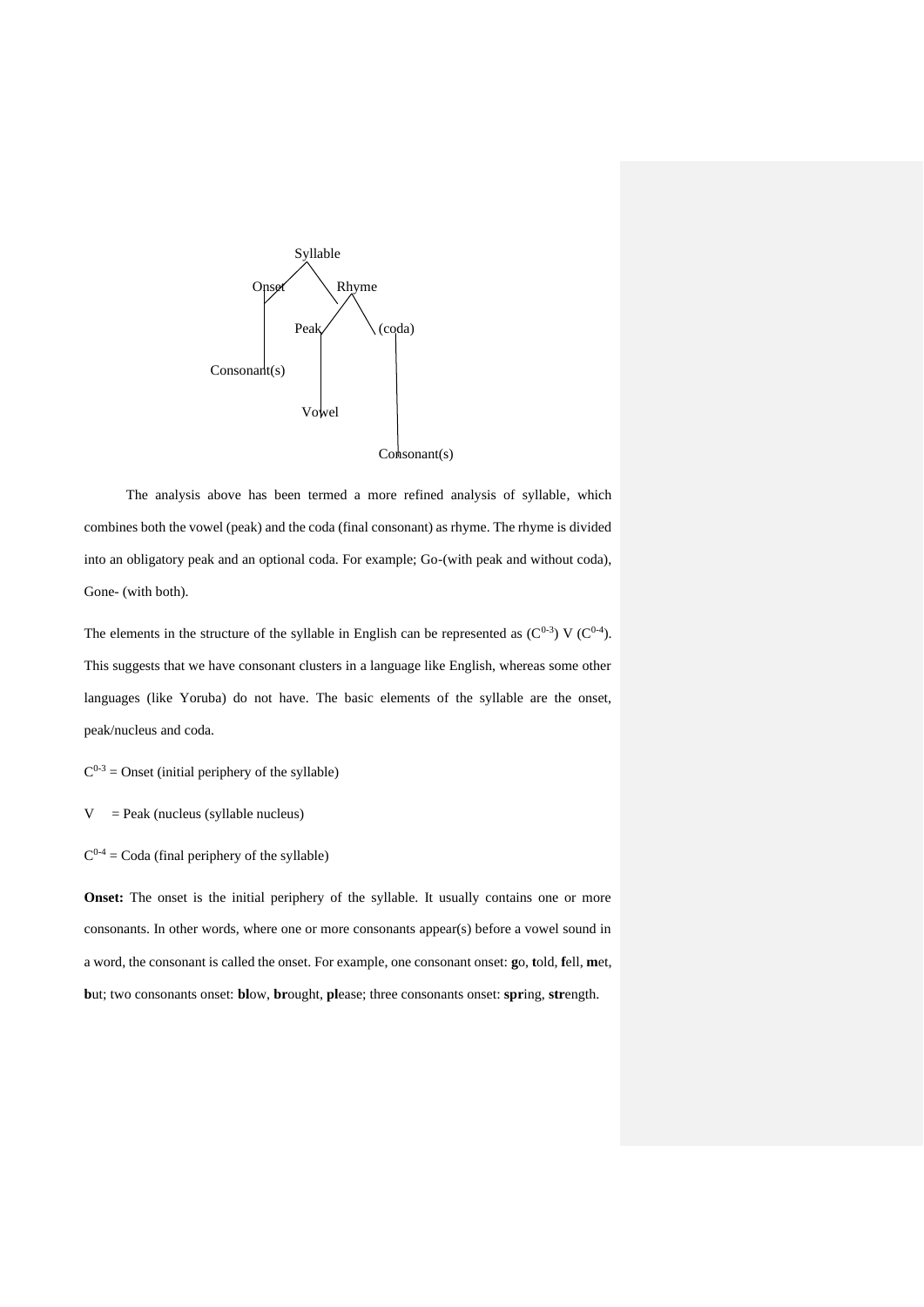Peak/Nucleus: This is otherwise known as the rhyme. It consists of the vowel, which is obligatory in a word. For example, g**o**, m**e**t, f**e**ll, fl**o**w, spr**i**ng, g**o**ne.

**Coda:** The coda is the final periphery of the syllable. It usually contains one or more consonants. In other words, where one or more consonant(s) appear(s) after a sound in a word, the consonant is called the coda. For example, one consonant coda: fe**ll**, me**t**, bu**t**, plea**se**; two consonants coda: to**ld**, fi**nd**, mou**ld**; three consonants coda: pu**mped**, spe**nds**; four consonants coda: scu**lpts**, stre**ngths**.

#### **3.2 Mora**

A mora is an abstract length unit and is used to show the weight of a syllable. It is the weightbearing unit in a syllable (Frid, 2001:26). The number of moras in a syllable can determine the weight of a syllable, either as heavy or light. A syllable can have two moras when it has a coda or contains a long vowel or diphthong. Not all coda consonants are however moraic. A coda consonant is weight-bearing when it is flanked on the right by another consonant. For instance, in *common,* the coda consonant of the last syllable will not be considered heavy enough to project a mora because it is not immediately followed by another consonant. However, in *protest*, the coda of the second syllable is heavy because there are adjacent consonants there.

#### **3.3 Syllable-related constraints**

Under the assumption that words are composed of syllables, the linguist characterizes possible syllables, rather than possible words, both universally and for a given language. Typical properties of syllable/constraints:

| a) Syllables begin with a consonant                | <b>ONSET</b>   |
|----------------------------------------------------|----------------|
| b) Syllables have one vowel                        | <b>PEAK</b>    |
| c) Syllables end with a vowel                      | <b>NOCODA</b>  |
| d) Syllables have at most one consonant at an edge | <b>COMPLEX</b> |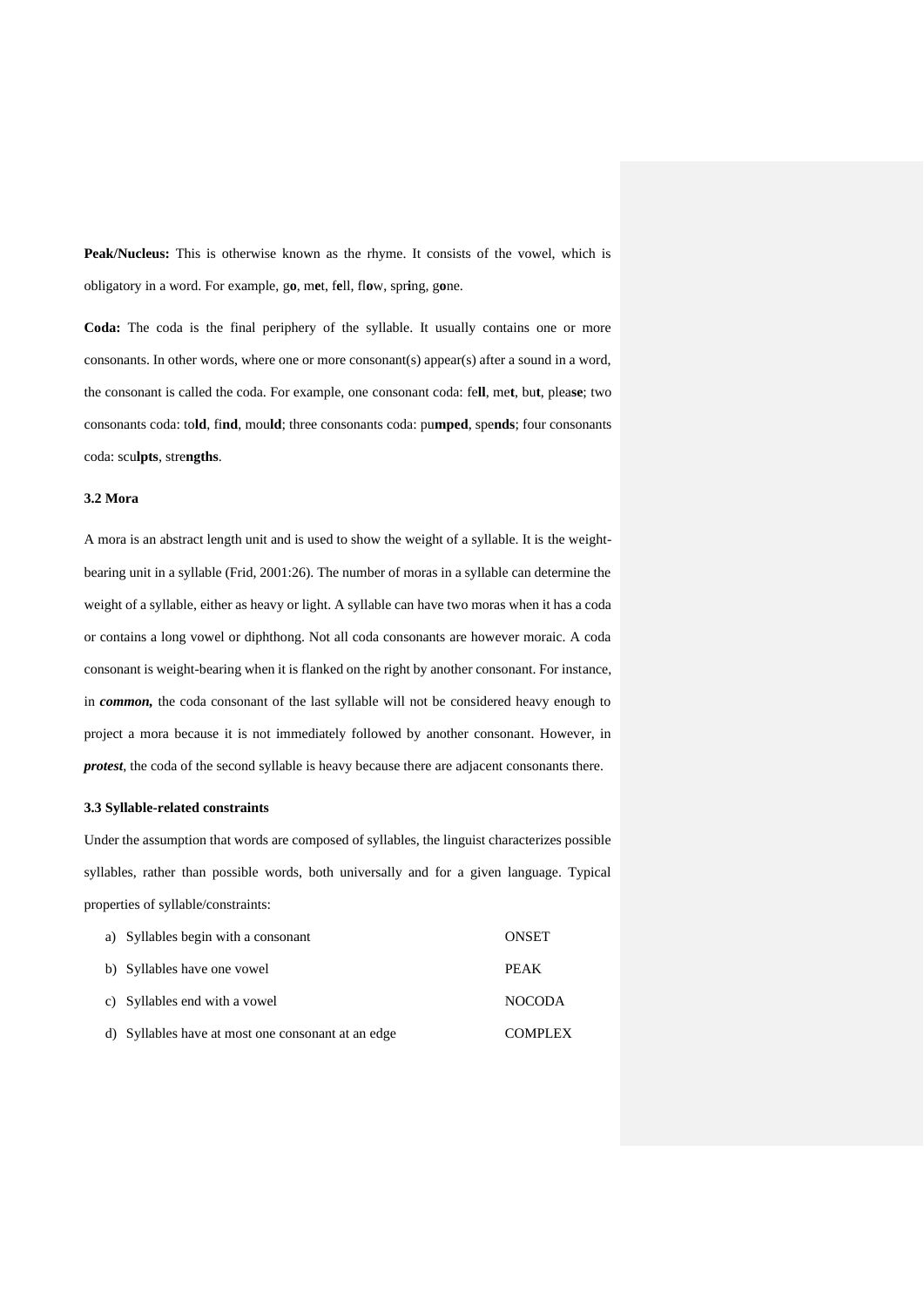e) Pronounce everything in syllable as it is FAITHFULNESS

f) Vowels in the input must be maximally represented in the output FAITHV

g) Consonants in the input must be maximally represented in the output FAITHC

h) Every element in the input must have corresponding output. There should be no deletion MAX

i). Every element in the output must have a corresponding segment in the input. On no account should there be insertion DEP-IO

j). Adjacent vowels must have the same features HIATUS

k). There should be three consonant cluster TRI(C)

l). There should be no coda in the first syllable F<sup>NOCODA</sup>

m). Initial plosive should be aspirated ASP

The violation of any of the above constraints, which has to do with the structure of the syllable, is a fatal violation. This is because markedness, which is the highest ranked constraint, has to do with structure. The constraints are however general tendencies and not absolute laws. Thus, there are syllables in the language which violate some of these properties, a point that optimality theory will exploit in some English words.

#### **3.4 Examples of syllabic patterns in OT**

1. The word: *Teacher*

Input: /ti:.ʧə/ Output: /ti:.ʧə/

| <b>Candidates</b>    | *NOCODA   FAITHV |   | <b>FAITHC</b> |
|----------------------|------------------|---|---------------|
| ti∷ttfə<br><b>KF</b> |                  |   |               |
| ti:.tfe              | $*1$             | * | *             |
| ti∴∫ə                | *1               | * | $\ast$        |

Constraint ranking: \*NOCODA>>FAITHV>>FAITHC

In the example above, three candidates were generated for the input teacher /ti:tfo/ but while candidates B and C fatally violate a constraint (\*NOCODA) and the two other constraints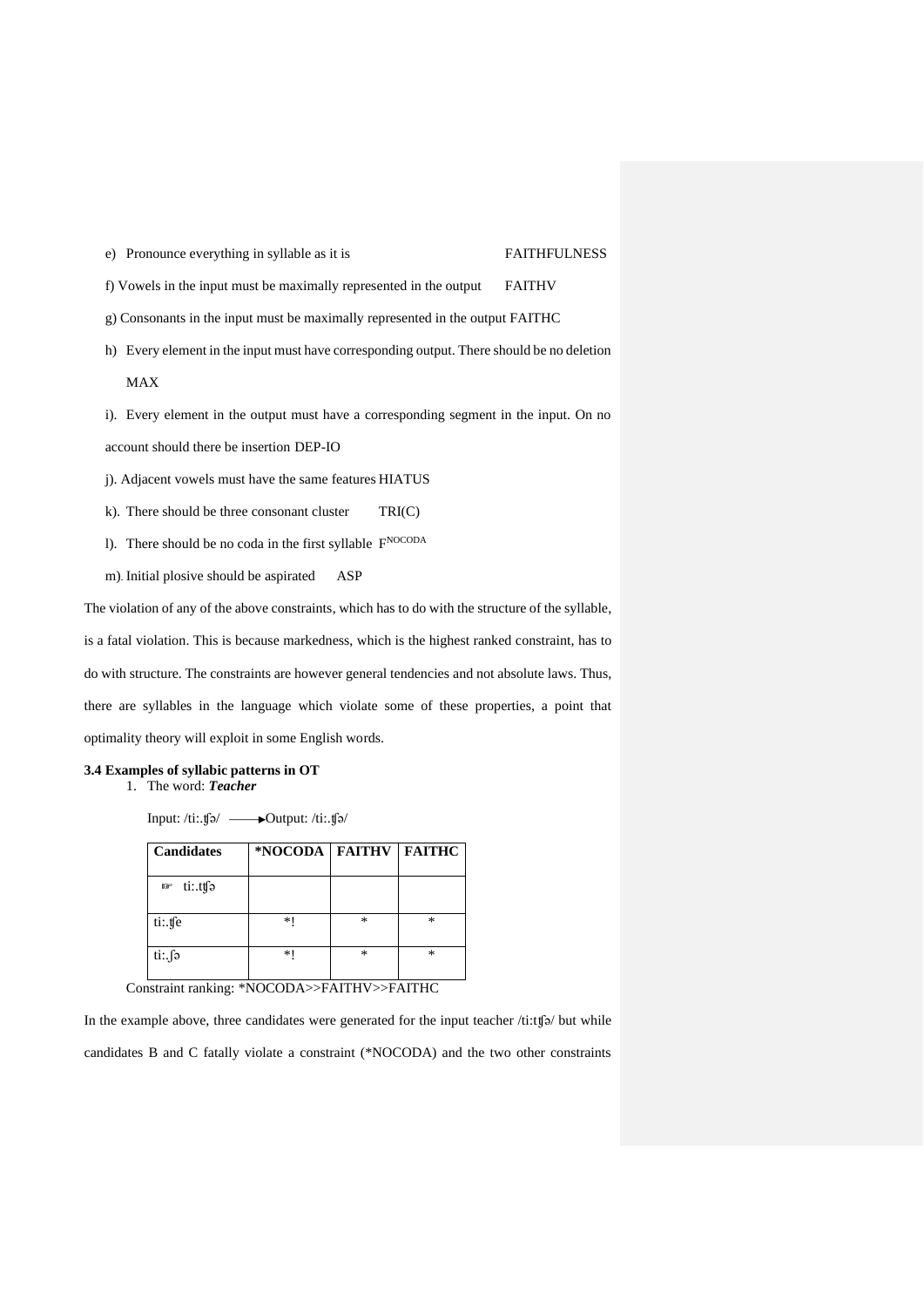(FAITHV and FAITHC) respectively, candidate A emerges the optimal candidate indicated with the pointing finger not having violated any of the constraints.

# 2. The word: *Wardrobe*

Input: /wɔ:.drəub/  $\longrightarrow$  /wɔ:drəub/

| <b>Candidates</b> | <b>CV.CCVC</b>           | FNOCODA | <b>FAITHC</b> |
|-------------------|--------------------------|---------|---------------|
| $w$ wo: draub     |                          |         |               |
| $W_2: d$ . raub   | $*1$                     | *1      |               |
| $W_2$ : raub      | *1<br>$-$ <i>NIOCODA</i> |         | *             |

Constraint ranking: CV.CCVC>>FNOCODA>>FAITHC

CV.CCVC is a markedness constraint, representing the syllabic structure of /wɔ.drəub/ and candidate B and C violate it, leading to fatal violation. Candidate B also violates the  $F^{NOCODA}$ constraint, which says that the first syllable should end with a vowel leading to fatal violation. FAITHC constraint was also violated by Candidate C leaving the first candidate, which is A as the candidate with no violation and as such the optimal candidate.

3. The word: *Car*

Input:  $[k^h a] \rightarrow$  Output:  $[k^h a]$ 

| <b>Candidates</b>                | $\mathbf{C}\mathbf{V}$ | <b>ONSET</b> | <b>FAITHV</b> | <b>ASP</b> |
|----------------------------------|------------------------|--------------|---------------|------------|
| [ka!]                            |                        |              |               | *          |
| $\mathbb{F}$ [k <sup>h</sup> a:] |                        |              |               |            |
| [kæt]                            | *1                     |              | $\ast$        | *          |
| [æt]                             | *1                     | $*!$         | $\ast$        | *          |

Constraint ranking: CV>>ONSET(C)>>FAITHV>>ASP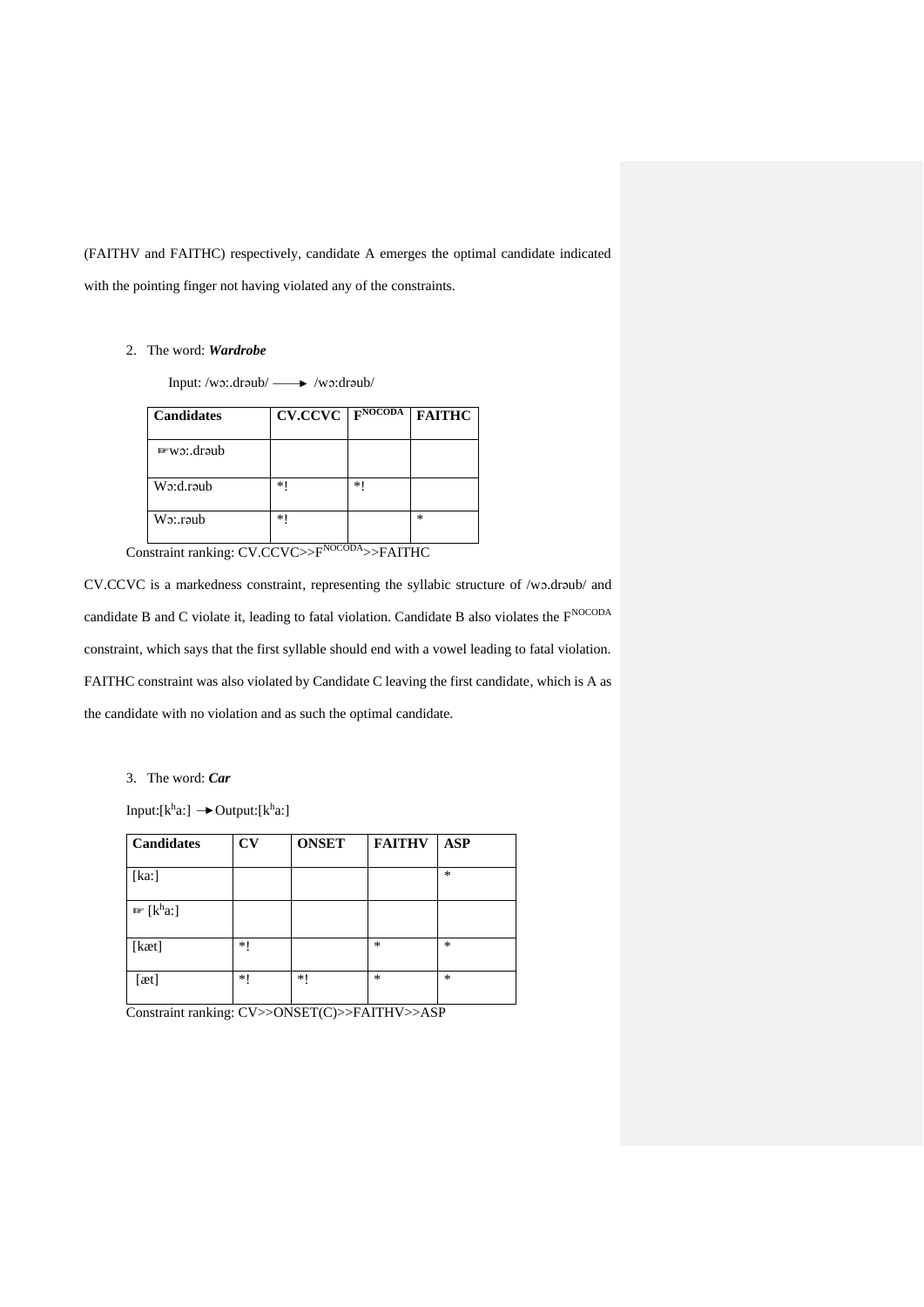In the mono-syllabic word CAR, square bracket is used because phonemic transcription is used for the candidates. All the candidates generated however have fatal violations either by violating the CV constraints, which is the correct syllabic structure of the input or ONSET which says that consonant should begin a syllable. Candidate A however violates the ASP constraints because the /k/ in it is not aspirated as in the input leaving candidate B as the optimal candidate.

## **4.0 Self-Assessment Exercise (SAE)**

We will conclude this unit by asking you to pay close attention to the following self-assessment exercises:

- i. explain syllable and how it is accounted for using optimality theory
- iv. Account for the following lexical items using at least two constraints for each: *quality*, *prominence*, *English*, *awesome*, *ewe*

## **5.0 SUMMARY**

- ⚫ Syllable is the smallest unit of sound that is pronounceable as a breath's effort.
- ⚫ Mora is an abstract length unit and is used to show the weight of a syllable. It is the weightbearing unit in a syllable (Frid, 2001:26).
- ⚫ Syllable-related constraints explore violable constraints for syllables.

#### **6.0 TUTOR MARKED ASSIGNMENT (TMA)**

Itemise and describe at least two theories that can be explore and account for syllable apart

from Optimality Theory

#### **7.0 REFERENCES/FURTHER READING**

Chomsky, N. & Halle, M. (1968). *The Sound Pattern of English.* New York: Harper and Row.

Kager, R. (1999). *Optimality Theory.* Cambridge: Cambridge University Press.

Mey, J. L. (2009). *Concise Encyclopedia of Pragmatics.* Oxford: Elsevier Ltd.

- Prince, A. & Smolensky, P. (1993). *Optimality Theory; Constraints Interaction in Generative Grammar.* Oxford: Blackwell Publishing.
- Uzoagba, O. M. (2016). Optimality Theory. *Theories in linguistics* (pp. 82-90)*.* Nsukka: UNN Press

**Commented [u37]:** This should be Conclusion, as listed it the Contents above.

**Commented [u38]:** A proper titling should be done to this section.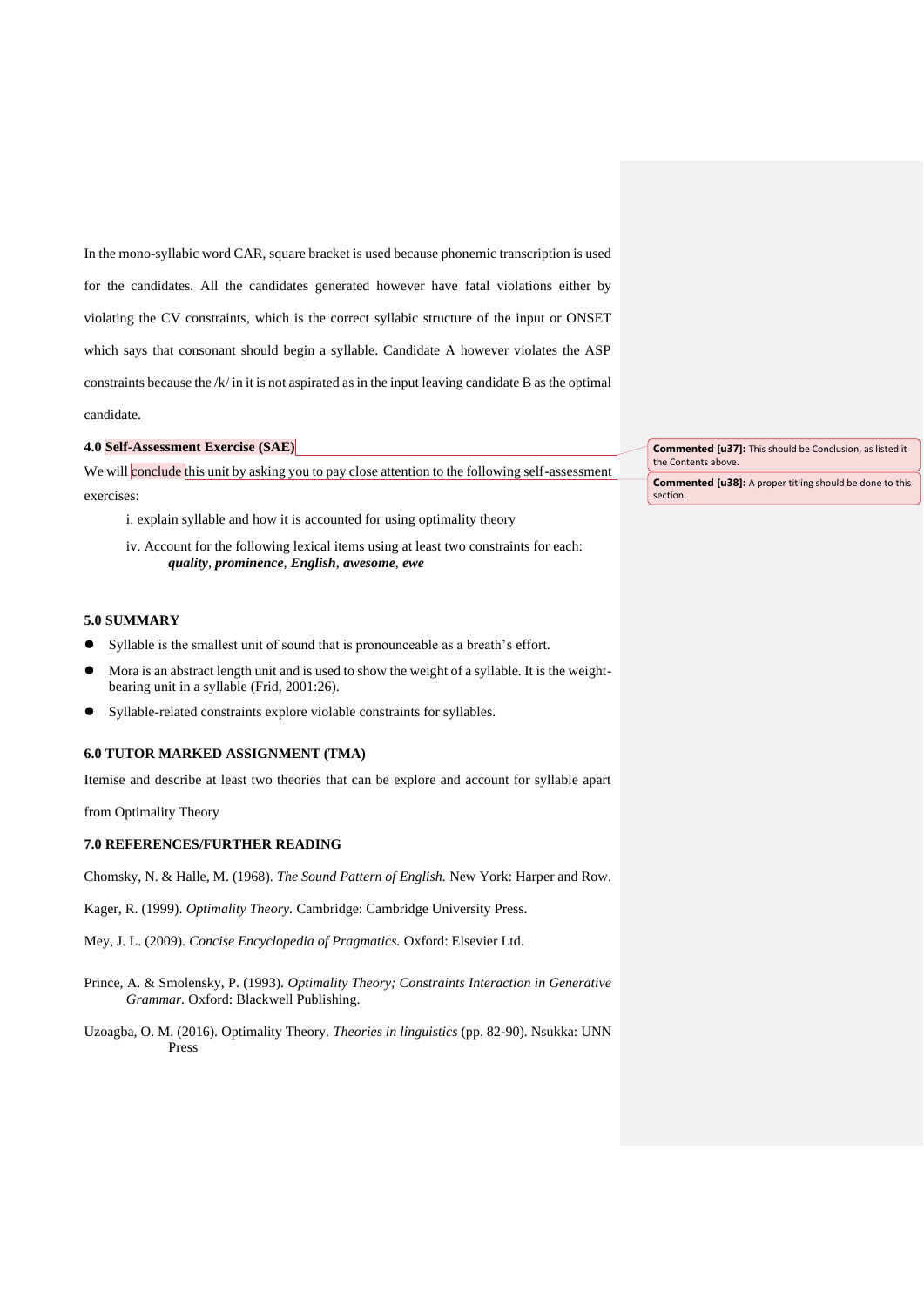#### **Unit 4: An overview of optimality theory and the handling of stress**

**Content** 1.0 Introduction 2.0 Objectives 3.0 Main Content 4.0 Conclusion 5.0 Summary 6.0 Tutor Marked Assignment 7.0 References/Further Reading

#### **Commented [u39]:** The subsections here need to be listed as 3.1, 3.2, etc.

#### **1.0 INTRODUCTION**

In the previous Unit, we introduced you to the concept of the Optimality Theory and how it accounts for the syllable. In this Unit, we will be considering how Optimality Theory as a theoretical framework can serve as a tool to account for patterns of stress in lexical items. Background knowledge an individual has about a language aids such an individual to arrange appropriate constraints for stress patterns; that is, if one's knowledge about a language is limited, it may affect the generation of ideal constraints for ranking candidate sets.

## **2.0 OBJECTIVES**

At the end of this Unit, you should be able to:

- Explain constraint ranking for stress patterns
- Discuss how to orderly arrange the constraints
- Interpret constraints arranged on the Tableau

#### **3.0 MAIN CONTENTS**

#### **3.1 Stress**

In the English language, stress plays a very prominent role. The experience of the Nigerian learner or user of English, especially in the area of stress, is quite different from that of the native speaker. The difference between the suprasegmental phonology of Nigerian English and that of Standard British English or the Received Pronunciation is remarkable in the area of primary stress assignment. It therefore becomes pertinent to examine what stress is, how it is presented in a word, its features and functions.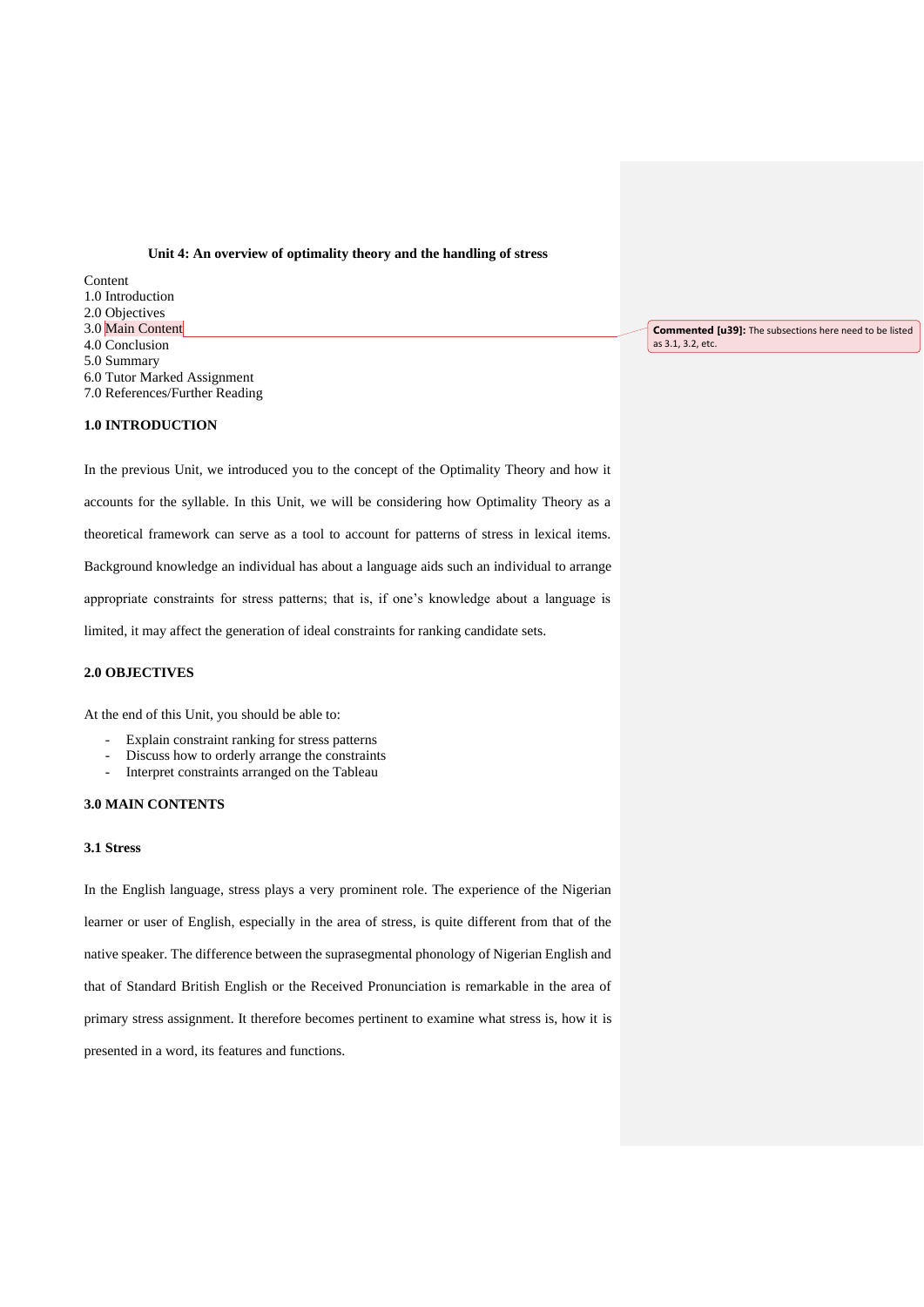Stress has been described as the prominence, loudness and/or more muscular effort exerted upon a syllable in a word. Roach (2000) considers stress from the point of view of production and perception: production as regards the more muscular energy stressed syllables require; and perception as regards loudness, length, the movement of pitch and the quality of the vowel. Cruttenden (2008:236) notes that 'any of four factors-pitch, loudness, quality and quantitymay help to render a syllable more prominent than its neighbours. But it is principally pitch change which makes an accented syllable'. Stress is described as being dependent on the prominence of the syllables that co-occur in a given word; in other words, stress cannot be in isolation but rather, relational. Stress is used to differentiate the class of a particular word belongs to. It is sometimes also used to lay emphasis on a syllable or word in a sequence. Wordstress pattern as observed by Kager (1999) is typically governed by conflicting forces. A lot of work has been done in Metrical Phonology where stress is identified as a rhythmic phenomenon of strong-weak relationship between syllables. Metrical phonology shows how stress is assigned by using the metrical tree and grid to illustrate foot parsing, culmination of stress and the alternation of strong and weak syllables in a language like English. Stress in English is phonemic, that is, it can perform the grammatical function, of changing the meaning and consequently, the class of a word.

## **3.2 Optimality Theory**

Optimality Theory (OT), which is a linguistic theory developed from Generative Grammar, is a modern approach to phonological analysis that has taken the lead world over (Uzoagba, 2016). Unlike the previous approaches to phonological analysis, which were rule-based, the theory is constraint-based as it describes languages based on constraints interactions. It provides mappings from input (underlying representations) to output (surface realizations) (Optimality Theory, n.d.). It was introduced to remedy the shortfalls of the rule-based framework, which had been widely in use in the 20th century. The rule-based approaches, such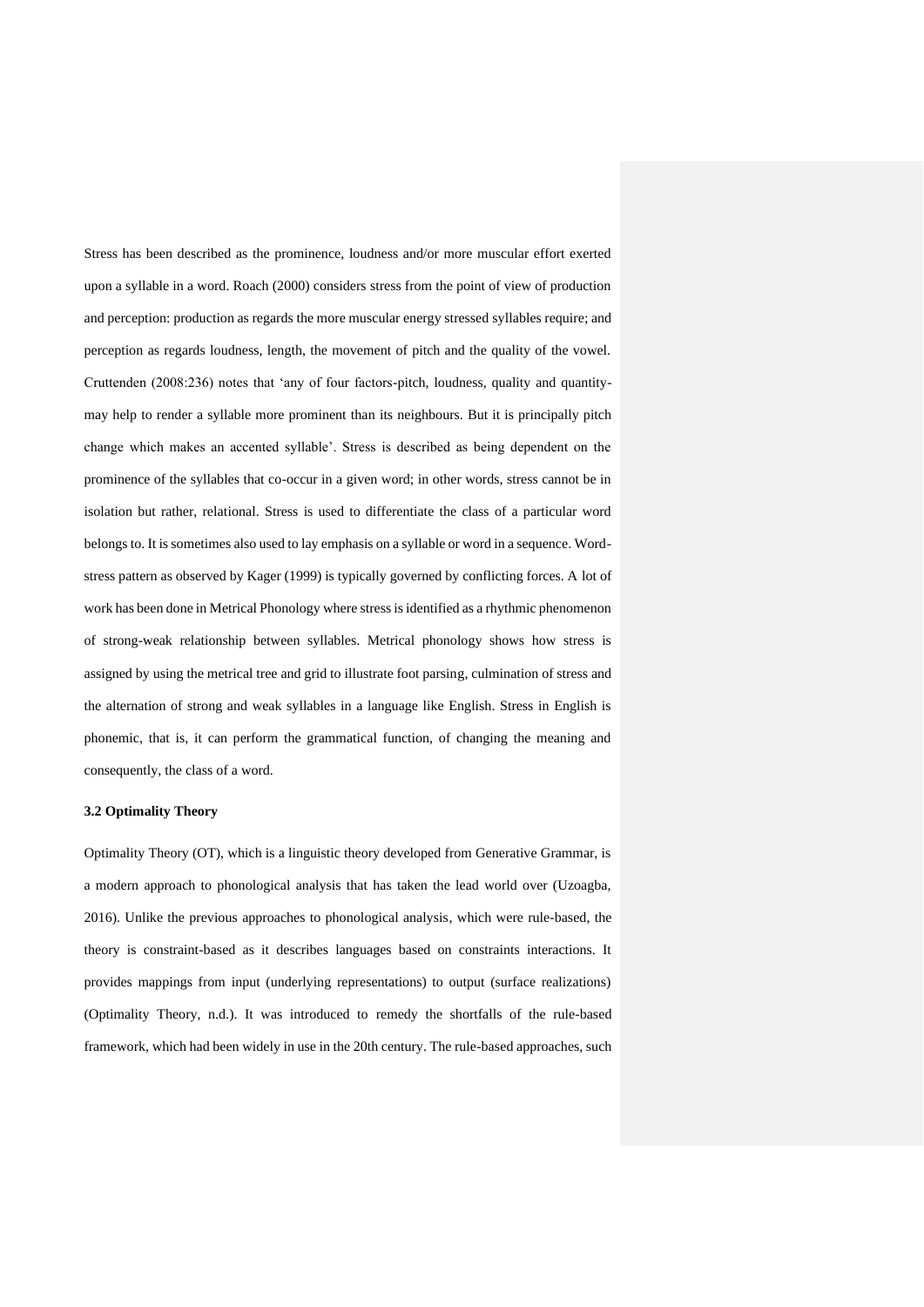as Chomsky's *Sound Pattern of English*, John Goldsmith's auto-segmental phonology as well as Liberman's metrical phonology, each solved peculiar problems but none of them described language as a set of constraints. They were based on a "derivation of three things: an underlying representation, a surface representation and a set of rules that connect them" (Uzoagba, 2016). The introduction of a new approach (OT) by Alan Prince and Paul Smolensky in their talk in 1991, and presented in a manuscript titled *Optimality Theory: Constraint interactions in generative grammar* (1993), (Nordquist, 2009) changed the narrative in the field of linguistics as we now know it.

Optimality theory is a theory that describes both segmental phonology and suprasegmental or prosodic phonology. In essence, it handles rhythm, syllable, stress as well as intonation. Of course, it first held sway in phonology, but currently its principles have been employed in other linguistic fields (Uzoagba, 2016; Sunday & Oyatokun, 2016; Nordquist, 2009). Hence, any language can adopt the theory not only in phonology, but also in morphology, syntax, semantics, sociolinguistics, pragmatics and historical linguistics. Our focus in this Unit is on OT and the way it handles stress in the English language.

In describing how constraints interact and dominate one another, Prince and Smolensky (2004) argue that constraints which operate in a given language are always in conflict and make "sharply contrary claims about the well-formedness of most representations". The constraints and the mechanisms for resolving them are contained in the grammar of a language. To determine which analysis of a given input best satisfies a set of consistent well-formedness conditions, OT relies on the notion of constraint interaction whereby the satisfaction of one takes absolute priority over the satisfaction of another. In other words, a grammar uses ranking of constraints in a "strict domination hierarchy" to resolve the conflicts. Constraints are ranked from left to right (highest to lowest). According to McCarthy (1993:6), "The central analytical proposal of Optimality Theory is that constraints are ranked in a hierarchy of relevance. Lower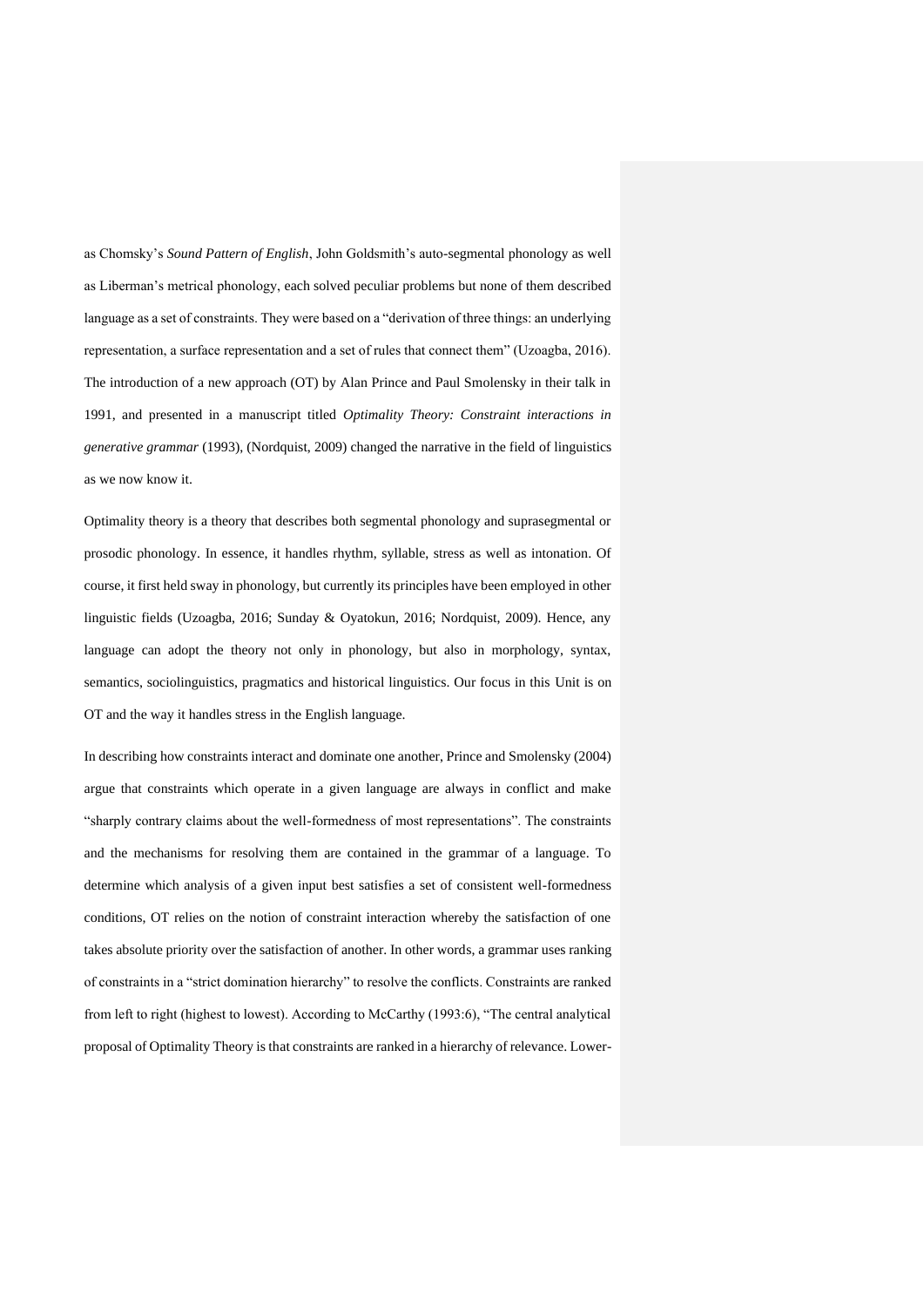ranked constraints can be violated in an optimal output form to secure success on higher-ranked constraints".

#### **3.2.1 Mechanisms in Optimality Theory**

There are three main mechanisms in OT. These are GEN, CON and EVAL.

GEN: this is the abridged form of generator. It generates candidates for comparison. "Candidates" are a universal set of output forms for a given input and specifies the relation between the input forms and the output (Uzoagba, 2016; Sunday & Oyatokun, 2016).

**CON:** stands for constraints. It is the universal set of violable constraints, which are contained in the grammar of every language. There are three types of constraints, namely faithfulness constraint, markedness constraint and alignment constraint (Uzoagba, 2016). The first two are major families of constraints (Sunday & Oyatokun, 2016; Nordquist, 2019), while the third is not so pronounced. **Faithfulness constraints** are conservative (Uzoagba, 2016): they require identity between the input and output forms. That is, the observed surface form should march the underlying form in some certain way (Nordquist, 2019; Optimality Theory, n.d.). To be in harmony with the faithfulness constraints, the "output segments must have counterparts in the input". Both output and input must share values for voicing. This means "there should be no elision, metathesis, epenthesis or even assimilation" (Uzoagba, 2016). Thus, faithfulness constraints resist changes to input structures. Uzoagba observes that they are often in constant conflict with markedness constraints, which rather favour some linguistic structures over others. The conflict is usually resolved with constraint ranking. **Markedness constraints** impose requirements on the structural well-formedness of the output. They are only concerned with the output forms. They may be positively or negatively influenced. They usually conflict with faithfulness constraints. **Alignment constraint** are not widely discussed. Prince and Smolensky (as cited in Uzoagba, 2016), suggested that Lardil forms like /ka<sup>n</sup>/ can augment to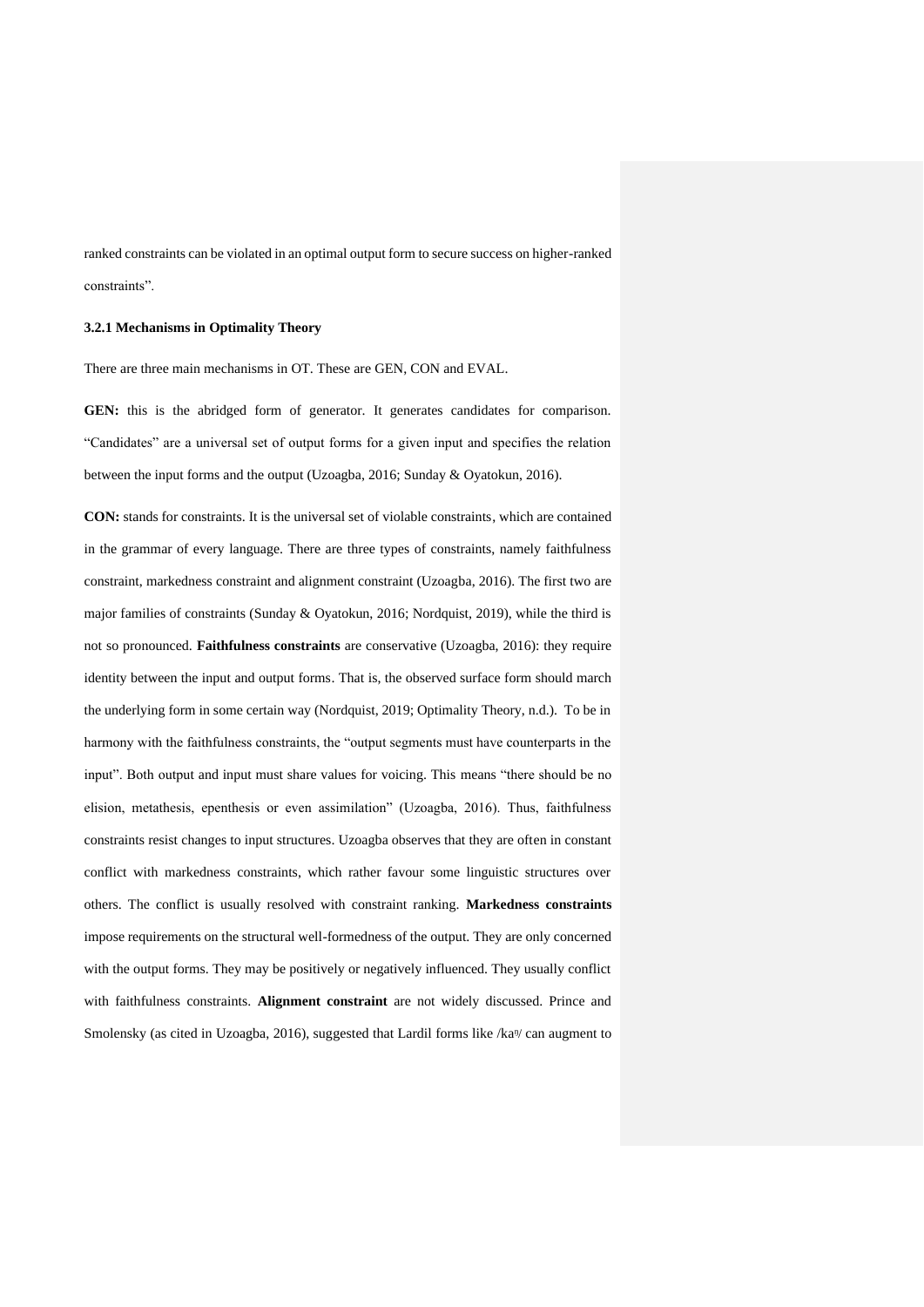/kaᵑka/ to achieve a minimal size while aligning the stem, that is, root + suffixes with a syllable boundary.

**EVAL:** EVAL evaluates in parallel the set of output candidates with regard to the "languageparticular hierarchy" and determines the output form that is optimal (Sunday & Oyatokun, 2016). The performance of a candidate determines its selection. The evaluator "consists of sets of ordered constraints ( $B1 \gg B2 \gg B3$ , etc.) which evaluate the candidates with regard to their harmony values" – the extent of their compliance with the constraints (Uzoagba, 2016).

## **3.2.2 Terms in the OT Schema**

The following are also associated terms used in the OT schema:

**Input (lexicon):** The lexicon contains the lexical representation (underlying forms) supplied to the generator. Input refers to the raw material used in OT at the underlying structure (Uzoagba, 2016). OT holds that there are no specific restrictions on the input. This is called "richness of the base" (Optimality Theory, n.d.). Every possible input can be handled by any grammar.

**Output:** whereas input functions at the underlying structure, output refers to the possible outcome at the surface structure.

**Candidates:** this presupposes the idea of competitors or contestants in a competition. Candidates are output forms generated by the GEN for analysis at a given time. "A set of candidates is generated based on a given input (underlying form)" and each is assessed based on faithfulness (Uzoagba, 2016). From among all the candidates there will emerge an optimal candidate, which satisfies a set of ranked constraints.

**The Constraint Tableau:** is a pictorial presentation of OT analysis of constraints. It displays the possible outputs generated by GEN and arranged in vertical columns whilst constraints are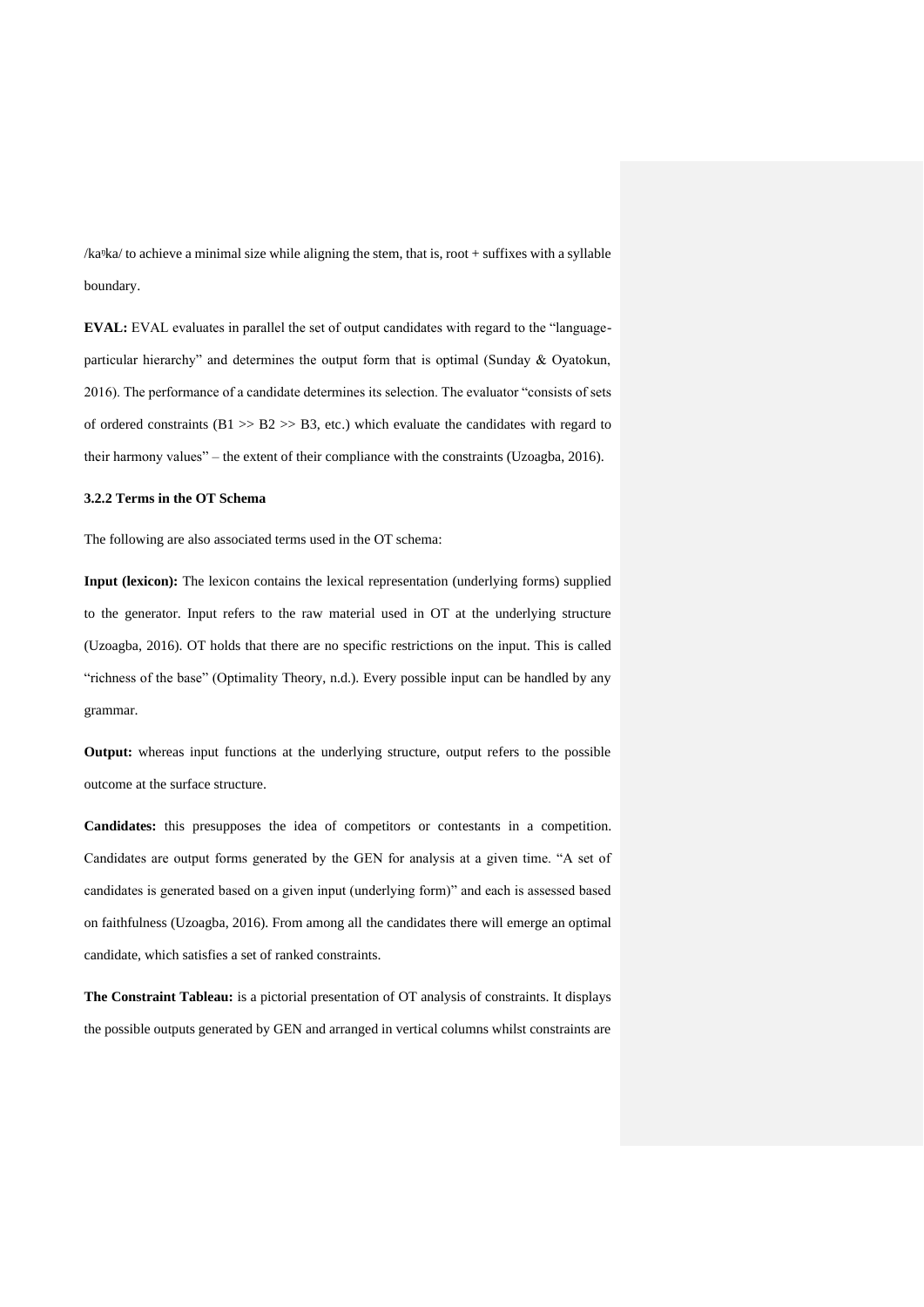displayed in horizontal columns (Sunday & Oyatokun, 2016). Ranking is shown in the tableau using continuous unbroken vertical lines between the columns of the relevant constraints. Where constraints are not ranked, this is represented with dotted lines on the tableau to show that such constraints are mutually unranked. Any violation of a higher-ranked constraint is regarded as fatal (serious) violation, needing no further evaluation. The candidate fields for the lower-ranked constraints are shaded. The candidate that incurs the least violation of higherranked constraints is considered the winner.

## **3.2.3 Symbols Used in the OT Tableau**

The following are symbols used in the OT tableau and their interpretations:

☞ The pointing finger identifies the optimal (winning) candidate at the output level.

\***!** The asterisk and exclamation mark indicate a fatal violation by a candidate. Any candidate that incurs a fatal violation cannot emerge the winner.

\*The asterisk: indicates a violation.

>> used to indicate domination in constraint ranking.

**","** indicates mutually unranked constraints.

#### **3.3 Stress-related constraints**

Word stress in OT is analyzed using concepts borrowed from Metrical Phonology. Tesar, and Frid, (as cited in Sunday & Oyatokun, 2016) state that OT borrows the idea of metrical relations which assigns stress to the syllable that is heaviest. The relational concept is in the prominence (weight) of a syllable in relation to another adjacent syllable that is not prominent. In other words, the syllables are arranged in twos of one stressed syllable and one unstressed. It is such pattern of alternation that is regarded as metrical foot.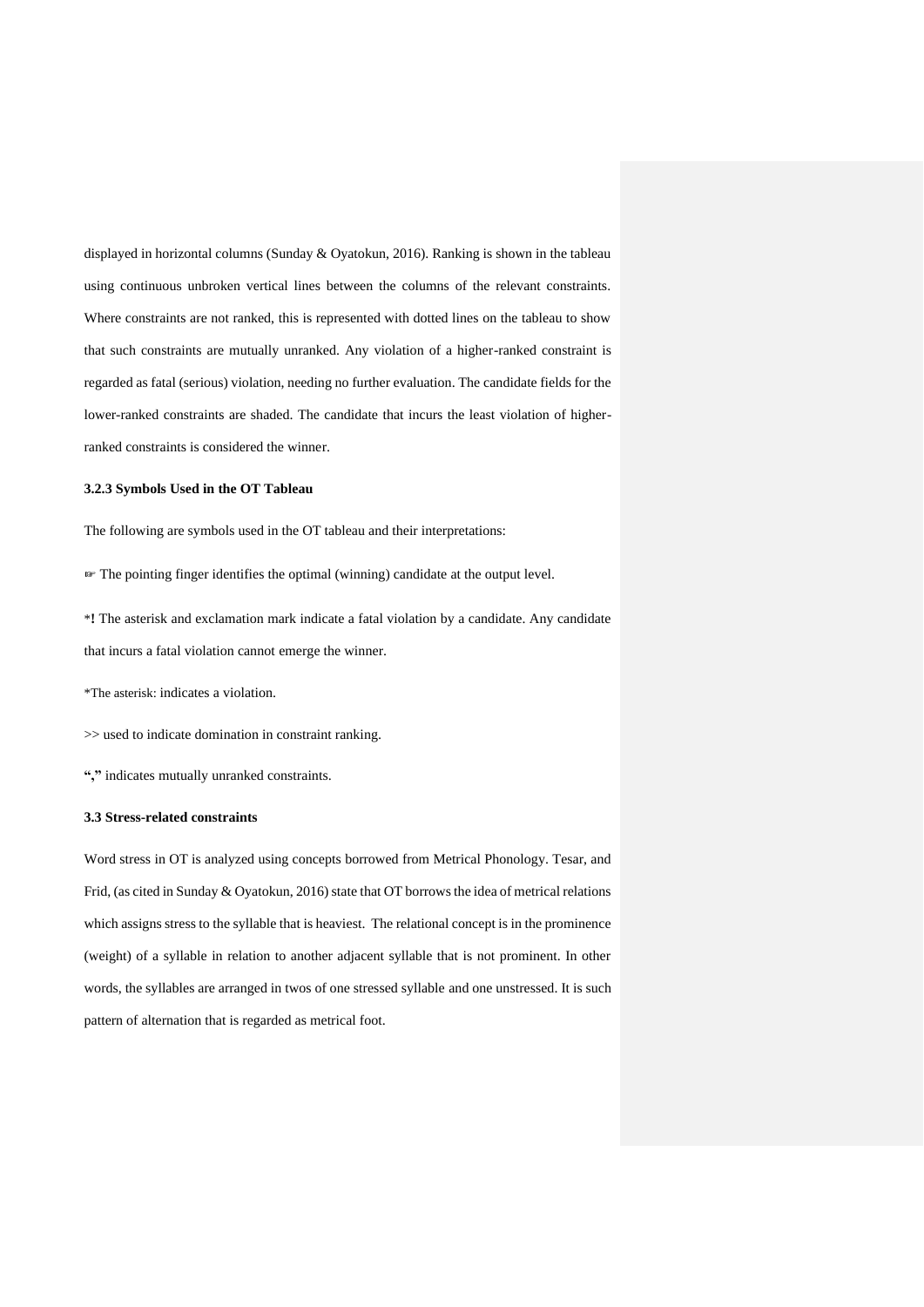The set of constraints in OT is universal; languages can only differ in terms of their constraint rankings. Every ranking permutation is, in principle, predicted to be a possible language. These are some of the most generalized stress related constraints. The first is the constraint that requires that words get at least one stress. In OT terms, this is usually done with  $LxW_D = P_RW_D$ , which requires that content words be prosodic words, where prosodic words must include at least one foot. According to Sunday and Oyatokun (2016), the following have been identified:

- **a. ROOTING: (**The root of) Content words must be stressed.
- **b. FIT-BIN:** this indicates that feet are binary at some level of analysis (moraic or syllabic). The constraint requires either that a foot contains two moras  $(\mu\mu)$  as in monosyllabic (H) and disyllabic (LL); or two syllables ( $\sigma \sigma$ ), regardless of their weight.
- **c. PERSE-SYL or PSYLL** (Markedness constraint): Two unfooted syllables cannot be adjacent. This is called weak layering and means that no syllable is allowed to be in isolation. Syllables must be parsed by foot (footed). It makes for syllable wellformedness.
- **d. ALIGN-L or ALL FT LEFT:** Align (Ft, Left, Pr Wd, Left): Every foot must stand at the left of the Pr Wd. This constraint demands that the left edge of every foot must tally with the left edge of every prosodic word. It is also a markedness constraint.
- **e. TROCHEE or Ft-Type TROC:** is a faithfulness constraint. It assigns one violation mark for every foot that is not left-headed.
- **f. WEIGHT-TO-STRESS PRINCIPLE (WSP):** This constraint assigns one violation mark for every heavy syllable that is unstressed.
- **g. NONINITIALITY (NON-INI):** assigns one violation mark for every foot that is wordinitial.
- **h.** \*CSR: assigns one violation mark for every instance of a schwa /ə/ between a consonant and a retroflex /r/.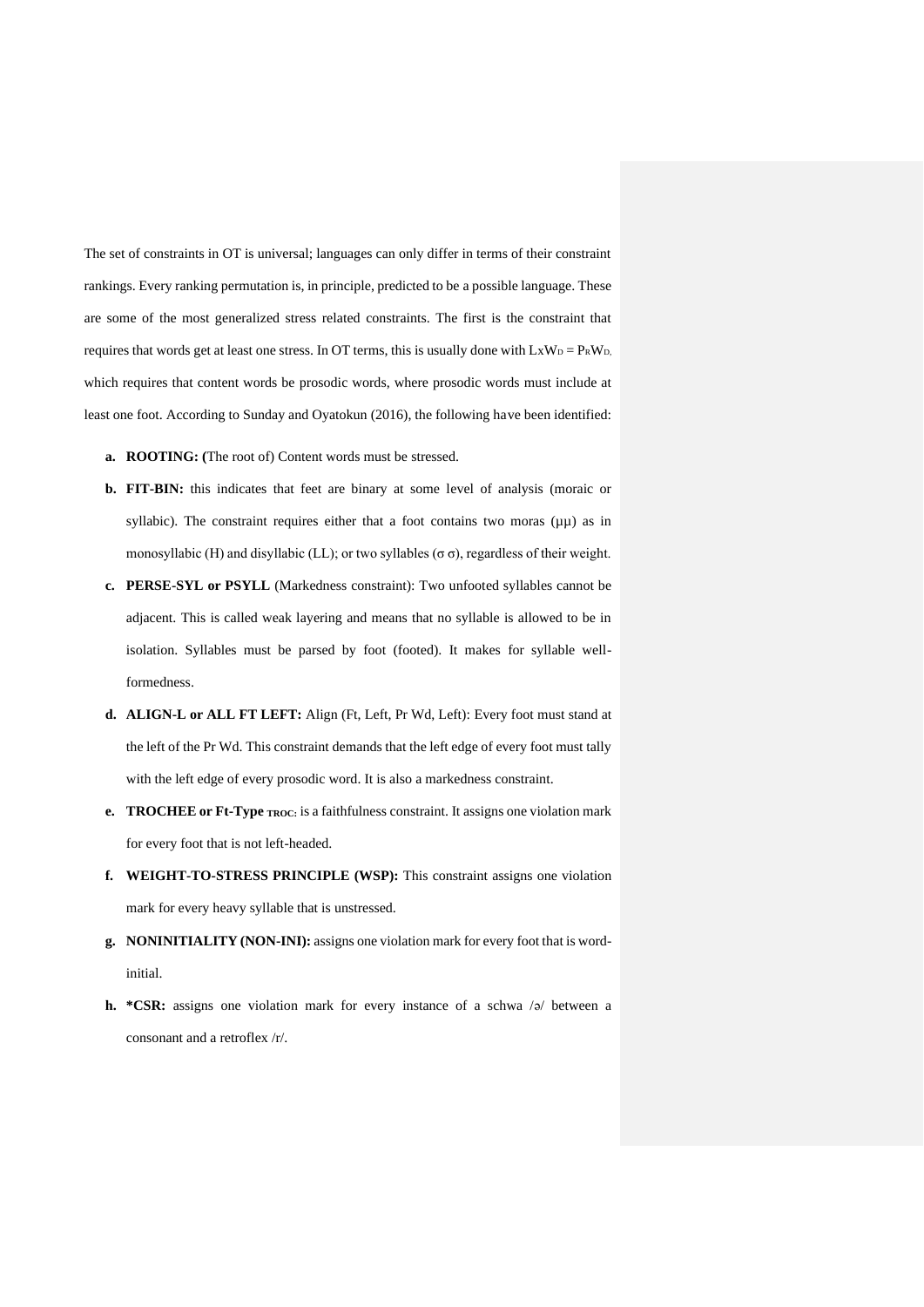- **i. CLASH:** this forbids adjacent stressed syllables. This constraint ensures that there are no clashes among the stressed syllables and one violation mark is assigned for every pair of consecutive stressed syllable.
- **j. IAMB:** assign one violation mark for every foot that is not right-headed (Prince & Smolensky, 1993; McCarthy & Prince, 1993).

# **3.4 The following are typical examples of stress patterns using OT:**

Tableau 1: stress patterns for *Sunday*

Input /ʹsʌn.ԁei/ → Output /ʹsʌn.ԁei/

| <b>Candidates</b> | <b>WSP</b> |    |   | <b>ROOT   TROCH   NON-INI</b> |
|-------------------|------------|----|---|-------------------------------|
| san.'dei          | *1         | *1 | * |                               |
| 's^n.dei<br>呼     |            |    |   | *                             |

Constraint ranking: **WSP >> ROOT >> TROC >> NON-INI**

Optimal candidate: ☞ /ʹsʌn.ԁei/

WSP and ROOT are highest-ranked constraints, their violations by candidate 1 are considered fatal. Candidate 2 emerged the optimal candidate for satisfying the high-ranked constraints, though it violated a constraint (NON-INI) which is lower-ranked.

Tableau 2: stress patterns for *inform*

Input /in.'fɔ:m/  $\rightarrow$  / in.'fɔ:m/

| <b>Candidates</b>  | <b>WSP</b> |    | <b>ROOT TROCH</b> |
|--------------------|------------|----|-------------------|
| $^{\prime}$ in fom | *1         | ∗∣ |                   |
| $in$ 'fo:m<br>呼    |            |    | *                 |

Constraint ranking: **WSP >> ROOT >> TROC**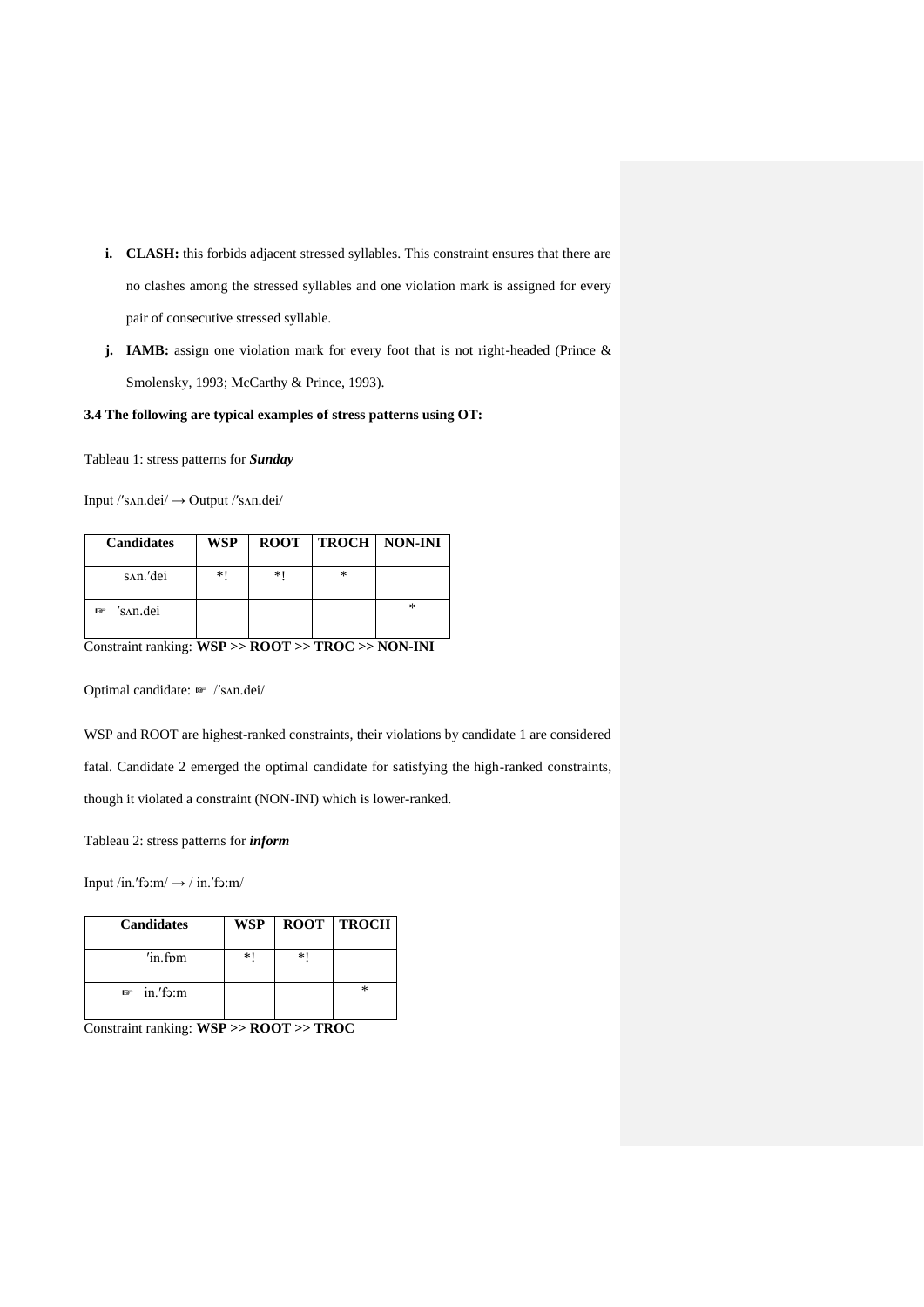Optimal candidate: ☞ /in.ʹfͻ:m/

Candidate 1 violated higher-ranked constraints seriously. Candidate 2 emerged because it is harmonic having satisfied the dominant constraints thought it violated a constraint which is demoted to satisfy the higher-ranked constraints.

Tableau 3: stress patterns for *educate*

Input: /'e.d3u.keit/ - /'e.d3u.keit/

| <b>Candidates</b>         | <b>WSP</b> | <b>PSYLL</b> | <b>NON-INI</b> |
|---------------------------|------------|--------------|----------------|
| <sup>to</sup> 'e.d3u.keit |            |              | $\ast$         |
| e.d <sub>3u.</sub> 'keit  | $*1$       | ∗            |                |
| e.'d3u.keit               | $*1$       | $*1$         |                |

Constraint ranking: WSP >> PSYLL >> NON-INI

Optimal candidate: ☞ ʹe.dȝu.keit

Candidate 1 is more harmonic, having satisfied high-ranked constraints but committed minimal

violation. Thus, it emerged the optimal candidate, whereas candidates 2 and 3 lost because they

committed fatal violations.

# **4.0 Conclusion/Self-Assessment Exercise (SAE)**

**We** will conclude this section by asking you to pay attention to the following self-

assessment exercises:

1.Use stress-related constraints to account for the following lexical items

faculty commissioner suggestion university referee

2. Generate five constraints for compounds

**Commented [u40]:** This should be integrated in each subsection for students to self-assess their understanding of each subsection the questions deal with.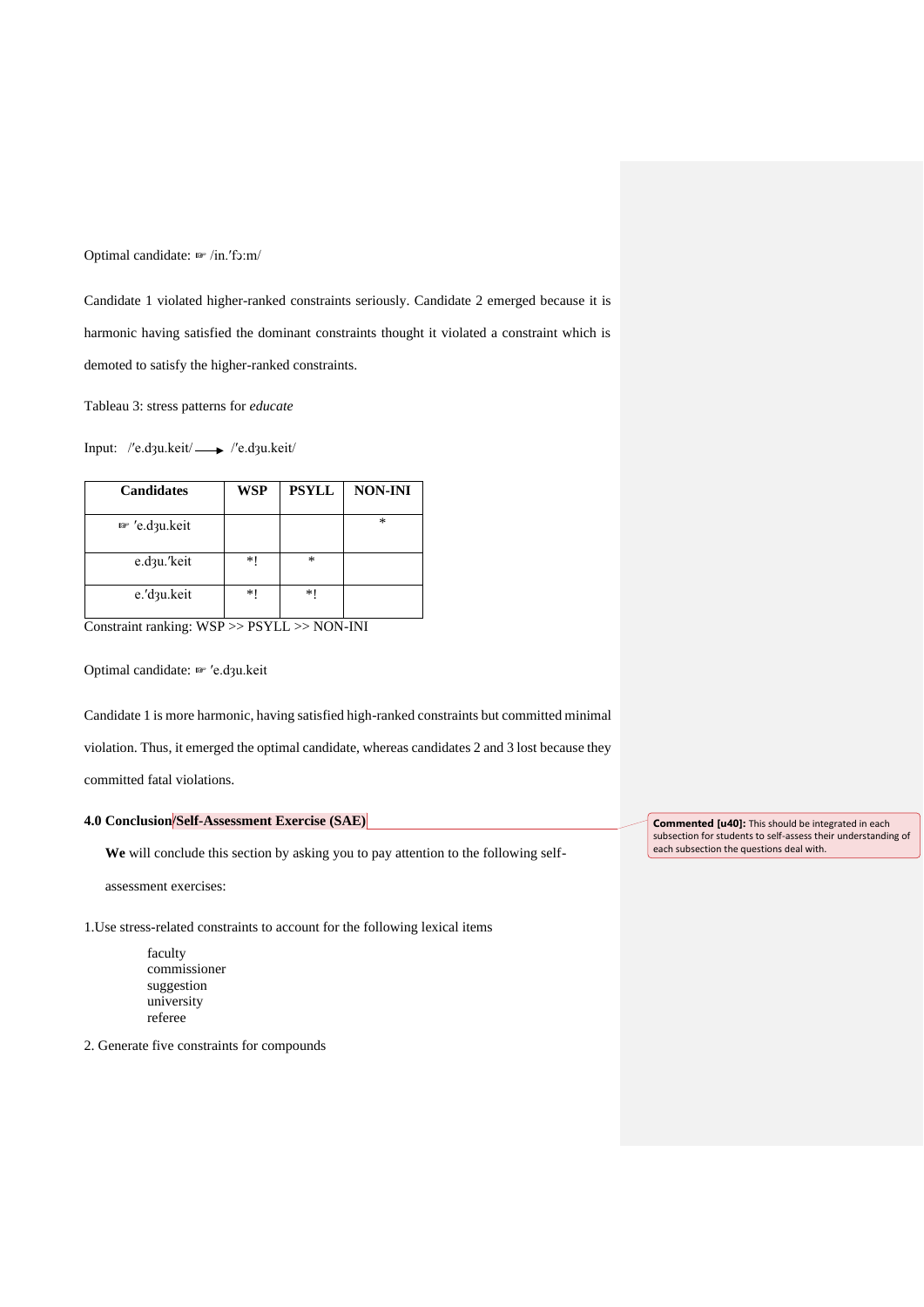3. Use the constraints that you generated for question 2 to account for: *air conditioner, hand set, face cap, textbook, blackboard* 

## **5.0 SUMMARY**

Optimality Theory (OT), introduced by Alan Prince and Paul Smolensky as a new approach to phonological analysis; it is a constraint-based theory. This differentiates it from previous approaches. At the heart of OT lies the ranking of universal constraints according to their hierarchy of relevance in order to resolve conflicts arising from sharply contrasting demands of universal constraints on linguistic forms. In the process, we have examined the applicability of this theory to stress pattern of English lexical items.

#### **6.0 Tutor Marked Assignment**

#### **7.0 References/Further Reading**

- Archangeli, D. & Langendeon, D.T (Eds.) (1997). *Optimality theory: an overview.* Oxford: Blackwell publishers.
- Giegerich, H. J (1992). English phonology: An Introduction. Cambridge: Cambridge University Press.
- Kager, R. (1999). *Optimality theory.* Cambridge: Cambridge University.
- McCarthy, J. & Prince, A. C. (1993). *Prosodic morphology: Constraint interaction and satisfaction.* Amherst: University of Massachusetts, and New Brunswick: Rutgers University.
- Nordquist, R. (2019, July 3). *The definition and usage of optimality theory.* Retrieved from <https://www.thoughtco.com/>
- Oyemade, O. (2019). *Contemporary Issues in language Studies.* Nigeria: Scholarship Publishers.
- Prince, A., & Smolensky, P. (2004). *Optimality theory: Constraint interaction in generative Grammar.* Oxford: Blackwell.
- Sunday, A. B., & Oyetakun, O. O. (2016). Optimality theoretical analysis of word-stress in educated Nigerian English. In *SKASE Journal of Theoretical Linguistics*  [online] Vol. 13, no. 1 (pp. 91-93). Retrieved from [http://www.skase.sk/volumes/JT/pdf\\_doc/](http://www.skase.sk/volumes/JT/pdf_doc/) 06.pdf.ISSN1336-782X.
- Uzoagba, O. M. (2016). Optimality theory. In B. M. Mbah (Ed.) *Theories of linguistics*. (pp. 82-85). Nsukka: University of Nigeria.

**Commented [u41]:** This is a key part of the Unit that must be provided, please.

**Commented [u42]:** It is important to capture every single material referenced in this end list.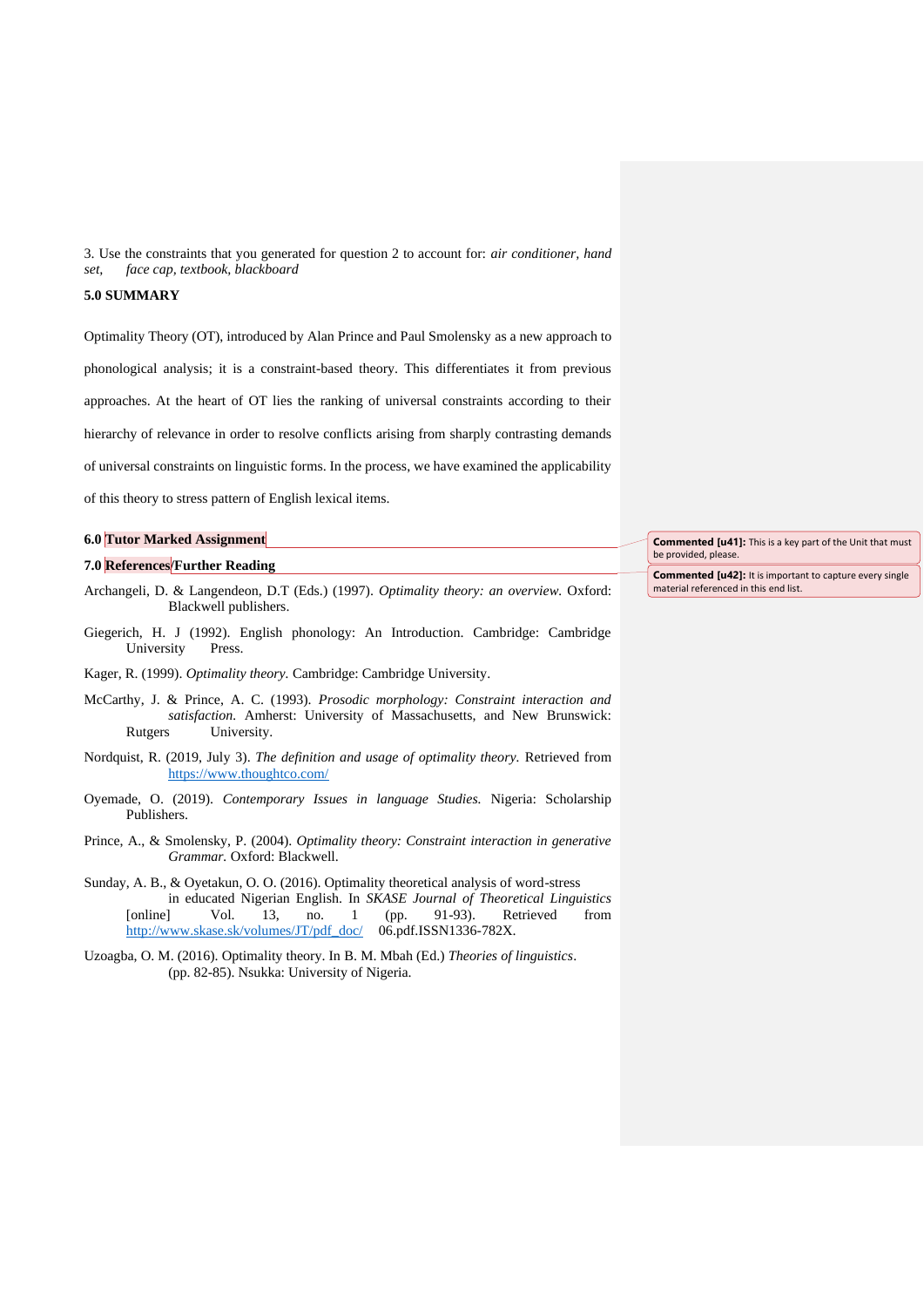## **Unit 5: Optimality theory and constraints**

#### 1.0 Introduction

- 2.0 Objectives
- 3.0 Main Contents
	- 3.1 Optimality theory
	- 3.2 Constraints
		- 3.2.1 Constraints for syllables
		- 3.2.2 Constraints for stress patterns
	- 3.2.3 Constraints for phrasal stress
- 4.0 Self-Assessment Exercises (SAE)

# 5.0 Summary

**6.0** Tutor Marked Assignment (TMA) **7.0** References/Further Reading

#### **1.0 Introduction**

Optimality theory as a theoretical framework is useful for providing insights into the segmental and suprasegmental features of phonological data.

## **2.0 Objectives**

At the end of this Unit, you should be able to:

- Identify different constraints of optimality theory
- Apply constraints of optimality theory to account for segmental and suprasegmental features
- Explain the constraints
- Differentiate constraint families of optimality theory

#### **3.0 Main Content**

## 1.1 Optimality theory

Optimality theory (OT) is a constraint-based theory of phonology that analyzes the phonologies of particular languages in terms of a single set of typologically wellfounded well-formedness conditions. It incorporates markedness theory directly into phonological derivations in a computational component called EVAL, which allows only the least-marked structures to make it to the surface. Standard OT is based on three principles. However, it is important to identify that OT has principles, which include that (i) constraints are violable, but violation is minimal; (ii) constraints are ranked on a language-particular basis; (iii) and the constraint hierarchy evaluates a set of candidate analyses that are admitted by very general considerations of structural well-formedness. The identified principles aid constraint interactions and rankings in OT.

#### **3.2 Constraints**

Unlike generative phonology that is rule based, OT is a constraint-based theory and the heart of OT is the idea of universal constraints, which are nevertheless violable. By being universal,

**Commented [u43]:** See comments above on this section.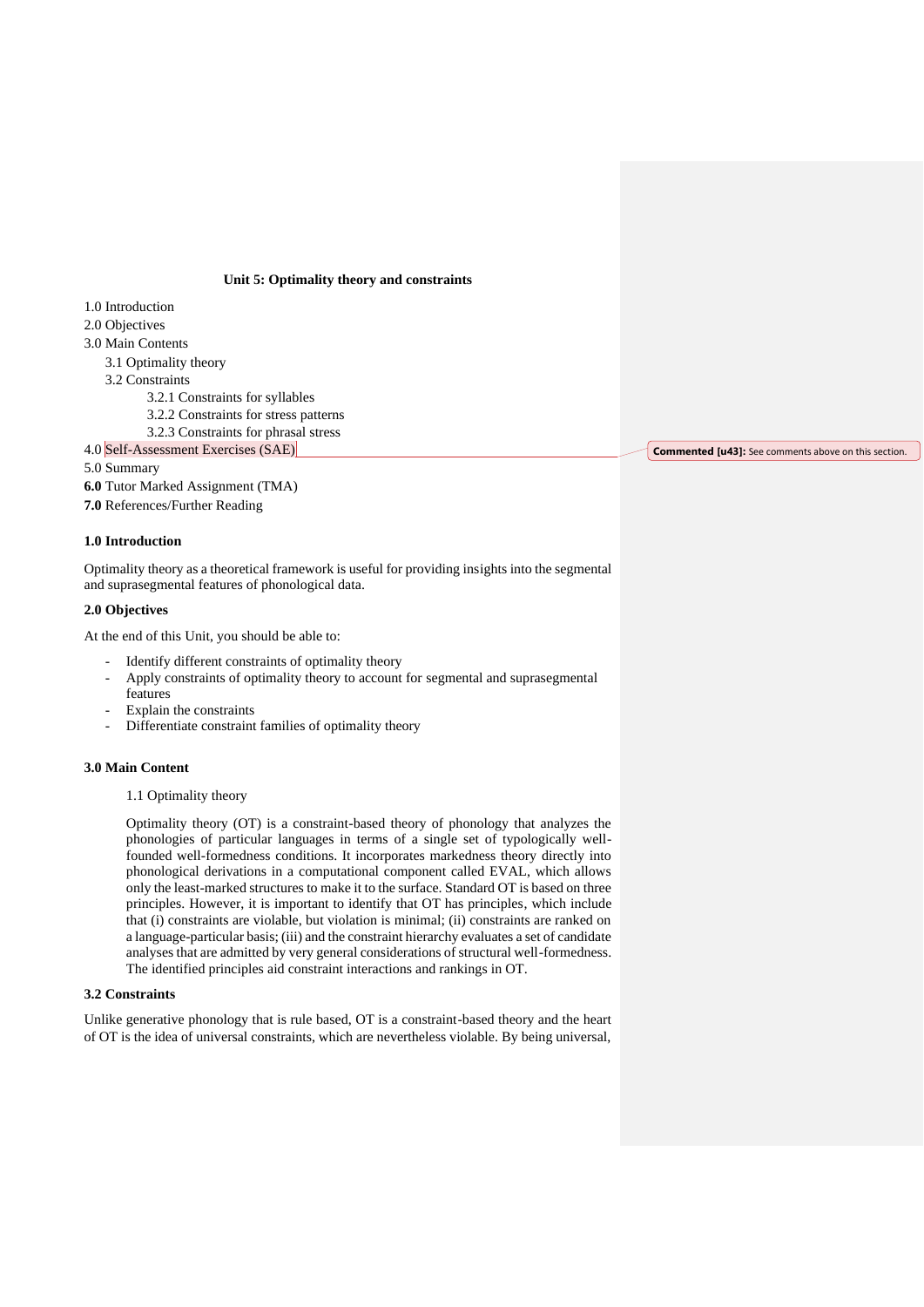the constraints themselves provide an explicit means of characterizing the cross-linguistic similarities that exist. By being violable, there is a means of expressing language variation: the degrees of violation tolerated for each constraint are unique to each language. That is why OT proposes a single means of expressing which constraints are violable, namely constraint ranking-violations of lower-ranked constraints, which are tolerated in order to satisfy higherranked constraints.

## **3.2.1 Constraints for segmental features**

Constraints that are relevant for the analysis of segmental features are highlighted and discussed below:

| S/N          | <b>Constraints</b>  | <b>Explanations</b>                                                                                             |
|--------------|---------------------|-----------------------------------------------------------------------------------------------------------------|
| $\mathbf{i}$ | $C^3$               | assigns one violation mark for candidates/forms that have less or<br>more than three consonants (triconsonant). |
| ii           | $\overline{C^2}$    | assigns violation to candidate(s) that has less or more than two<br>consonants.                                 |
| iii          | Ident-F-Plo         | means that any phoneme at the word final that is not plosive<br>incurs violation                                |
| iv           | C <sub>code</sub>   | assigns one violation mark for open syllable or syllable that ends<br>with consonant                            |
| V            | k(m)                | assigns violation to $v$ elar $(k)$ at the middle                                                               |
| vi           | Vcoda               | assigns violation to voiced phoneme at the coda                                                                 |
| vii          | $\overline{C}$ coda | assigns violation to consonant sound at the coda                                                                |
| viii         | f(m)                | assigns violation to palate-alveolar at the middle                                                              |
| ix           | Dep                 | assigns violation to candidate/form that bears insertion                                                        |
| X            | <b>Complex</b>      | assigns violation to candidates that are without consonant clusters                                             |
| xi           | <b>Uniformity</b>   | assigns violation to candidate(s) that is different in structure                                                |
| xii          | <b>MAX-IO</b>       | Every segment of the input has a correspondent in the output.<br>(No phonological deletion)                     |
| xiii         | <b>FAITHC</b>       | assign violation to any output that does not correspond to input in<br>consonants                               |
| xix          | <b>FAITH V</b>      | assign violation to any output that does not correspond to input in<br>consonants                               |
| XX           | <b>FAITH (POA)</b>  | assign violation to any output that does not correspond to input in<br>Place of articulation                    |
| xxi          | <b>IDENT</b> (M)    | violation to any output that does not correspond to input in<br>manner                                          |
| xxii         | <b>IDENT</b> (P)    | assign violation to any output that does not correspond to input in<br>place of articulation                    |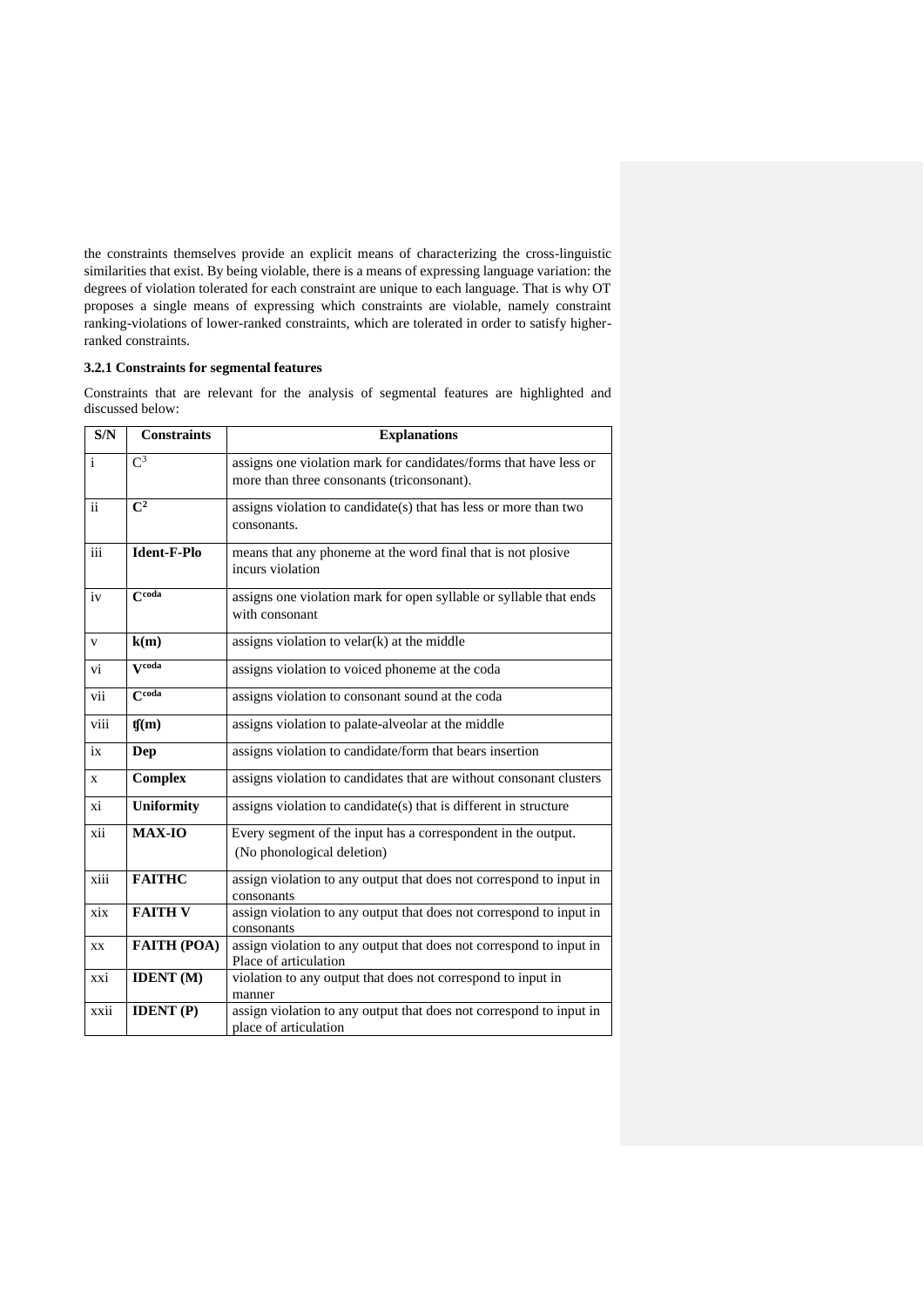| xxiii | <b>IDENT</b> | assign violation to any output that does not correspond to input in |
|-------|--------------|---------------------------------------------------------------------|
|       | (central)    | central position.                                                   |

## **3.2.2 Constraints for syllables**

Under the assumption that words are composed of syllables, the linguist characterizes possible syllables, rather than possible words, both universally and for a given language.

| S/N          | <b>Constraints</b>      | <b>Explanations</b>                                                                                                    |
|--------------|-------------------------|------------------------------------------------------------------------------------------------------------------------|
| $\mathbf{i}$ | <b>ONSET</b>            | Syllables begin with a consonant                                                                                       |
| ii           | <b>PEAK</b>             | Syllables have one vowel                                                                                               |
| iii          | <b>NoCODA</b>           | Syllables end with a vowel                                                                                             |
| iv           | <b>COMPLEX</b>          | Syllables have at most one consonant at an edge                                                                        |
| $\mathbf{V}$ | <b>FAITHV</b>           | Vowels in the input must be maximally represented in the output                                                        |
| vi           | <b>FAITHC</b>           | Consonants in the input must be maximally represented in the<br>output                                                 |
| vii          | <b>MAX</b>              | Every element in the input must have corresponding output. There<br>should be no deletion                              |
| viii         | DEP-IO                  | Every element in the output must have a corresponding segment<br>in the input. On no account should there be insertion |
| ix           | <b>HIATUS</b>           | Adjacent vowels must have the same features                                                                            |
| $\mathbf{x}$ | TRI(C)                  | There should be three consonant cluster                                                                                |
| xi           | Onset <sup>NoCODA</sup> | There should be no coda at the initial syllable                                                                        |
| xii          | I <sub>ASP</sub>        | Initial plosive should be aspirated                                                                                    |

The violation of any of the above constraints, which has to do with the structure of the syllable is a fatal violation, as markedness which is the highest ranked constraints has to do with structure. The constraints are, however, general tendencies not absolute laws; thus, there are syllables in language which violate some of these properties.

#### **3.2.3 Constraints for stress patterns**

According to Sunday and Oyatokun (2016), the following constraints have been identified to account for stress patterns:

- **k. ROOTING: (**The root of) Content words must be stressed.
- **l. FIT-BIN:** this indicates that feet are binary at some level of analysis (moraic or syllabic). The constraint requires either that a foot contains two moras  $(\mu\mu)$  as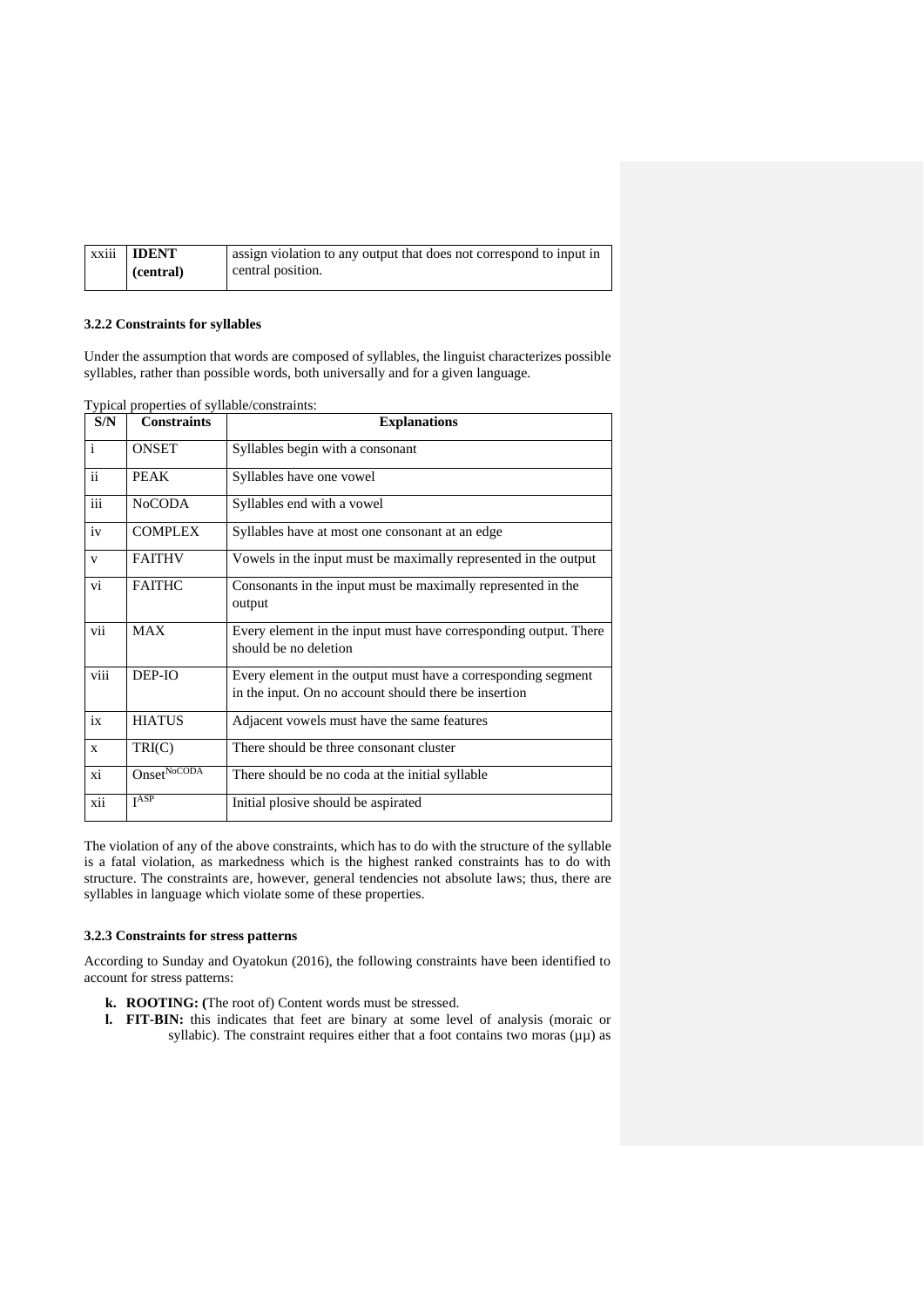in monosyllabic (H) and disyllabic (LL); or two syllables (σ σ), regardless of their weight.

- **m. PERSE-SYL or PSYLL** (Markedness constraint): Two unfooted syllables cannot be adjacent. This is called weak layering and means that no syllable is allowed to be in isolation. Syllables must be parsed by foot (footed). It makes for syllable well-formedness.
- **n. ALIGN-L or ALL FT LEFT:** Align (Ft, Left, Pr Wd, Left): Every foot must stand at the left of the Pr Wd. This constraint demands that the left edge of every foot must tally with the left edge of every prosodic word. It is also a markedness constraint.
- **o. TROCHEE or Ft-Type TROC:** is a faithfulness constraint. It assigns one violation mark for every foot that is not left-headed.
- **p. WEIGHT-TO-STRESS PRINCIPLE (WSP):** This constraint assigns one violation marks for every heavy syllable that is unstressed.
- **q. NONINITIALITY (NON-INI):** assigns one violation mark for every foot that is word initial.
- **r. \*CSR:** assigns one violation mark for every instance of a schwa /ə/ between a consonant and a retroflex /r/.
- **s. CLASH:** this forbids adjacent stressed syllables. This constraint ensures that there are no clashes among the stressed syllables and one violation mark is assigned for every pair of consecutive stressed syllable.
- **t. IAMB:** assign one violation mark for every foot that is not right-headed (Prince & Smolensky, 1993; McCarthy & Prince, 1993).

| S/N          | <b>Constraints</b>                              | <b>Explanations</b>                                                                                                                                                                                                                                                                                                                                                           |
|--------------|-------------------------------------------------|-------------------------------------------------------------------------------------------------------------------------------------------------------------------------------------------------------------------------------------------------------------------------------------------------------------------------------------------------------------------------------|
| $\mathbf{i}$ | NSR - (Nucleus<br>Stress Rule)                  | Stress the rightmost elements in phrases (Cruttenden, 1986,<br>p. 31)                                                                                                                                                                                                                                                                                                         |
| ii           | LCPR - (Lexical<br>Category<br>Prominence Rule) | Operates on simple and compound words. For any pair of<br>sister nodes [N <sub>1</sub> N <sub>2</sub> ], if [N <sub>1</sub> N <sub>2</sub> ] L where L is a lexical category;<br>then $N_2$ is strong. For instance, $N_1$ (oil-tanker) in 'oil-tanker'<br>driver, driver is strong since the N2 (driver) does not branch<br>into new words (Liberman & Prince, 1977, p. 27). |
| iii          | CSR - (Compound<br>Stress Rule)                 | Stresses the penultimate word in phrasal expressions. CSR<br>applies to both compounds and phrases. For instance, in<br>compounds, if it is a noun, the stress will be on the first<br>syllable while in compound adjectives, adverbs, adjectives<br>and verbs; initial lexical item bears the prominence.                                                                    |
| iv           | GER (Grid<br>Euphony Rule)                      | (Grid Euphony Rule): Insists that every strong lexical item<br>should be followed by a weak position and no weak<br>lexical item should be preceded by more than one weak<br>position.                                                                                                                                                                                        |

#### **3.2.4 Constraints for Phrasal Stress:**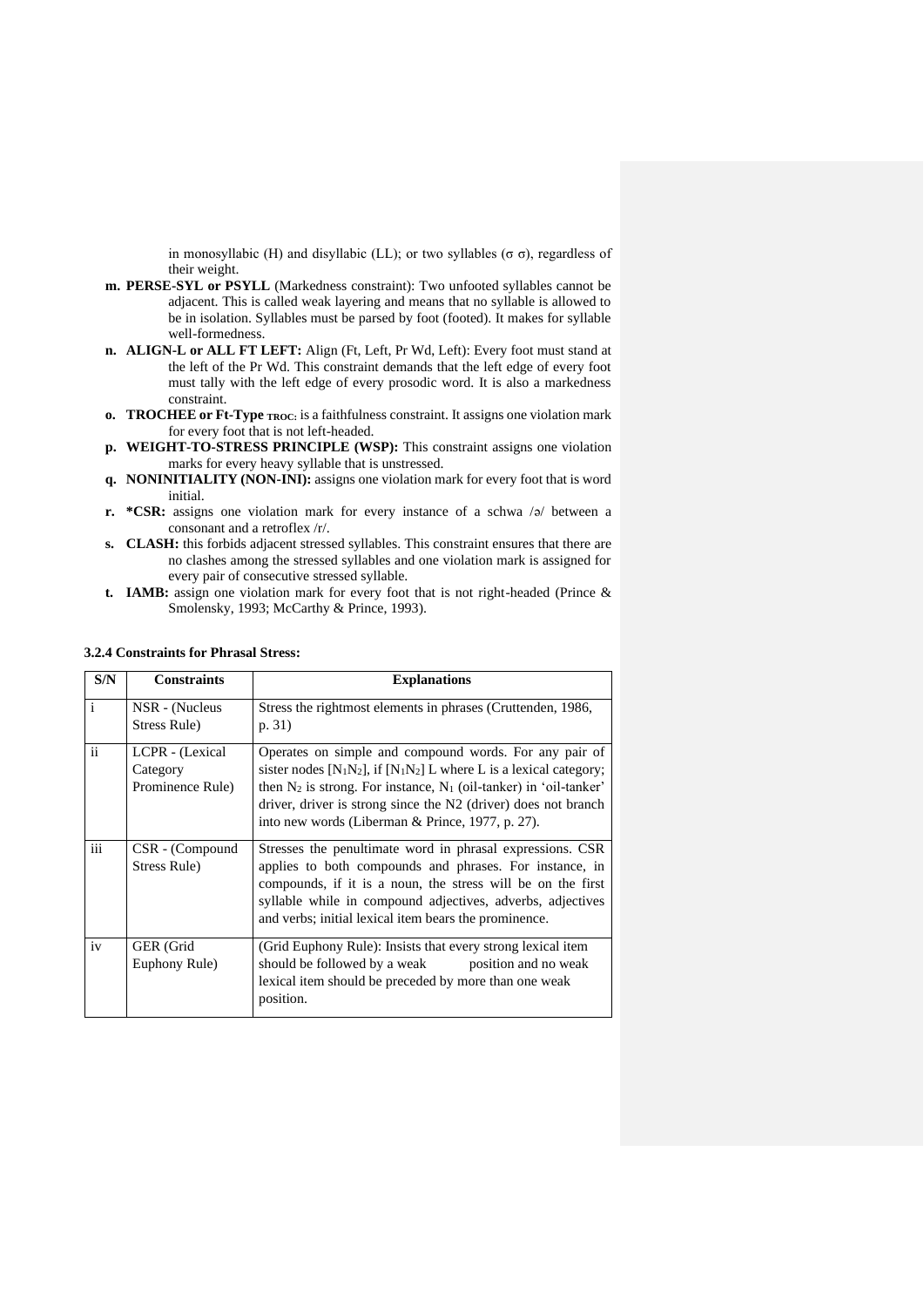| V            | <b>ROOTING</b>                                     | Content words must be stressed (Hammond, 1997, p.44;<br>Sunday & Oyatokun, 2016).                     |
|--------------|----------------------------------------------------|-------------------------------------------------------------------------------------------------------|
| vi           | TS (Tonic syllable)                                | Assign stress on the last content word which carries the central<br>proposition of tone unit          |
| vii          | PAPR - (Pitch<br><b>Accent Prominence</b><br>Rule) | Pitch accent lexical items receive an additional beat to raise its<br>prominence.                     |
| viii         | HPC (Highest)<br>Phrase Condition)                 | Conditions prominence on the lexical item that has highest<br>proposition in a phrase and compound    |
| ix           | TGA(Text-to-Grid)                                  | Alignment relates to the lexical structure either TGA (L), TGA<br>$(M)$ or TGA $(R)$ (Selkirk, 1984). |
| $\mathbf{x}$ | RNR (Right-node-<br>raising)                       | Stress the lexical item at the right hand of the lexical<br>configurations.                           |
| xi           | LHR (Left Head<br>Rule)                            | It emphasises that stress should be at the leftmost                                                   |
| xii          | RHR (Right Head<br>Rule)                           | It emphasises that stress should be at the rightmost.                                                 |

# 4.0 Self-Assessment Exercises (SAE)

i. With adequate examples, describe constraint ranking

ii. Use constraint ranking for phrasal composition to determine stress in phrases

iii. Explain five constraints

## 5.0 Summary

Optimality theory is a constraint-based theory of phonology that analyzes the phonologies of particular languages in terms of a single set of typologically well-founded well-formedness conditions.

OT is a constraint-based theory and the heart of OT is the idea of universal constraints, which are nevertheless violable.

## **6.0 Tutor Marked Exercise**

Account for the optimal candidates using the following words: examiNAtion, disMISS, BAby, GRAmmar, fourTEEN

## **7.0 Further reading**

Anyagwa, C. N. (2014). *Word Stress in Nigerian (Igbo) English*. (Unpublished PhD Dissertation, University of Lagos).

Gut, U. & Milde, ?. (2002). *The Prosody of Nigerian English.* Gut & Gibbon, eds., 167-78. **Commented [u45]:** Need to fill this slot.

**Commented [u44]:** See precious comments on this section.